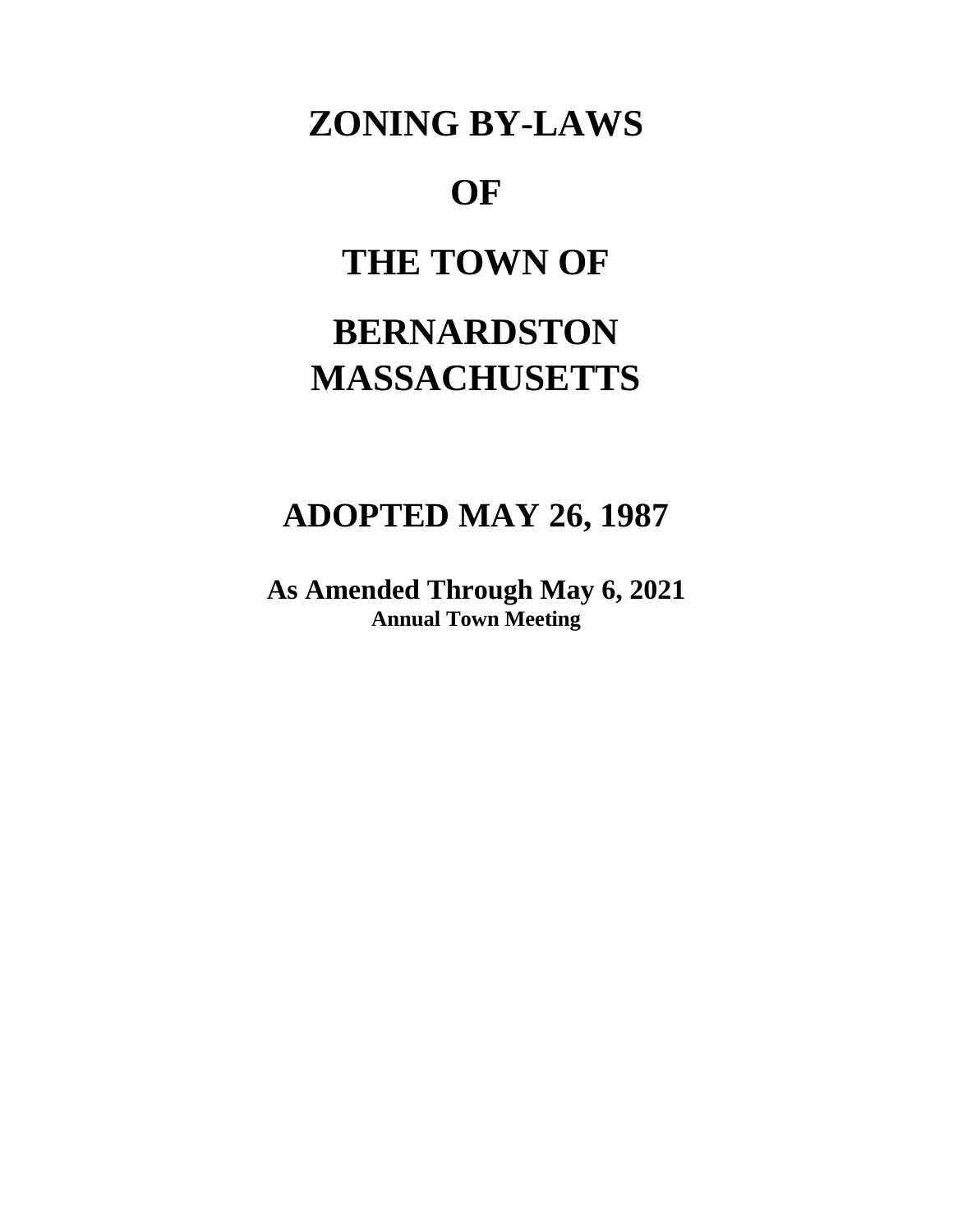|            | 2.6 Accessory Business Uses at Active Farms                       |
|------------|-------------------------------------------------------------------|
|            | 16                                                                |
| 3.1        |                                                                   |
| 3.2        |                                                                   |
| 3.3        |                                                                   |
| 3.4        |                                                                   |
| 3.5        |                                                                   |
| 3.6        |                                                                   |
| 3.7        | Solar Bylaw Allowing Siting of Large-Scale Ground-Mounted         |
|            |                                                                   |
| 3.8        |                                                                   |
|            |                                                                   |
| 3.9        |                                                                   |
|            |                                                                   |
|            |                                                                   |
| 4.1        |                                                                   |
| 4.2        |                                                                   |
| 4.3        |                                                                   |
| 4.4        |                                                                   |
| 4.5        |                                                                   |
| 4.6<br>4.7 | Performance Standards for Manufacturing or Research & Development |
|            |                                                                   |
| 4.8        |                                                                   |
|            |                                                                   |
| 5.1        |                                                                   |
| 5.2        |                                                                   |
| 5.3        |                                                                   |
| 5.5        |                                                                   |

#### TABLE OF CONTENTS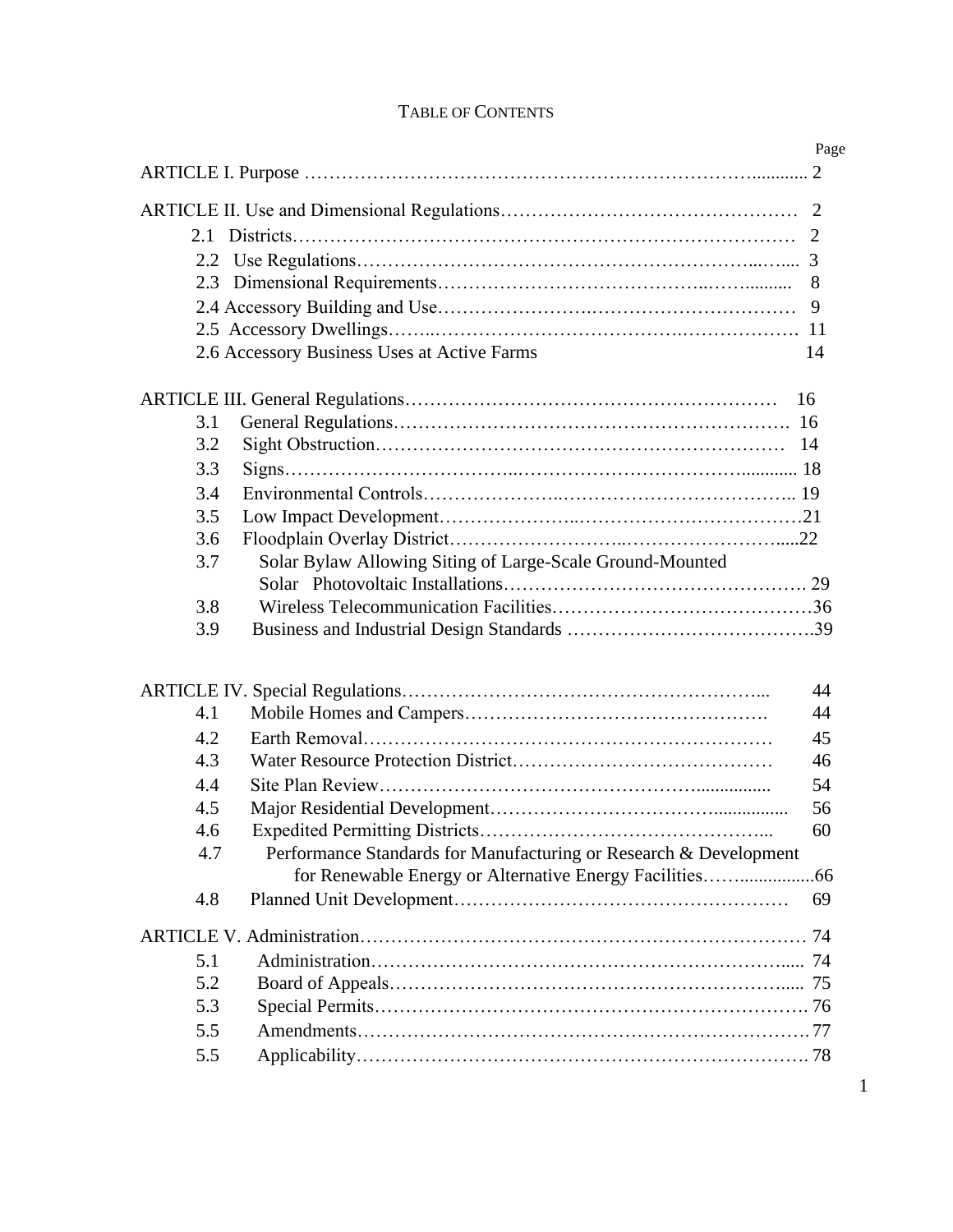|  | <b>Authority of Planning Board</b><br><b>Bylaw Revision History</b> | 83<br>84 |
|--|---------------------------------------------------------------------|----------|

#### ARTICLE I. PURPOSE.

These regulations are enacted to promote the welfare of the inhabitants of the Town of Bernardston, to protect, conserve, and increase the value of land and buildings, to encourage the most appropriate use of land throughout the town, and to preserve and increase its amenities, all as authorized by the provisions of the Zoning Act, M.G.L.A. ch. 40A, as amended, and by Article 89 of the Amendments to the Constitution.

#### ARTICLE II. USE AND DIMENSIONAL REGULATIONS

#### 2.1. Districts.

A. Establishment. For the purpose of this By-Law, the Town of Bernardston is hereby divided into the following districts:

Two additional "overlay" districts are also hereby created, a Floodplain Overlay District, pursuant to Section 3.5, and a Water Resource Protection District, pursuant to Section 4.3.

The boundaries of these districts are defined and set forth on the map entitled, Official Zoning Map, Town of Bernardston dated June 23, 2013 as may be subsequently amended by vote of Town Meeting. This map is on file with the Town Clerk. These maps and all explanatory matter therein is hereby made a part of this Zoning By-Law.

B. Boundary Definition. Except when labeled to the contrary, boundary or dimension lines shown approximately following or terminating at street, railroad, or utility easement center or layout lines, boundary or lot lines at water body shoreline or the channel of a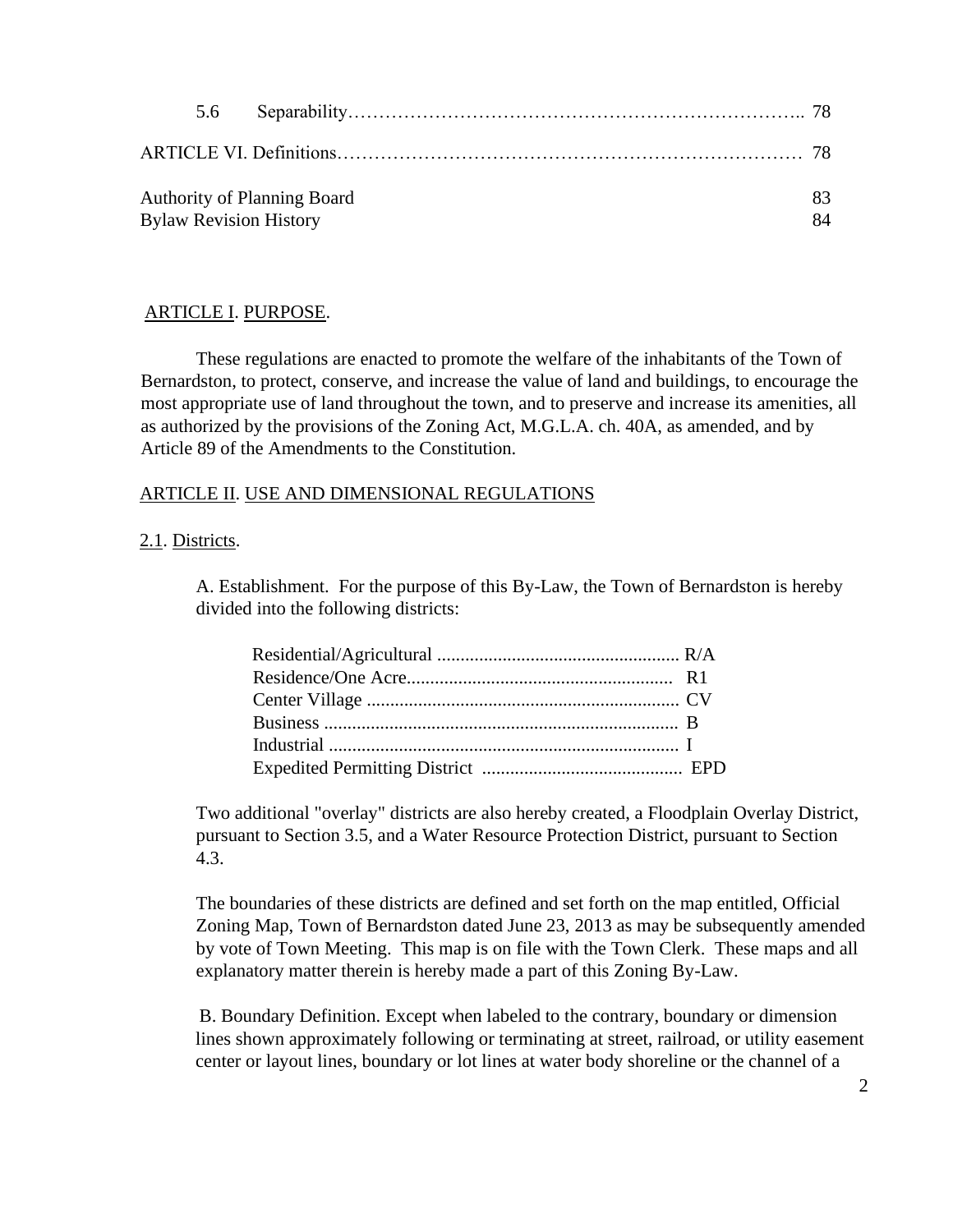stream, shall be construed to be actually at those lines; when shown approximately parallel, perpendicular, or radial to such lines shall be construed to be actually parallel, perpendicular, or radial thereto. When not located in any other way, boundaries shall be determined by scale from the map.

C. Existing Lots. Where a district boundary line divides any lot existing at the time such line is adopted, the use regulations for any district in which the lot has frontage on a street may be extended not more than thirty (30) feet into the other district, and dimensional regulations may be extended not more than two hundred (200) feet.

#### 2.2. Use Regulations

A. General. No structure shall be erected or used or land used except as set forth in Section 2.2 B, "Use Regulation Schedule," or in Section 2.4, "Accessory Buildings and Uses," unless exempted by Section 2.2C, or by statute. No more than one (1) principal structure may be erected on a lot, unless otherwise specified in this By-Law.

Symbols employed below shall mean the following:

- Y A permitted use.
- N An excluded or prohibited use.
- SP A use authorized under Special Permit as provided under Section 5.3.
- SPR Site Plan Review required (see Section 4.4 for other uses requiring Site Plan Review)
- SPP Special Permit from the Planning Board required following procedures and criteria of Section 5.3

B. Applicability. When an activity might be classified under more than one of the following uses, the more specific classification shall govern; if equally specific, the more restrictive shall govern.

| 1. Residential Uses.           | R/A        | R1         | $\bf{CV}$  | В |   | <b>EPD</b> |
|--------------------------------|------------|------------|------------|---|---|------------|
| One-family dwelling            |            |            |            | N | N |            |
| Two-family dwelling            | SP/SPR     | SP/SPR     |            | N | N |            |
| Multi-family dwelling in Major | <b>SPP</b> | <b>SPP</b> | <b>SPP</b> | N | N |            |
| Residential                    |            |            |            |   |   |            |
| Multi-family dwelling by       | SP/SPR     | SP/SPR     | <b>SP</b>  | N | N |            |
| conversion of an Existing      |            |            |            |   |   |            |
| Structure                      |            |            |            |   |   |            |

C) Use Regulation Schedule. *(Amended May 6, 2021)*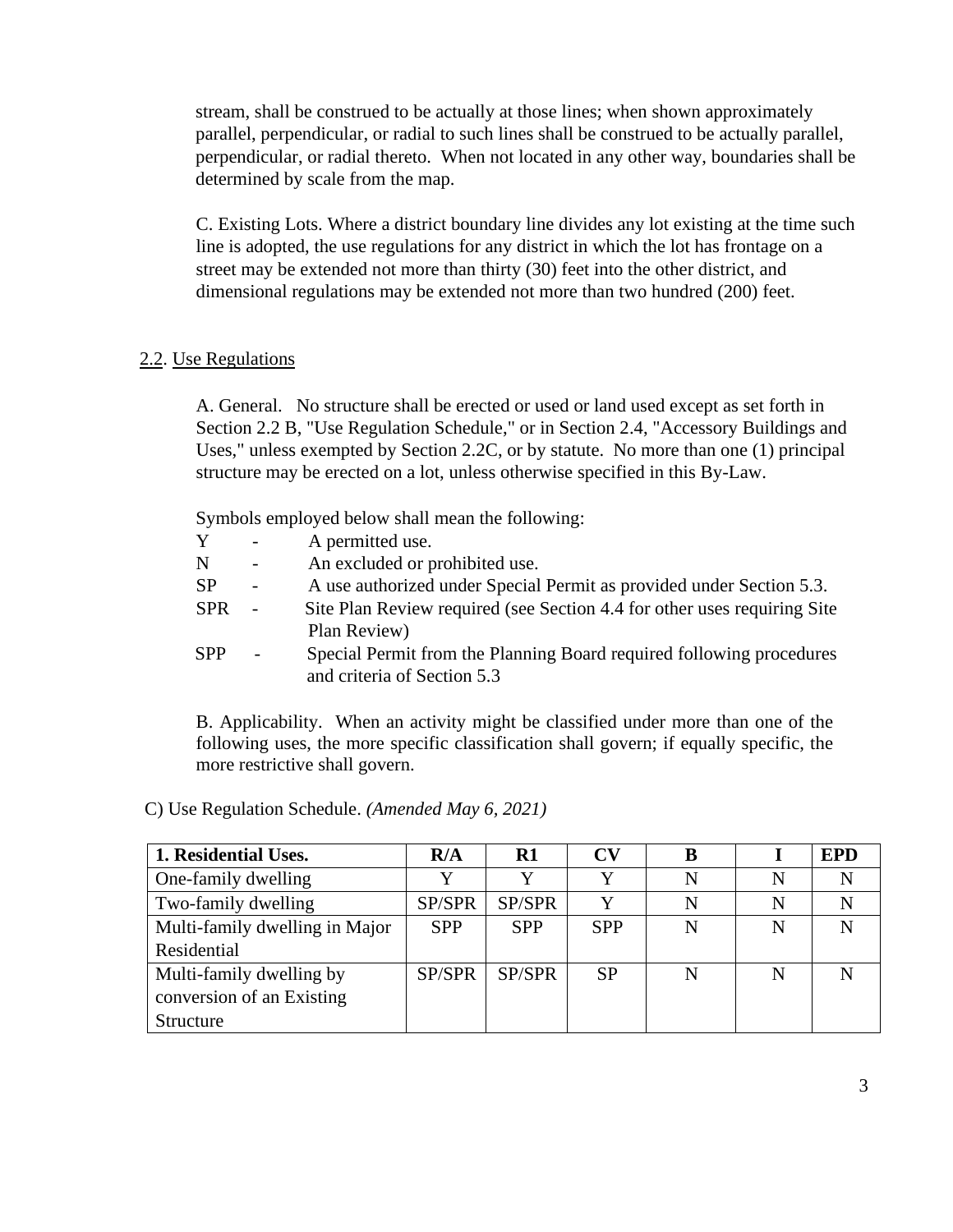| Other Multi-family Dwelling                        | N           | $\mathbf N$ | <b>SP</b>   | $\mathbf N$ | $\mathbf N$ | $\mathbf N$ |
|----------------------------------------------------|-------------|-------------|-------------|-------------|-------------|-------------|
| not to exceed four units per                       |             |             |             |             |             |             |
| structure                                          |             |             |             |             |             |             |
| <b>Major Residential Development</b>               | <b>SPP</b>  | <b>SPP</b>  | <b>SPP</b>  | $\mathbf N$ | $\mathbf N$ | $\mathbf N$ |
| Non-family accommodations                          | SP/SPR      | SP/SPR      | Y           | N           | $\mathbf N$ | $\mathbf N$ |
| (boarding house, etc.)                             |             |             |             |             |             |             |
|                                                    |             |             |             |             |             |             |
| 2. Extensive Uses.                                 | R/A         | R1          | CV          | B           | $\mathbf I$ | <b>EPD</b>  |
| Agriculture (not including                         | Y           | Y           | Y           | Y           | Y           | Y           |
| Marijuana Cultivation) or                          |             |             |             |             |             |             |
| forestry                                           |             |             |             |             |             |             |
| Private commercial                                 | SP/SPR      | SP/SPR      | N           | $\mathbf N$ | $\mathbf N$ | N           |
| campgrounds                                        |             |             |             |             |             |             |
| Commercial earth removal                           | $\mathbf N$ | N           | $\mathbf N$ | SP/SPR      | SP/SPR      | $\mathbf N$ |
|                                                    |             |             |             |             |             |             |
|                                                    | R/A         | R1          | CV          | B           | $\mathbf I$ | <b>EPD</b>  |
| Conservation Area, Public Park                     | Y           | Y           | Y           | Y           | Y           | <b>SPP</b>  |
| Golf Club, Riding Club                             | SP/SPR      | SP/SPR      | SP/SPR      | SP/SPR      | SP/SPR      | <b>SPP</b>  |
| <b>Aircraft Landing Field</b>                      | $\mathbf N$ | N           | N           | N           | N           | N           |
| Commercial Piggery on 5 acres                      | <b>SP</b>   | $\mathbf N$ | $\mathbf N$ | N           | $\mathbf N$ | $\mathbf N$ |
| or less                                            |             |             |             |             |             |             |
|                                                    |             |             |             |             |             |             |
| <b>3. Community Service Uses</b>                   |             |             |             |             |             |             |
| <b>Public Service Corporation</b>                  | SP/SPR      | SP/SPR      | SP/SPR      | SP/SPR      | SP/SPR      | <b>SPP</b>  |
| Facility not exempted from<br>zoning regulation by |             |             |             |             |             |             |
| M.G.L. Ch.40A                                      |             |             |             |             |             |             |
| School Exempted from Zoning                        | Y           | Y           | Y           | Y           | Y           | Y           |
| Regulations M.G.L. ch.40A,                         |             |             |             |             |             |             |
| s.3                                                |             |             |             |             |             |             |
| <b>Other Educational Uses</b>                      | <b>SP</b>   | <b>SP</b>   | <b>SP</b>   | <b>SP</b>   | <b>SP</b>   | <b>SPP</b>  |
| Church, Other Religious Use                        | Y           | Y           | Y           | Y           | Y           | Y           |
| Cemeteries                                         | SP/SPR      | SP/SPR      | SP/SPR      | SP/SPR      | SP/SPR      | ${\bf N}$   |
| Other non-commercial                               | SP/SPR      | SP/SPR      | <b>SP</b>   | <b>SP</b>   | <b>SP</b>   | ${\bf N}$   |
| community service use                              |             |             |             |             |             |             |
| Municipal Use                                      | Y           | Y           | Y           | $\mathbf Y$ | $\mathbf Y$ | Y           |
|                                                    |             |             |             |             |             |             |
| <b>4. Business/Industrial Uses</b>                 |             |             |             |             |             |             |
| Hotel or motel                                     | N           | $\mathbf N$ | N           | Y           | SP/SPR      | <b>SPP</b>  |
| Inn                                                | $\mathbf N$ | ${\bf N}$   | <b>SP</b>   | Y           | <b>SP</b>   | <b>SPP</b>  |
| Bed & Breakfast                                    | <b>SP</b>   | <b>SP</b>   | <b>SP</b>   | <b>SPP</b>  | ${\bf N}$   | ${\bf N}$   |
|                                                    |             |             |             |             |             |             |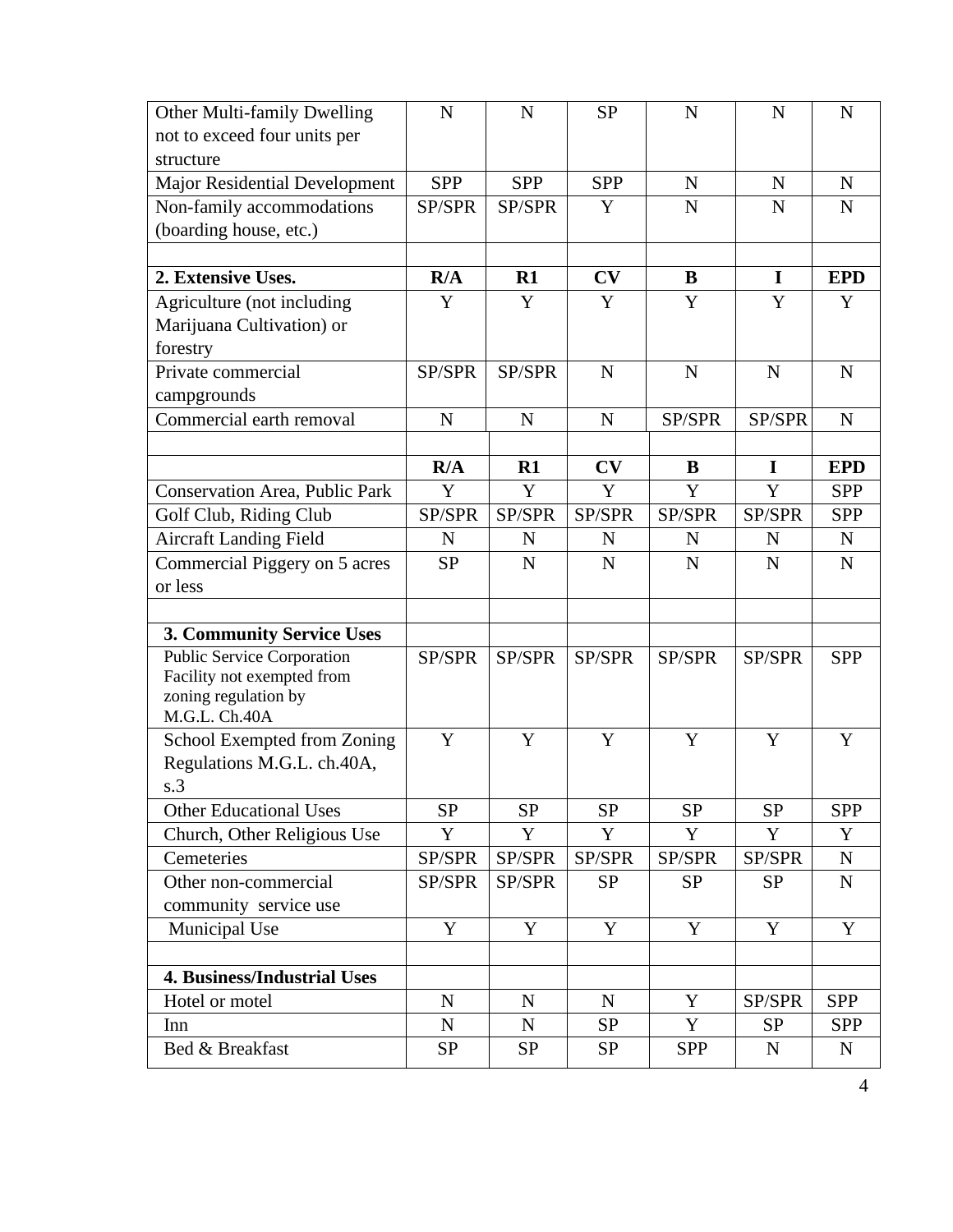| Restaurant with<br>drive-in or<br>drive-thru service                                      | $\mathbf N$        | $\mathbf N$        | $\mathbf N$           | <b>SPP</b>         | <b>SPP</b>         | <b>SPP</b>         |
|-------------------------------------------------------------------------------------------|--------------------|--------------------|-----------------------|--------------------|--------------------|--------------------|
| <b>Restaurant or Microbrew Pub</b>                                                        | N                  | $\mathbf N$        | SP/SPR                | Y                  | SP/SPR             | <b>SPP</b>         |
| Kiosk<br>(*walk-up only)                                                                  | N                  | $\mathbf N$        | SPP*                  | <b>SPP</b>         | <b>SPP</b>         | <b>SPP</b>         |
| Junkyard, salvage yard                                                                    | $\mathbf N$        | ${\bf N}$          | $\mathbf N$           | $\mathbf N$        | $\mathbf N$        | $\mathbf N$        |
| Gasoline service stations and<br>auto repair                                              | N                  | N                  | SPP/SPR               | SPP/SPR            | SPP/SPR            | <b>SPP</b>         |
| Bank without drive thru                                                                   | N                  | $\mathbf N$        | SPP/SPR               | Y                  | SPP/SPR            | SPP/S<br><b>PR</b> |
| Bank with drive thru                                                                      | N                  | $\mathbf N$        | $\mathbf N$           | Y                  | SPP/SPR            | SPP/<br><b>SPR</b> |
| <b>Health or Exercise Club</b>                                                            | N                  | $\mathbf N$        | SPP/SPR               | <b>SPR</b>         | SPP/SPR            | SPP/<br><b>SPR</b> |
| <b>Business or professional</b><br>offices                                                | $\mathbf N$        | $\mathbf N$        | <b>SP</b>             | Y                  | <b>SP</b>          | Y                  |
|                                                                                           | R/A                | R1                 | CV                    | $\bf{B}$           | $\mathbf I$        | <b>EPD</b>         |
| Retail uses (by square feet of<br>enclosed floor area with or<br>without outside storage) |                    |                    |                       |                    |                    |                    |
| Less than $2,500$ sq. ft                                                                  | N                  | ${\bf N}$          | <b>SP</b>             | <b>SPR</b>         | <b>SPR</b>         | <b>SPP</b>         |
| $2,500 - 7,500$ sq. ft                                                                    | $\mathbf N$        | $\mathbf N$        | <b>SP</b>             | <b>SPR</b>         | <b>SPR</b>         | <b>SPP</b>         |
| $7.500 - 12{,}500$ sq. ft                                                                 | $\mathbf N$        | $\mathbf N$        | N                     | <b>SP</b>          | $\mathbf N$        | <b>SPP</b>         |
| $12,500 - 50,000$ sq. ft                                                                  | N                  | $\mathbf N$        | $\mathbf N$           | $\mathbf N$        | $\mathbf N$        | <b>SPP</b>         |
| Large-Scale Ground-Mounted<br>Solar Photovoltaic installations<br>$(1-5)$ acre            | SPP/<br><b>SPR</b> | SPP/<br><b>SPR</b> | SPP/<br><b>SPR</b>    | <b>SPR</b>         | <b>SPR</b>         | <b>SPR</b>         |
| Large-Scale Ground-Mounted<br>Solar Photovoltaic installations<br>$($ >5 $acres)$         | SPP/<br><b>SPR</b> | SPP/<br><b>SPR</b> | SPP/SP<br>$\mathbf R$ | SPP/<br><b>SPR</b> | SPP/<br><b>SPR</b> | SPP/<br><b>SPR</b> |
| <b>Wireless Telecommunication</b><br>Facilities                                           | <b>SPP</b>         | <b>SPP</b>         | <b>SPP</b>            | <b>SPP</b>         | <b>SPP</b>         | <b>SPP</b>         |
| Recreational Marijuana Retail<br><b>Business</b>                                          | $\mathbf N$        | $\mathbf N$        | $\mathbf N$           | SPP/<br><b>SPR</b> | SPP/SPR            | SPP/<br><b>SPR</b> |
| Marijuana Delivery-Only Retail                                                            | ${\bf N}$          | ${\bf N}$          | $\mathbf N$           | SPP/SPR            | SPP/SPR            | SPP/<br><b>SPR</b> |
| Medical Marijuana Treatment<br>Center                                                     | $\mathbf N$        | $\mathbf N$        | $\mathbf N$           | SPP/SPR            | SPP/SPR            | SPP/<br><b>SPR</b> |
| Recreational Marijuana Social<br><b>Consumption Establishment</b>                         | $\mathbf N$        | $\mathbf N$        | $\mathbf N$           | SPP/SPR            | ${\bf N}$          | SPP/<br><b>SPR</b> |
| Theatre                                                                                   | ${\bf N}$          | ${\bf N}$          | $\mathbf N$           | SPP/SPR            | ${\bf N}$          | SPP/               |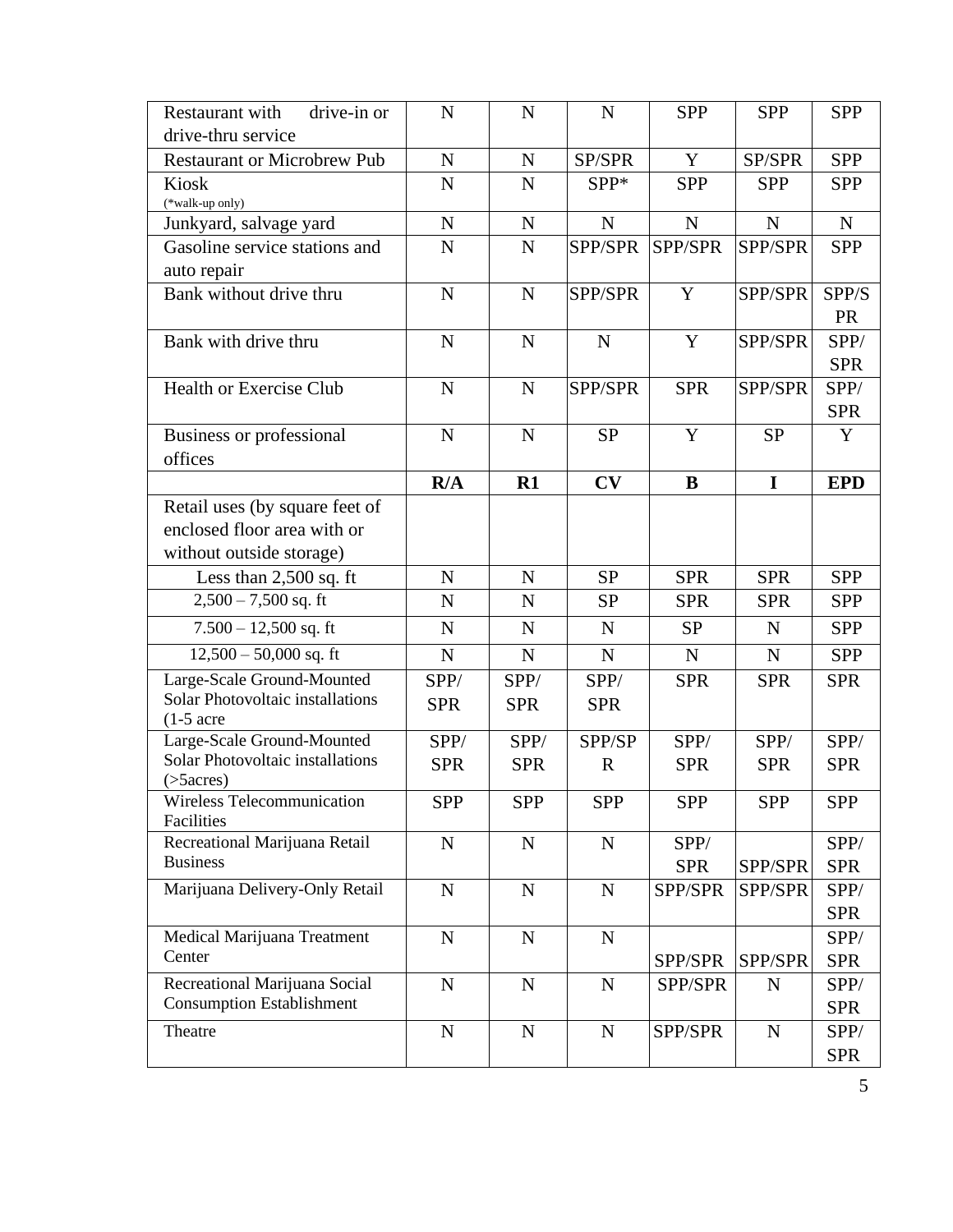| Manufacturing or Research &<br>Development facilities up to<br>20,000 square feet of enclosed<br>floor area for Solar, Wind,<br>Geothermal, or Biomass<br>renewable energy that meet the<br>Performance Standards of Section<br>4700                     | N           | $\mathbf N$ | N           | SP/SPR         | SP/SPR         | <b>SPR</b>         |
|----------------------------------------------------------------------------------------------------------------------------------------------------------------------------------------------------------------------------------------------------------|-------------|-------------|-------------|----------------|----------------|--------------------|
| Manufacturing or Research &<br>Development facilities for Solar,<br>Wind, Geothermal, or Biomass<br>renewable energy that do not<br>meet the Performance Standards<br>of Section 4.7 or are greater than<br>20,000 square feet of enclosed<br>floor area | N           | N           | N           | SP/SPR         | SP/SPR         | <b>SPP</b>         |
|                                                                                                                                                                                                                                                          | R/A         | R1          | CV          | $\bf{B}$       | $\mathbf I$    | <b>EPD</b>         |
| Marijuana Microbusiness with up<br>to 5,000 square feet of enclosed<br>floor area                                                                                                                                                                        | $\mathbf N$ | $\mathbf N$ | N           | <b>SPP/SPR</b> | SPP/SPR        | SPP/<br><b>SPR</b> |
| Marijuana Cultivation Facilities<br>with up to $50,000$ sq. ft. of<br>enclosed floor area                                                                                                                                                                | N           | $\mathbf N$ | N           | SPP/SPR        | <b>SPP/SPR</b> | SPP/<br><b>SPR</b> |
| Other Manufacturing,<br>production, assembly,<br>processing or research facility<br>including Marijuana Product<br>Manufacturer, Marijuana<br>Research Facility or Marijuana<br><b>Independent Testing Laboratory</b>                                    | N           | $\mathbf N$ | N           | <b>SPP/SPR</b> | SPP/SPR        | SPP/<br><b>SPR</b> |
| Wind or Hydroelectric Generating<br>Facilities                                                                                                                                                                                                           | SP/SPR      | SP/SPR      | SP/SPR      | SP/SPR         | SP/SPR         | <b>SPP</b>         |
| <b>Biomass or Other Electric</b><br><b>Generating Facilities</b>                                                                                                                                                                                         | $\mathbf N$ | $\mathbf N$ | N           | $\mathbf N$    | $\mathbf N$    | ${\bf N}$          |
| Bulk Storage, Warehousing &<br>Distribution                                                                                                                                                                                                              | $\mathbf N$ | $\mathbf N$ | ${\bf N}$   | SP/SPR         | SP/SPR         | SPP/<br><b>SPR</b> |
| Farm stand, seasonal                                                                                                                                                                                                                                     | Y           | Y           | Y           | Y              | Y              | Y                  |
| Commercial non-motorized<br>recreation                                                                                                                                                                                                                   | SP/SPR      | $\mathbf N$ | $\mathbf N$ | SP/SPR         | SP/SPR         | SPP/<br><b>SPR</b> |
| Kennels                                                                                                                                                                                                                                                  | SP/SPR      | SP/SPR      | $\mathbf N$ | SP/SPR         | SP/SPR         | $\mathbf N$        |
| Veterinarian Clinic                                                                                                                                                                                                                                      | SPP/SPR     | SPP/SPR     | ${\bf N}$   | SPP/SPR        | SPP/SPR        | SPP/S<br><b>PR</b> |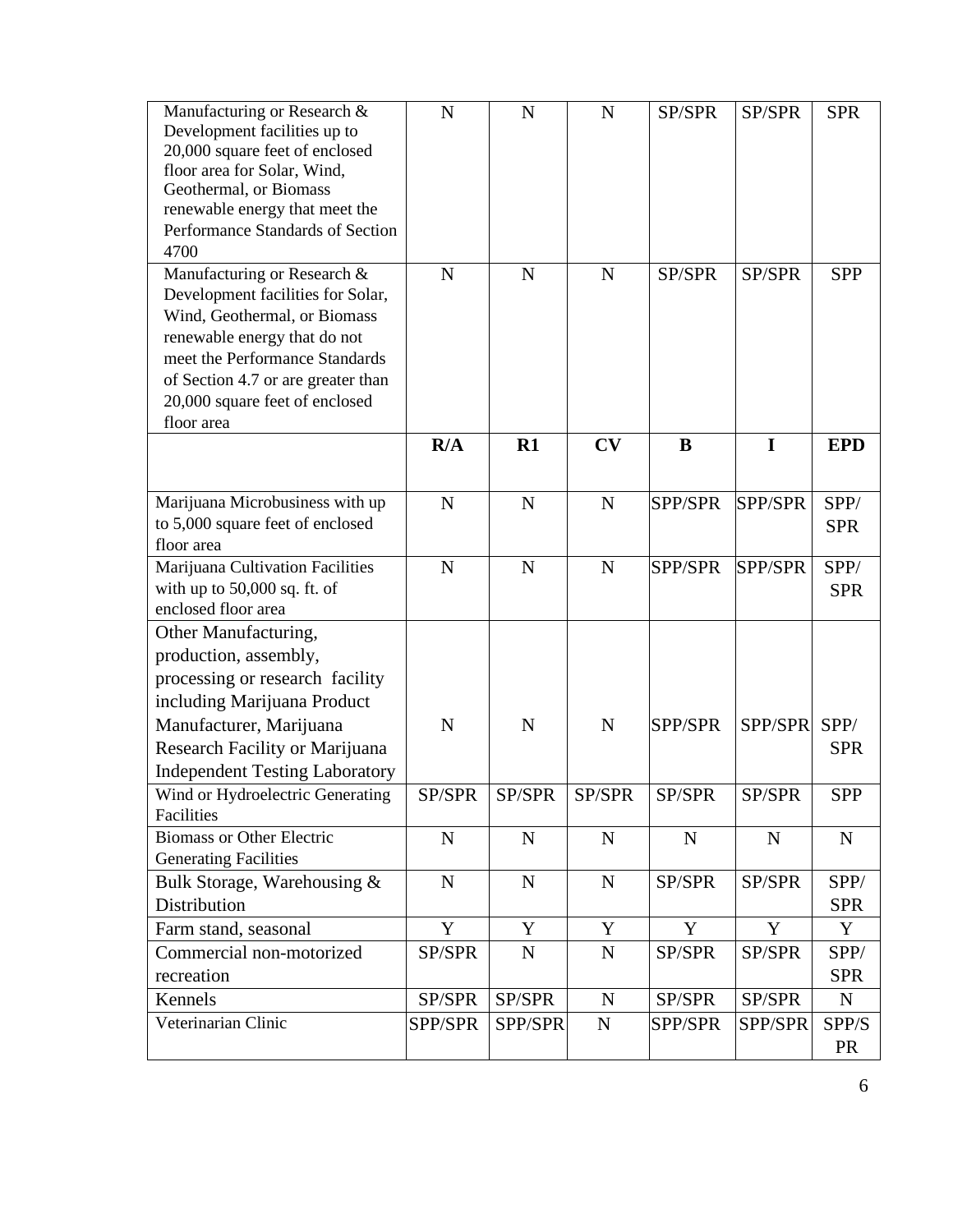| Nursing home, funeral home      | N      | SP/SPR        | SP/SPR | SP/SPR | N      | SPP/S      |
|---------------------------------|--------|---------------|--------|--------|--------|------------|
|                                 |        |               |        |        |        | <b>PR</b>  |
|                                 |        |               |        |        |        |            |
|                                 |        |               |        |        |        |            |
| <b>5. Other Principal Uses.</b> |        |               |        |        |        |            |
| Having externally observable    | SP/SPR | <b>SP/SPR</b> | SP/SPR | SP/SPR | SP/SPR | SPP/       |
| attributes similar to a use     |        |               |        |        |        | <b>SPR</b> |
| permitted (Y SP, or SPP) above  |        |               |        |        |        |            |
| Other Principal Use             | N      | N             | N      |        | N      |            |
|                                 |        |               |        |        |        |            |

- D) Nonconforming uses. Any use or structure not conforming with this By-Law may be continued if the use or structure was lawfully existing at the time it became nonconforming, subject to the following:
	- 1) Alteration, Extension, or Change. As provided in M.G.L.A. ch. 40A, s.6, a nonconforming single or two-family dwelling may be altered or extended provided that the Building Inspector determines that doing so does not increase the nonconforming nature of said structure. Other pre-existing nonconforming structures or uses may be extended, altered, or changed in use on Special Permit from the Board of Appeals. Prior to filing with the Board of Appeals, the applicant must obtain an approved Site Plan Review from the Planning Board. The Board of Appeals must find that such alteration, extension, or change will not be substantially more detrimental to the neighborhood than the existing nonconforming use. Once changed to a conforming use, no structure or land shall be permitted to revert to a nonconforming use.

2) Abandonment. A nonconforming use which has been abandoned, discontinued for a period of two years (five years for agriculture, horticulture, floriculture, or viticulture), or changed to a conforming use, shall not be reestablished, and any future use of the premises shall conform to this Zoning ByLaw.

3) Restoration. Any legally existing nonconforming building or structure may be reconstructed if destroyed by fire or other accidental or natural cause if such reconstruction is begun within twelve (12) months and completed within twenty-four (24) months from the date of the catastrophe (unless a longer period is granted by Special Permit by the Board of Appeals).

4) Premises may be changed from one category on non-conforming use to another only on Special Permit from the Board of Appeals. Such Special Permit shall be granted only for uses no more damaging or inharmonious with the environs than the use being replaced.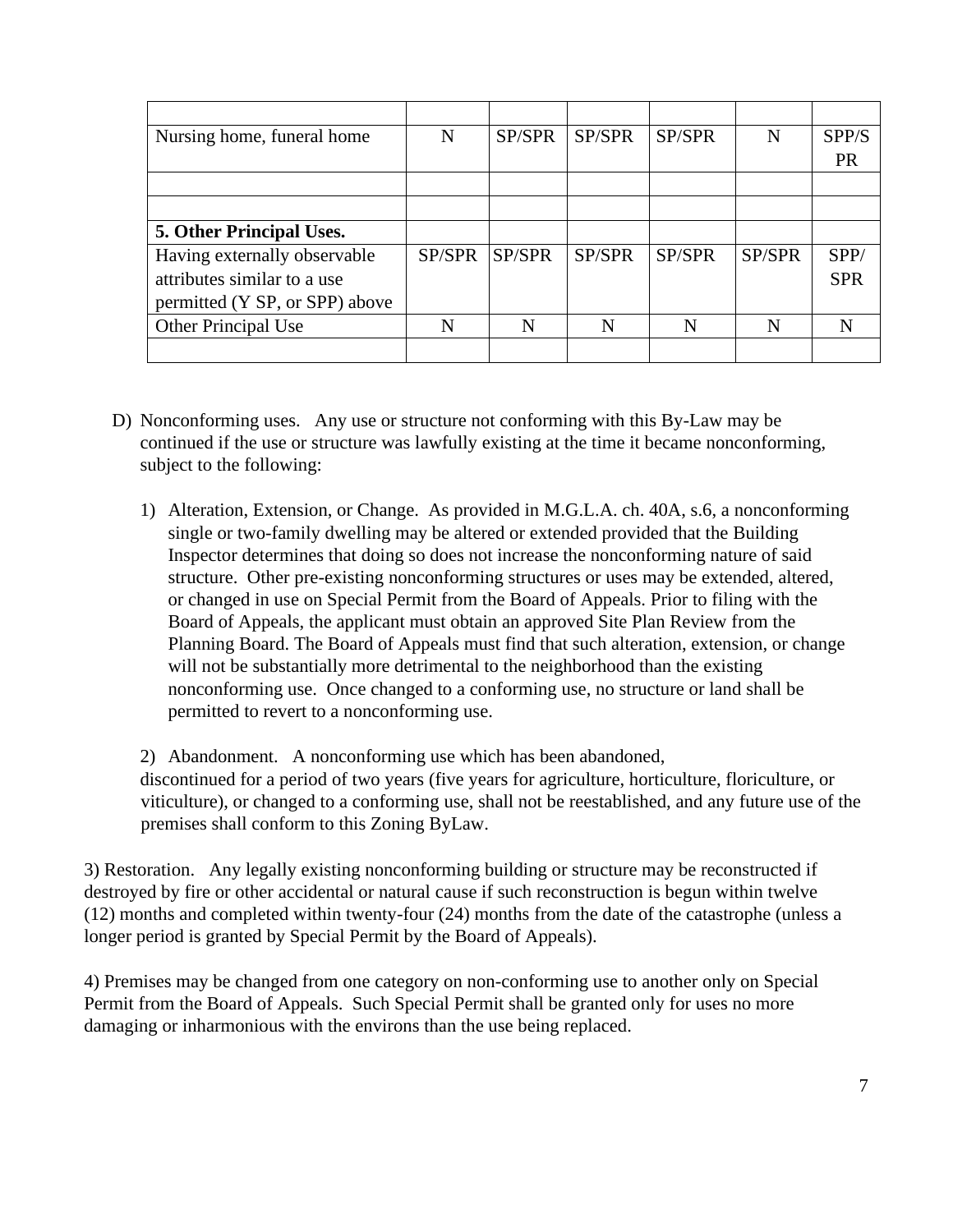- D) Radioactive waste prohibition. No land within any use district in the Town of Bernardston may be used for collection, treatment, storage, burial, incineration, or disposal of radioactive waste, including but not limited to wastes classified as low-level radioactive waste.
- E) Occupancy of Dwelling during Construction. A dwelling on the premises may be occupied by the owner or his family during the construction of the permanent residence, providing construction starts within six months of the issuance of the building permit, and is completed in conformance with these By-Laws within two years from the date of issuance.

#### 2.3. Dimensional Requirements.

- A) A. General. No structure shall be erected or used, premises used, or lot changed in size or shape except in conformity with the requirements of this section, unless exempted by this By-Law or by statute (see especially M.G.L.A. ch.40A, s.6).
- B) Multiple Principal Uses. Not more than one principal structure shall be erected on a lot, unless otherwise authorized in this By-Law.

C) Rear Lots. Individual lots in Residence Districts need not have the required amount of street frontage, provided that all of the following conditions can be met for each individual lot lacking such frontage:

- D) The area of said lot is at least double the minimum area normally required for the district.
- E) A building line is designated on the plan, and the width of the lot at that line equals or exceeds the number of feet normally required for street frontage.
- F) Lot width is at no point less than 40 feet, and lot frontage is not less than 40 feet.
- G) No more than one (1) rear lot shall be created from a property, or a set of contiguous properties in common ownership as of May 26, 1987, unless the Planning Board issues a Special Permit for such additional rear lot(s).
- H) Dimensional Schedule. (For accessory buildings, see Section 2.4 B.)

|                  | <b>CVR</b> | D 1    | R/A    |        |                     | EPD    |
|------------------|------------|--------|--------|--------|---------------------|--------|
| Minimum lot area | 20,000     | 40,000 | 60,000 | 20,000 | 80,000 <sup>5</sup> | 20,000 |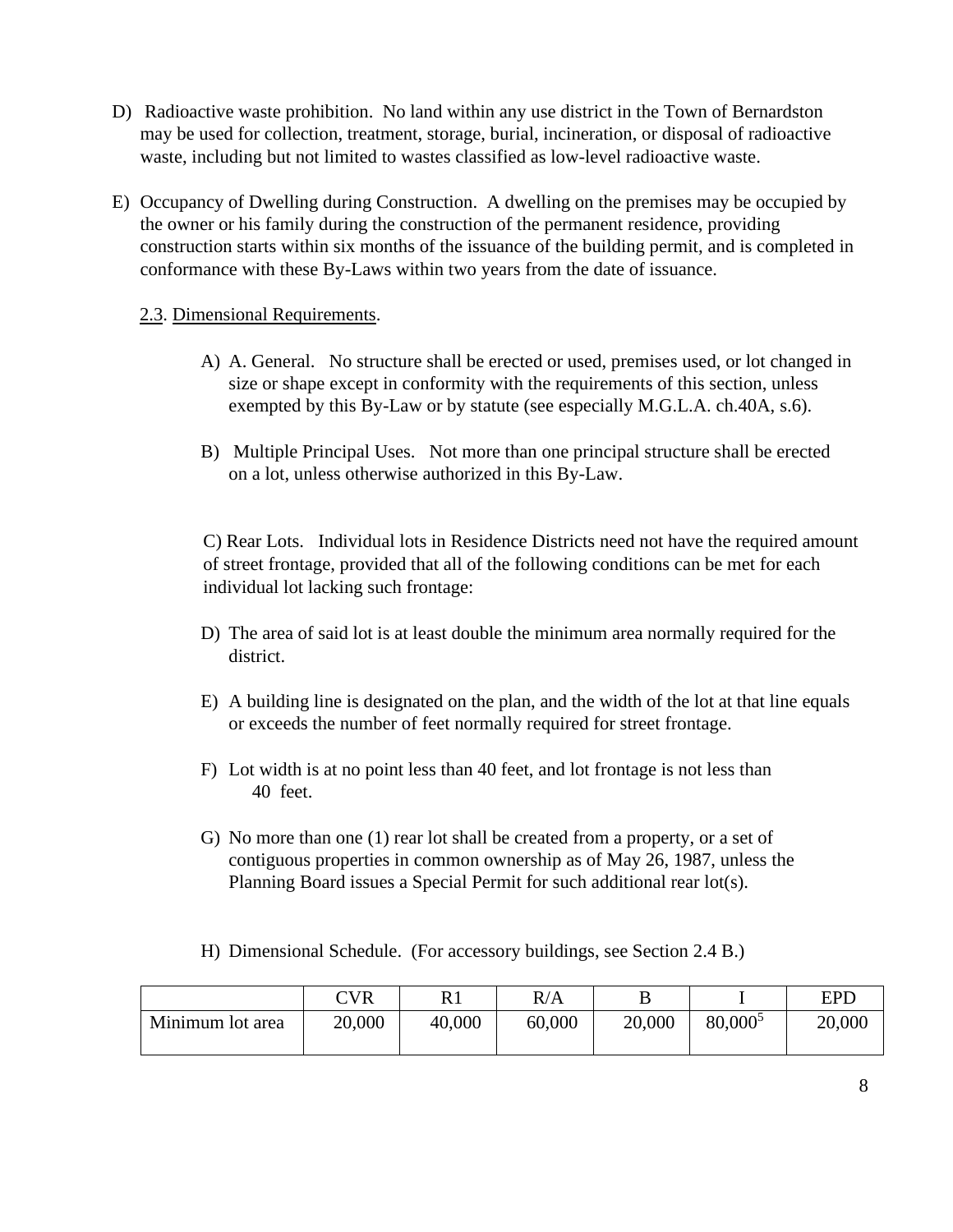| (sq. ft.) <sup>1</sup>       |                 |                 |        |                 |     |     |
|------------------------------|-----------------|-----------------|--------|-----------------|-----|-----|
| Minimum lot                  | 125             | 150             | 200    | 150             | 200 | 150 |
| frontage $(\text{ft.})^2$    |                 |                 |        |                 |     |     |
| Minimum front                | 20 <sup>2</sup> | 30 <sup>3</sup> | $35^3$ | 20 <sup>3</sup> | 50  | 20  |
| yard (ft.)                   |                 |                 |        |                 |     |     |
| Minimum side $\&$            | 15              | 20              | 35     | 20              | 20  | 20  |
| rear yards (ft.)             |                 |                 |        |                 |     |     |
| Maximum building             | 35              | 35              | 35     | 35              | 35  | 35  |
| height $(ft.)$ <sup>34</sup> |                 |                 |        |                 |     |     |
| Maximum lot                  | 40              | 40              | 40     | 40              | 40  | 50  |
| coverage $(\%)$              |                 |                 |        |                 |     |     |
| by Buildings                 |                 |                 |        |                 |     |     |
| Maximum lot                  | 60              | 60              | 50     | 60              | 60  | 70  |
| coverage (%)                 |                 |                 |        |                 |     |     |
| by Buildings,                |                 |                 |        |                 |     |     |
| Structures and               |                 |                 |        |                 |     |     |
| Paving                       |                 |                 |        |                 |     |     |

#### 2.4. Accessory Buildings and Uses.

- A) Use Regulation. Any use permitted as a principal use is also allowed as an accessory use, as are others customarily accessory and incidental to permitted principal uses.
	- 1) Home Occupations. A business or profession may be engaged in as an accessory use of a dwelling by a resident of that dwelling, upon issuance of a Special Permit by the Planning Board, if conforming to the following conditions:

<sup>&</sup>lt;sup>1</sup> Increase by 25% for two-family units, by 50% for three-family or four-family units. <sup>2</sup> Increase by 25% for two-family units; by 50% for three-family or fourfamily units.

<sup>&</sup>lt;sup>2</sup> Or aligned with existing buildings on adjacent properties.

 $3$  The height provisions of these regulations shall not apply to the erection of churches, belfries, and towers designed exclusively for ornamental purposes, flagstaffs, chimneys, silos, antenna, water tanks, or similar structures.

 $4$  Construction on lots of less than 80,000 sq. ft. may be approved on Special Permit when lot is adjacent to an existing parcel in the same ownership of at least 80,000 sq. ft.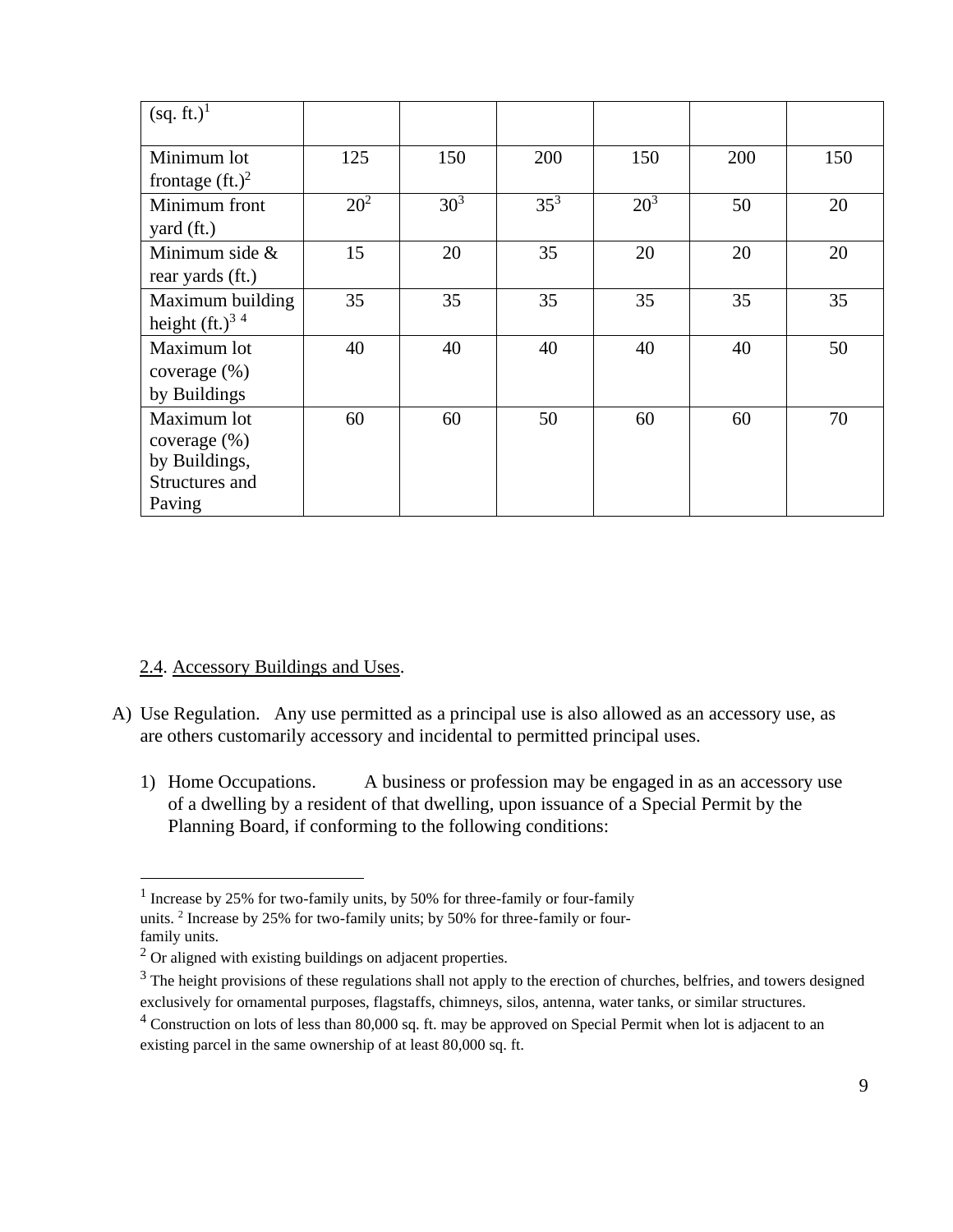- 2) The occupation or profession shall be carried on wholly within the principal building or within a building or other structure accessory thereto.
- 3) No more than twenty-five percent of the floor area of the residence shall be used for the purpose of the home occupation, nor more than fifty percent of the combined floor area of the residence and any accessory structures used in the home occupation. The floor area shall be determined by the square footage stated by the Town of Bernardston Tax Assessor. Day care facilities licensed under the provisions of M.G.L.A. ch. 28A, s.10 shall be exempt from this limitation.
- 4) The home occupation shall be accommodated within an existing structure without extension thereof.
- 5) Not more than three persons not a member of the household shall be employed on the premises in the home occupation.
- 6) Except for a permitted sign, there shall be no exterior display, no exterior storage of materials, and no other exterior indication of the home occupation, or other variation from the residential character of the premises.
- 7) No offensive noise, vibration, smoke, dust, odors, heat or glare shall be produced detectable without instruments off of the premises.
- 8) Traffic generated shall not exceed volumes normally expected in a residential neighborhood.
- 9) Parking generated shall be accommodated off-street, other than in a required front yard, and shall not occupy more than 35% of lot area.
- 10) Home occupations in a Water Resource District shall not use or store, above or below ground, hazardous materials, as defined in Section 4300 herein, in quantities greater than normally associated with household use.
- 11) Animals. Horses and other animals, including pigs, chickens, and other farm animals, used for non-commercial or non-agricultural purposes, may be stabled (as an accessory use) within the R1 and R/A districts, provided that such animals are stabled at least 25 feet from all property lines.
- 12) Accessory Scientific Uses. Uses, whether or not on the same parcel as activities permitted as a matter of right, which are necessary in connection with scientific research or scientific development or related production, may be permitted upon the issuance of a Special Permit by the Board of Appeals, provided that the Board finds that the proposed use does not substantially derogate from the public good.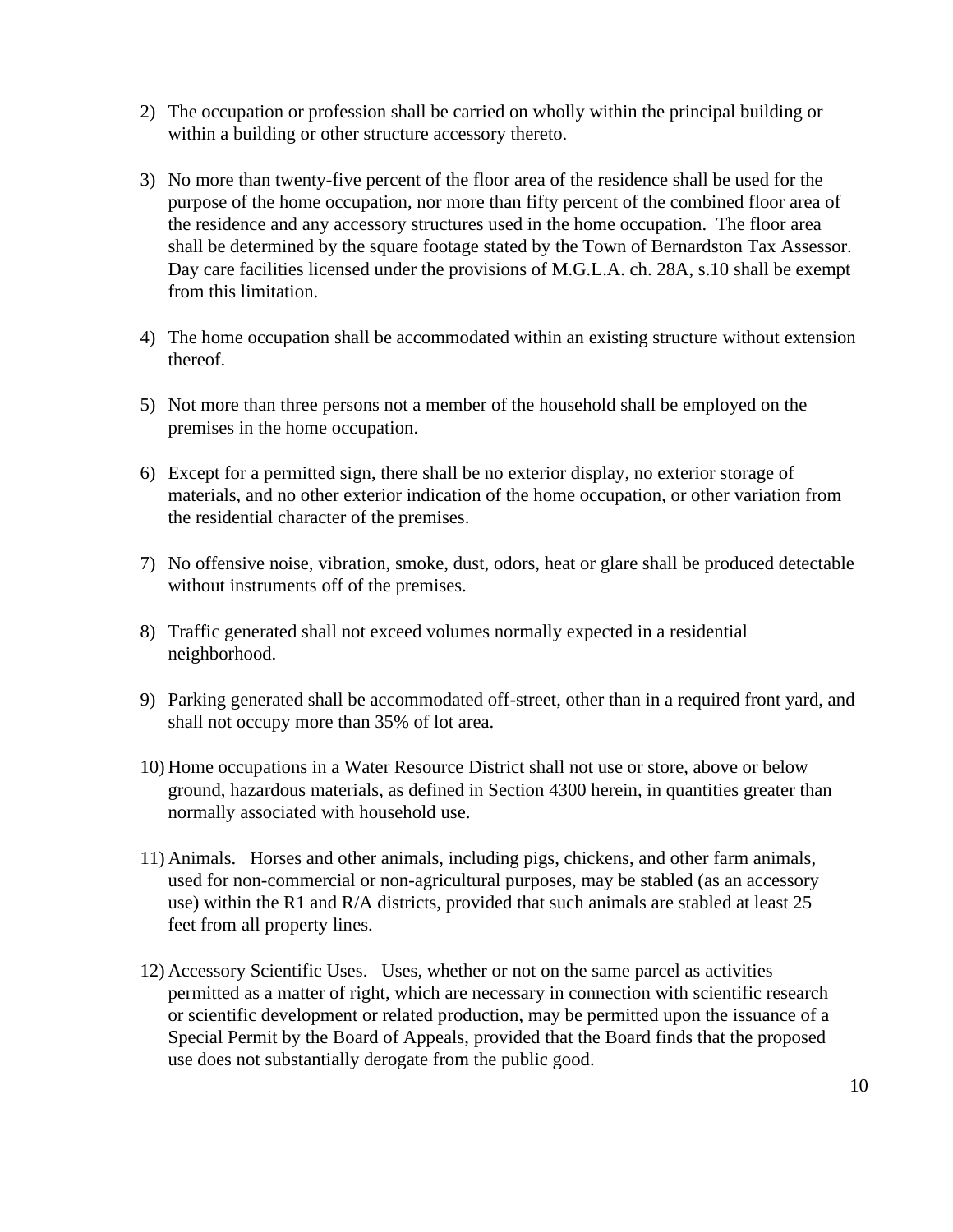B) Dimensional Regulation: Accessory Uses. Accessory structures may not be placed within required yards, except that permitted signs may be located within a required front yard, and a permitted one-story accessory structure may be located within a required rear yard provided that it occupies not more than 25% of either the required or the actual yard, and provided that it is not located within 10 feet of any property line.

#### 2.5. ACCESSORY DWELLINGS *(added May 8, 2019)*

- A Purpose. The purpose of the accessory apartment bylaw is to:
	- 1) Provide homeowners with a means of obtaining, through tenants in accessory apartments, rental income, companionship, security, and services, and thereby to enable them to stay more comfortably in homes and neighborhoods they might otherwise be forced to leave;
	- 2) Add a variation of rental units to the housing stock to meet the needs of smaller households, both young and old;
	- 3) Make housing units available to low and moderate-income households who might otherwise have difficulty finding homes within the town;
	- 4) Protect stability, property values, and the residential character of a neighborhood by ensuring that accessory apartments are installed only in owner-occupied houses and under such additional conditions as may be appropriate to further the purposes of this bylaw; and
	- 5) Legalize conversions to encourage compliance with the State Building Code.
- B Definitions
- (1) Accessory Apartment: A self-contained housing unit incorporated within or accessory to a single family dwelling complete with its own sleeping, cooking, and sanitary facilities and a separate means of egress.
- (2) Building, Attached: A building having any portion of one or more walls in common with an adjacent building.
- (3) Building, Detached: A building not having any portion of one or more walls in common with an adjacent building.
- (4) Dwelling, Single-Family: A building designed or used exclusively as a residence and including only one dwelling unit.
- C Accessory Apartment Standards.
	- 1. Accessory Apartments shall be allowed Special Permit in all districts. The Special Permit Granting Authority may authorize a Special Permit for a use known as Accessory Apartment in owner-occupied, single-family dwelling, or in a detached accessory structure appurtenant to a single-family dwelling, provided that the following standards and criteria are met: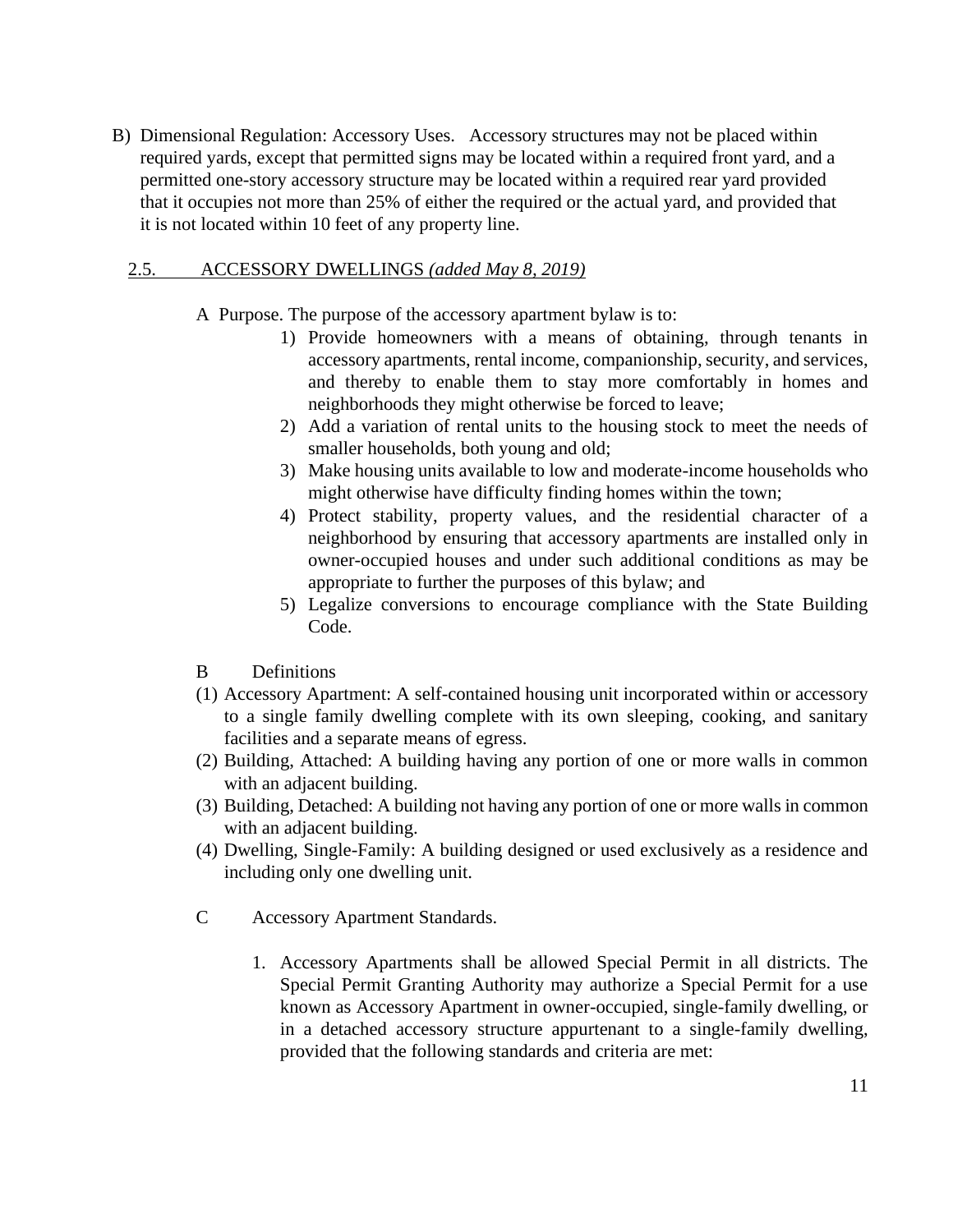- a. The apartment will be a complete, separate housekeeping unit featuring both kitchen and bath that functions as a separate unit from the original unit.
- b. Detached apartments shall meet the setback requirements for principal structures.
- c. Only one apartment will be permitted on a single-family lot.
- d. The owner(s) of the residence in which the accessory apartment is located shall occupy at least one of the dwelling units on the premises.
- e. The accessory apartment shall be designed so that the appearance of the building remains that of a single-family residence as much as feasibly possible. In general, any new entrances shall be located on the side or rear of the building. Any exterior changes made must conform with the single-family character of the neighborhood.
- f. An addition to a principal structure shall not increase the floor area or volume of the original building by more than one-third (33%) of the existing total residential space (excluding unfinished attic and basement, garage, porch, and patio).
- g. New detached buildings proposed as accessory dwellings shall not exceed 900 square feet.
- h. Attached accessory apartments shall be clearly a subordinate part of singlefamily dwelling. It shall be no greater than one-third (33%) of the existing total residential space or nine hundred (900) square feet, whichever is less.
- i. Conversion of existing detached accessory structures to accessory apartments is permitted regardless of the size of the structure. Additions to accessory structures shall not be permitted if the structure exceeds 900 square feet.
- j. At least two off-street parking spaces per dwelling unit are available for use by the owner-occupant(s) and tenant(s). Parking spaces shall be located to the side or the rear of the structure, to the extent feasible.
- k. For dwellings to be served by on-site septic system, the owner must obtain a Disposal Works Construction Permit from the Board of Health before a special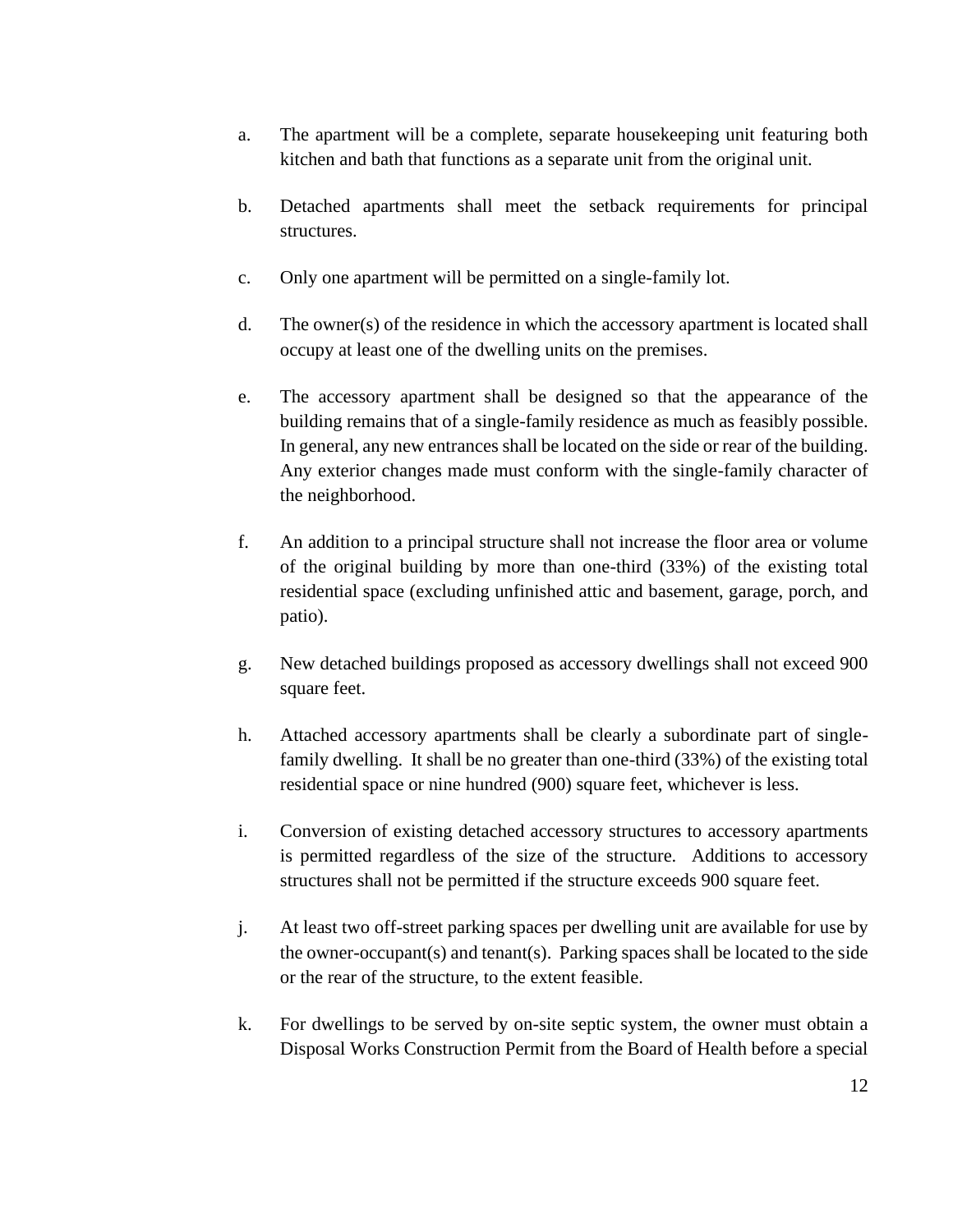permit can be obtained. This is to ensure that the existing sewage disposal system is adequate for the proposed accessory apartment.

- l. The construction of any accessory apartment must be in conformity with the State Building Code requirements.
- D Application Procedure
	- 1. The procedure for the submission and approval of a Special Permit for an Accessory Apartment shall be the same as prescribed in the (Special Permit Section of the Zoning Bylaw) except it shall include a notarized letter of application from the owner(s) stating that he/she will occupy one of the dwelling units on the premises.
	- 2. Upon receiving a special permit, the owner(s) must file on subject property a Declaration of Covenants at the County Registry of Deeds. The Declaration shall state that the right to rent a temporary accessory apartment ceases upon transfer of title. A time-stamped copy of the recorded Declaration shall be provided to the Planning Board.
	- 3. In order to provide for the development of universally accessible housing units, the Planning Board will allow reasonable deviation from the stated conditions where necessary to install features that facilitate access and mobility.
- E Transfer of Ownership of a Dwelling with an Accessory Apartment
	- 1. The Special Permit for an Accessory Apartment shall terminate upon the sale of property or transfer of title of the dwelling, unless the Planning Board has approved a transfer of the Special Permit to the new owner.
	- 2. The new owner(s) must apply for transfer of a Special Permit for an Accessory Apartment and shall submit a notarized letter of application stating that he/they will occupy one of the dwelling units on the premises and a written request to the Planning Board stating that conditions at the time of the original application remain unchanged. Minor changes may be approved without a hearing.
	- 3. Upon receiving the transferred special permit, the new owner(s) must file on subject property a Declaration of Covenants at the County Registry of Deeds. The Declaration shall state that the right to rent a temporary accessory apartment ceases upon transfer of title. A time-stamped copy of the recorded Declaration shall be provided to the Planning Board.

F Accessory Apartments in Existence Before the Adoption of an Accessory Apartment Bylaw shall be grandfathered.

G Conflict with Other Laws. The provisions of this bylaw shall be considered supplemental of existing zoning bylaws. To the extent that a conflict exists between this bylaw and others, the more restrictive bylaw, or provisions therein, shall apply.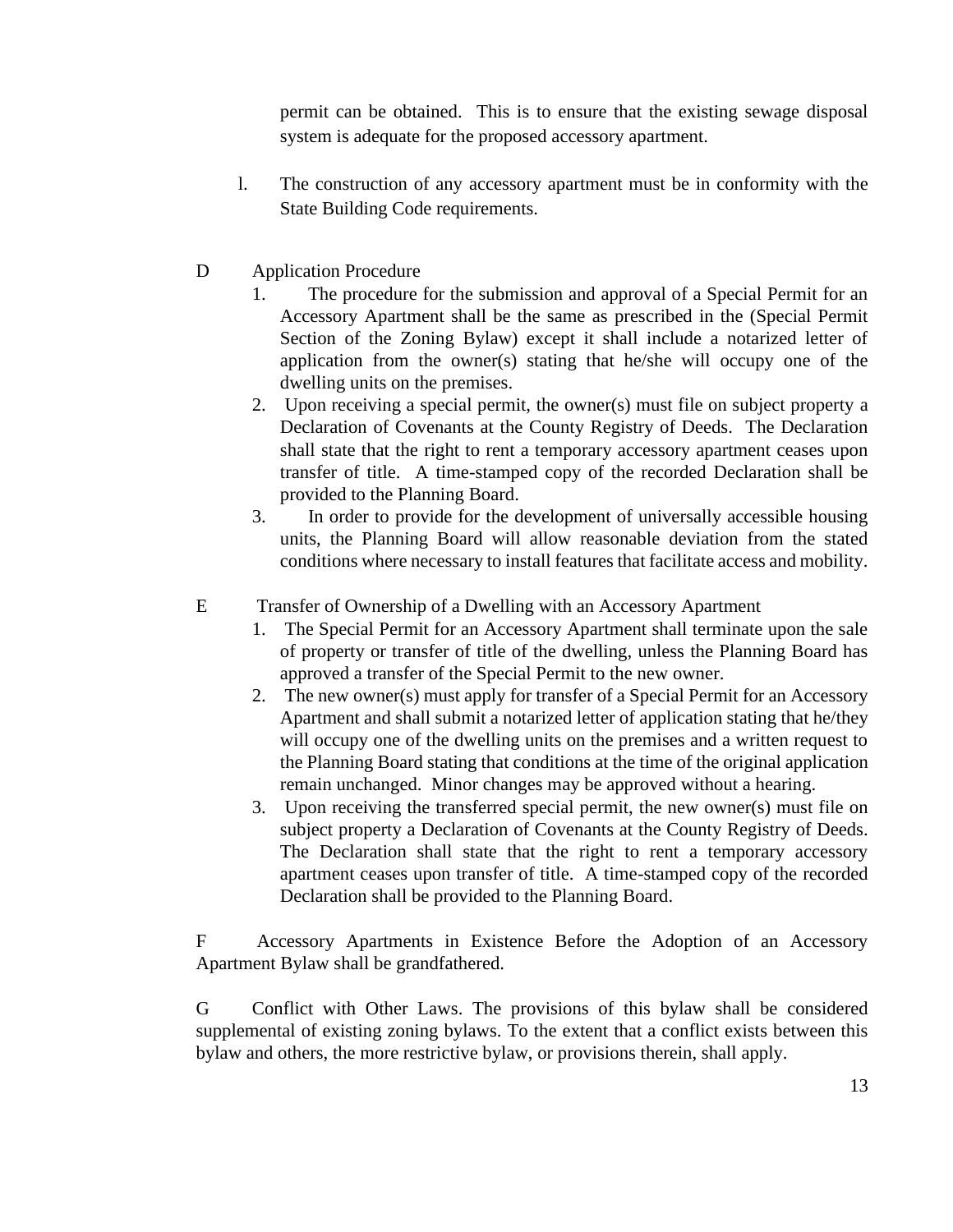H Severability. If any provision of this bylaw is held invalid by a court of competent jurisdiction, the remainder of the bylaw shall not be affected thereby. The invalidity of any section or parts of any section or sections of this bylaw shall not affect the validity of the remainder of the town's zoning bylaw.

(1) The SPGA may waive any provision of the Accessory Dwelling Bylaw for sufficient cause, when determined by the SPGA that said waiver will not derogate from the intent of this bylaw.

#### 2.6 ACCESSORY BUSINESS USES AT ACTIVE FARMS

A) Purpose.

The purpose of this subsection is to encourage farming and agricultural operations within the town by permitting, in addition to the principal agricultural activities conducted upon the site as defined in M.G.L. c.40A, §3, farm events and business uses using the farm grounds and accessory structures while also minimizing impacts on abutting properties.

#### B) Buildings and Uses.

The Planning Board, by special permit, may grant approval for the following accessory

business uses at farms on contiguous farmland parcels in excess of 2 or 5 acres as defined in

M.G.L. c.40A, §3

- 1) Veterinarians' office.
- 2) Feed storage, milling and delivery.
- 3) Rental garden lots
- 4) Farm education
- 5) Facilities for hosting or staging of revenue-generating events, tours, weddings, and functions which are appropriate in scale of the premises and any surrounding residential area, including the preparation and serving of food and beverages for such events.
- 6) Small-scale abattoir/meat processing facilities.
- 7) Facilities for the production and sale of farm-related products, including as but not limited to cider, baked goods, butter, wine, beer, cheeses, or ice cream, whether or not the farm is the main source of the raw materials used in the farm products, provided that the facilities and associated parking shall not occupy more than 10% of the total farm area.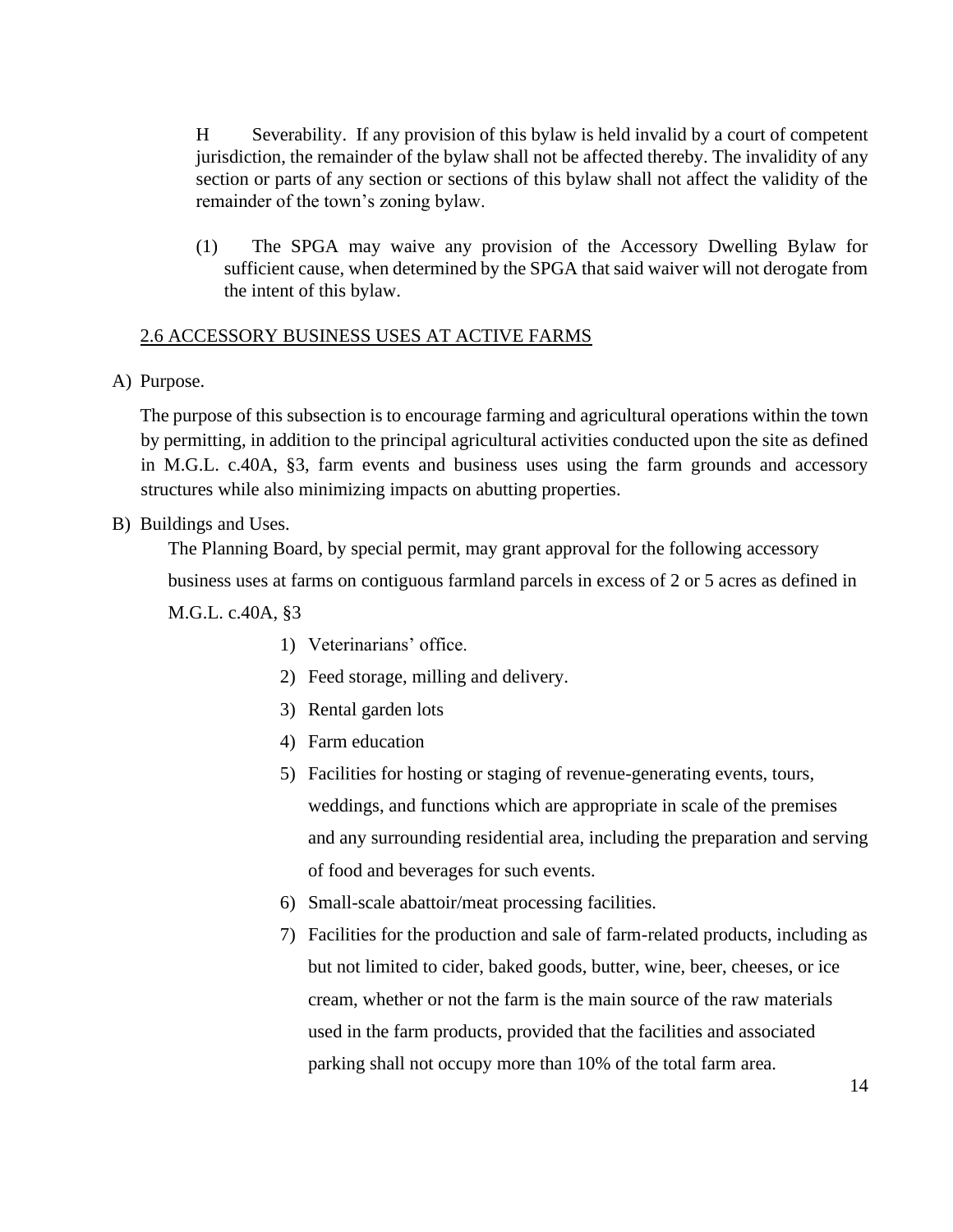- 8) Farm stand restaurants designed and used for the sale of farm crops and livestock grown on farms in the local agricultural area; provided that the facilities and parking for the farm stand restaurant, and the associated farm stand, shall not occupy more than 10% of the total farm area.
- 9) Animal boarding facilities for the boarding of up to 50 animals other than those stabled, raised, or kept onsite in connection with the primary agricultural use.
- 10) Petting zoos
- 11) Passive recreational activities for which a fee may be charged, including snow shoeing, cross country skiing, hiking and picnicking
- 12) Farm implement and similar heavy machinery repair services, such as a welding operation, blacksmith shop, etc. that the farm operator would normally undertake in maintenance of machinery for his/her own farm.
- C. The Planning Board may set conditions such as hours of operation, number of employees, or other conditions that they deem appropriate when granting a special permit pursuant to this section. In order to maintain agriculture as the primary use for the property, the uses provided for herein (excluding those uses for which a specific maximum is provided above), and any associated parking, shall occupy no more than 5% of the land area of the farm parcel(s). The special permit shall recite the circumstances under which the special permit is being granted (e.g. the amount of land area in active agricultural use, the nature of the primary agricultural use, etc.) and shall include a condition requiring that the agricultural circumstances continue to exist.
- D. Decision Criteria: Special Permits for accessory business uses at active farms shall be granted only if the Planning Board determines that the criteria of Section \_\_\_\_\_ are met, after consideration of the following:
- 1) Roads, water and drainage facilities are existing, or as committed by the applicant to be improved, and their ability to serve this proposal adequately and safely without material deterioration in service to other locations.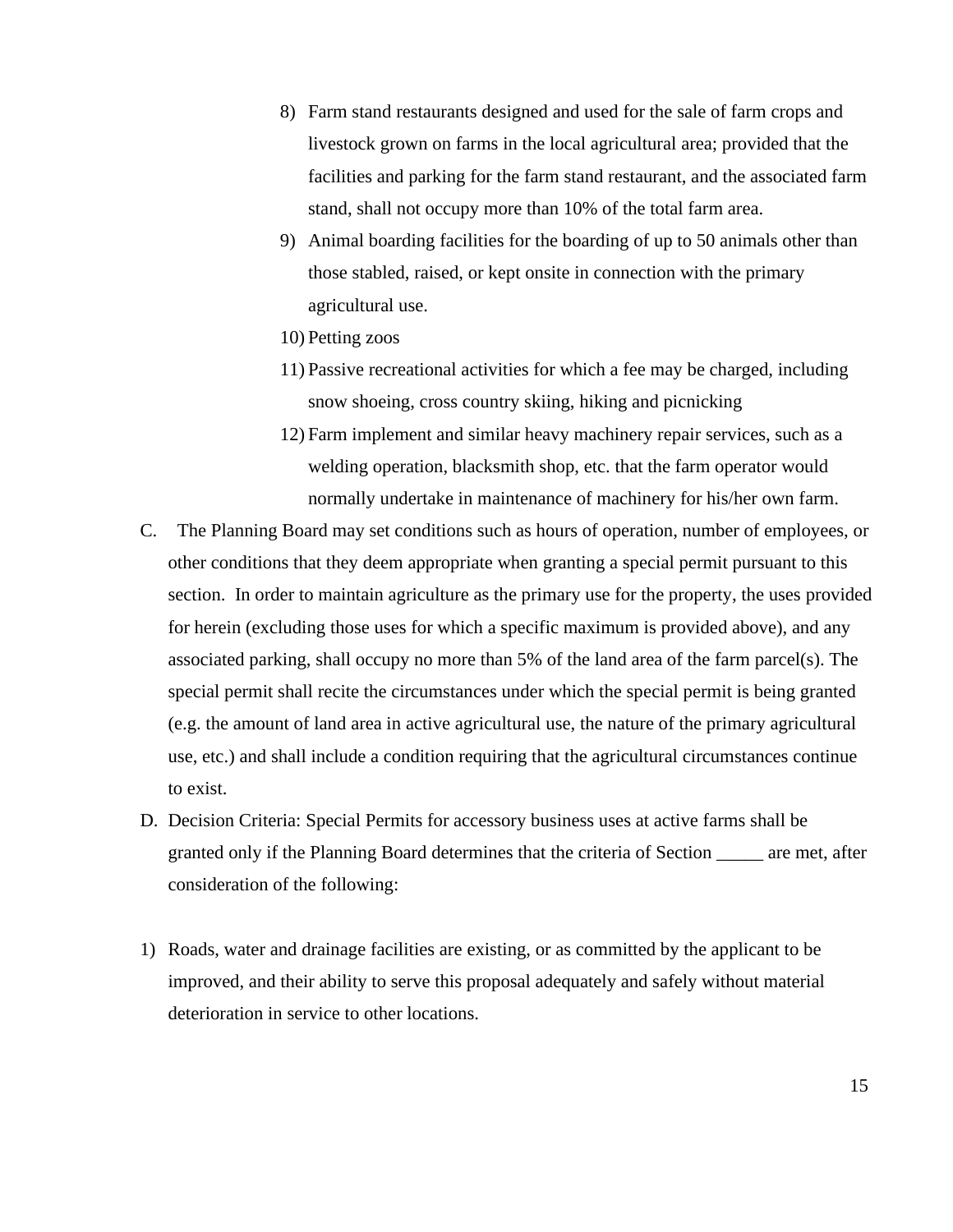- 2) Degree of assurance that no planned process or unplanned contingency will result in undue hazard or contamination of air, land, or water resources.
- 3) Visual compatibility with the vicinity, including consideration of site arrangement, consistency in architectural scale, retention of existing site features, especially trees, and architectural character.
- 4) Degree of threat to environmental resources, including loss of trees and other vegetation, disturbance to habitats, and soil loss through erosion.
- 5) Buffering and screening from any nearby uses of different character.
- 6) Retaining prime agricultural soils and soils of statewide importance in active production.
- E. Prohibited Uses. Specific uses that are prohibited as accessory uses pursuant to this section include:
	- 1) Retail gas stations or fuel storage or delivery.
	- 2) Retail Stores such as drug, department, hardware, and clothing stores.
	- 3) Manufacture of non-agricultural products.
- F. This section shall not preclude a landowner from seeking any other permits that are not incompatible with the agricultural uses
- G. This section is not intended to, and does not, impact the ability of the landowner to undertake any use or construct any structure allowed by right under local zoning, M.G.L. c.40A, §3, first part and/or state definitions related to agriculture, or take any other action in relation thereto.

#### ARTICLE III. GENERAL REGULATIONS.

3.1. Parking and Loading Requirements.

A. General. Adequate off-street parking must be provided to service all parking demand created by new construction, whether through new structures or additions to old ones, and by change of use of existing structures. Such parking shall be on the same premises as the activity it serves, or within 300 feet on a separate parcel, which may be jointly used with other premises for this purpose, provided that the continued joint use of such parcel be ensured through an agreement recorded in the Registry of Deeds.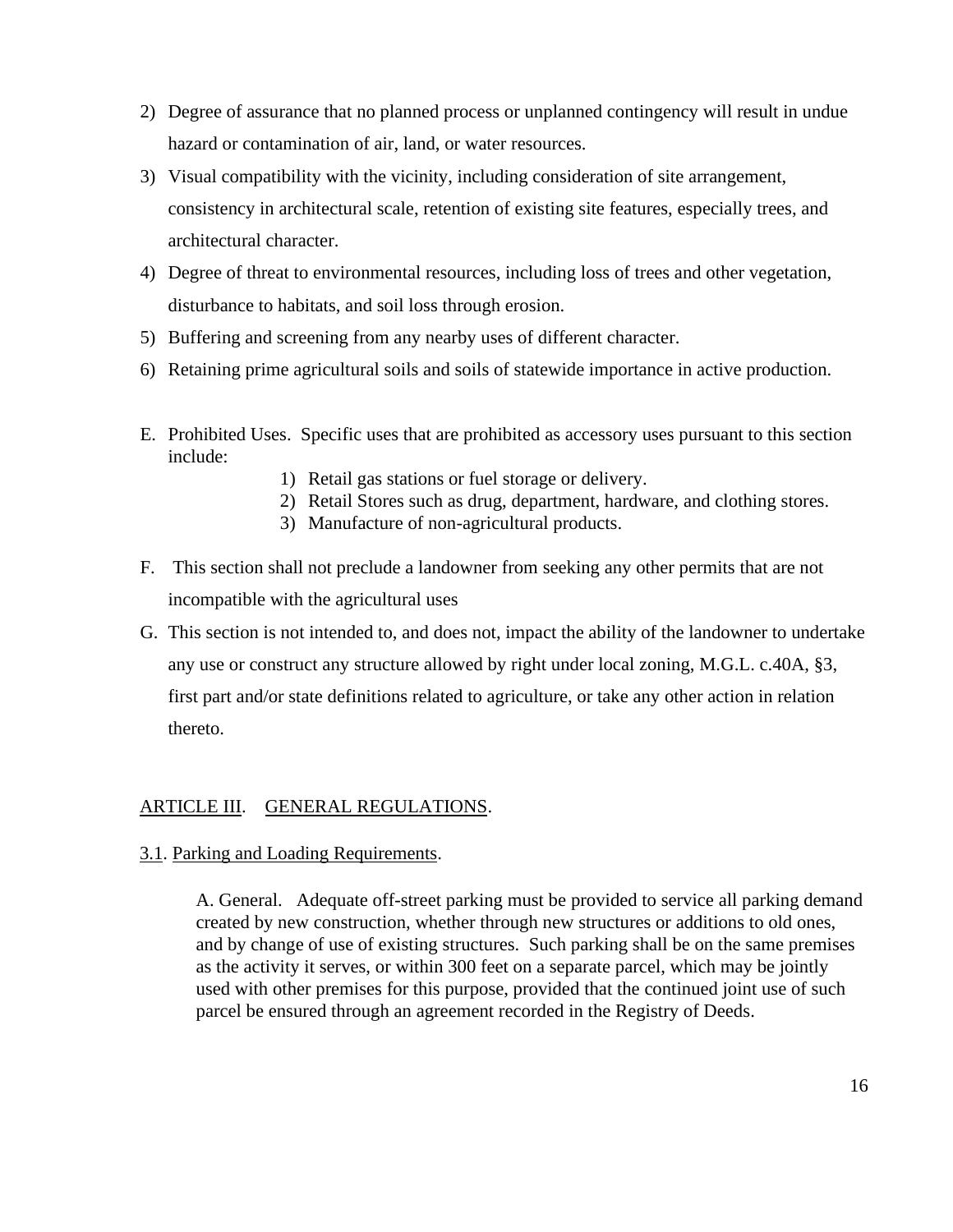B. Schedule of Parking Area Requirements. In applying for a building or occupancy permit, the applicant must demonstrate that the following minimums will be met for the new demand without counting existing parking:

Dwellings: Two spaces per dwelling unit.

Motels, hotels, lodging houses: One space per guest unit plus one additional space per eight guest units or fraction thereof.

Retail stores, offices: One space per 150 square feet of leasable floor area.

Industrial or wholesale: Four spaces per five employees on the largest shift.

Places of assembly: One space per three seats, or one space per 12 square feet of seating area, whichever is greater.

Hospitals: One space per bed.

Nursing homes: One space per four beds.

Bowling alleys: Four spaces per lane.

All others: As determined by the Building Inspector.

C. Parking Area Design. No off-street parking area shall be maintained within 20 feet of a street right-of-way line. All required parking areas except those serving singlefamily or two-family residences shall be paved. For parking areas of eight (8) cars or more, Sections 3.1 C) shall apply:

1) Parking area use shall not require backing onto a public way.

2) Parking lots for 8 or more cars shall be screened from any residential use or district which is abutting or separated from it only by a street. Screening shall

> be by a four foot planting strip maintained with densely planted shrubs, or by a fence of not less than four feet in height, and shall be landscaped as required by Section 3.4 H).

3) . Loading Requirements. Adequate off-street loading facilities and space must be provided to service all needs created by new construction, whether through new structures or additions to old ones, and by change of use of existing structures. Facilities shall be so sized and arranged that no trucks need back onto or off of a public way, or be parked on a public way while loading, unloading, or waiting to do so.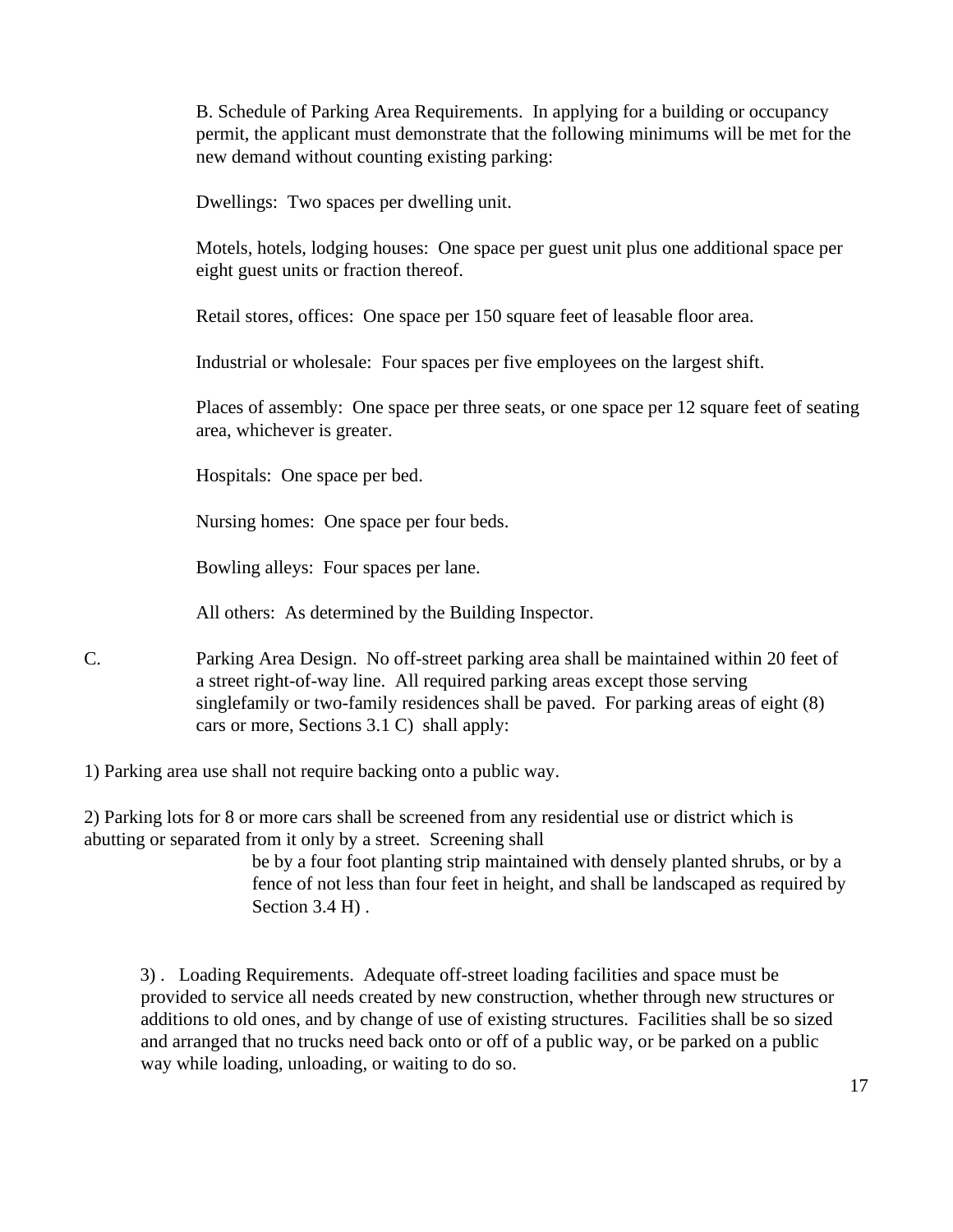#### 3.2. Sight Obstruction.

At corners, no sign (except signs erected by a public agency), fence, wall, hedge, or other obstruction shall be allowed to block vision between 2-1/2 and 8 feet above the street grade within an area formed by the intersecting street lines and a straight line joining the points of said street lines 20 feet back from their point of intersection.

#### 3.3. Signs.

A) In Residence Districts, the following signs are permitted.

- 1) For a residence or permitted accessory use, one sign not over two square feet in area is allowed.
- 2) For permitted buildings, structures and uses of the premises, other than one or two family dwellings and their accessory uses, one sign not over ten square feet in area is allowed.
- 3) Temporary, unlighted signs pertaining to the construction, lease or sale of the premises are allowed provided such signs do not exceed 16 square feet in total area.

B) In Business and Industrial Districts, signs advertising the name of the firm and the products and services produced or available on the premises are permitted only as follows:

1) Signs or other advertising devices attached flat against the wall of a building, which do not project above the wall to which they are attached and which do not project more than 24 inches from the building. One such sign shall be allowed for each firm on the premises, but no single sign shall exceed 35 square feet in area. One additional sign for each firm may be attached to a marquee which is an integral part of the building provided the total area of each such sign does not exceed six square feet.

2) In the alternative to Section 3.3 B) 1), one sign or other advertising device of a free-standing nature may be erected for each firm or such signs may be combined into one or more units provided that in all cases the sign area per firm does not exceed 32 square feet in area. All such signs shall be located at least 10 feet from the public right-of-way and no free-standing sign shall exceed 15 feet in height unless a Special Permit has been granted by the Board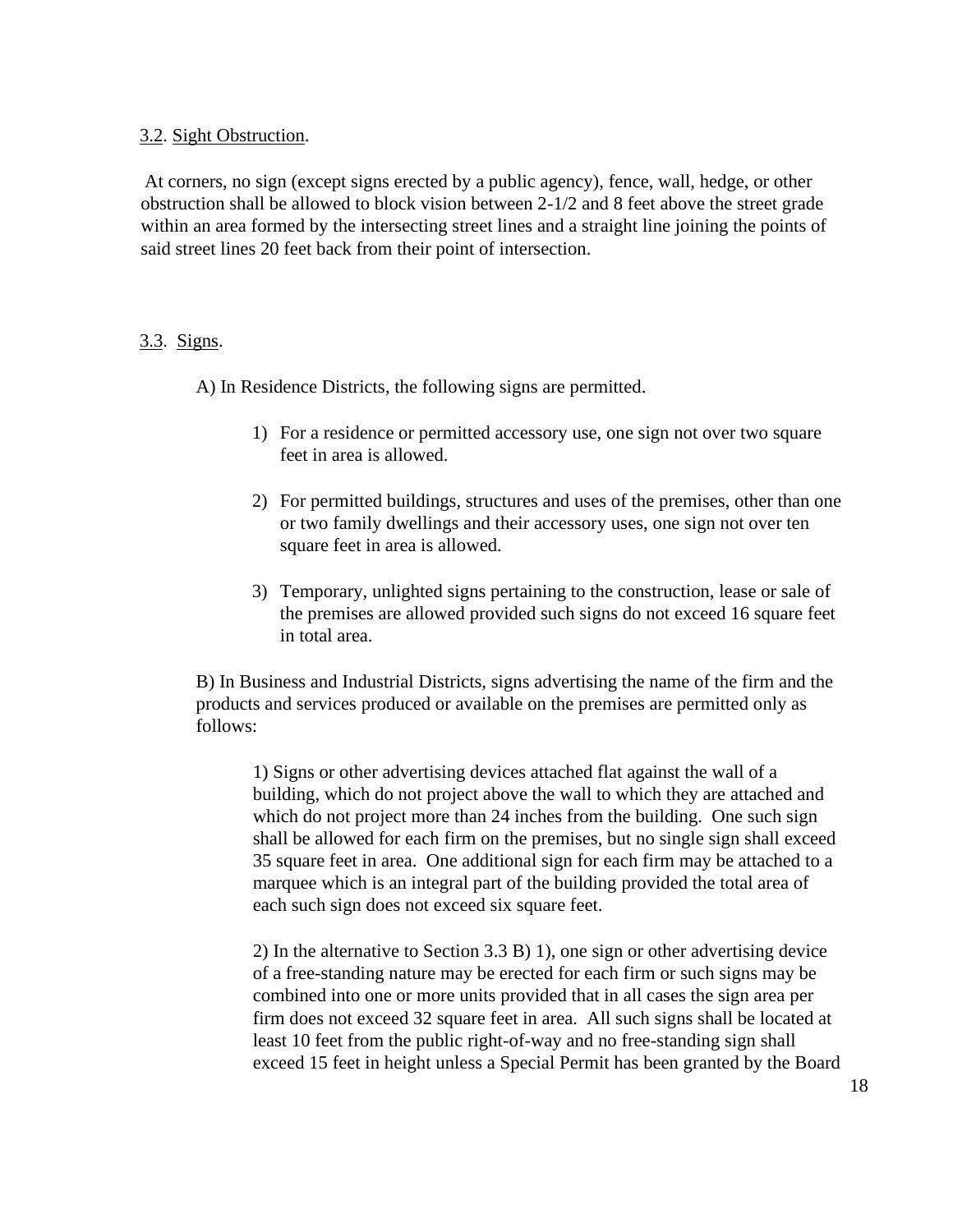of Appeals. In lieu of this free-standing sign, one sign may be placed above a one-story commercial or industrial building provided the top of the sign is not more than 35 feet above the ground and the area of said sign does not exceed 32 square feet.

C. General Sign Restrictions.

1) Signs, announcements, or bulletin boards not exceeding 16 square feet in area are allowed in all zoning districts in connection with public, charitable or religious uses.

2) No sign or advertising device shall project over any pedestrian or vehicular way customarily used by the public.

3) No exterior sign or advertising device shall incorporate motion or be lighted by flashing or blinking lights or utilize a change in light intensity.

4) All illumination of signs or other advertising devices shall be shielded or indirect.

5) No non-accessory sign or billboard shall be allowed.

6) Signs required by federal or state law are allowed in all districts. Signs posting land against trespassing, hunting, or fishing, are also allowed in all districts.

D. Signs Allowed on Special Permit. The Board of Appeals may grant Special Permits as follows:

1) For changes in existing signs on nonconforming uses in Residence Districts provided such changes are within the limits established for Business and Industrial Districts, and not detrimental to the neighborhood.

2) For a directional or identification sign in any district where such sign will serve the public convenience and not be detrimental to the neighborhood with respect to size, location, or design.

E. . Temporary Signs. Temporary signs are allowed only if conforming to the requirements for permanent signs, except for signs relating to sale, rental, or construction on the premises, or to a political, or religious, or charitable campaign or event. Such signs may be allowed in excess of the usual limits, but shall be removed within 30 days of the completion of the activity to which they relate.

#### 3.4. Environmental Controls.

A) Erosion Control. Site design and materials and construction processes shall be designed to avoid erosion damage, sedimentation, or uncontrolled surface water runoff.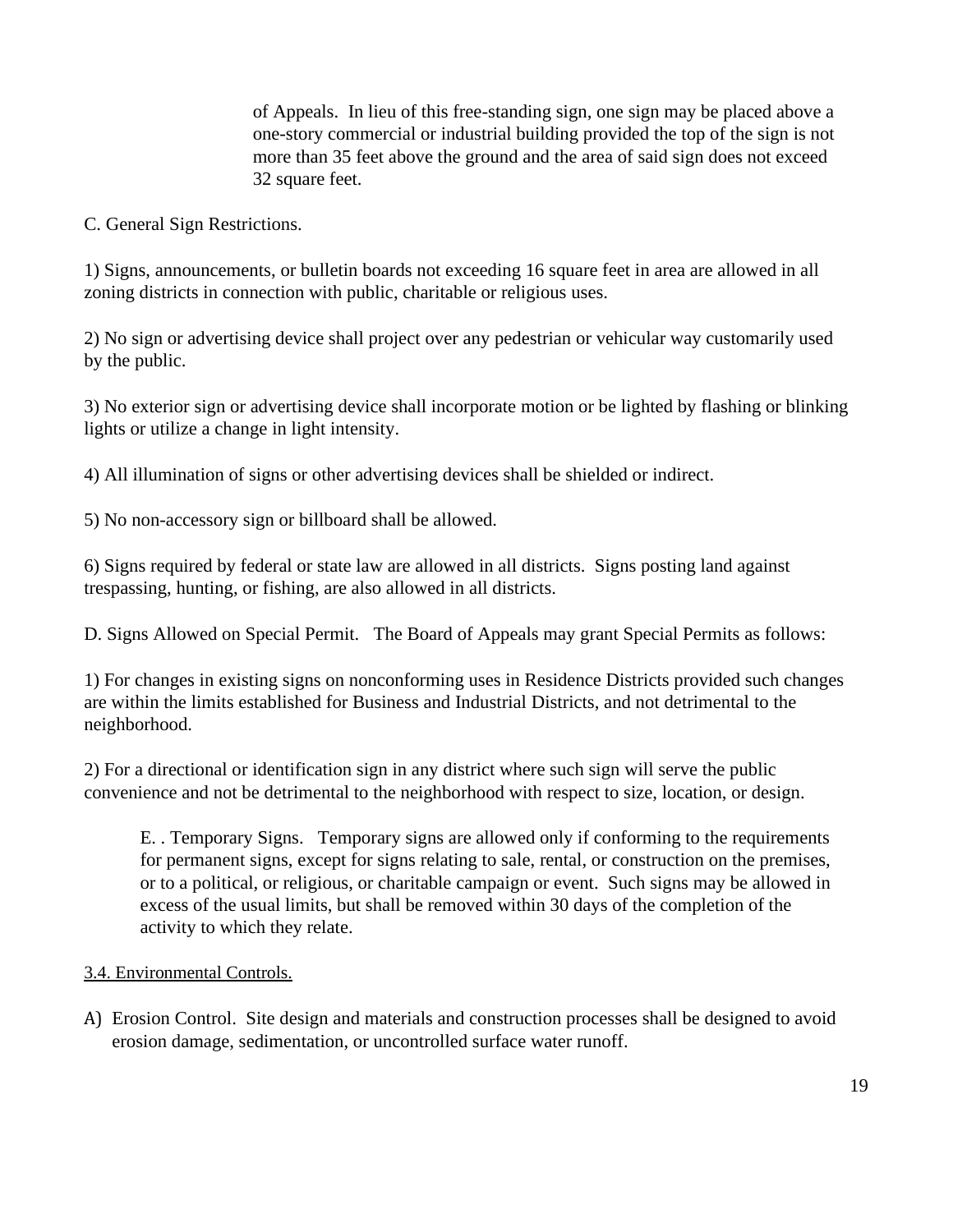- B) Grading or construction which will result in slopes of 25% or greater on 50% or more lot area, or on 40,000 square feet or more on a single parcel, even if less than half the lot area, shall be allowed only under Special Permit from the Planning Board, which shall be granted only upon demonstration that adequate provisions have been made to protect against erosion, soil instability, uncontrolled surface water runoff, or other environmental degradation. Applications and plans for such Special Permits shall be referred to the Conservation Commission for their advisory review.
- C) All slopes exceeding 25% from site grading shall either be covered with topsoil to a depth of 4" and planted with vegetative cover sufficient to prevent erosion or be retained by a wall constructed of masonry, reinforced concrete or treated pile or timber, or be covered with any construction materials.
- D) No area or areas totaling 2 acres or more on any parcel or contiguous parcels in the same ownership shall have existing vegetation clear-stripped or be filled 6" or more such as to destroy existing vegetation unless in conjunction with agricultural activity, or unless necessarily incidental to construction on the premises under a currently valid building permit, or unless within streets which are either public or designated on an approved subdivision plan, or unless a Special Permit is approved by the Planning Board on condition that runoff will be controlled, erosion avoided, and either a constructed surface or cover vegetation will be provided not later than the first full spring season immediately following completion of the stripping operation. No stripped area or areas which are allowed by Special Permit shall remain through the winter without a temporary cover of winter rye or similar plant material being provided for soil control, except in the case of agricultural activity where such temporary cover would be infeasible.
- E) The Inspector of Buildings shall require information of the applicant, in addition to that specified in Section 3.4 B)-3.4 D), as necessary for him to ensure compliance with these requirements, including, if necessary, elevations at key locations, description of vegetative cover, and the nature of impoundment basins proposed, if any.
- F) Hillside areas shall be retained with vegetative cover as follows:

| Average<br>percentage slope | Minimum percentage of land<br>to remain in vegetation |  |
|-----------------------------|-------------------------------------------------------|--|
| $10.0 - 14.9$               | 25                                                    |  |
| $15.0 - 19.9$               | 40                                                    |  |
| $20.0 - 24.9$               | 55                                                    |  |
| $25.0 - 29.9$               | 70                                                    |  |
| 30.0 and above              | 85                                                    |  |

#### G) . (Reserved)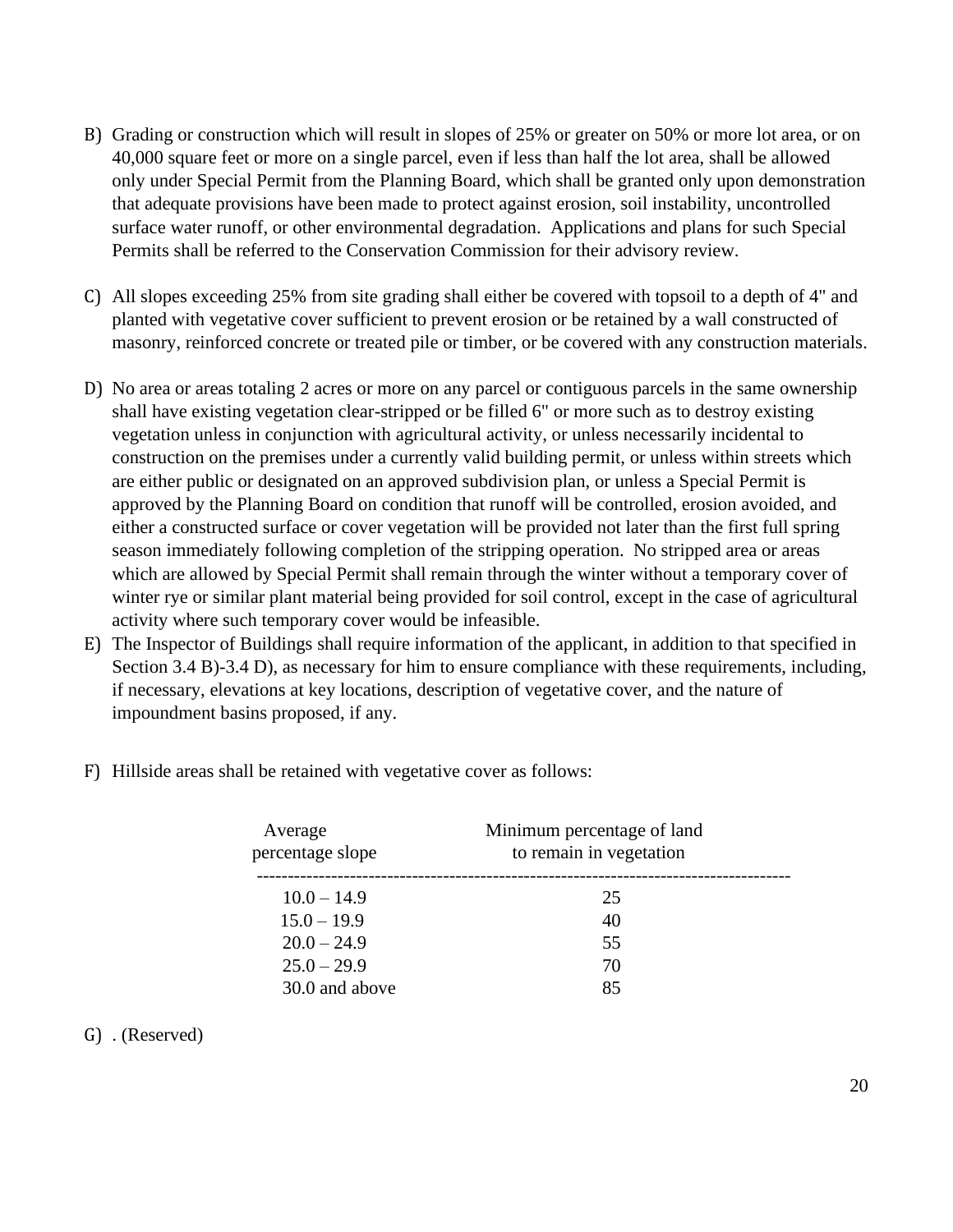#### H) Landscaping.

1) Parking lots for 8 or more cars shall contain or be bordered within 5 feet by at least one tree per 10 cars, trees to be of 2" caliper or larger, and if within the parking area, to be planted in curbed soil plots allowing not less than 40 square feet of unpaved soil area per tree.

2) All outdoor sales display areas, and all commercial outdoor recreation must be screened from any adjacent residential use or district by a wall, fence, or be equivalently obscured by natural vegetation. Contractor's yards, open storage and loading, or service yards shall be similarly screened from any adjacent residential district or use and from any public way from which they would otherwise be visible, and shall not be located within any required front yard.

#### 3.5. Low Impact Development (LID*) (added May 8, 2019)*

- A) This section of the zoning bylaw shall be applicable to all new development and redevelopment including, special permits, site plan review applications, subdivision applications and applications for earth removal permits, in all zoning districts. This section shall apply to any activities that will result in an increased amount of stormwater runoff or pollutants from a parcel of land, or that will alter the drainage characteristics of a parcel of land, unless they are listed as exempted in Section 3.5 C). Due to the many benefits of Low Impact Development, persons exempt from this bylaw are encouraged to use stormwater control and site planning methods described in the Massachusetts Stormwater Management Standard and Handbook.
- B) A land alteration, redevelopment, or conversion of land use or activities to those with higher potential pollutant loadings such as but not limited to: auto salvage yards, auto fueling facilities, fleet storage yards, commercial parking lots, road salt storage areas, commercial nurseries and landscaping, outdoor storage and loading areas of hazardous substances, or marinas, shall require the use of LID practices regardless of area of land alteration. Proposed LID practices must be shown on the site plan application.
- C) No person shall commence land alteration within the Town of Bernardston without having incorporated LID practices or demonstrated the consideration of the use of LID with the following exceptions:
	- 1) Any single or two family residential development on a single lot
	- 2) Any activity that will disturb or alter an area less than one (1) acre unless site plan, subdivision or review for an earth removal permit are required. An applicant claiming exemption under this one (1) acre rule shall be required to document that the extent of land disturbance or alteration is less than one (1) acre. The area required for constructing a septic system serving a one- or twofamily residential dwelling shall be exempt.
	- 3) Normal maintenance and improvement of land in agricultural use as defined by the Wetlands Protection Act Bylaw 310 CMR 10.04 and MGL Chapter 40A Section 3.
	- 4) Timber harvesting conducted under the terms of an approved Forest Cutting Plan as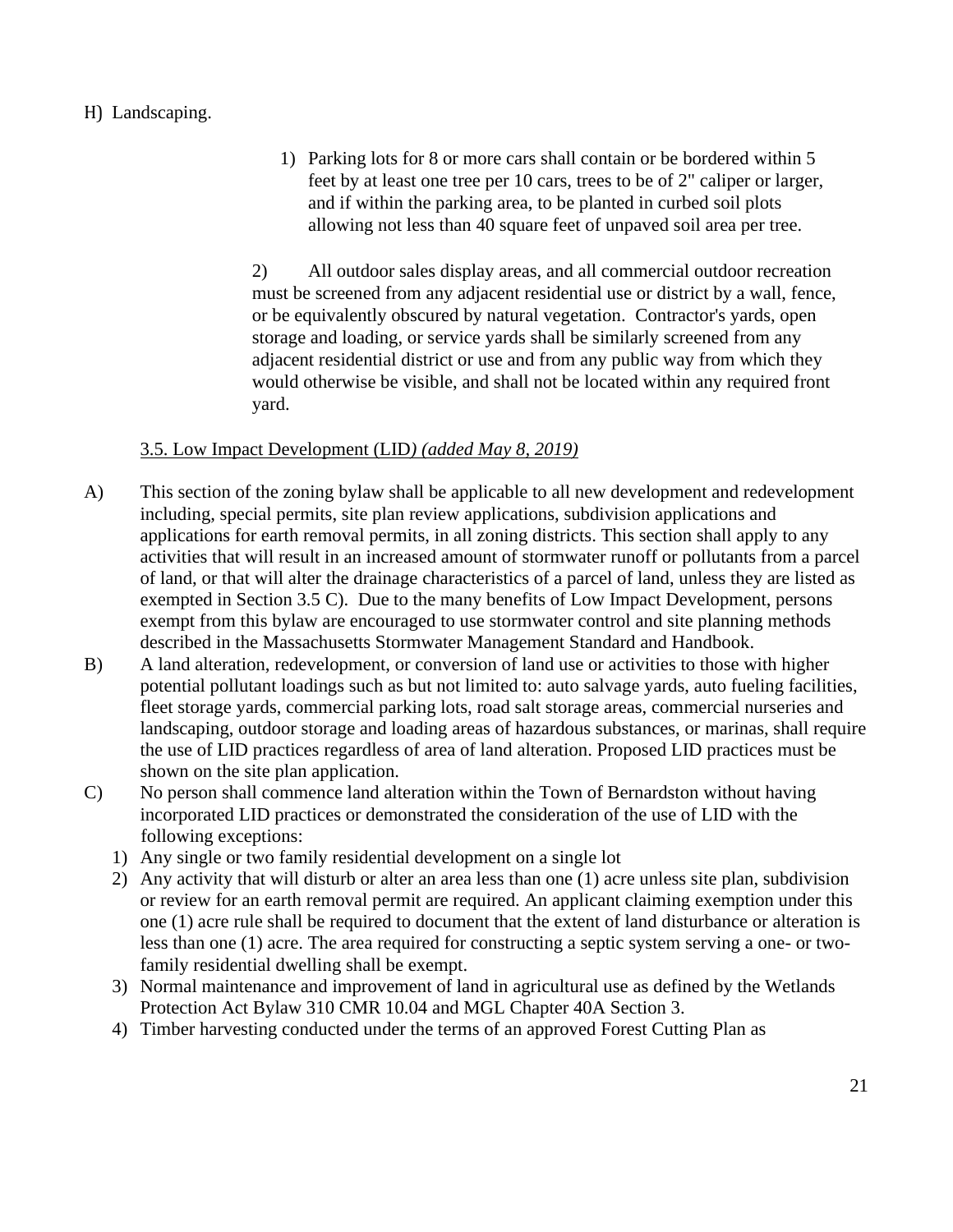defined by the Forest Cutting Practices Act regulation 304 CMR 11.00 and MGL Chapter 132 Sections 40 through 46.

D) Best Management Practices and Technology

The Permit Granting Authority as applicable, shall use the policy, criteria and information, including specifications and standards, of the latest edition of the Massachusetts Stormwater Management Standards and Handbook to execute the provisions of this section of the bylaw. The Handbook includes a list of acceptable stormwater treatment practices, including specific design criteria. The Standards and Handbook may be updated and expanded periodically, based on improvements in engineering, science, monitoring, and local maintenance experience. Unless specifically revised in the zoning bylaw, stormwater management practices that are designed, constructed, and maintained in accordance with these design and sizing criteria will be presumed to be protective of Massachusetts' water quality standards.

E) Maintenance of LID Best Management Practices (BMPs) A maintenance plan shall be provided for all proposed LID BMPs. The maintenance plan shall include routine maintenance as well as a detailed emergency maintenance plan. A maintenance history must be kept on file for a minimum of three years from the date of maintenance. Data sheets shall be made available to the Planning Board upon request. As a condition of approval, the maintenance plan shall include a provision that the property owner shall allow the property to be inspected. At the Permit Granting Authority's sole discretion, a Maintenance Bond or other form of security as may be

approved, in an amount to be determined by a peer review engineer, may be required for future maintenance of the LID BMPs.

- F) Conflict with Other Laws. The provisions of this bylaw shall be considered supplemental of existing zoning bylaws.
- G) Severability. If any provision of this bylaw is held invalid by a court of competent jurisdiction, the remainder of the bylaw shall not be affected thereby. The invalidity of any section or parts of any section or sections of this bylaw shall not affect the validity of the remainder of the town's zoning bylaw.

3.6. Floodplain Overlay District (added May 29, 2013)

- A. Purpose. The purposes of the Floodplain Overlay District are to:
	- 1) Ensure public safety through reducing the threats to life and personal injury;
	- 2) Eliminate new hazards to emergency response officials;
	- 3) Prevent the occurrence of public emergencies resulting from a reduction in water quality, contamination, and/or pollution due to flooding;
	- 4) Avoid the loss of utility services which if damaged by flooding would disrupt or shut down the utility network and impact regions of the community beyond the site of flooding;
	- 5) Reduce costs associated with the response and cleanup of flooding conditions;
	- 6) Reduce damage to public and private property resulting from flooding waters.
- B. Floodplain District Boundaries and Base Flood Elevation and Floodway Data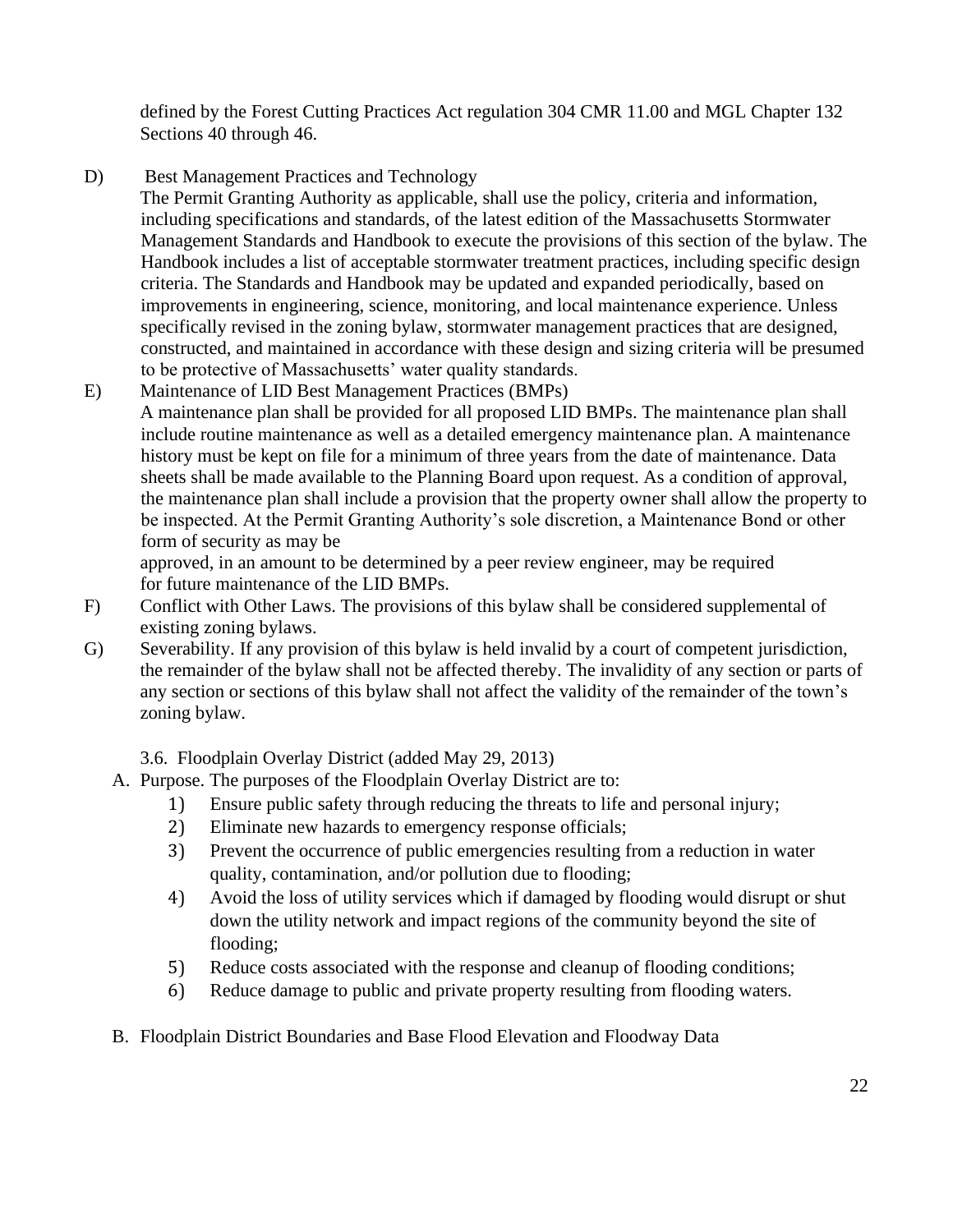- 1) The Floodplain District is herein established as an overlay district. The District includes special flood hazard areas designated on the Bernardston Flood Insurance Rate Map FIRM), Panels 1-7, issued by the Federal Emergency Management Agency (FEMA) for the administration of the NFIP dated July 2, 1980, as Zones A, A1, A2, A3, A4, A5, A7 and A10, and the FEMA Flood Boundary & Floodway Map dated July 2, 1980, both maps which indicate the 100-year regulatory floodplain. The exact boundaries of the District may be defined by the 100-year base flood elevations shown on the FIRM and further defined by the Flood Insurance Study (FIS) report dated January 2, 1980. The FIRM, Flood Boundary & Floodway Map, and FIS report are incorporated herein by reference and are on file with the Town Clerk, Planning Board, and Building Inspector.
- 2) Floodway Data: In Zones A, A1, A2, A3, A4, A5, A7 and A10 along watercourses that have not had a regulatory floodway designated, the best available Federal, State, local, or other floodway data shall be used as outlined in the State Building Code to prohibit encroachments in floodways which would result in any increase in flood levels within the community during the occurrence of the base flood discharge.
- 3) Base Flood Elevation Data: Base flood elevation data is required for subdivision proposals or other developments greater than three lots or five (5) acres, whichever is less, where a portion of the proposed development would be located within any unnumbered A Zone flood hazard area.
- C. Definitions

ANIMAL FEEDLOT is any site used regularly for the feeding of ten (10) or more animals for agricultural/commercial purposes.

AREA OF SPECIAL FLOOD HAZARD is the land in the floodplain within a community subject to a one percent or greater chance of flooding in any given year. The area may be designated as Zone A, AO, AH, A1-30, AE, or A99.

BASE FLOOD means the flood having a one percent chance of being equaled or exceeded in any given year (also known as the "one-hundred-year flood").

DEVELOPMENT means any manmade change to improved or unimproved real estate, including but not limited to building or other structures, mining, dredging, filling, grading, paving, excavation or drilling operations.

DISTRICT means floodplain district.

FEDERAL EMERGENCY MANAGEMENT AGENCY (FEMA) administers the National Flood Insurance Program. FEMA provides a nationwide flood hazard area mapping study program for communities as well as regulatory standards for development in the flood hazard areas.

FLOOD INSURANCE RATE MAP (FIRM) means an official map of a community on which FEMA has delineated both the Areas of Special Flood Hazard and the Risk Premium Zones applicable to the community.

FLOODWAY means the channel of a river or other watercourse and the adjacent land areas that must be reserved in order to discharge the base flood without cumulatively increasing the water surface elevation.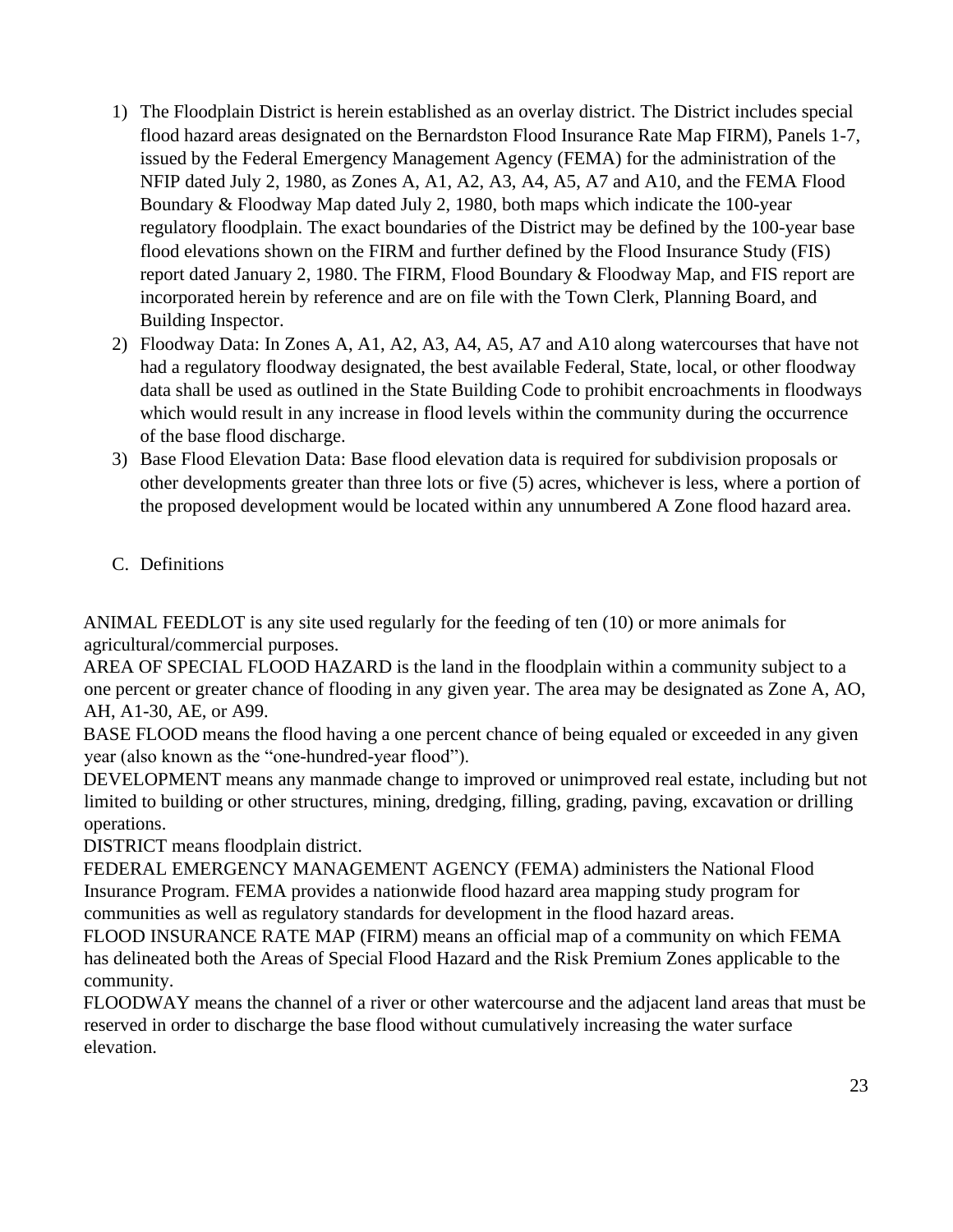HAZARDOUS MATERIALS means any substance or mixture of physical, chemical, or infectious characteristics posing a significant, actual, or potential hazard to water supplies or other hazards to human health if such substance or mixture were discharged to land or water. Hazardous materials include, without limitation: synthetic organic chemicals; petroleum products; heavy metals; radioactive or infectious wastes; acids and alkalis; solvents and thinners in quantities greater than normal household use; and all substances defined as hazardous or toxic under M.G.L. c.21C and 21E and 310 CMR 30.00. LOWEST FLOOR means the lowest floor of the lowest enclosed area (including basement or cellar). An unfinished or flood resistant enclosure, usable solely for parking of vehicles, building access or storage in an area other than a basement area is not considered a building's lowest floor, provided that such enclosure is not built so as to render the structure in violation of the applicable non-elevation design requirements of National Flood Insurance Program (NFIP) Regulations 60.3.

MANUFACTURED HOME means a structure, transportable in one or more sections, which is built on a permanent chassis and is designed for use with or without a permanent foundation when connected to the required utilities. For floodplain management purposes the term "manufactured home" also includes park trailers, travel trailers, and other similar vehicles placed on a site for longer than 180 consecutive days. For insurance purposes, the term "manufactured home" does not include park trailers, travel trailers, and other similar vehicles.

MANUFACTURED HOME PARK OR SUBDIVISION means a parcel (or contiguous parcels) of land divided into two or more manufactured home lots for rent or sale.

NEW CONSTRUCTION means, for floodplain management purposes, structures for which the "start of construction" commenced on or after the effective date of a floodplain management regulation adopted by a community. For the purpose of determining insurance rates, new construction means structures for which the "start of construction" commenced on or after the effective date of an initial FIRM or after December 31, 1974, whichever is later.

ONE-HUNDRED-YEAR FLOOD - see BASE FLOOD.

REGULATORY FLOODWAY - see FLOODWAY.

RIVER means a natural flowing body of water that empties to any ocean, lake, or other river and which flows throughout the year.

RIVERINE means relating to or resembling a river, or located beside a river.

SPECIAL FLOOD HAZARD AREA means an area having special flood and/or flood related erosion hazards, and shown on an FHBM or FIRM as Zone A, AO, AH, A1-30, AE, or A99.

STRUCTURE means, for floodplain management purposes, a walled and roofed building, including a gas or liquid storage tank, that is principally above ground, as well as a manufactured home. Structure, for insurance coverage purposes, means a walled and roofed building, other than a gas or liquid storage tank, that is principally above ground and affixed to a permanent site, as well as a manufactured home on foundation. For the latter purpose, the term includes a building in the course of construction, alteration, or repair, but does not include building materials or supplies intended for use in such construction, alteration, or repair, unless such materials or supplies are within an enclosed building on the premises.

SUBSTANTIAL DAMAGE means damage of any origin sustained by a structure whereby the cost of restoring the structure to its before-damaged condition would equal or exceed 50 percent of the market value of the structure before the damage occurred.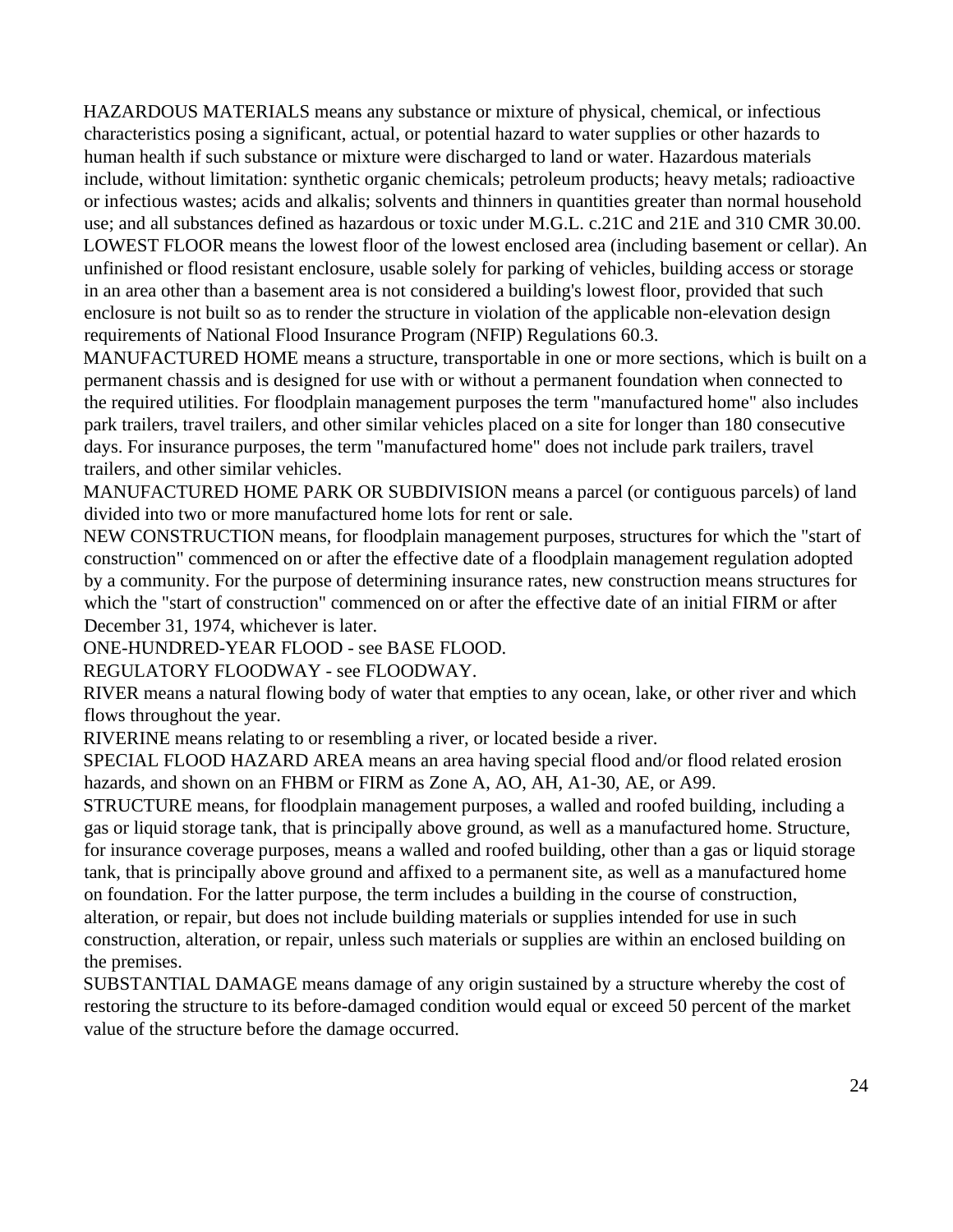SUBSTANTIAL IMPROVEMENT means any repair, reconstruction, or improvement of a structure, the cost of which equals or exceeds 50 percent of the market value of the structure either (a) before the improvement or repair is started, or (b) if the structure has been damaged and is being restored, before the damage occurred. For the purposes of this definition, "Substantial Improvement" is considered to occur when the first alteration of any wall, ceiling, floor, or other structural part of the building commences, whether or not that alteration affects the external dimensions of the structure. ZONE A means the 100-year floodplain area where the base flood elevation (BFE) has not been

determined. To determine the BFE, use the best available federal, state, local, or other data as outlined in the State Building Code.

ZONE A1-A10 means the 100-year floodplain area where the base flood elevation (BFE) has been determined.

ZONE B AND C are areas identified in the community Flood Insurance Study as areas of moderate or minimal flood hazard. Zone X replaces Zones B and C on new and revised maps.

#### D. NOTIFICATION OF WATERCOURSE ALTERATION

In a riverine situation, the Bernardston Conservation Commission or Building Inspector shall notify the following of any alteration or relocation of a watercourse: Adjacent Communities Bordering States NFIP State Coordinator Massachusetts Department of Conservation and Recreation 251 Causeway Street, Suite 600-700 Boston, MA 02114-2104

NFIP Program Specialist Federal Emergency Management Agency, Region I 99 High Street, 6th Floor Boston, MA 02110

#### E. Use Regulations

1) Reference to Existing Regulations.

All development in the Floodplain District, including structural and non-structural activities, whether permitted by right or by special permit, must be in compliance with Chapter 131, Section 40 of the Massachusetts General Laws (the Wetlands Protection Act) and with the following:

▪ Sections of the Massachusetts State Building Code (780 CMR) which address floodplain hazard areas;

▪ Wetlands Protection Regulations, Department of Environmental Protection (DEP) (currently 310 CMR 10.00);

▪ Inland Wetlands Restriction, DEP (currently 310 CMR 13.00); and

• Minimum Requirements for the Subsurface Disposal of Sanitary Sewage, DEP (currently 310) CMR 15, Title 5).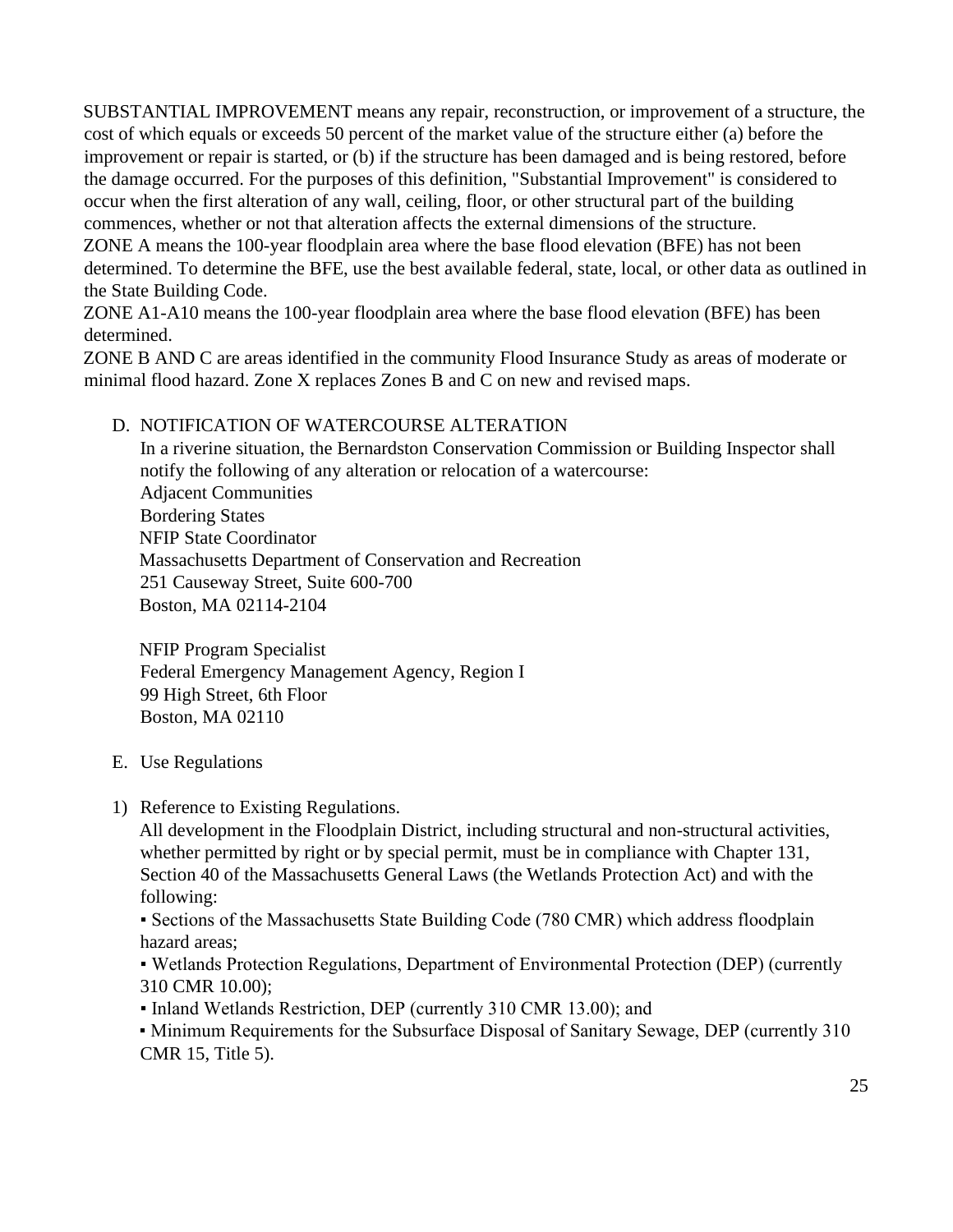Any variances from the provisions and requirements of the above referenced state regulations may only be granted in accordance with the required variance procedures of these state regulations.

2) Permitted Uses.

The following uses with low flood damage potential and causing no obstructions to flood flows are allowed provided they are permitted in the underlying district and they do not require structures, fill, or storage of materials or equipment:

- a. Agricultural uses such as farming, grazing, truck farming, horticulture, aquaculture, etc.
- b. Forestry and nursery uses.
- c. Outdoor recreational uses not requiring structures, including fishing, boating, soccer fields, etc.
- d. Conservation of water, plants, wildlife.
- e. Wildlife management areas, foot, bicycle, and/or horse paths.
- f. Temporary non-residential structures used in connection with fishing, growing, harvesting, storage, or sale of crops raised on the premises.
- g. Buildings lawfully existing prior to the adoption of these provisions.
- 3) Prohibited Uses
	- a. No altering, dumping, filling, or removal of riverine materials or dredging is permitted. Maintenance of the floodway may be done under requirements of M.G.L. Ch. 131, Sec. 40, and any other applicable laws, by-laws, and regulations, and must be done using best management practices.
	- b. No new impoundments, dams, or other water obstructions may be constructed within the district.
	- c. Commercial or industrial uses are prohibited in the district.
	- d. Manufactured homes placed on a site for longer than 180 consecutive days and manufactured home parks or subdivisions are prohibited in the district.
	- e. Storage of vehicles or equipment within the floodway is prohibited. The Zoning Board of Appeals may consider whether a variance from this prohibition is warranted, where a hardship exists due to lot size or configuration.
	- f. Dumping of trash, garbage or other materials in the floodway is prohibited.
	- g. Construction of any kind on slopes of greater than 25% within the district is prohibited.
	- h. Storage or processing of hazardous materials is prohibited.
	- i. All other uses not specifically permitted (or allowed by site plan approval or Special Permit) within the floodplain district are prohibited.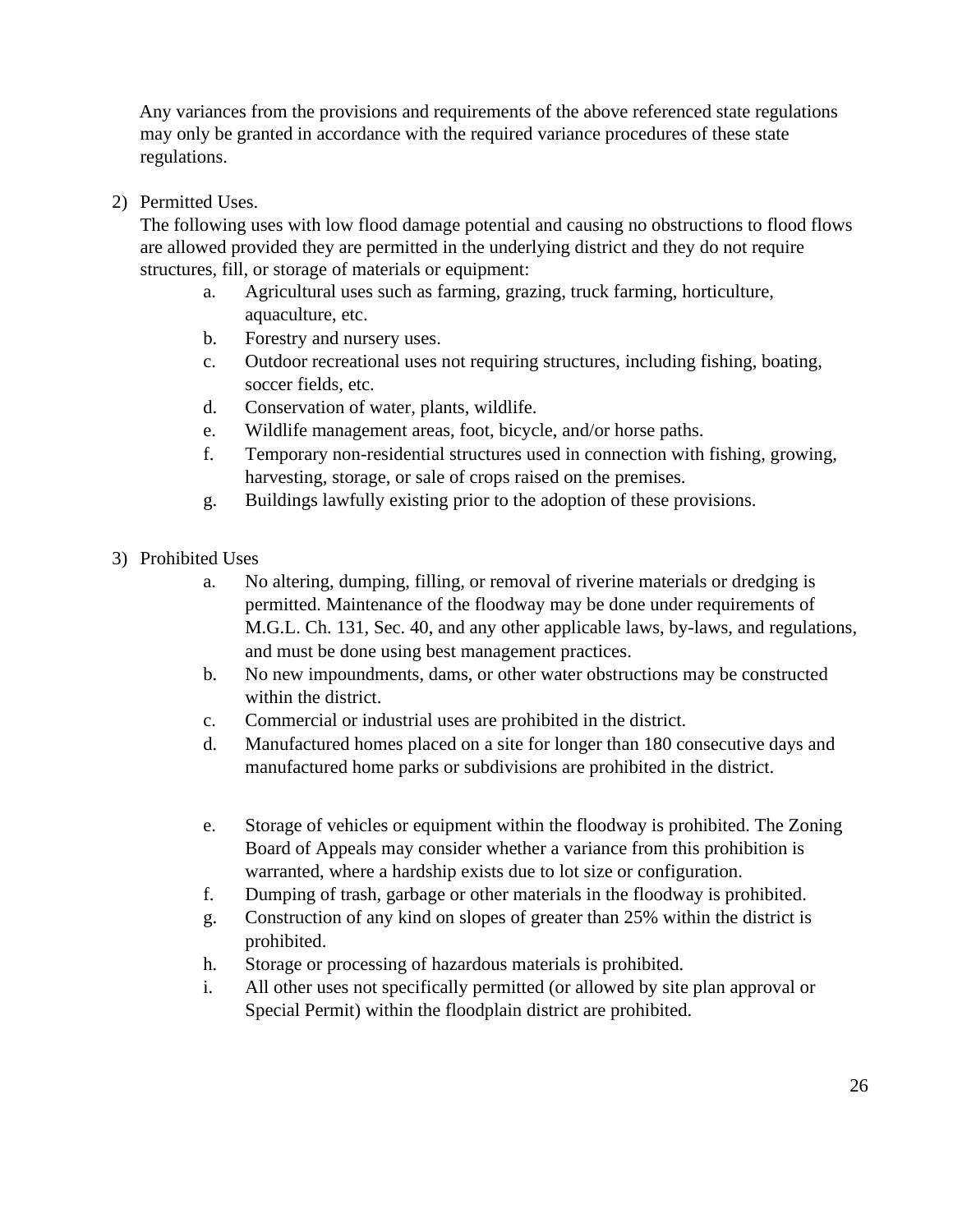#### 4) Restricted Uses

- a. No cutting of forest or vegetation shall occur within fifty (50) feet of the floodway. In the area between fifty (50) and one hundred (100) feet from the floodway, no more than 50% of existing forest shall be cut. Exempted from the requirements in this section are: the cutting or management of state-listed invasive species; removal of woody or flood debris; or restoration activities permitted by the Conservation Commission.
- b. Fenced animal grazing areas must be located at least fifty (50) feet from the floodway, with a naturally vegetated fifty-foot (50-foot) buffer strip to reduce runoff, and a fence to prevent animals from encroaching on the buffer strip.
- 5) Uses Allowed by Special Permit
	- a. No structure or building in the Floodplain District shall be erected, constructed, substantially improved, reconstructed, or otherwise created or moved; no earth or other materials dumped, filled, excavated, or transferred, unless a Special Permit is granted by the Planning Board.
	- b. The following uses may be allowed by Special Permit in accordance with the Special Permit regulations of this Zoning Bylaw, Section 5.3, and all requirements of Section 3.5:
		- i. Single family residences or residential subdivisions.
		- ii. Residential accessory uses including garages, driveways, private roads, utility rights-of-way and on-site waste-water disposal systems.
		- iii. Manufactured homes for not more than 180 consecutive days between May 1 and October 31 of each year.
- 6) Special Permit Procedures
	- a. The following Special Permit requirements apply in the Floodplain District:
		- i. Within Zone A, where base flood elevation is not provided on the FIRM, the applicant shall obtain any existing base flood elevation data as outlined in the State Building Code,
		- ii. No encroachments (including fill, new construction, substantial improvements to existing structures, or other development) shall be allowed unless it is demonstrated by the applicant that the proposed development, as a result of compensating actions, will not result in any increase in flood levels during the occurrence of a 100-year flood in accordance with the Federal Emergency Management Agency's regulation for the National Flood Insurance Program.
		- iii. Construction on slopes of 10-25% within the floodplain district shall require the preparation and submittal of an erosion and sedimentation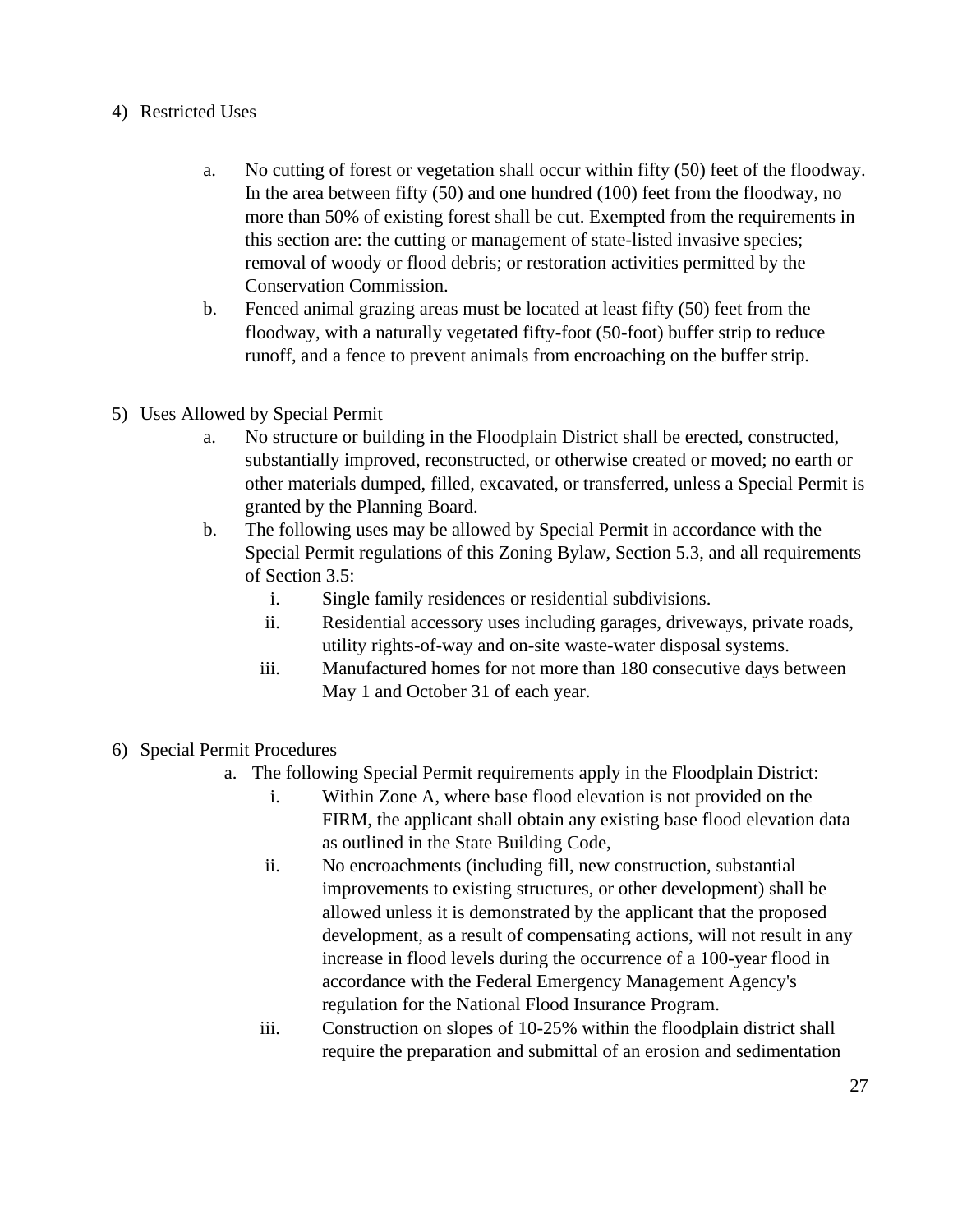control plan describing best management practices which will be employed to prevent construction-related impacts to water quality.

- iv. Utilities and facilities shall be so located and constructed in order to minimize or eliminate flood damage.
- v. Adequate methods shall be provided for the periodic disposal of sewage, refuse and other wastes resulting from the uses permitted on the site.
- vi. The proposed use shall comply in all respects to the provisions of the underlying district in which the land is located.
- vii. The Board may specify such additional requirements and conditions as it finds necessary to protect the health, safety and welfare of the public and the occupants of the proposed use.
- viii. There shall be established a "routing procedure" such that within 10 days of the receipt of the application, the Town Clerk will transmit one copy of the development plan to the Planning Board, Conservation Commission, Board of Health, Zoning Board of Appeals, and Building Inspector. The reviewing parties should forward recommendations to the Planning Board within thirty-five (35) from the date of transmission of the application from the Town Clerk to the reviewing parties.
- ix. Existing and proposed contour intervals of the site and elevations of existing and proposed structures must be included on plan proposal. To the maximum extent feasible, structures shall be located outside of the Floodplain District.
- x. All plans submitted for development in the Floodplain District must be prepared by a registered professional engineer, registered architect, registered landscape architect, or registered land surveyor.
- b. In addition to complying with the provisions of Section 5300 Special Permits of the Bernardston Zoning Bylaws, in order to issue a Special Permit, the Planning Board shall find that the proposed use and any associated public utilities or facilities in the Floodplain District must:
	- i. Not create flood hazards which are detrimental to the public health, safety and welfare and will minimize flood damage.
	- ii. Comply in all respects to the provisions of the underlying District within which the land is located.
	- iii. Comply with all applicable State and Federal laws, including the Massachusetts Wetlands Protection Act (M.G.L. Ch. 131, Sec. 40).
	- iv. Be situated in a portion of the site that will most likely conserve wetland vegetation.
	- v. Be integrated into the existing landscape through features such as vegetative buffers.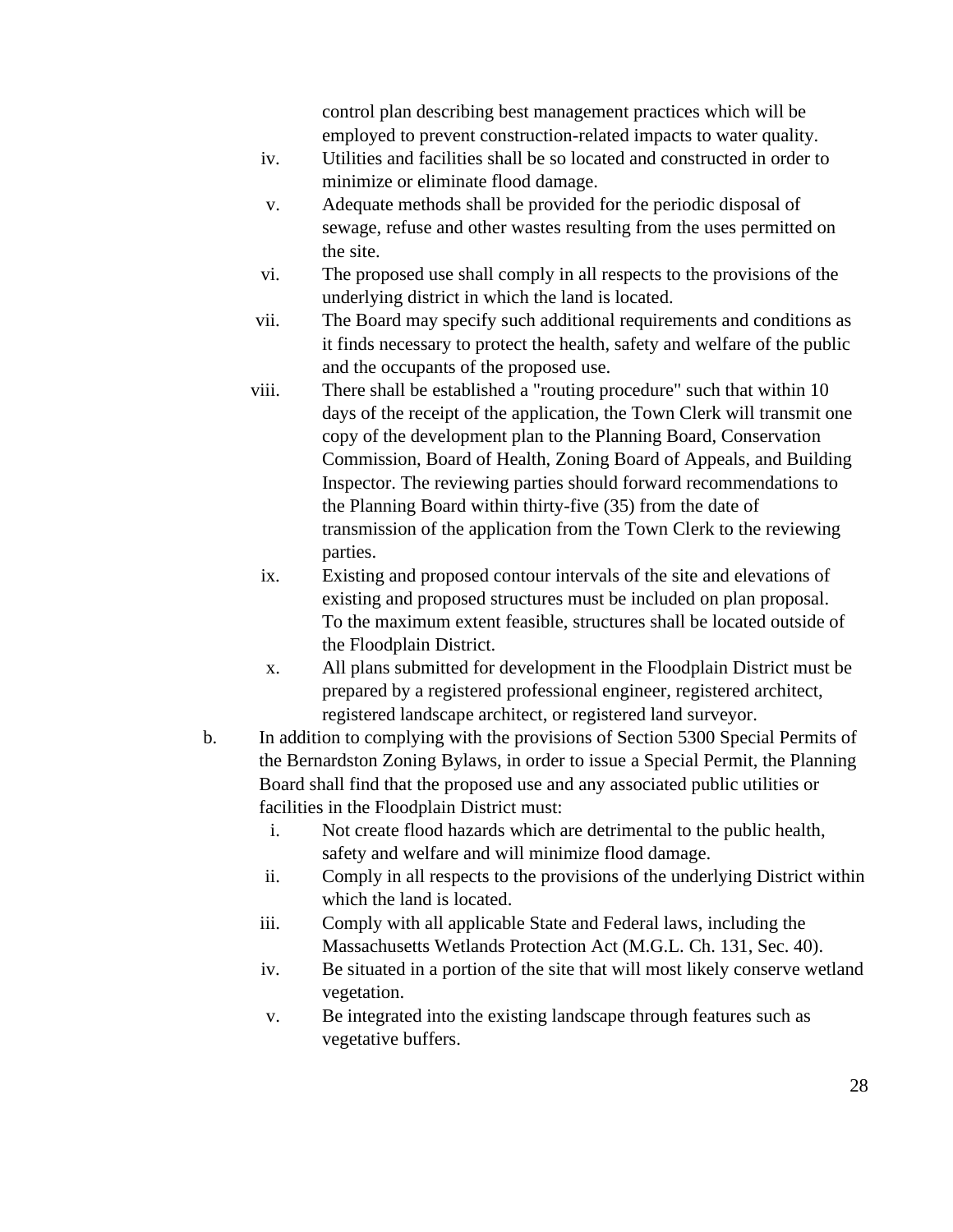- vi. Be located outside of the Floodplain District to the maximum extent feasible.
- vii. Not result in erosion or sedimentation.
- viii. Not result in water pollution.
	- ix. Not result in drainage onto abutting properties and must provide adequate drainage on-site to reduce exposure to flood hazards.

#### 7) Enforcement and Penalties

a. Violations

Any development activity that has commenced or is conducted contrary to this bylaw may be restrained by injunction or otherwise abated in a manner provided by law.

- b. Notice of Violation
- c. When the Building Inspector determines that an activity is not being carried out in accordance with the requirements of this bylaw, he/she shall issue a written notice of violation to the owner of the property. The notice of violation shall contain:
	- i. the name and address of the owner applicant;
	- ii. the address when available or the description of the building, structure, or land upon which the violation is occurring;
	- iii. a statement specifying the nature of the violation;
	- iv. a description of the remedial measures necessary to bring the development activity into compliance with this bylaw and a time schedule for the completion of such remedial action;
	- v. a statement of the penalty or penalties that may be assessed against the person to whom the notice of violation is directed;
	- vi. a statement that the determination of violation may be appealed to the municipality by filing a written notice of appeal within fifteen (15) days of service of notice of violation.
- d. Restoration of Lands

Any violator may be required to restore land to its undisturbed condition. In the event that restoration is not undertaken within a reasonable time after notice, the Town of Bernardston may take necessary corrective action at the owner's expense, the cost for which will be secured by a lien in accordance with M.G.L. Chapter 40, Section 58 (Municipal Charges Lien Statute).

3.7. Solar Bylaw Allowing Siting of Large-Scale Ground-Mounted Solar Photovoltaic Installations (added April 27, 2016, amended May 8,2019)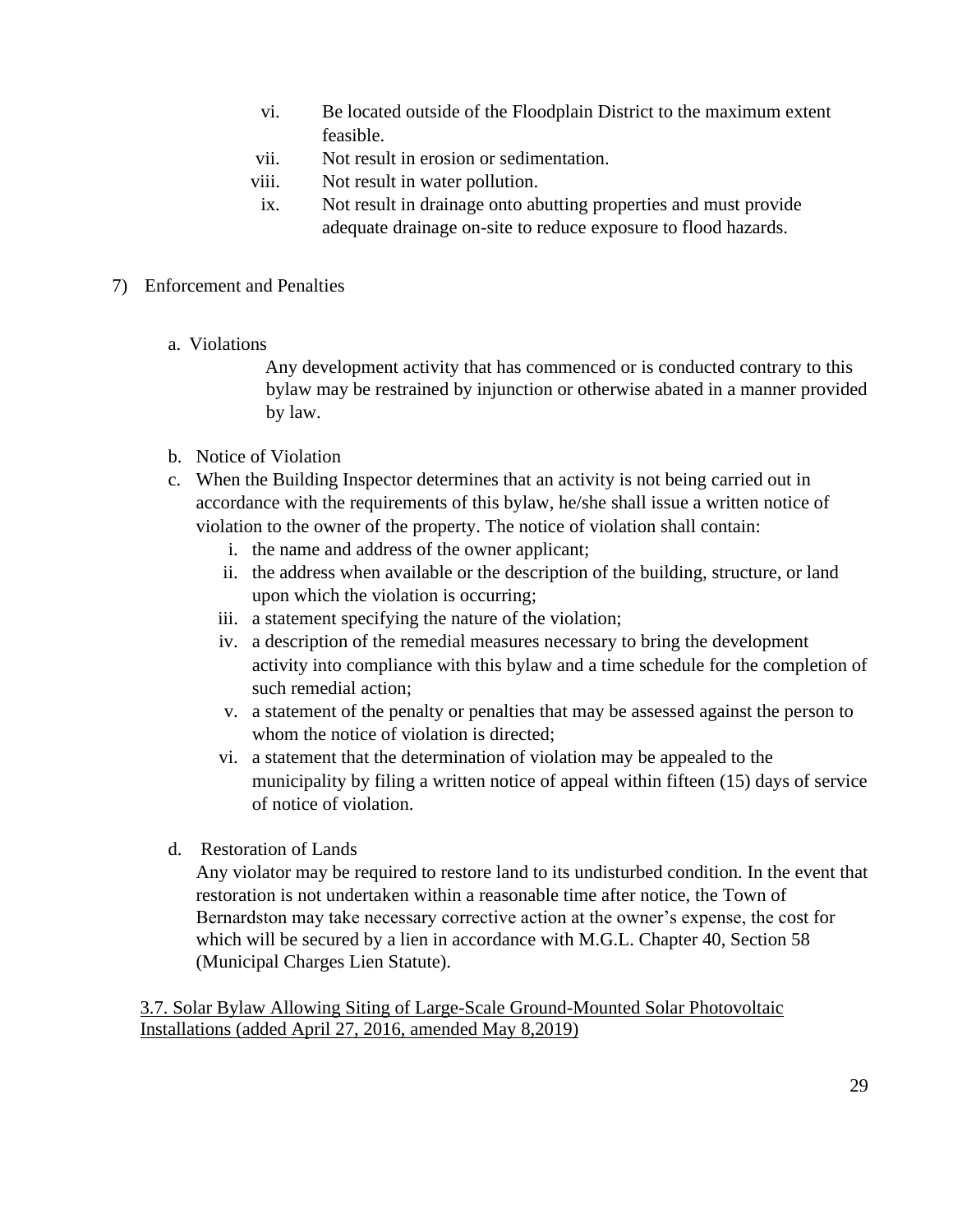#### A. Purpose

The purpose of Section 3.7 of the Zoning Bylaws of the Town of Bernardston is to allow the creation of new large-scale ground-mounted solar photovoltaic installations by providing standards for the placement, design, construction, operation, monitoring, modification and removal of such installations. These standards are designed to address public safety, minimize impacts on scenic, natural and historic resources and provide adequate financial assurance for the potential eventual removal of such installations.

The provisions set forth in this section of the Zoning Bylaws of the Town of Bernardston shall apply to the construction, operation, removal, alteration and/or repair of large-scale groundmounted solar photovoltaic installations which are allowed by Site Plan Review and/or Special Permit Review.

#### B. Intent

To promote the responsible use of solar energy production and collection in the town of Bernardston while protecting the safety, health and welfare of the public.

#### B. Applicability

Section 3.7 of the Bernardston Zoning Bylaw applies to large-scale ground-mounted solar photovoltaic installations proposed to be constructed after the approval date of this bylaw by Town Meeting, and also applies to any physical modifications of such installations that materially alter the type, configuration, or size of these installations or related equipment, structures and buildings. A large-scale ground-mounted solar photovoltaic installation, for the purpose(s) of the bylaw is a solar photovoltaic system that is structurally mounted on the ground (not roof-mounted), as well as any accessory structures and buildings, and occupies one acre of land or more.

#### C. Site Plan and Special Permit Review

Ground-mounted large-scale solar photovoltaic installations shall undergo Site Plan and/or Special Permit Review by the Planning Board prior to construction, installation or modification as provided in the Table of Use Regulations. Site Plan Review is the review by the Bernardston Planning Board of a proposed project to ensure that it is in conformity with the Bernardston Zoning Bylaws, and the authority to grant if in conformity, deny the Site Plan Review if the site plans do not conform with conditions so that the final site plans conform with the Bernardston Zoning bylaws. Special Permit approval is in conformance with Section 5.3 of the Bernardston Zoning Bylaws.

D. General

.

- 1) All plans and maps shall be prepared, stamped and signed by a Professional Engineer licensed to practice in Massachusetts.
- 2) No large-scale ground-mounted solar photovoltaic installation may be proposed where it may be visible from any local, State, or Federally designated historic district or scenic byway in the Town of Bernardston, with the exception that if mature vegetative screening, which will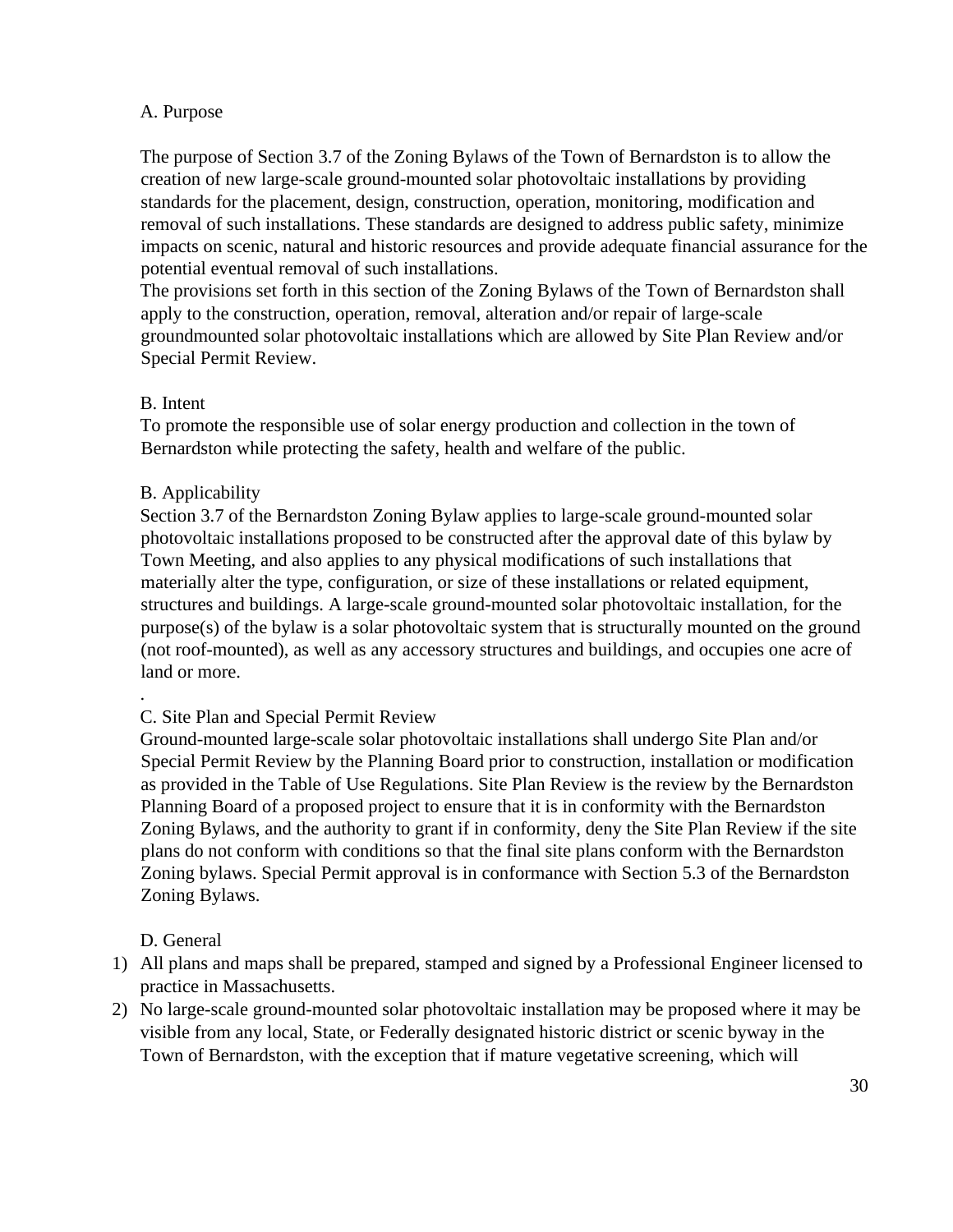completely shield visibility from such historic district or scenic byway, is planted prior to any construction, such construction may be allowed at the discretion of the Bernardston Site Plan Review and/or Special Permit Granting Authority.

- 3) Large-scale ground-mounted solar photovoltaic installations are prohibited on hilltops and ridge lines, as well as any hillsides where they will be visible from any public ways or neighboring properties, or could be considered to alter the scenic beauty of the hillside.
- 4) Solar arrays shall be constructed on slopes of less than 15% grade

#### E. Required Documents

The project applicant shall provide the following documents to the Bernardston Site Plan Review and/or Special Permit Granting Authority:

- 1) Site plan clearly demonstrating:
	- a. Property lines and physical features, including roads, lot area, setbacks, open space, parking and structure coverage for the project site;
	- b. All proposed changes to the landscape of the site, grading, vegetation clearing and planting, exterior lighting, structures or vegetative screening;
	- c. Plans of the solar photovoltaic installation and accessory structures signed by a Professional Engineer licensed to practice in the Commonwealth of Massachusetts showing the proposed layout of the system, lighting, signage, utility connections, transformers and any potential shading from nearby structures or natural features and vegetation;
	- d. Electrical diagram detailing the solar photovoltaic installation, associated components, and electrical interconnection methods, with all National Electrical Code compliant components, disconnects, and over current devices;
	- e. Documentation by means of manufacturers' specifications of the major system components to be used, including, but not limited to, the photovoltaic panels, mounting system(s), and inverter(s);
	- f. Name, address, license verification and contact information for proposed system installer(s);
	- g. Name, address, phone number and signature of the project applicant and co-applicant (s), if any;
	- h. The name, contact information and signature of any agents representing the project applicant(s)
- 2) Documentation as outlined under Section 3.7 F) 1) Site Control
- 3) An operation and maintenance plan as outlined under Section 3.7 F) 2) Operation & Maintenance Plan.
- 4) Zoning district designation for the parcel(s) of land comprising the project site (submission of a copy of a zoning map with the parcel(s) identified is suitable for this purpose);
- 5) Proof of liability insurance and description of acceptable financial surety as specified under Section 3.7 N): Financial Security. The Bernardston Site Plan Review Authority may waive documentary requirements as it deems appropriate, by unanimous vote.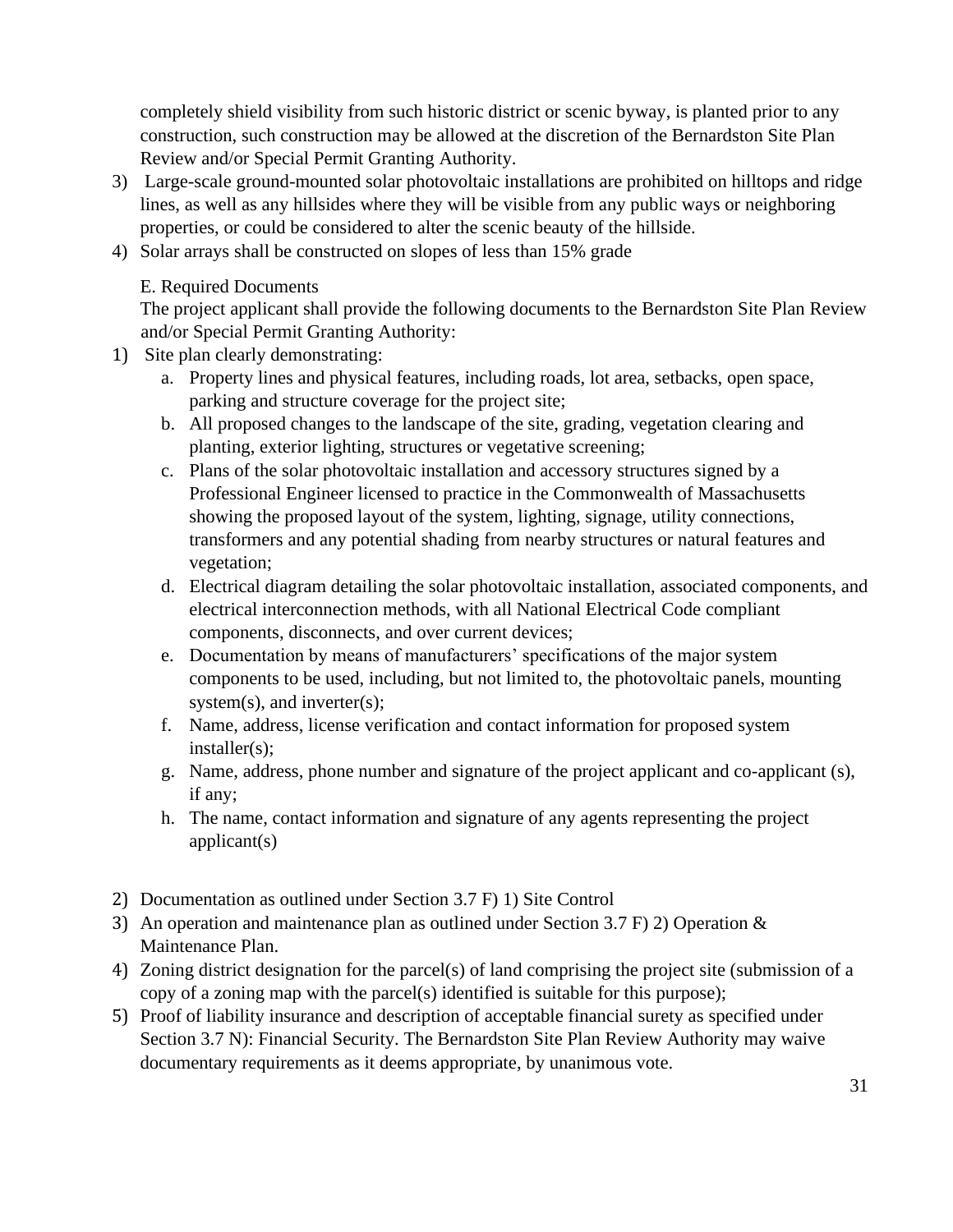6) Plans must comply with all other requirements of the Site Plan Review provisions of this bylaw not provided for herein.

F. General Requirements for all Large-Scale Solar Photovoltaic Installations The following requirements shall apply to all large scale solar photovoltaic installations:

- 1) Site Control: The project applicant shall submit documentation of actual or prospective access and control of the project site sufficient to allow for construction and operation of the proposed solar photovoltaic installation, as well as accessibility by Public Safety Officials and their vehicles, should it be necessary.
- 2) Operation & Maintenance Plan: The project applicant shall submit a plan for the operation and maintenance of the large-scale ground-mounted solar photovoltaic installation, which shall include measures for maintaining safe access to the installation, storm water controls, and general procedures for maintenance of the installation.
- 3) Compliance with Laws, Ordinances and Regulations: The construction and operation of all large-scale ground-mounted solar photovoltaic installations shall be consistent with all applicable local, state and federal requirements, including but not limited to, all applicable safety, construction, electrical, environmental and communications requirements. All photovoltaic installations shall be consistent and meet the requirements of all local, state and federal bylaws, laws, and regulations including but not limited to the Bernardston Zoning Bylaw; all applicable safety, construction, electrical, environmental and communications requirements. All buildings and structures (including solar arrays) forming part of a solar photovoltaic installation shall be constructed in accordance with the State Building Code, as well as the Bernardston Zoning Bylaw.
- 4) Building Permit and Building Inspection: No large-scale ground-mounted solar photovoltaic installation shall be constructed, installed, modified or removed without first obtaining a building permit.
- 5) Fees: Building permits issued for the construction, alteration, enlargement or demolition of large-scale ground-mounted solar photovoltaic installations shall be subject to permit fees, as well as Site Plan and/or Special Permit Review application fees, and consultation fees, as established by the Town of Bernardston. No building permit shall be deemed valid until such fees are paid. Any additional expenses, in addition to the SPR fee and the Building Permit fee, shall be borne by the applicant.
- 6) Utility Notification: No large-scale scale ground-mounted solar photovoltaic installation shall be constructed until evidence has been given to the Building Inspector that the utility company operating the electrical grid where the installation is to be located has been informed of the solar photovoltaic installation owner or operator's intent to install an interconnected customer-owned generator, and has approved said operation. Off-grid systems shall be exempt from this requirement.
- 7) These projects must comply with Sections 3.4 (Environmental Controls) and 4.7 (Renewable Energy Facilities) of the zoning bylaws as well as Massachusetts Storm water regulations.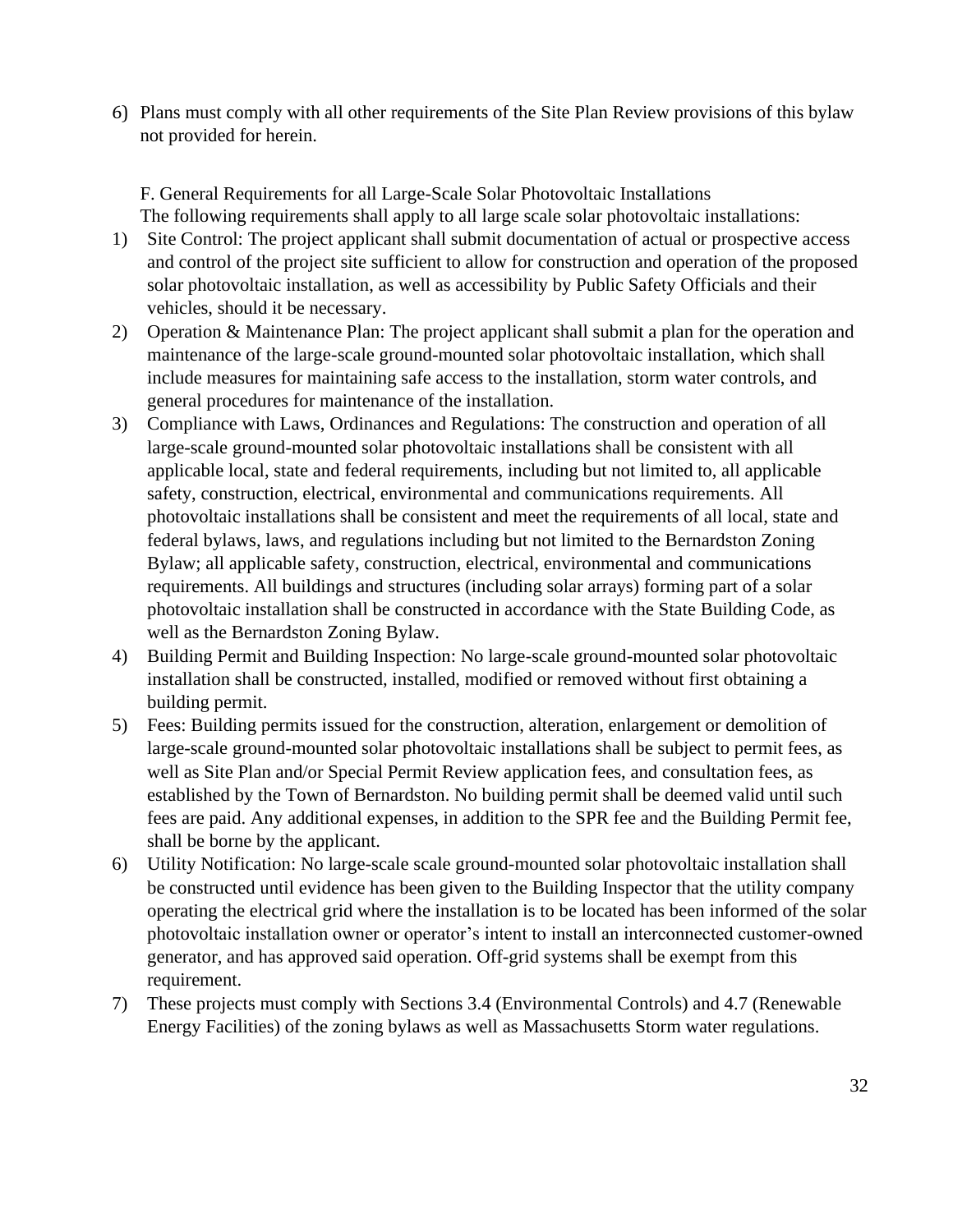G. Dimensional and Density Requirements

For all large-scale ground-mounted solar photovoltaic installations, front, side and rear setbacks shall be as follows:

- 1) Front, side, and rear setbacks shall all be at least 50 feet.
- 2) Access roads shall be set back at least 20 feet from front, side, and rear lot lines.
- 3) All large-scale ground-mounted solar photovoltaic installations shall be constructed on parcels meeting the minimum dimensional zoning requirements for the zone in which it is proposed as specified in Appendix A: Table of Dimensional Requirements in the Bernardston Zoning Bylaw.

#### H. Segmentation

In determining whether a project complies with the lot size restriction in Section 3650(A) Site Control, the developer and the Site Plan Review Authority shall consider the entirety of the development, including:

- 1) Any likely future expansion of the project on the subject property or on any property which is contiguous to the subject property or under related ownership;
- 2) Any past, related development on any property, which is contiguous to the subject property, or any property that is under related ownership with the subject property at the time that this bylaw was adopted. A developer shall not phase or segment a project or transfer ownership of contiguous properties to evade, defer, or curtail the requirements set forth in this bylaw.

#### I. Accessory Structures

All accessory structures to large-scale ground-mounted solar photovoltaic installations shall comply with the Town of Bernardston Zoning Bylaw and all requirements of Section 3600, and the Massachusetts State Building Code. All components and accessory structures shall be screened from view from public ways and neighboring properties by vegetative screening with varieties indigenous to Bernardston, and approved by the Planning Board during the site plan review process. Said vegetative screening shall reach a mature form to effectively screen the installation within five years of installation. Planting of the vegetative screening shall be completed prior to final approval of the photovoltaic installation by the Building Inspector.

#### J. Design Standards

1) Lighting

Lighting of large-scale photovoltaic installations and accessory structures and buildings shall be limited to that required for safety and operational purposes, and shall be shielded from abutting properties with appropriate fencing or vegetative screening, or as specified by the Bernardston Site Plan Review and/or Special Permit Granting Authority. Where feasible, lighting of the solar photovoltaic installation shall be directed downward and shall incorporate full cut-off fixtures to reduce light pollution.

#### 2) Signage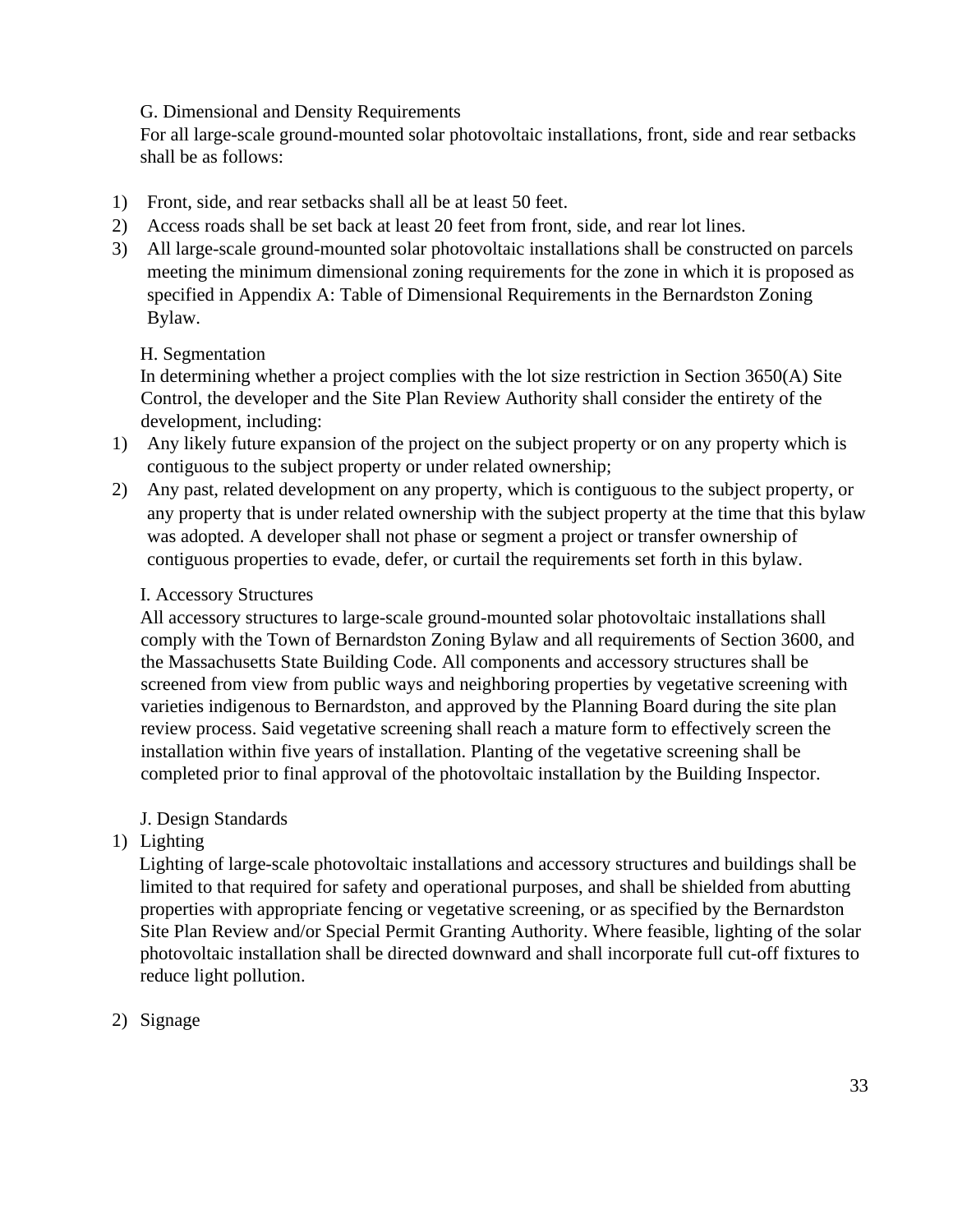Signs on large-scale ground-mounted solar photovoltaic installations shall comply with the Town of Bernardston Zoning Bylaw Section 3.3. A sign shall be required to identify the owner and provide a 24-hour emergency contact phone number. Solar photovoltaic installations shall not be used for displaying any advertising except for reasonable (as defined by the Bernardston Site Plan Review Authority or the Planning Board) including identification of the manufacturer, owner and/or operator of the solar photovoltaic installation.

3) Utility Connections

Reasonable efforts, as determined by the Bernardston Site Plan Review Authority during the Site Plan Review process, shall be made to place all utility connections from the solar photovoltaic installation underground, depending on appropriate soil conditions, shape, and topography of the site and any requirements of the utility provider. Connection components may be located above ground if required by the utility provider.

#### 4) Screening & Landscaping

The solar installation shall be screened from view from public ways and neighboring properties, as specified under Section 3.7 J) 7): Landscape Maintenance, in order to protect the rural character of the town.

#### 5) Height

No component of a solar installation shall exceed 15' from the grade of each base to its highest point without prior approval of the Planning Board.

6) Land Clearing, Soil Erosion and Habitat Impacts

Clearing of natural vegetation shall be limited to what is necessary for the construction, operation and maintenance of the large-scale ground-mounted solar photovoltaic installation or otherwise prescribed by applicable laws, regulations, and bylaws. Solar photovoltaic systems shall be installed on water permeable surfaces

#### 7) Landscape Maintenance

When possible, a diversity of plant species shall be used, with all species native to New England. Use of exotic plants, as identified by the most recent copy of the "Massachusetts Prohibited Plant List" maintained by the Massachusetts Department of Agricultural Resources, is prohibited. Vegetative screening shall be of a height upon maturity to shield visibility of all components from view off-site. Use of herbicides are prohibited.

8) Emergency Services

The large-scale solar photovoltaic installation owner or operator shall provide a copy of the project summary, electrical schematic, and site plan to the Bernardston Fire Chief and Bernardston Police Chief. Upon request, the owner or operator shall cooperate with local emergency services in developing an emergency response plan. All means of shutting down the solar photovoltaic installation shall be clearly marked. The owner or operator shall identify a responsible person for public inquiries throughout the life of the installation. Twenty-four hour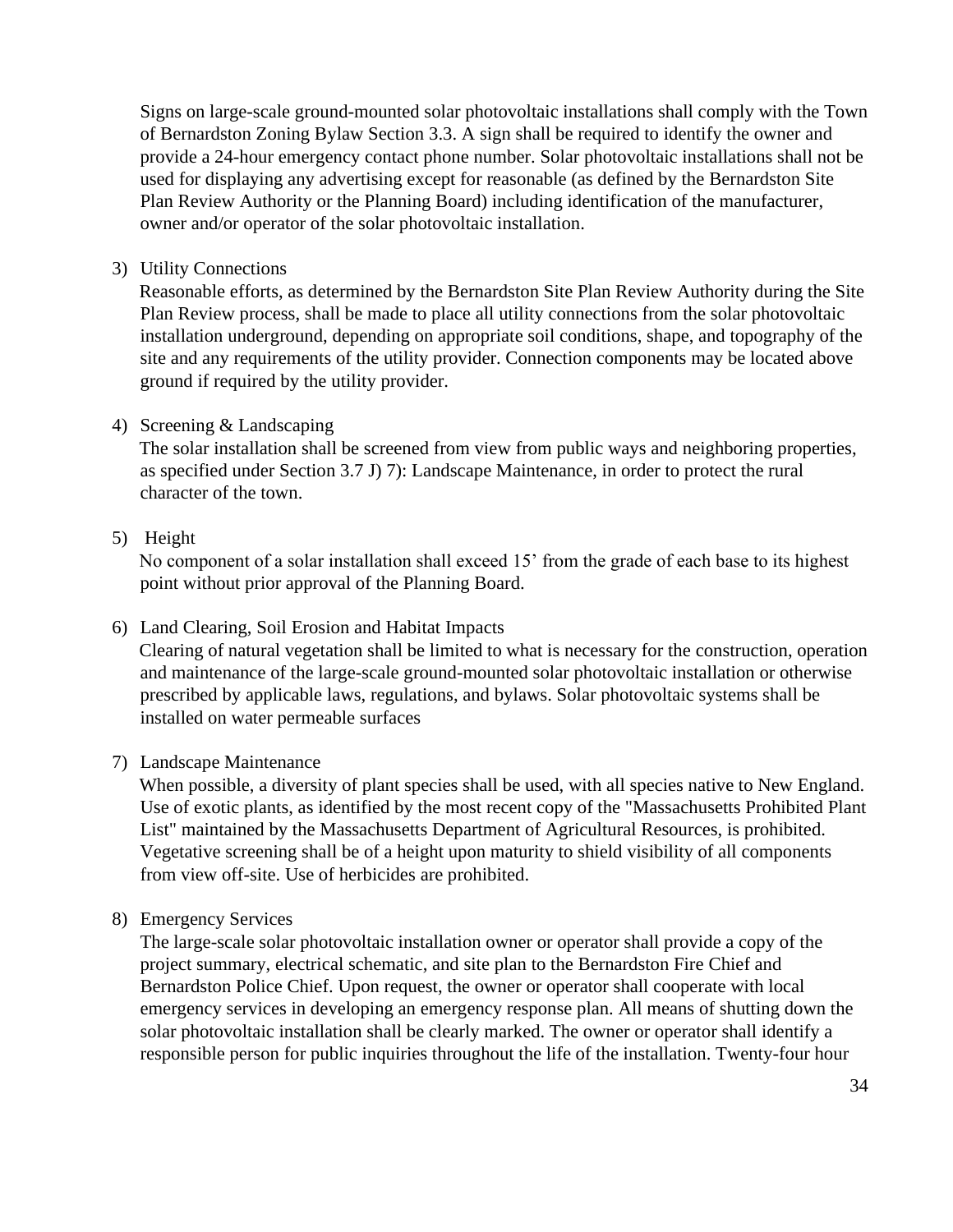access to the site shall be provided to the fire department and police department by means approved by the chief of police and fire chief.

#### K. Monitoring and Maintenance

#### Solar Photovoltaic Installation Conditions

The large-scale ground-mounted solar photovoltaic installation owner shall be responsible for maintenance of the facility. Maintenance shall include, but not be limited to, painting, structural repairs, and integrity of security measures. The owner shall be responsible for the cost of maintaining the solar photovoltaic installation and any access road(s), unless accepted at Bernardston Town Meeting as a public way. Landscaping, replanting and re-seeding, if necessary, shall be included as part of the maintenance for stormwater management and vegetative control.

#### L. Modifications

All substantial modifications to a large-scale solar-photovoltaic installation made after final inspection by the Building Inspector shall require approval by the Planning Board prior to the issuance of a building permit for said modifications.

#### M. Abandonment or Decommissioning

Absent notice of a proposed date of decommissioning or written notice of extenuating circumstances, the solar photovoltaic installation shall be considered abandoned when it fails to operate for more than one year without the written consent of the Planning Board. If the owner of the large-scale ground-mounted solar photovoltaic installation fails to remove the installation in accordance with the requirements of this section within 150 days of abandonment or the proposed date of decommissioning, the Building Inspector or his designee may enter the property and physically remove the installation.

#### N. Removal Requirements

The owner shall notify the Planning Board by Certified Mail of the proposed date of discontinued operations and plans for removal. Decommissioning shall consist of:

- 1) Removal of all large-scale ground-mounted solar photovoltaic installations, structures, equipment, security barriers and transmission lines from the site.
- 2) Disposal of all solid and hazardous waste in accordance with local, state, and federal waste disposal regulations.
- 3) Stabilization or re-vegetation of the site as necessary to minimize erosion. The Planning Board may allow the owner or operator to leave landscaping or designated below-grade foundations in order to minimize erosion and disruption to vegetation.

#### O. Financial Surety

Applicants of large-scale ground-mounted solar photovoltaic installations shall provide a form of surety, either through escrow account, bond or otherwise, to cover the cost of removal in the event the town must remove the installation and remediate the landscape. A plan shall be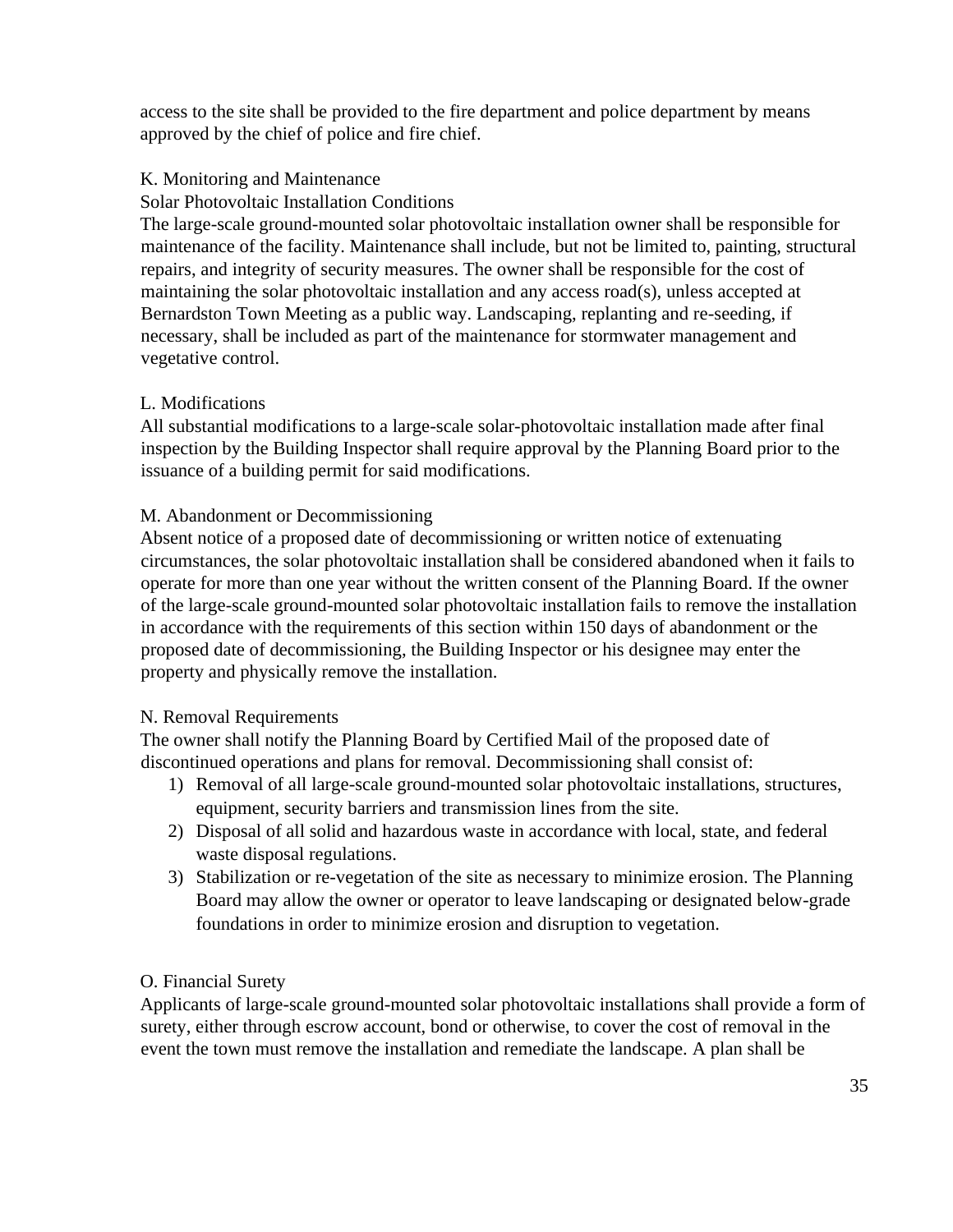submitted, as part of the application for a large-scale ground-mounted solar photovoltaic installation to return the site to a pre-existing condition, as determined reasonable by the Site Plan Review and/or Special Permit Granting Authority, with the form of surety to be held by the Town in the amount of 125% of the applicant-provided estimate (RS Means or equivalent) for such work. The amount shall include a mechanism for calculating increased removal costs due to inflation. The surety shall be submitted to the Planning Board prior to the issuance of the Building Permit, as well as prior to any disturbance, including tree cutting, at the site.

## P. Severability Provision

If any part of this bylaw is found not to be legal the rest will remain intact.

# 3.8. Wireless Telecommunication Facilities

A) Purpose

The Town of Bernardston seeks to encourage telecommunications and wireless services while minimizing adverse visual effects of these telecommunication facilities through careful design, siting, and vegetative screening and maximizing use of any new or existing towers, buildings and structures to reduce the number of towers needed.

- B) Applicability. Telecommunication facilities are allowed as shown in 2.2 C), Use Regulation Schedule, and 4.4, Site Plan Review. A special permit is required for any new tower. Site plan approval, in accordance with this section and 4.4, Site Plan Review, is required for a telecommunications facility. The site plan shall be prepared by a registered land surveyor and/or registered professional engineer. In addition to the requirements of 4.4, the plan shall show the following:
- C) Requirements. For any new towers, the details of the tower (monopole, guyed, freestanding, or other), guy wires and anchors, tower lighting, and all structures located within 300 feet of any tower. Tower details must be prepared by a registered professional engineer qualified in structural design. For any new towers or antennas, additional visual and aesthetic information including, among other things, enhanced landscaping plans, line-of-sight drawings, and/or visual simulations adequate to determine the visual impact of the tower. The Planning Board may require more visual analysis before acting on a site plan application.
- D) Approval Criteria. In addition to the 5.3 special permit criteria and 4.4 site plan review criteria, the following criteria will be considered prior to the approval or denial of a request for site plan and special permit. The criteria listed may be used as a basis to impose reasonable conditions on the applicant.
	- 1) Siting. Before any new tower is approved, the applicant must prove that it is not feasible to locate their antenna(s) and facilities on an existing tower or building. Before a new tower is proposed in a residential district, the applicant must also prove that it is not feasible to locate the antenna and facilities in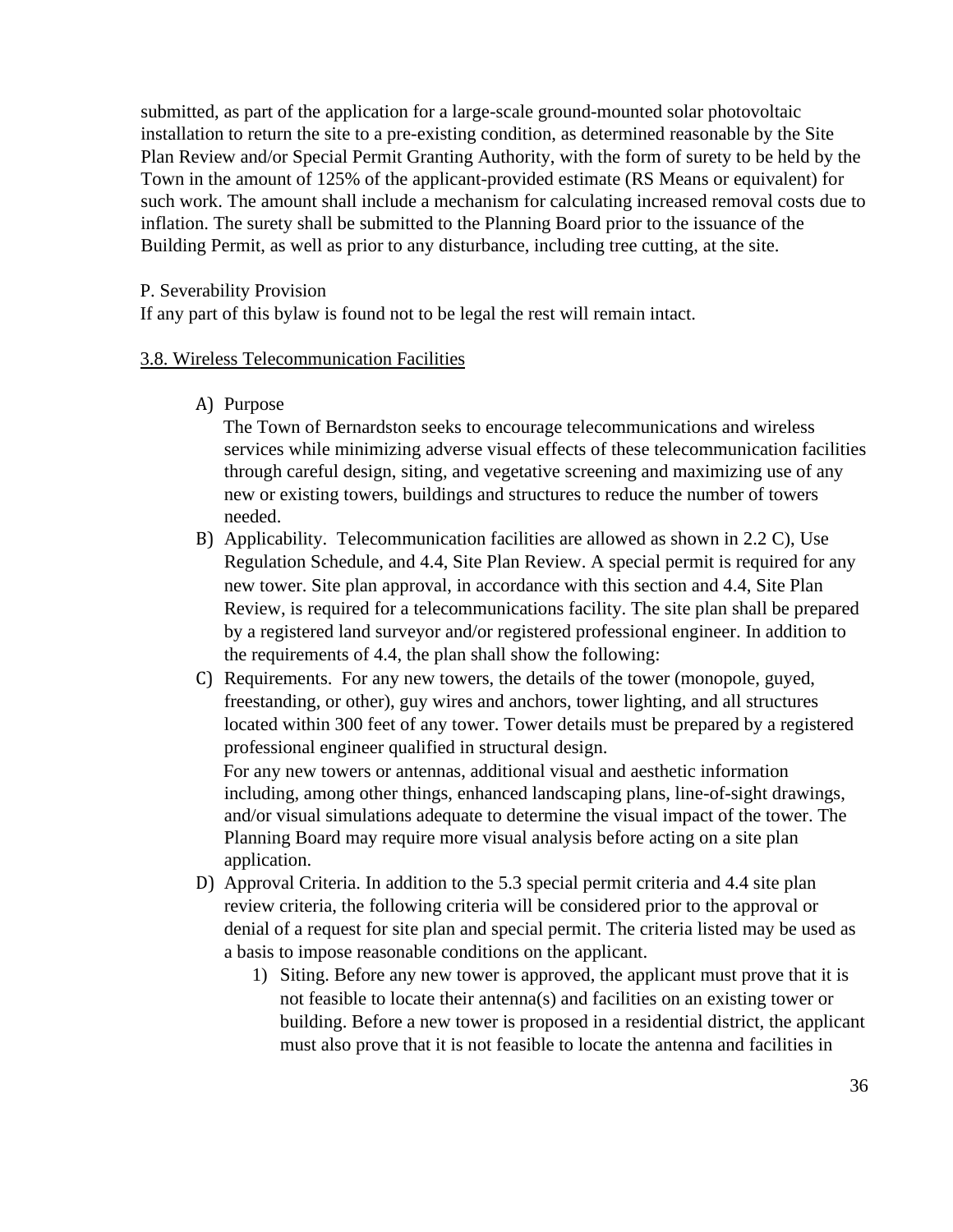other districts or on municipal facilities. Such demonstration studies shall include a summary of propagation studies and a plan for any network of facilities.

- 2) Collocation. Any new tower must be designed, to the maximum extent which is practical and technologically feasible, for collocation of telecommunications antennas, including designing to accommodate at least three telecommunication providers, offering space to all other telecommunication providers at market rates, and providing for towers that can be expanded upward. Tower owners must maintain a record of the site location and coordinates, elevation, available space at each height, existing frequencies in use, and the name and number that an interested user can contact and make such a file available to the Planning Board upon request within 30 days.
- 3) Aesthetics. Telecommunications facilities shall be designed, located and buffered, to the maximum extent which is practical and technologically feasible, to ensure compatibility with surrounding land uses. This shall include, but not be limited to, the following items:
	- (a) Selecting the type of tower (e.g., monopole, guyed or freestanding lattice) with the least visual impact.
	- (b) Providing additional landscaping to screen facilities and preserving, to the extent possible, existing on-site trees and vegetation. Use of towers other than monopoles may require additional landscaping.
	- (c) Designing and siting towers to avoid, whenever possible, application of FAA lighting and painting requirements. Towers shall not be artificially lighted except as required by the Federal Aviation Administration (FAA).
	- (d) Using materials and colors to be compatible with the surrounding environment and land uses to blend in with the site to the extent practical.
	- (e) Towers shall not contain any signs or advertising devices.
	- (f) Fencing must be designed to be as unobtrusive as possible.
- E) Radio Frequency Effect. All telecommunication facilities shall be operated only at Federal Communications Commission (FCC) designated frequencies, power levels and standards, and that the applicant shall provide certification to support that the maximum allowable frequencies, power levels and standards will not be exceeded. Certification shall include technical specifications, an explanation of those specifications, and, if necessary, field verification.
- F) Dimensional and Density Regulations. Telecommunications facilities shall adhere to 2.3, Dimensional Requirements, except as follows:
	- 1) Towers designed for one telecommunication provider shall be limited to 130 feet. Towers designed for collocated facilities shall be allowed an additional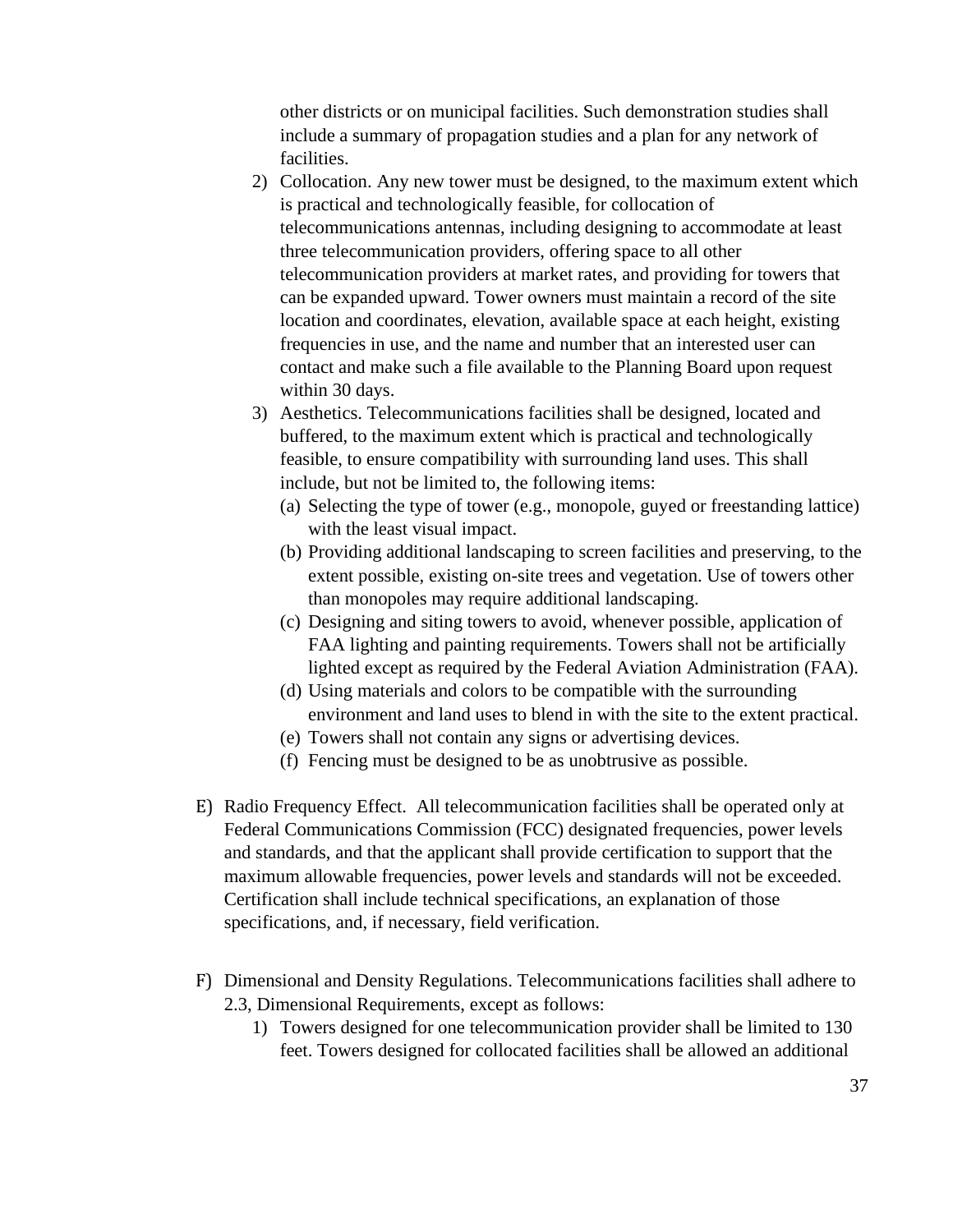20 feet for each additional provider up to a maximum of 220 feet. These height limits shall not apply to towers for or partially for government or emergency telecommunications, to the extent such height is needed to serve government or emergency telecommunication use.

- 2) In residential districts, a tower must be setback from all property lines at least twice the distance equal to its height. In other districts, a tower must be setback from all property lines at least the distance equal to its height. The Planning Board, however, may allow a shorter setback if the shorter setback provides adequate safety and aesthetics and the manufacturer or qualified licensed designer certifies that the tower is designed to collapse on itself or otherwise collapse safely and within the property controlled by the applicant in the event of failure. The Planning Board may allow lesser setbacks necessary to allow the use of an existing structure.
- G) Maintenance of Telecommunications Facility. All telecommunications facilities shall be maintained in good order and repair. Any paint and finish must be maintained and repaired when the blemishes are visible from the property line. The applicant must provide an inspection schedule and file copies of inspections with the Planning Board.
- H) Abandonment or Decommissioning. Absent notice of a proposed date of decommissioning or written notice of extenuating circumstances, the facility shall be considered abandoned when it fails to operate for more than one year without the written consent of the Planning Board. If the owner of the facility fails to remove the installation in accordance with the requirements of this section within 150 days of abandonment or the proposed date of decommissioning, the Building Inspector or his designee may enter the property and physically remove the facility.
- I) Removal Requirements

The owner shall notify the Planning Board by Certified Mail of the proposed date of discontinued operations and plans for removal. Decommissioning shall consist of:

- 1) Removal of all towers, antenna, structures, equipment, security barriers and transmission lines from the site.
- 2) Disposal of all solid and hazardous waste in accordance with local, state, and federal waste disposal regulations.
- 3) Stabilization or re-vegetation of the site as necessary to minimize erosion. The Planning Board may allow the owner or operator to leave landscaping or designated below-grade foundations in order to minimize erosion and disruption to vegetation.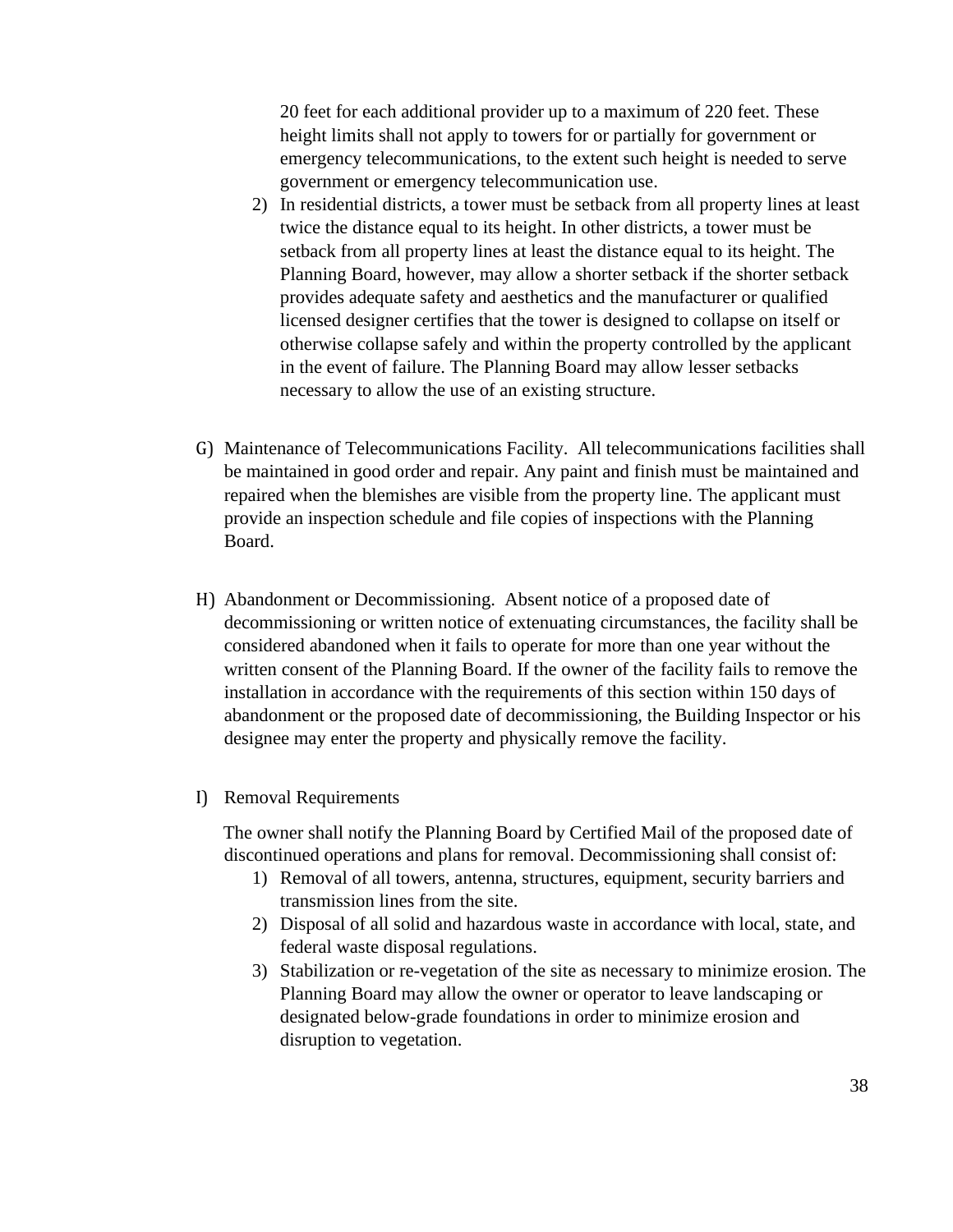- J) Financial Surety. Applicants of telecommunication installations shall provide a form of surety, either through escrow account, bond or otherwise, to cover the cost of removal in the event the town must remove the facility and remediate the landscape. A plan shall be submitted, as part of the application for a wireless telecommunication facility to return the site to a pre-existing condition, as determined reasonable by the Site Plan Review Authority, with the form of surety to be held by the Town in the amount of 125% of the applicant-provided estimate (RS Means or equivalent) for such work. The amount shall include a mechanism for calculating increased removal costs due to inflation. The surety shall be submitted to the Planning Board prior to the issuance of the Building Permit, as well as prior to any disturbance, including tree cutting, at the site.
- K) Severability Provision. If any part of this bylaw is found not to be legal the rest will remain intact.

## 3.9 Business and Industrial Design Standards (added May 8, 2019)

- A) Applicability. All Business and Industrial Uses as Described in Section 2.2 Requiring Site Plan or Special Permit Review, Except Large-Scale Ground Mounted Solar Photovoltaic Installations and Wireless Telecommunication Facilities, Shall Conform to the Following Design Standards.
- B) Landscaping
	- 1) Tree Belt.

A Tree Belt with a minimum ten foot depth shall be established between the curb and sidewalk. Within the treebelt, shade trees shall be planted at 1 per 25' of entire street frontage unless otherwise approved by SPGA or site plan review authority. Shall be 2.5" caliper upon planting and 20'-30' minimum height at maturity. Trees may be limbed up to a maximum of 5' from the finished grade at planting, 10' upon maturity. 2) Front Buffer Planting (12' depth min.)

Dense landscaping is required between the sidewalk and the first row of parking or building that does not abut the sidewalk. Planted berms 3' in height may be incorporated as a mechanism to create this screen. Turf grasses are only allowed if expressly permitted by SPGA or site plan review authority. This buffer shall consist of:

- (a) Shade trees (same standard as tree belt).
- (b) Berms or evergreen shrubs min. 3' in height shall be located along the edge of the parking field to screen at minimum upon planting the grills of parked cars.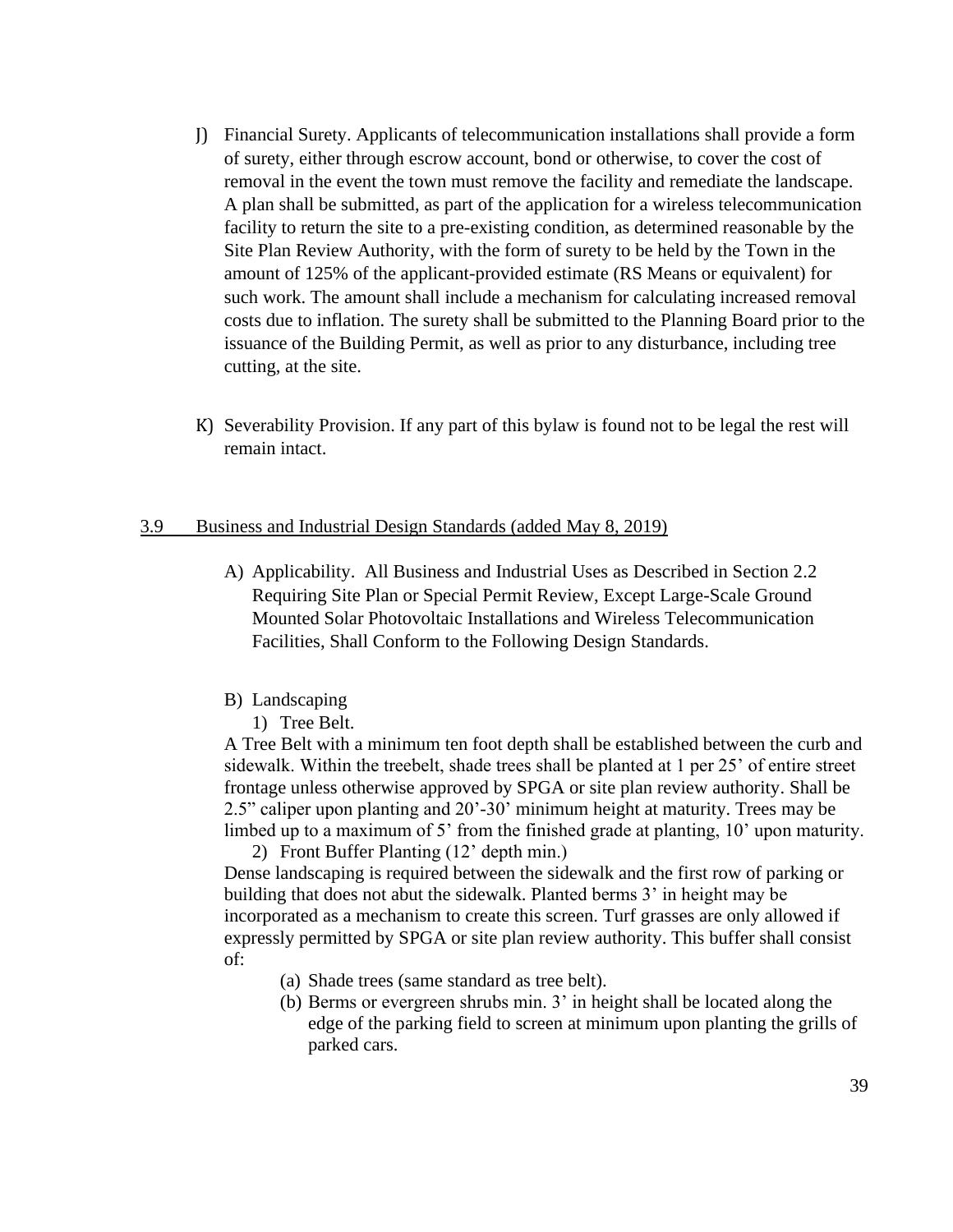- (c) Ornamental grasses, flowers, ground cover, etc up to 5' in height (3' height within 3' of street/driveway corners) shall fill out the remaining 12' buffer strip.
- (d) Plants & trees listed on Massachusetts Department of Agriculture Prohibited Plant List the shall not be allowed.
- (e) A majority of the plants shall be native. The remainder may be either native plants or noncompeting exotic species. Trees shall be selected from Lady Bird Johnson Wildflower Center's list of plants native to Massachusetts. Noninvasive existing, preserved plants shall be counted toward these requirements.
- 3) Site/Parking Lot Landscaping.

Landscaped islands shall include the following:

- (a) 1 shade per 15 parking spaces sized 2.5"caliper upon planting.
- (b) Shrubs, ground cover, grasses, flowers ranging up to 3' in height.
- (c) Islands shall primarily contain vegetation and/or sidewalk. Mulch, stone, etc only used as secondary material. Engineered rain gardens or other green infrastructure elements are strongly encouraged for these islands.
- 4) Buffer to residential districts
	- (a) A 30' wide buffer strip shall be planted along the boundary with any residentially zoned lot. It shall contain a screen of plantings of vertical habit in the center of the strip not less than three feet in width and six feet in height at the time of occupancy of such lot. Individual shrubs shall be planted not more than five feet on center, and individual trees thereafter shall be maintained by the owner or occupants so as to maintain a visually impervious screen (upon planting) year round. At least 50% of the plantings shall be evenly spaced.
	- (b) The buffer may be reduced to a min. 20' width if the SPGA or site plan review authority finds that a sight impervious wall or fence will be erected of appropriate materials and sufficient height to screen abutting properties and will provide at least as much mitigation as the vegetated barrier described above.
	- (c) Existing trees and ground cover should be preserved in this strip, reducing the need to plant additional trees. Trees may not be cut down in this strip without site plan approval. All landscaping shall be maintained in a healthy growing condition, neat and orderly in appearance, and free of refuse and debris. All plantings shall be arranged and maintained so as to not obscure the vision of traffic.

## C) Building and Site Design Standards

Projects must meet all standards. Because there is often more than one way to meet a standard, the SPGA or site plan review authority may grant other means of meeting design standards if it finds that an alternative site planning and building design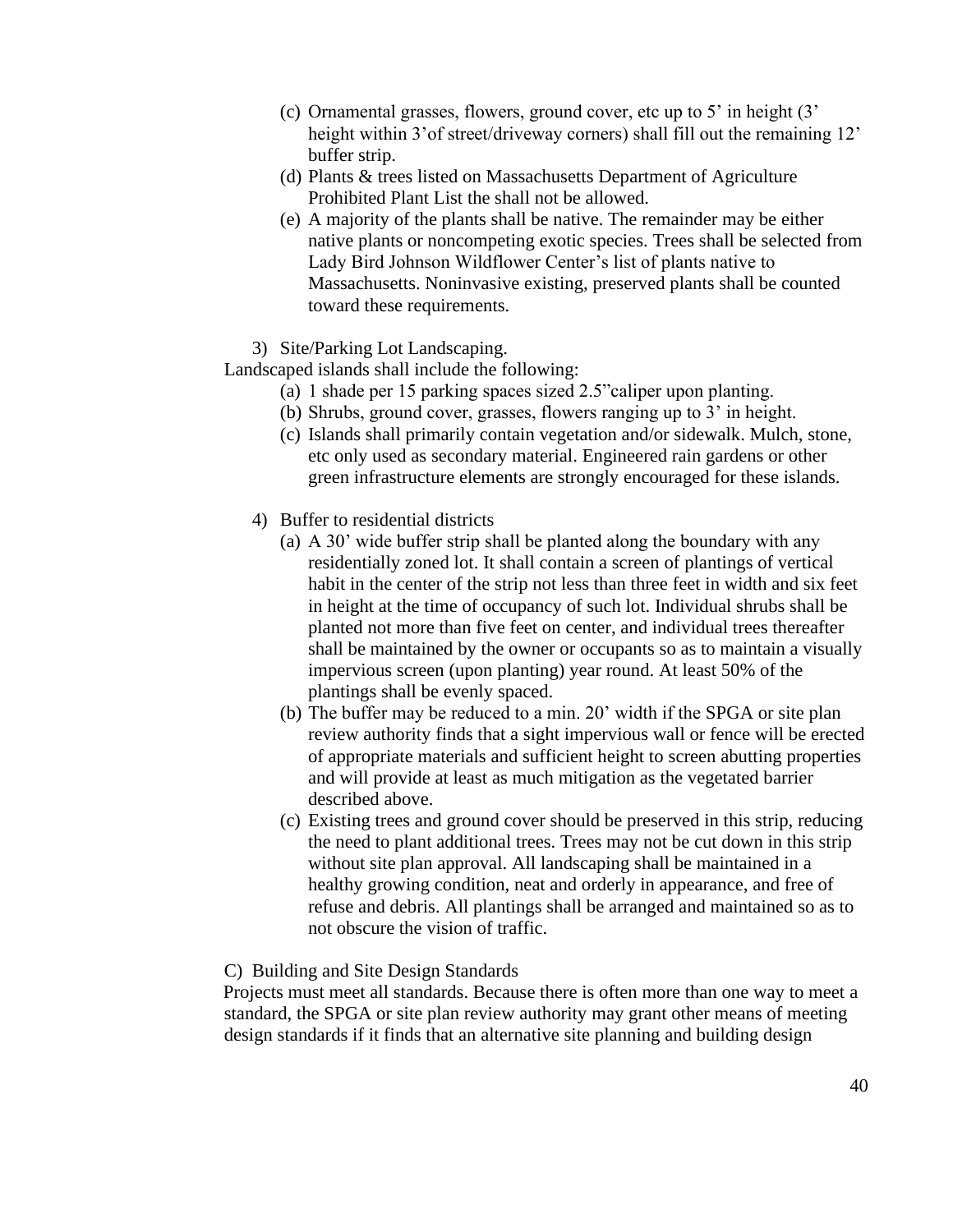approach addresses the standard equally well or better. In particular, alternatives may apply to buildings built to the sidewalk.

## 1) Pedestrian Flows/Pedestrian amenities

Sidewalks and internal pedestrian circulation systems provide user-friendly pedestrian access as well as pedestrian safety, shelter, and convenience.

- (a) At least one 6' wide principal sidewalk leading either from the street to the principal structure on site shall be provided. The sidewalk shall only be interrupted by a maximum 18' wide drive aisle crossing. Such crossings shall be designed to be clearly visible and to slow vehicles, such as with raised crossings or cobbled crossings of different colors and/or texture. This principal pedestrian access shall be flanked on either side by a minimum 8' continuous landscaped buffer, broken only for drive aisles. Adjoining landscaped areas shall include trees, shrubs, benches, flower beds, ground covers, or other such materials. This buffer may be reduced to 6' on either side if an 8' wide sidewalk is constructed or if the buffer is an engineered rain garden or other Low Impact Development system as determined by the SPGA or site plan review authority
- (b) Continuous internal pedestrian walkways, no less than six feet (6')in width, shall be provided from the principal sidewalk to the main customer entrance of all other buildings on the site.
- (c) Walkways shall connect focal points of pedestrian activity, such as but not limited to transit stops, street crossings, building and store entry points.
- (d) Sidewalks, no less than eight feet in width, shall be provided along the full length of the building along any facade featuring a customer entrance, and along any facade abutting public parking areas.
- (e) Sidewalks shall be anchored by special design features such as towers, arcades, porticos, pedestrian light fixtures, bollards, planter walls, and other architectural elements that define circulation ways and outdoor spaces providing at least two of the following:
	- i. outdoor benches or seating
	- ii. transit stop
	- iii. window shopping walkway
	- iv. outdoor playground
	- v. kiosks
	- vi. water feature
	- vii. clock tower, or other such deliberately shaped area and/or a focal feature or amenity that enhances such community and public spaces. Any such areas shall have direct access to the public sidewalk.
- 2) Entrances and Entryways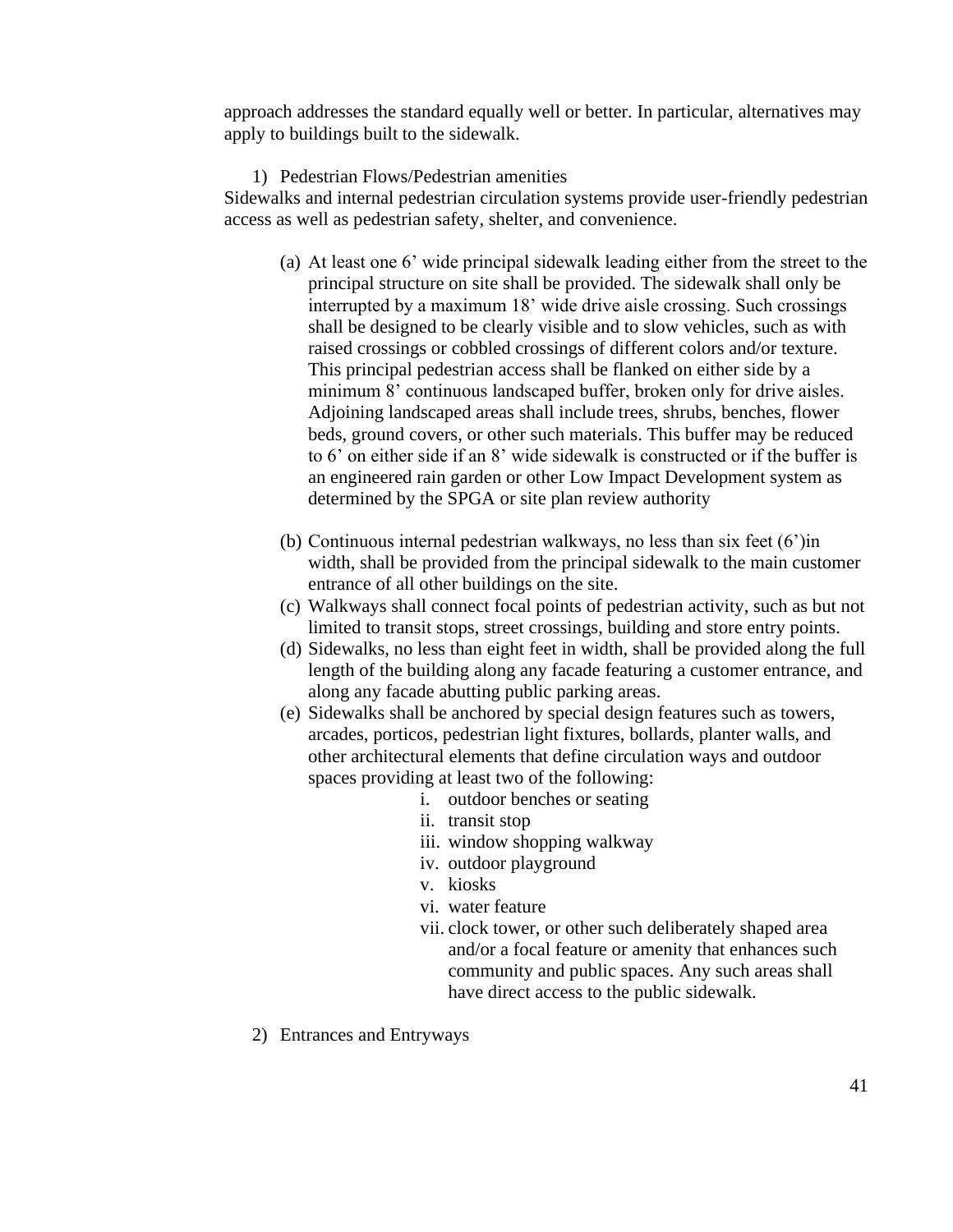Entryway design elements and variations give orientation and definition to the building(s).

- a) The street/buffer oriented facades of any building abutting the street/front buffer shall have at least one customer entrance on that façade or a pedestrian arcade that brings pedestrians around the building to the entrance.
- b) Each building and/or each store within a building must have at least one clearly defined, highly visible customer entrance, featuring no fewer than three of the following:
	- canopies or porticos
	- overhangs
	- recesses/projections
	- arcades
	- raised corniced parapets over the door,
	- peaked roof forms
	- arches
	- outdoor patios
	- display windows
	- architectural details which are integrated into the building structure (such as tile work and moldings), or integral planters or wing walls that incorporate landscaped areas and/or places for sitting.

3) Facades and Exterior walls

Walls and facades shall have human-scale architectural features and patterns. The elements shall be integral parts of the building fabric, and not superficially applied trim or graphics, or paint.

## 4) Patterns.

- a) Facades must include a repeating pattern that shall include color, texture, and materials change. At least one of these elements shall repeat horizontally. All elements shall repeat at intervals of no more than 30 feet, either horizontally or
- b) vertically. Patterns can include architectural or structural bays through a change in plane no less than 12 inches in width, such as an offset, reveal, or projecting rib.
- c) Facades visible from a public way greater than 100 feet in length, measured horizontally, shall:
	- i.Incorporate wall plane projections or recesses having a depth of at least 3% of the length of the facade so that no uninterrupted facade shall exceed 100 horizontal feet; or
	- ii.Incorporate other types of articulation, facades, displays, or texture which meets the above standard without forcing structural changes to the core building.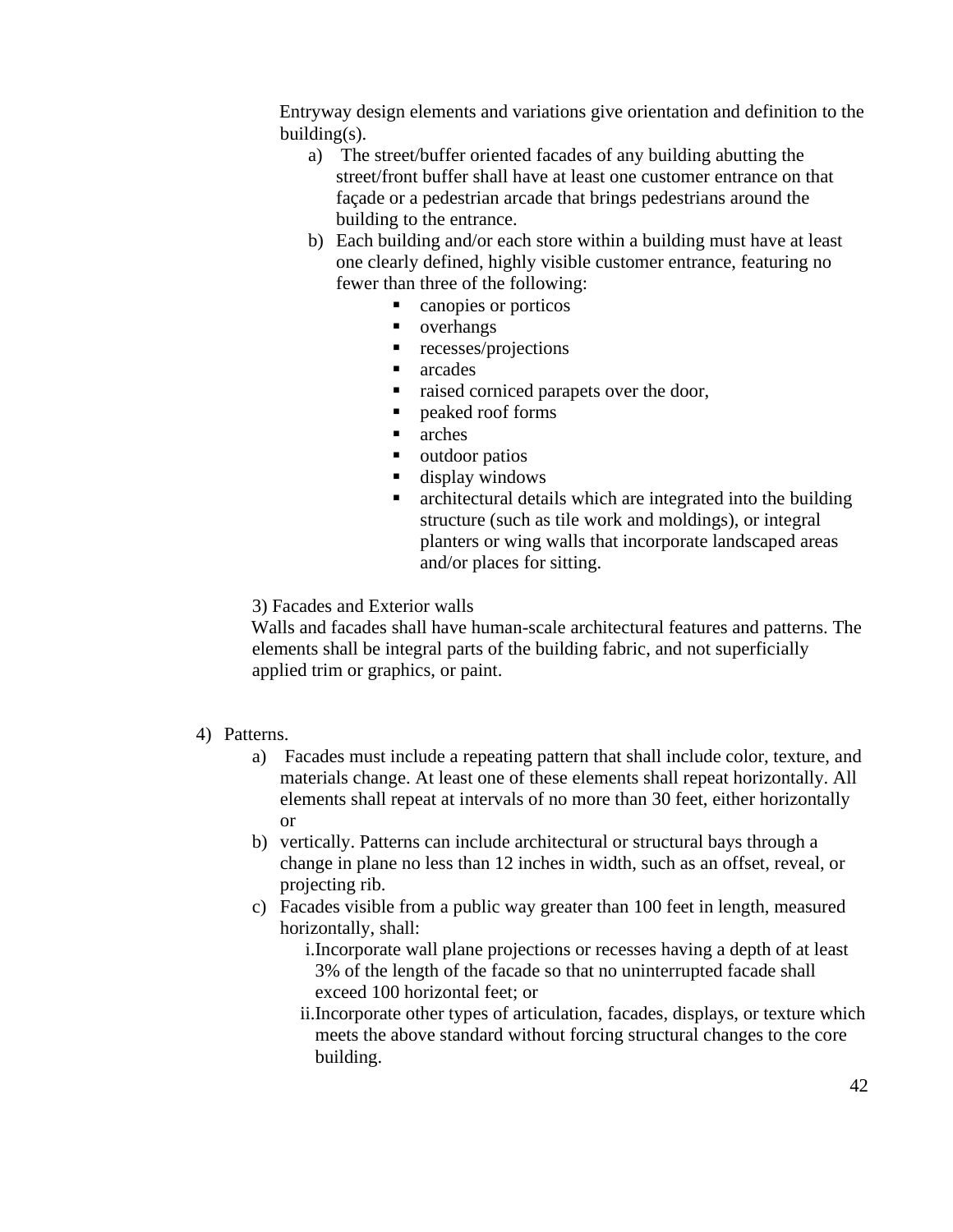- d) Ground floor facades that face public streets shall have arcades, display windows, entry areas, awnings, or other such features along no less than 60% of their horizontal length.
- 5) Glazing.
	- a) The street level facade built at the public sidewalk shall be transparent between the height of three feet and eight feet above the walkway grade for no less than 60% of the horizontal length of the building facade. Buildings setback beyond the required 12' buffer may have 40% glazing in this area or less if the SPGA or site plan review authority determines that other features accomplish similar building transparencey or articulation.
	- b) Windows shall be recessed and should include visually prominent sills, shutters, or other such forms of framing.
- 6) Roofs and Eaves.

Variations in rooflines and roof features should be used to add variety to, and reduce the massive scale of, large buildings and shall have no less than two of the following features:

- a. Parapets concealing flat roofs and rooftop equipment such as HVAC units from public view. The average height of such parapets shall not exceed 15% of the height of the supporting wall, and such parapets shall not at any point exceed 1/3 of the height of the supporting wall. Such parapets shall feature three dimensional cornice treatment.
- b. Overhanging eaves, extending no less than three feet past the supporting walls.
- c. Sloping roofs that do not exceed the average height of the supporting walls, with an average slope greater than or equal to one foot of vertical rise for every three feet of horizontal run and less than or equal to one foot of vertical rise for every one foot of horizontal run.
- d. Three or more roof slope planes.
- 7) Materials

Predominant exterior building materials shall be durable, high quality materials and include, but not be limited to, brick, wood, native stone, tinted, textured, and concrete masonry units. Facade colors shall be low reflectance unless otherwise approved by the Planning Board.

- 8) Loading, Storage, HVAC Equipment, Garbage Collection and Refuse
	- a. Unless otherwise approved by the SPGA or site plan review authority areas for outdoor storage, truck parking, trash collection or compaction, loading, or other such uses shall not be visible from abutting streets nor be located within 20 feet of any street, sidewalk or internal pedestrian way. Such areas shall be screened from streets, recessed or enclosed with appropriate screening materials. Such spaces may be between buildings, where such buildings are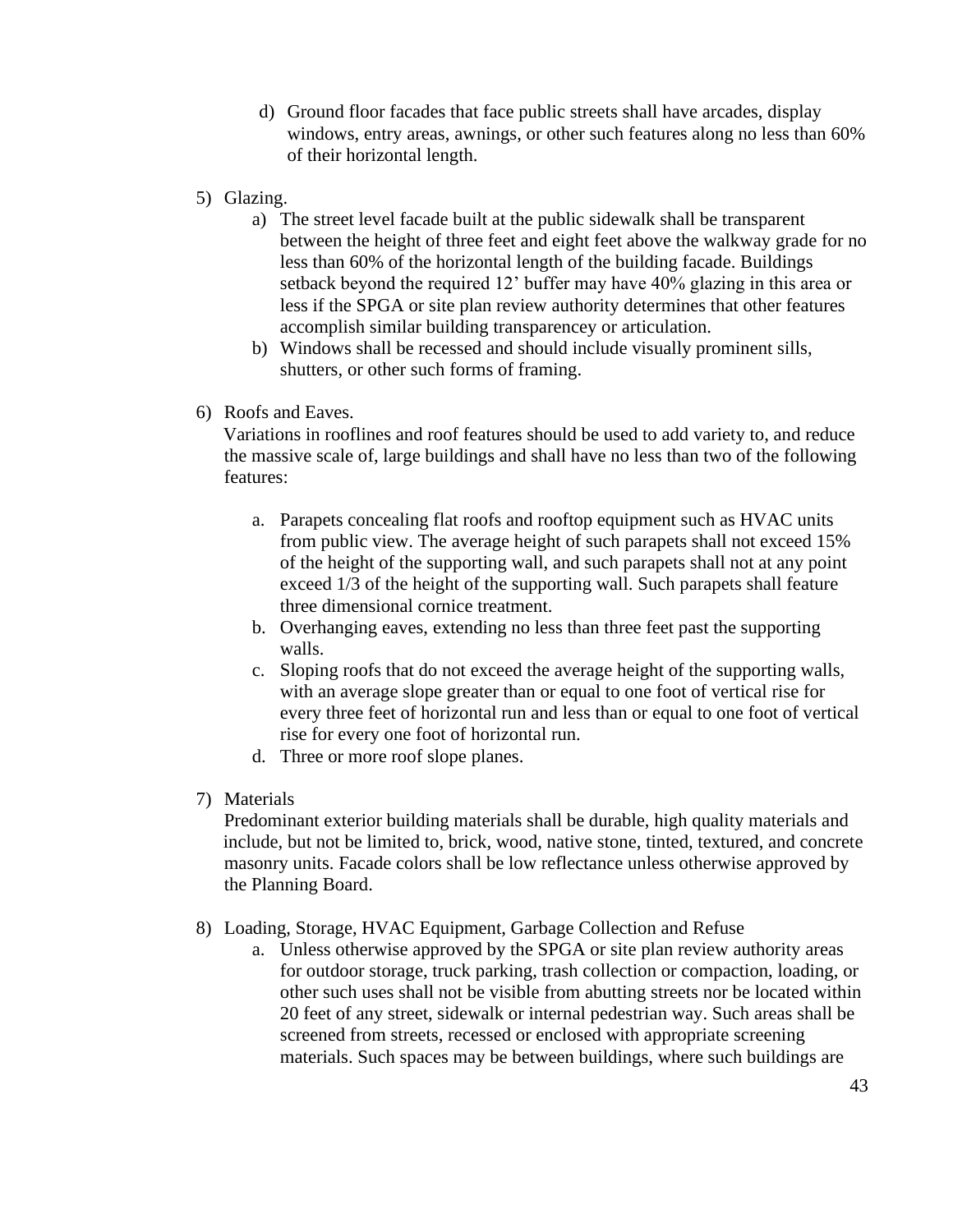not more than 40 feet apart, or on those sides of buildings that do not have customer entrances.

- b. Areas for the storage and sale of seasonal inventory shall be permanently defined and screened with walls and/or fences.
- c. Architectural and landscaping features should mitigate the impacts of rear and sides of buildings which otherwise present a view of blank walls, loading areas, storage areas, HVAC units, garbage receptacles, and other such features.
- D) Waiver

The SPGA may waive any provision of the Business and Industrial Design Standards By-law for sufficient cause, when determined by the SPGA that said waiver will not derogate from the intent of this By-law.

- E) Conflict with Other Laws. The provisions of this bylaw shall be considered supplemental of existing zoning bylaws.
- F) Severability. If any provision of this bylaw is held invalid by a court of competent jurisdiction, the remainder of the bylaw shall not be affected thereby. The invalidity of any section or parts of any section or sections of this bylaw shall not affect the validity of the remainder of the town's zoning bylaw.

## ARTICLE IV. SPECIAL REGULATIONS.

### 4.1. Mobile Homes and Campers.

- A) Mobile Homes. Mobile homes or similar mobile structures designed for business use shall not be parked, stored or occupied for living or business purposes, except:
	- 1) In a lawfully existing mobile home park.
	- 2) A mobile home may be occupied, for a period not to exceed 30 days in any calendar year, in conjunction with a carnival, blood bank, or similar function.
	- 3) The owner or occupier of a residence which has been destroyed by fire or other natural holocaust may place a mobile home on the site of such residence and reside in such home for a period not to exceed twelve months while the residence is being rebuilt. Any such mobile home shall be subject to the provisions of the state sanitary code.
- B) Campers and Campgrounds.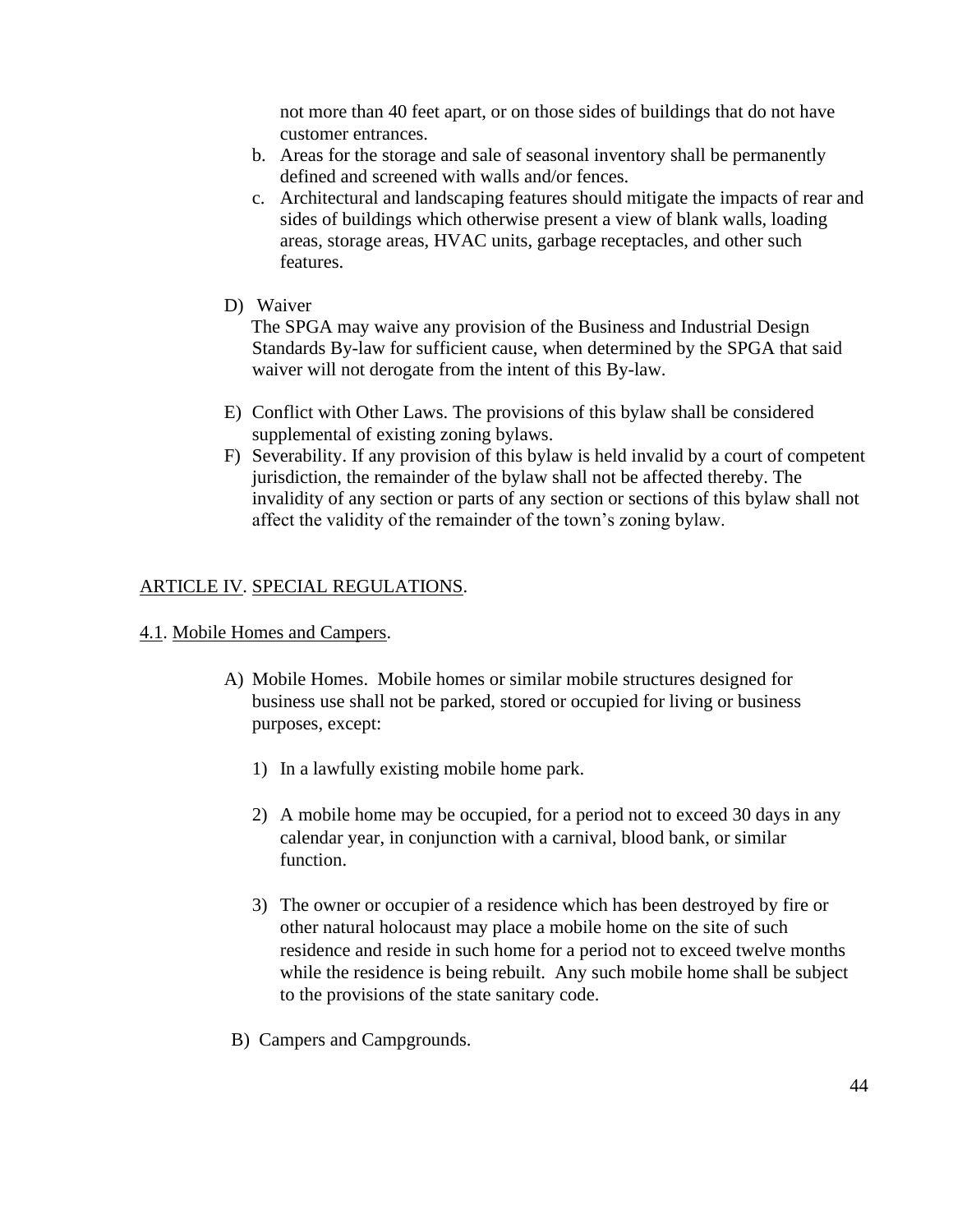- 1) Campers may be occupied either in a campground, or by non-paying guests accessory to a residence for up to 30 days in any calendar year. Campers may be stored accessory to a residence.
- 2) Campgrounds. Campgrounds are allowed only on Special Permit from the Board of Appeals, and following approval from the Board of Health, and shall conform to the following minimum requirements:
	- a. parcel minimum area to be ten (10) acres.
	- b. each rental plot shall be at least 5,000 sq.ft., and not more than 80 plots shall be allowed per campground.
	- c. campers shall not be placed within 80 feet of a street or a lot line.

4.2. Earth Removal. The removal from any premises of more than 50 cubic yards of sand, gravel, stone, topsoil, loam or similar materials within any twelve-month period shall be allowed only on Special Permit from the Board of Appeals, unless such removal is incidental to construction on the premises under a current building permit, or routine to farming operations and noncommercial. A Special Permit may be granted subject to the following conditions, and subject to the Special Permit criteria of Section 5.3, below.

- A) Plan. The application shall be accompanied by a plan or plans indicating existing topography, base grades below which no excavation will take place, existing and proposed cover vegetation, and proposed topography upon completion.
- B) Screening and Noise. Excavation areas and processing equipment shall be screened by buffer strips or other means, and noise and dust shall be controlled to meet the requirements of Section 3.5.
- C) Restoration. Following removal, all excavated areas shall be restored by grading to provide for drainage and for slopes not to exceed one foot vertical to two feet horizontal, and by covering with four inches of topsoil, and by planting with cover vegetation, all of which shall have been established prior to release of the bond.
- D) Bond. A performance bond shall be posted in an amount sufficient to assure satisfactory fulfillment of all of the above requirements.

## 4.3. Water Resource Protection District[s]. *(added May 29, 2013)*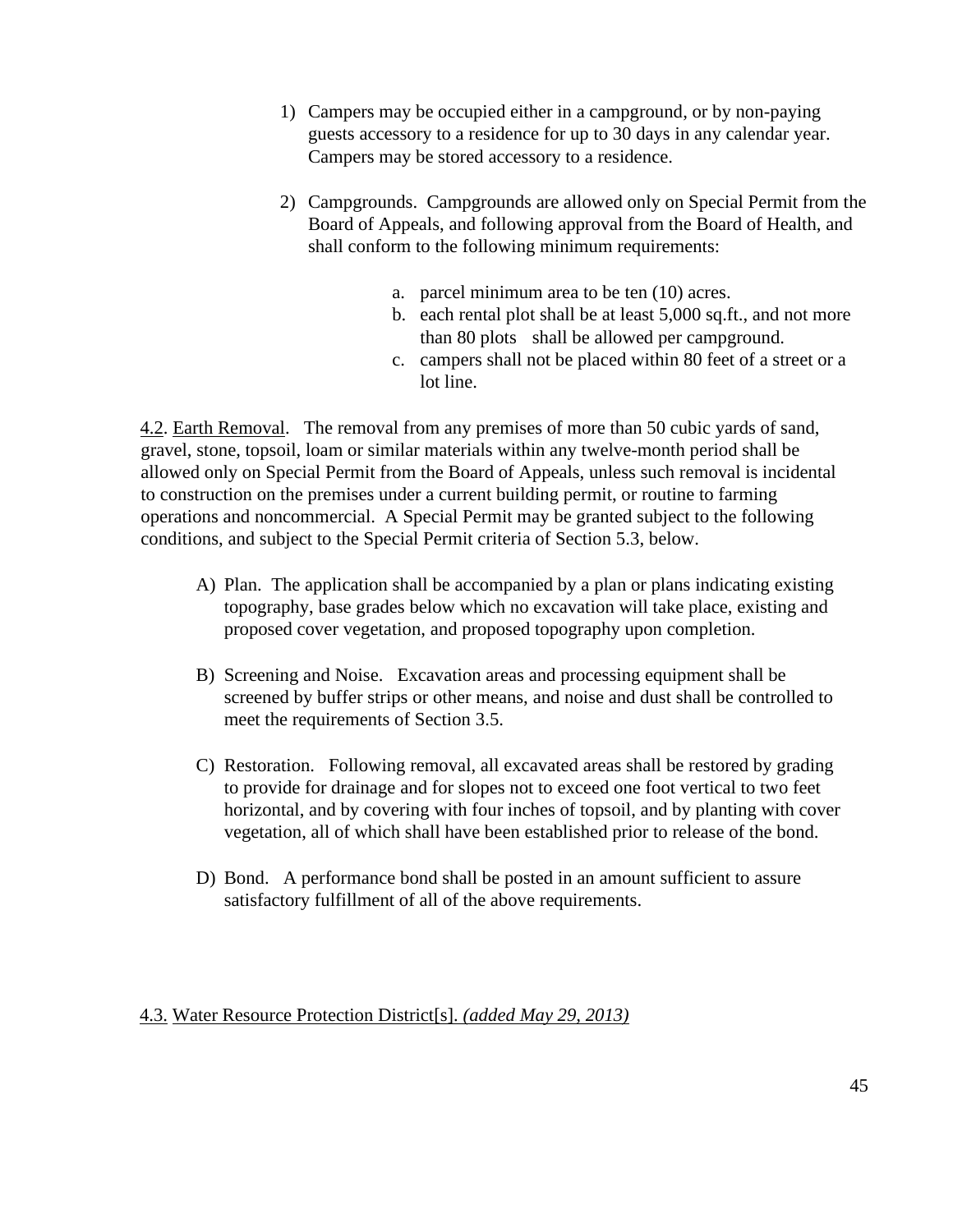- A) Purpose. The purpose of the Water Resource Protection District is to protect the public health by preventing contamination of the ground and surface water resources providing public water supply *now and in the future*.
- B) Definitions Pertaining to the Water Resource Protection District[s]:

Animal Feedlot: Any site used regularly for the feeding of ten (10) or more animals for agricultural/commercial purposes.

Aquifer**:** Geologic formation composed of rock, sand or gravel that contains significant amounts of potentially recoverable water.

CMR: Code of Massachusetts Regulations.

DEP: Massachusetts Department of Environmental Protection.

Groundwater**:** All water found beneath the surface of the ground.

Hazardous Materials: [Any substance or combination of substances which, because of quantity, concentration, or physical, chemical, or infectious characteristics, poses a significant present or potential hazard to water supplies or to human health if disposed into or on any land or water in the Town of Bernardston. Any substance deemed a hazardous waste under Section 3001 of the Resource Conservation and Recovery Act of 1976, as amended, 40

CFR, Part 261, shall also be deemed a hazardous material for the purposes of this Zoning ByLaw. A copy of 40 CFR, Subpart 261.30-261.33 is on file with the Town Clerk.] Any substance or mixture of physical, chemical, or infectious characteristics posing a significant, actual, or potential hazard to water supplies or other hazards to human health if such substance or mixture were discharged to land or water. Hazardous materials include, without limitation: synthetic organic chemicals; petroleum products; heavy metals; radioactive or infectious wastes; acids and alkalis; solvents and thinners in quantities greater than normal household use; and all substances defined as hazardous or toxic under M.G.L. c.21C and 21E and 310 CMR 30.00.

Hazardous Waste: Any waste defined in the Massachusetts Hazardous Waste Regulations, 310 CMR Section 30.010. This includes, but is not limited to, waste oil, waste solvents, waste oil-based paint and waste pesticides.

Impervious Surfaces: Material or structure on, above, or below the ground that does not allow precipitation or surface water to penetrate directly into the soil. Landfill: A facility established in accordance with a valid site assignment for the purposes of disposing solid waste into or on the land, pursuant to 310 CMR 19.006.

Low Impact Development - Low Impact Development (LID) is an approach to land development that uses land planning and design practices and technologies to simultaneously conserve and protect natural resource systems and reduce infrastructure costs. LID seeks to design the built environment to remain a functioning part of an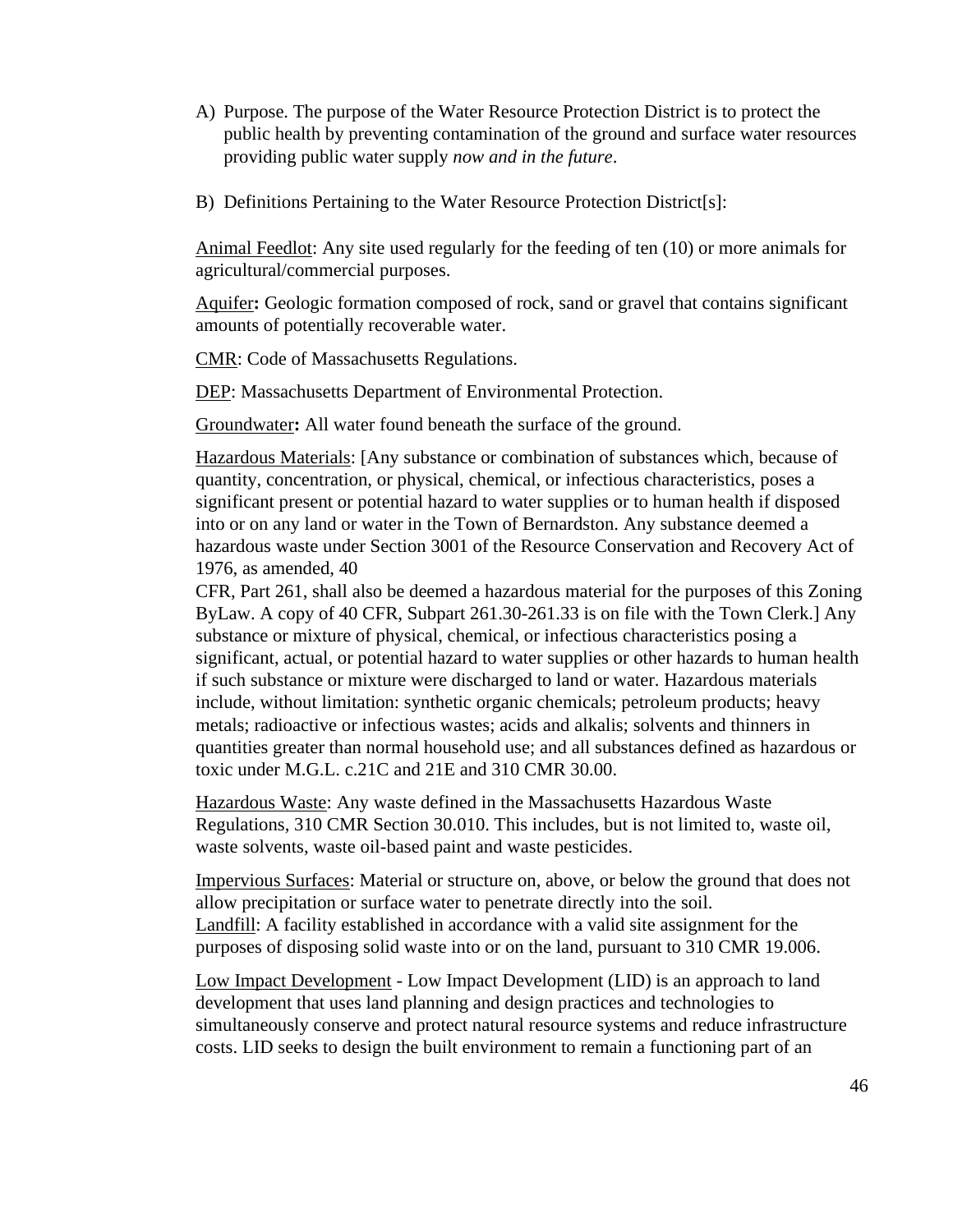ecosystem rather than exist apart from it. LID tools are used to plan and engineer urban and rural sites to maintain or restore the hydrologic and ecological functions of their watersheds. M.G.L.: Massachusetts General Law.

Non-sanitary wastewater: Wastewater discharges from industrial and commercial facilities containing wastes from any activity other than collection of sanitary sewage including, but not limited to, activities specified in the Standard Industrial Classification (SIC) Codes set forth in 310 CMR 15.004(6).

Open Dump: A facility operated or maintained in violation of the Resource Conservation and Recovery Act (42 U.S.C. 4004(a)(b)), or state regulations and criteria for solid waste disposal.

Petroleum Product: Petroleum or petroleum by-product including, but not limited to: fuel oil; gasoline; diesel; kerosene; aviation jet fuel; aviation gasoline; lubricating oils; oily sludge; oil refuse; oil mixed with other wastes; crude oils; or other liquid hydrocarbons regardless of specific gravity. Petroleum product shall not include liquefied petroleum gas including, but not limited to, liquefied natural gas, propane or butane.

Potential Drinking Water Sources: Areas that could provide significant potable water in the future.

Recharge Areas: Areas that collect precipitation or surface water and carry it to aquifers. Recharge areas include DEP approved Zone I, Zone II, or Zone III areas.

Septage: The liquid, solid, and semi-solid contents of privies, chemical toilets, cesspools, holding tanks, or other sewage waste receptacles. Septage does not include any material that is a hazardous waste as defined by 310 CMR 30.000.

Sludge: The solid, semi-solid, and liquid residue that results from a process of wastewater treatment or drinking water treatment. Sludge does not include grit, screening, or grease and oil which are removed at the head-works of a facility.

Solid Wastes **:** Useless, unwanted, or discarded solid materials with insufficient liquid content to be free-flowing. This includes, but is not limited to, rubbish, garbage, scrap materials, junk, refuse, contained liquid or gaseous materials, inert fill material and landscape refuse.

Treatment Works: Any and all devices, processes and properties, real or personal, used in the collection, pumping, transmission, storage, treatment, disposal, recycling, reclamation, or reuse of waterborne pollutants, but not including any works receiving a hazardous waste from off the site of the works for the purpose of treatment, storage, or disposal.

Very Small Quantity Generator: Any public or private entity, other than residential, which produces less than 27 gallons (100 kilograms) a month of hazardous waste or waste oil, but not including any acutely hazardous waste as defined in 310 CMR 30.136.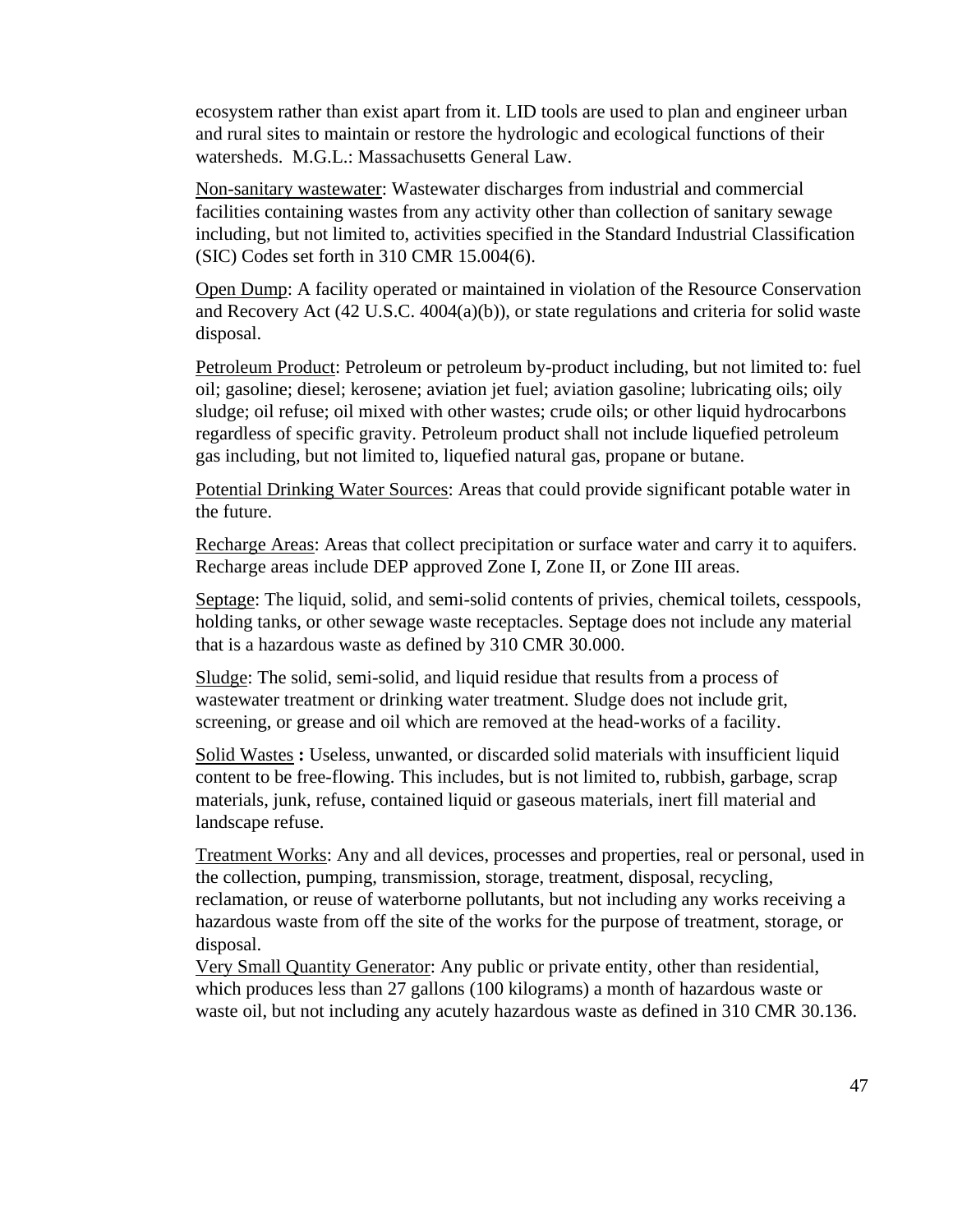Waste Oil Retention Facility: A waste oil collection facility for automobile service stations, retail outlets, and marinas which is sheltered and has adequate protection to contain a spill, seepage, or discharge of petroleum waste products in accordance with M.G.L. c.21. s.52A.

Water Resource Protection District Map: As shown on the Official Zoning Map filed with the Town Clerk [dated April, 1987].

Zone I**:** The DEP designated protective radius around a public water system well or wellfield.

Zone II: The DEP approved area of an aquifer which contributes water to a well under the most severe pumping and recharge conditions that can be realistically anticipated as defined in 310 CMR 22.00.

#### C) Use Regulations.

Within a Water Resource Protection District, the requirements of the underlying districts continue to apply, except that uses are prohibited where indicated by "N" in the following schedule, and require a Special Permit where indicated by "SP", even where the underlying district requirements are more permissive. Uses permitted in the underlying districts are otherwise allowed in a Water Resource Protection District.

## **SCHEDULE**

### 1. PRINCIPAL USES

| (a) Manufacture, use storage, transport or disposal of |   |
|--------------------------------------------------------|---|
| hazardous materials or petroleum products as a         |   |
| principal activity                                     |   |
| (b) Landfills and open dumps as defined in 310 CMR     |   |
| 19.006; landfills receiving only wastewater and/or     |   |
| septage residuals including those approved by the      |   |
| Department pursuant to M.G.L. c. 21 s.26 through       |   |
| s.53; M.G.L. c. 111 s.17; M.G.L.c.83, s.6 and s.7, and |   |
| regulations promulgated thereunder; septage lagoon,    |   |
| was tewater treatment facility other than municipal    | N |
| wastewater                                             |   |
| (c) Road salt stockpile                                |   |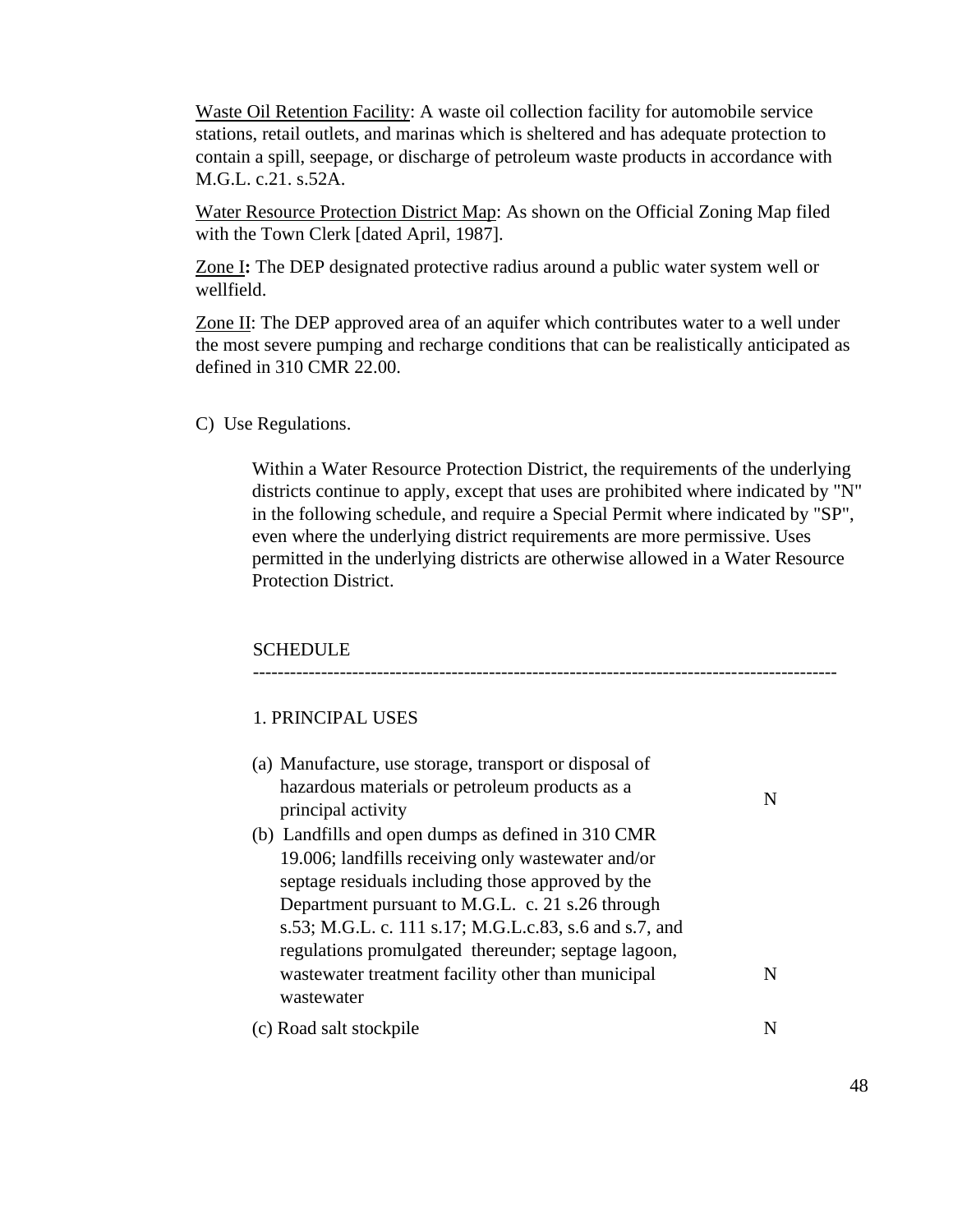| (d) Junkyard; salvage yard; automobile graveyards and<br>junkyards, as defined in M.G.L. c.140B, s.1; truck terminal<br>or school bus parking facility with more than 10 parking                                                                                                                                                                                                                                                                                                                     |             |
|------------------------------------------------------------------------------------------------------------------------------------------------------------------------------------------------------------------------------------------------------------------------------------------------------------------------------------------------------------------------------------------------------------------------------------------------------------------------------------------------------|-------------|
| <b>Spaces</b>                                                                                                                                                                                                                                                                                                                                                                                                                                                                                        | $\mathbf N$ |
| (e) Gasoline station, car wash, auto repair of auto body shop                                                                                                                                                                                                                                                                                                                                                                                                                                        | $\mathbf N$ |
| (f) facilities that generate, treat, store, or dispose of<br>hazardous waste that are subject to M.G.L. c.21C<br>and 310 CMR 30.00, except for:<br>very small quantity generators as defined<br>1.<br>under 310 CMR 30.000;<br>2.<br>household hazardous waste centers and<br>events under 310 CMR 30.390;<br>3.<br>waste oil retention facilities required by<br>M.G.L. c. 21, s.52A;<br>water remediation treatment works approved<br>$\overline{4}$ .<br>by DEP for the treatment of contaminated | $\mathbf N$ |
| waters<br>(g) discharge to the ground of non-sanitary wastewater including                                                                                                                                                                                                                                                                                                                                                                                                                           | $\mathbf N$ |
| industrial and commercial process waste water, except:                                                                                                                                                                                                                                                                                                                                                                                                                                               |             |
| the replacement or repair of an existing<br>1.                                                                                                                                                                                                                                                                                                                                                                                                                                                       |             |
| treatment works that will not result in a design                                                                                                                                                                                                                                                                                                                                                                                                                                                     |             |
| capacity greater than the design capacity of the                                                                                                                                                                                                                                                                                                                                                                                                                                                     |             |
| existing treatment works;                                                                                                                                                                                                                                                                                                                                                                                                                                                                            |             |
| treatment works approved by the<br>2.                                                                                                                                                                                                                                                                                                                                                                                                                                                                |             |
| Department designed for the treatment of                                                                                                                                                                                                                                                                                                                                                                                                                                                             |             |
| contaminated ground or surface water and                                                                                                                                                                                                                                                                                                                                                                                                                                                             |             |
| operating in compliance with 314 CMR 5.05(3) or                                                                                                                                                                                                                                                                                                                                                                                                                                                      |             |
| $5.05(13)$ ; and                                                                                                                                                                                                                                                                                                                                                                                                                                                                                     |             |
| 3.<br>publicly owned treatment works                                                                                                                                                                                                                                                                                                                                                                                                                                                                 |             |
| (h) stockpiling and disposal of snow and ice containing deicing N                                                                                                                                                                                                                                                                                                                                                                                                                                    |             |
| chemicals brought in from outside the district                                                                                                                                                                                                                                                                                                                                                                                                                                                       |             |
| (i) storage of commercial fertilizers, as defined in M.G.L. c.128, N                                                                                                                                                                                                                                                                                                                                                                                                                                 |             |

s.64, unless such storage is within a structure designed to prevent the generation and escape of contaminated runoff or leachate

2. ACCESSORY USES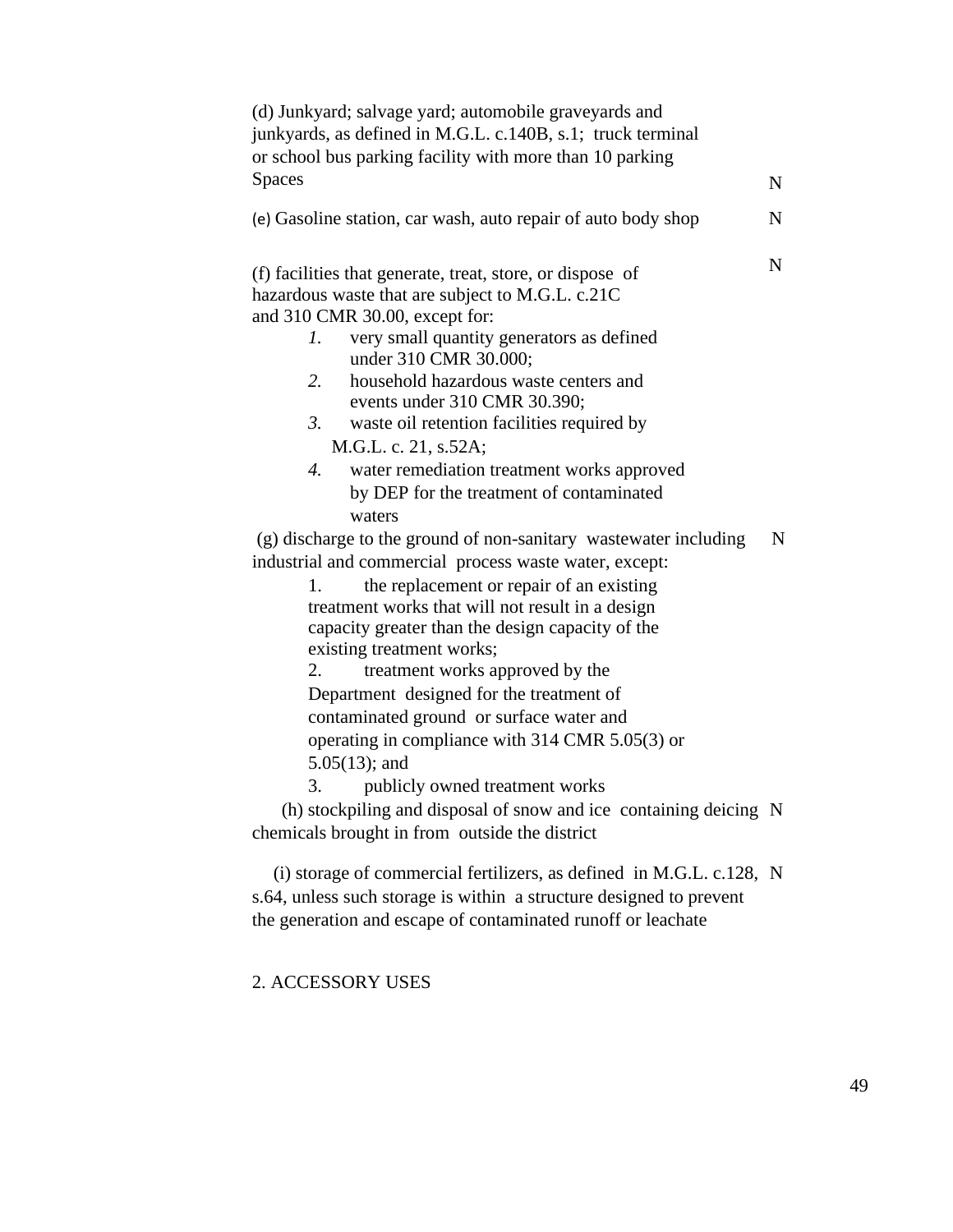| (a) Underground storage of hazardous materials including fuel oil<br>and gasoline                                                                                                                      |           |  |
|--------------------------------------------------------------------------------------------------------------------------------------------------------------------------------------------------------|-----------|--|
|                                                                                                                                                                                                        | <b>SP</b> |  |
| (b) Above ground storage of hazardous materials in<br>quantities greater than associated with normal household<br>use, other than fuel oil for residential heating purposes                            |           |  |
| (c) Any use generating hazardous wastes in quantities greater than<br>associated with normal household use                                                                                             |           |  |
| (d) Animal feedlots, manure storage                                                                                                                                                                    |           |  |
| <b>3. OTHER USES</b><br>(a) Rendering impervious more than 15 percent of total lot area,<br>regardless of size                                                                                         | <b>SP</b> |  |
| (b) Any use, regardless of lot size, other than a single-family<br>dwelling, retaining less than 50 percent of lot area in its natural<br>vegetative state                                             | <b>SP</b> |  |
| (c) Removal of earth, loam, sand, and gravel, or any other<br>mineral, in excess of 50 yards, not incidental to construction of<br>a building                                                          | <b>SP</b> |  |
| (d) Any use, other than single-family dwelling, having on-site<br>disposal system for <i>sanitary</i> wastes with a design capacity greater<br>than 1500 gallons per day, as required by 310 CMR 15.00 | <b>SP</b> |  |
| Nonconforming Uses in the Water Resource Protection District.<br>D)<br>Nonconforming uses which were lewfully existing begun or in receipt of                                                          |           |  |

Nonconforming uses which were lawfully existing, begun or in receipt of a building or Special Permit prior to the first publication of notice of public hearing for this bylaw may be continued. Such nonconforming uses may be extended or altered, as specified in M.G.L. Ch. 40A, Sec. 6, and in compliance with the regulations of this overlay district herein, provided that there is a finding by the Planning Board that such change does not increase the danger of surface or groundwater pollution from such use.

E) Special Permit Granting Authority. The Special Permit Granting Authority (SPGA) shall be the Planning Board. Such Special Permit shall be granted if the SPGA determines that the intent of this Section 4.3, as well as the specific criteria of Section 4370 are met. In making such determination, the SPGA shall give consideration to the simplicity, reliability, and feasibility of the control measures proposed and the degree of threat to groundwater quality which would result if the control measures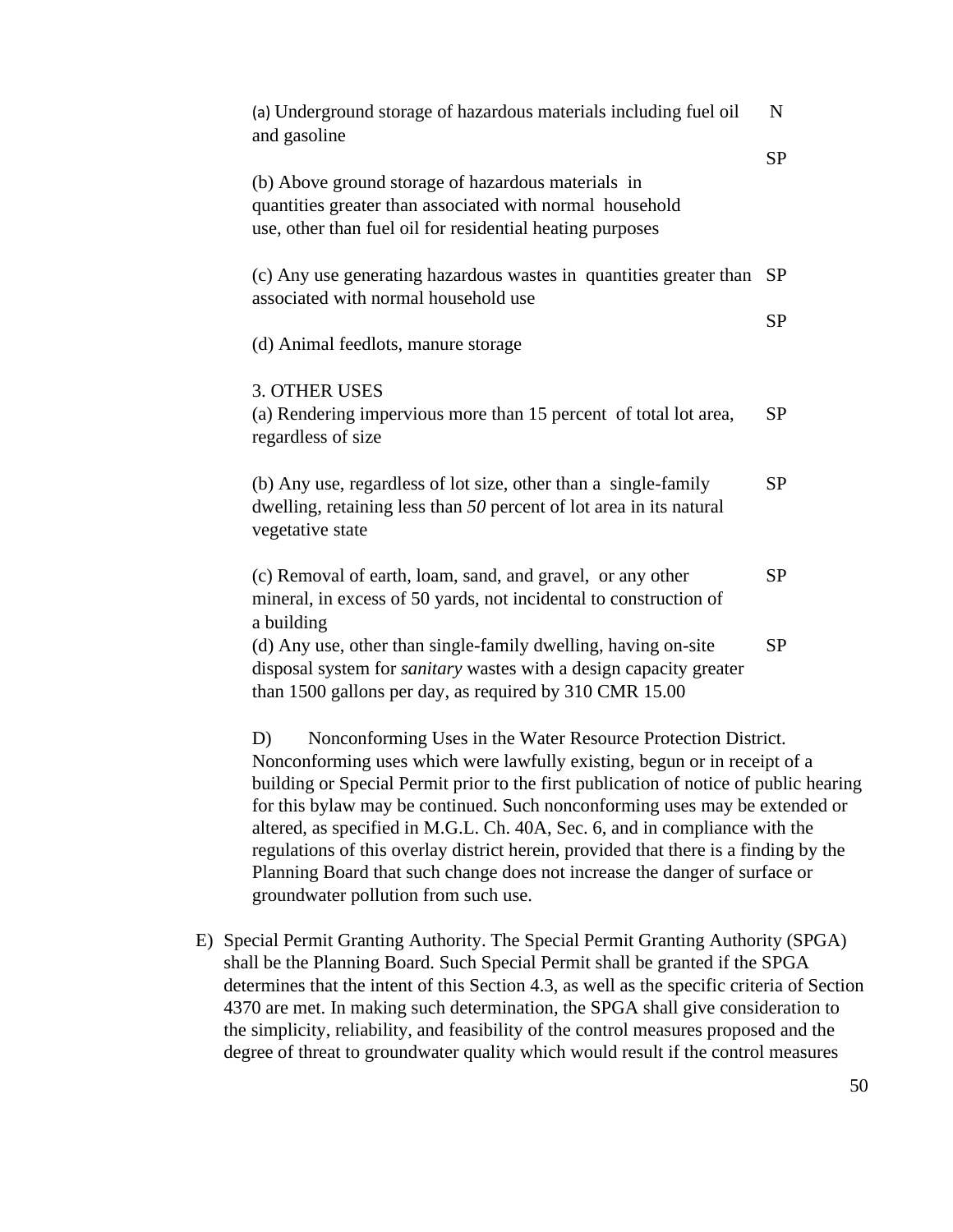failed. Any Special Permit required under this Section 4.3 shall be in addition to, and separate from, any other Special Permit required under any section of this Zoning By-Law.

- F) Applicants shall file nine (9) copies of applications with all documentation, including required documentation, for Special Permits with the Planning Board. Whenever an application for a Special Permit is filed with the Planning Board under Section 4350, the Planning Board shall transmit within 14 working days of the filing of the completed application, copies of the application and other documentation, to the Board of Health, Conservation Commission, Bernardston Fire & Water District and the Building Inspector for their consideration, review, and report. The copies necessary to fulfill this requirement shall be furnished by the applicant. [Failure of these reviewing parties to make recommendations within 35 days after having received copies of all such required materials shall be deemed a lack of opposition thereto.] The reviewing parties should forward recommendations to the Planning Board within thirty-five (35) from the date of receipt of the application and documentation. The Decision/Findings of the Planning Board shall contain, in writing, an explanation for any departures from the recommendations of any reviewing party.
- G) Special Permit Criteria. Special Permits hereunder shall be granted only if the SPGA determines, after reviewing the recommendations of the reviewing parties delineated in Section 4.3 F), that the intent of this bylaw, as well as its specific criteria, are met. The SPGA shall not grant a special permit under this section unless the petitioner's application materials include, in the SPGA's opinion, sufficiently detailed, definite, and credible information to support positive findings in relation to the standards given in this section. The SPGA shall document the basis for any departures from the recommendations of the other town boards, departments or commissions in its decision.

The SPGA may grant the required special permit only upon finding that the proposed use meets the following standards, those specified in Sections 4.3 D) and 4.3 I) of this bylaw, and any regulations or guidelines adopted by the SPGA. The proposed use must:

- 1. not, during construction or site work or thereafter, have an adverse environmental impact on any watershed or watercourse in the district. A commercial forestry operation shall present a plan for cutting which provides safe temporary equipment storage, and follows the Massachusetts Forest Cutting Practices Act 304 CMR 11.00;
- 2. be designed to avoid substantial disturbance of the soils, topography, drainage, vegetation, and other water-related natural characteristics of the site to be developed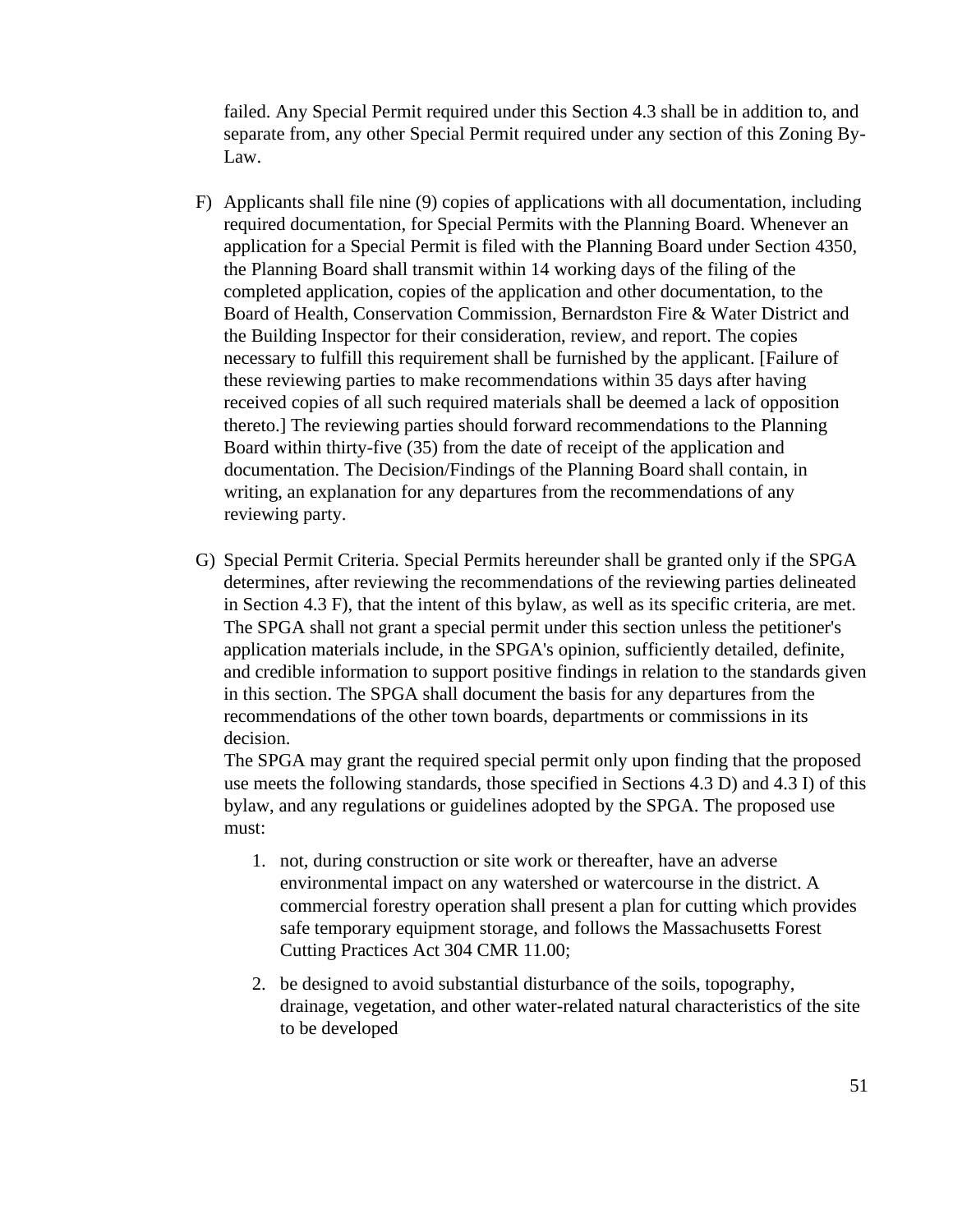- 3. not adversely affect the existing or potential quality and quantity of water in the Water Resource Protection District;
- 4. where required, provided the mechanism to assure on-site quality recharge, including demonstrating that LID was considered for use and incorporated in the design when it was environmentally feasible, beneficial, and costeffective; and
- 5. not promote the intensive use of pesticides. Golf courses must present an application schedule and list of pesticides to be used which will not contaminate the aquifer.
- H) Submittals. In applying for a Special Permit hereunder, the SPGA shall require the information listed below, unless waived or modified by the SPGA, with reasons therefor. Any application shall not be deemed filed until all required information is submitted to the Planning Board.
	- 1) A complete list of all chemicals, pesticides, fuels, or other potentially hazardous materials to be used or stored on the premises in quantities greater than associated with normal household use, accompanied by a description of the measures proposed to protect all storage containers from vandalism, corrosion, and leakage, and to provide for control of spills.
- 2) A description of all potentially hazardous wastes to be generated in quantities greater than associated with normal household use, accompanied by a description of the measures proposed to protect all waste storage facilities from vandalism, corrosion, and leakage, and to provide for control of spills.
- 3) For above ground storage of hazardous materials or waste, certification by a Registered Professional Engineer that such storage facilities or containers are (i) in compliance with all applicable federal or state regulations, (ii) that the storage facilities or containers are free standing and located within a building, or in a freestanding container above ground level with protection to contain a spill the size of the container's total storage capacity, and (iii) in compliance with design specifications, as prepared by a Registered Professional Engineer.
- 4) For any proposed activity on a lot which will render more than 15 percent of the total lot area impervious, the application shall be accompanied by drainage calculations, prepared by a Registered Professional Engineer, demonstrating that any increase in the volume of runoff shall be recharged on-site using LID techniques [and diverted towards areas with vegetation for surface infiltration] to the maximum extent feasible. The plan shall be accompanied by a narrative statement explaining the use of any dry wells, which shall be allowed only upon a showing that other methods of drainage are infeasible, and that such dry wells are preceded by oil, grease, and sediment traps to facilitate removal of contaminants.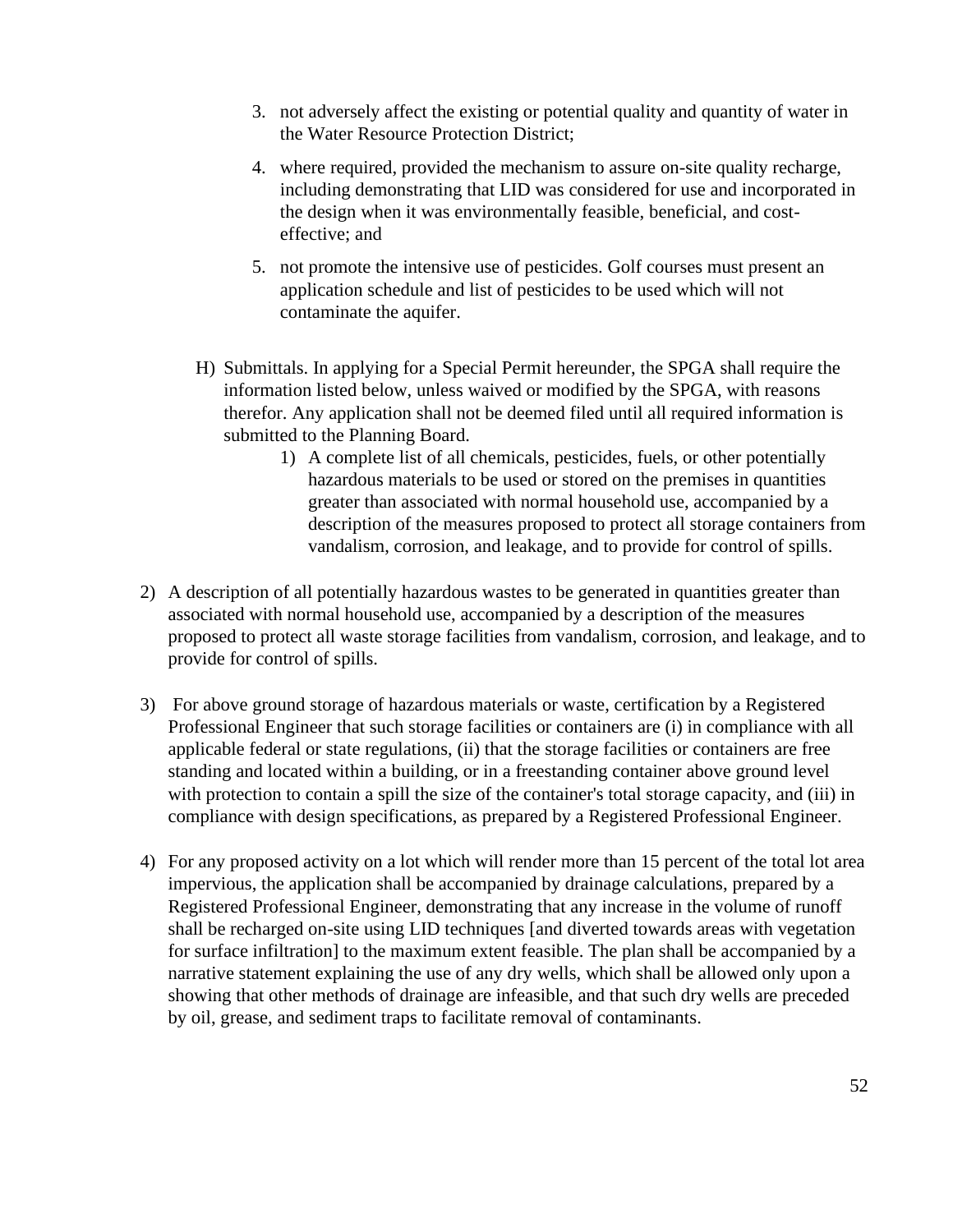- 5) For any use retaining less than 50 percent of lot area in its natural vegetative state, the application shall be accompanied by evidence, prepared by a Registered Professional Engineer, to demonstrate that such removal of vegetative cover shall not result in decreased recharge of the groundwater deposit, or increased sedimentation of surface waters. The application shall also indicate proposed restoration plans, if any, or erosion control methods proposed for the premises.
- 6) For any use, other than a single-family dwelling, with an on-site disposal system for sanitary wastes with a design capacity of greater than 1,500 gpd, as required by 310 CMR 15.00, certification by a Registered Professional Engineer that the disposal system has been installed in compliance with design specifications, accompanied by a narrative statement assessing the impact, if any, of the sanitary *wastes (*nitrates, coliform bacteria, and hazardous materials*)* from the disposal system on any Town wells downgradient from the proposed disposal system.
- 7) Applications for removal of earth, loam, sand, and gravel, or any other mineral in excess of ten cubic yards, shall be accompanied by a narrative statement, prepared by a Registered Professional Engineer, assessing the impact, if any, of the proposed activity on aquifer recharge rates and downgradient groundwater quality. No excavation or removal shall be conducted within ten (10) feet of the historical high groundwater as determined from monitoring wells and historical water table fluctuation data compiled by the United States Geological Survey, except for excavations for building foundations, roads, or utility works.
- 8) All new animal feedlots and animal manure storage areas shall be covered and/or contained in accordance with the Natural Resource Conservation Service standards to prevent the generation and escape of contaminated run-off or leachate.
	- I) All uses, whether allowed by Special Permit or by right, must meet the Performance Standards for the Water Resource Protection District. By right uses shall require Site Plan approval in accordance with Section 4.4. Site Plan Review to ensure that the Performance Standards are met.
		- 1) Sodium chloride for ice control shall be used at the minimum salt to sand ratio which is consistent with the public highway safety requirements, and its use shall be eliminated on roads which may be closed to the public in winter. Alternative deicing materials, such as calcium chloride, shall be used to the extent feasible for winter road maintenance.
		- 2) The storage of commercial fertilizers and soil conditioners shall be within structures designed to prevent the generation and escape of contaminated runoff or leachate.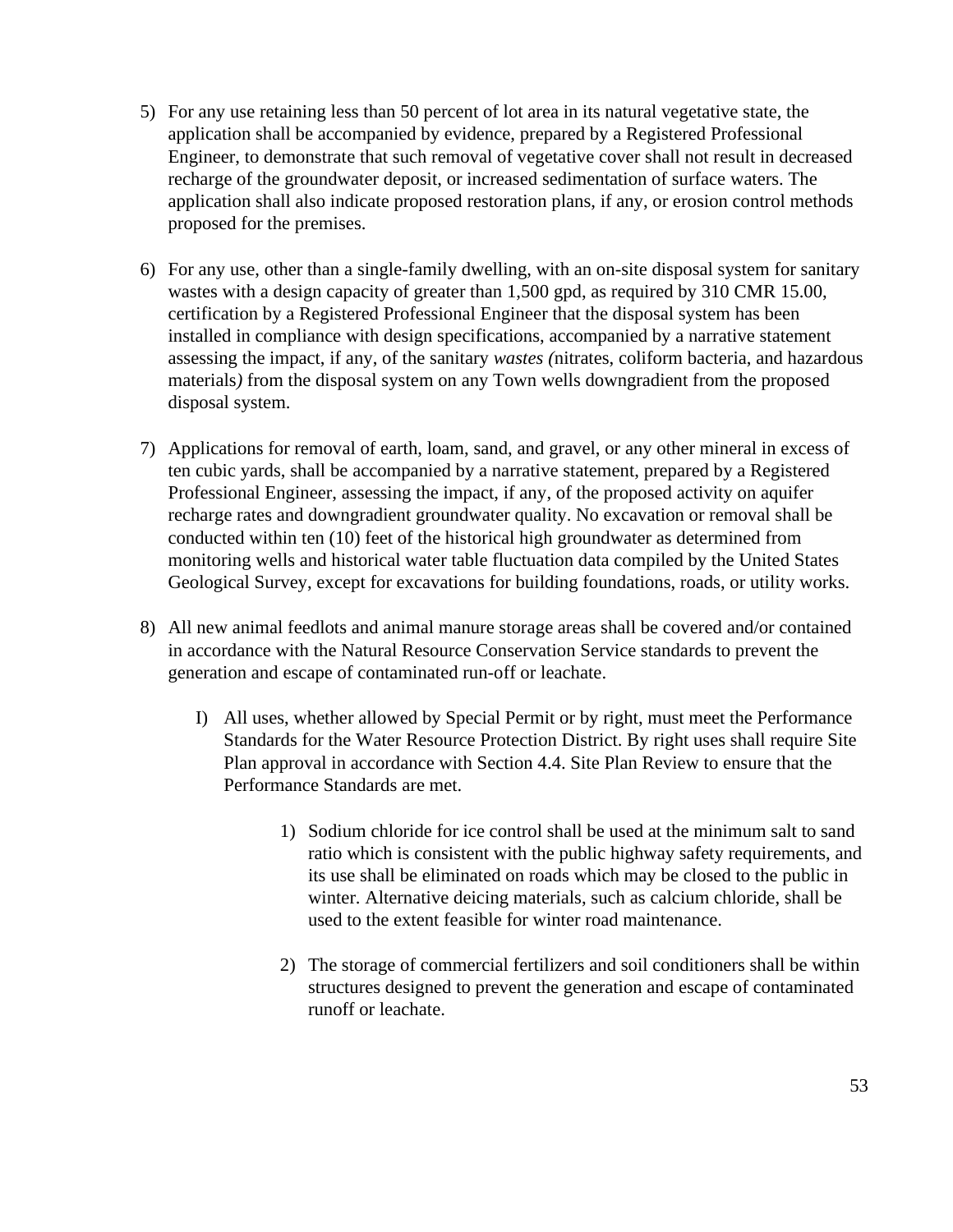- 3) All subsurface stormwater infiltration systems shall be constructed with a two (2) foot minimum separation between the bottom of the system and maximum groundwater elevation.
- 4) All uses other than single family residential uses shall incorporate Low Impact Development techniques for stormwater management and other appropriate Best Management Practices to remove pollutants from stormwater, incorporate natural drainage patterns and vegetation, and maintain pre-development stormwater patterns and water quality to the greatest extent feasible. The Planning Board, or engineering consultant as applicable, will use the policy, criteria and information, including specifications and standards, of the latest edition of the Massachusetts Stormwater Management Standards and Handbook to execute the provisions of this section of the bylaw. The Handbook includes a list of acceptable stormwater treatment practices, including specific design criteria. The Standards and Handbook may be updated and expanded periodically, based on improvements in engineering, science, monitoring, and local maintenance experience. Unless specifically revised in the zoning bylaw, stormwater management practices that are designed, constructed, and maintained in accordance with these design and sizing criteria will be presumed to be protective of Massachusetts' water quality standards.

## 4.4. Site Plan Review.

- A) Applications for permits for nonresidential or nonagricultural construction shall be referred by the Building Inspector to the Planning Board, within seven days of filing. All above applicants will be subject to a Site Plan Review by the Planning Board prior to being issued a building permit by the Building Inspector. The Building Inspector shall not approve any application subject to such review without receipt of written plan approval by the Planning Board, unless 45 days elapse from the date of the application without written notice of action by the Planning Board. Applicants shall submit three (3) prints of plans of the proposal to the Building Inspector, who shall forward two (2) copies to the Planning Board as specified above.
- B) Plans subject to this section shall show:
	- 1) existing and proposed topography;
	- 2) boundaries of the parcel;
	- 3) adjacent streets or ways;
	- 4) existing and proposed structures;
	- 5) water provision;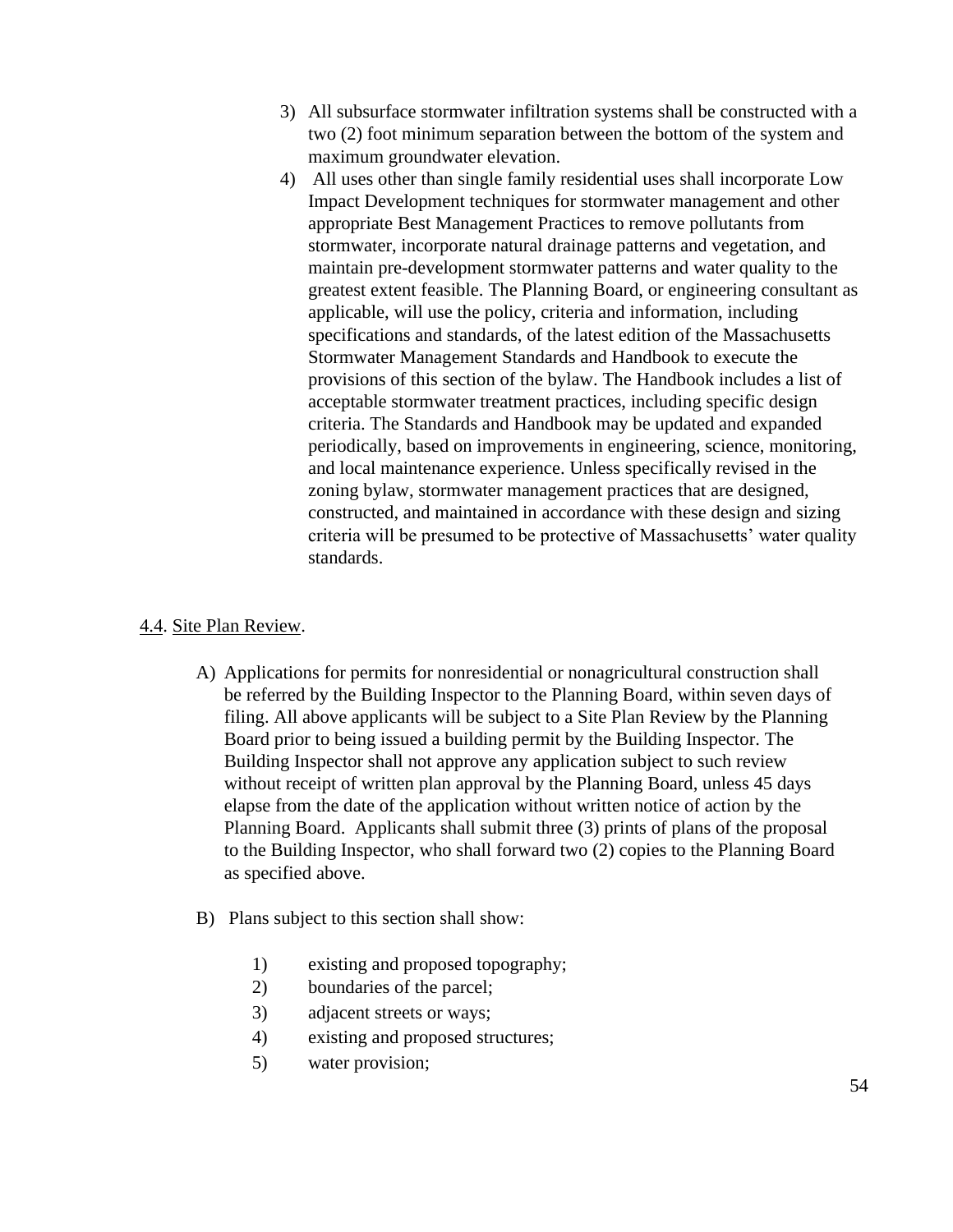- 6) sanitary sewerage;
- 7) storm drainage;
- 8) parking and egress;
- 9) planting and screening;
- 10) information pertaining to buildings as required in State Building Code.
- C) Any use permitted by right, by special permit, or by special exception in any district shall not be conducted in a manner as to emit any dangerous, noxious, injurious, or otherwise objectionable fire, explosion, radioactivity or other hazard; noise or vibration; smoke, dust, odor or other form of environmental pollution; electrical or other disturbance; glare, liquid or solid refuse or wastes; conditions conducive to the breeding of insects, rodents or other substance, conditions or element in an amount as to affect adversely the surrounding environment.

Site Plan approval shall be granted upon determination by the Planning Board that the following conditions are complied with:

- 1) Any new building construction or other site alteration shall provide adequate access to each structure for fire and service equipment and adequate provision for utilities and storm water drainage, consistent with functional requirements of the Planning Board's Subdivision Rules and Regulations.
- 2) New building shall be designed in the Site Plan, after considering the qualities of the specific location, the proposed land use, the design of building form, grading, egress points, and other aspects of the development, so as to:
- a. minimize the volume of cut and fill, the number of removed trees 6" caliper or larger, the length of removed stone walls, the area of wetland vegetation displaced, the extent of stormwater flow increase from the site, soil erosion, threat of air or water pollution, and noise and odors emanating from the site;
- b. maximize pedestrian and vehicular safety both on the site and egressing from it;
- c. minimize obstruction of scenic views from publicly accessible locations;
- d. minimize visual intrusion by controlling the visibility of parking, storage, or other outdoor service areas viewed from public ways or premises residentially used or zoned;
- e. minimize glare from headlights through plantings or other screening;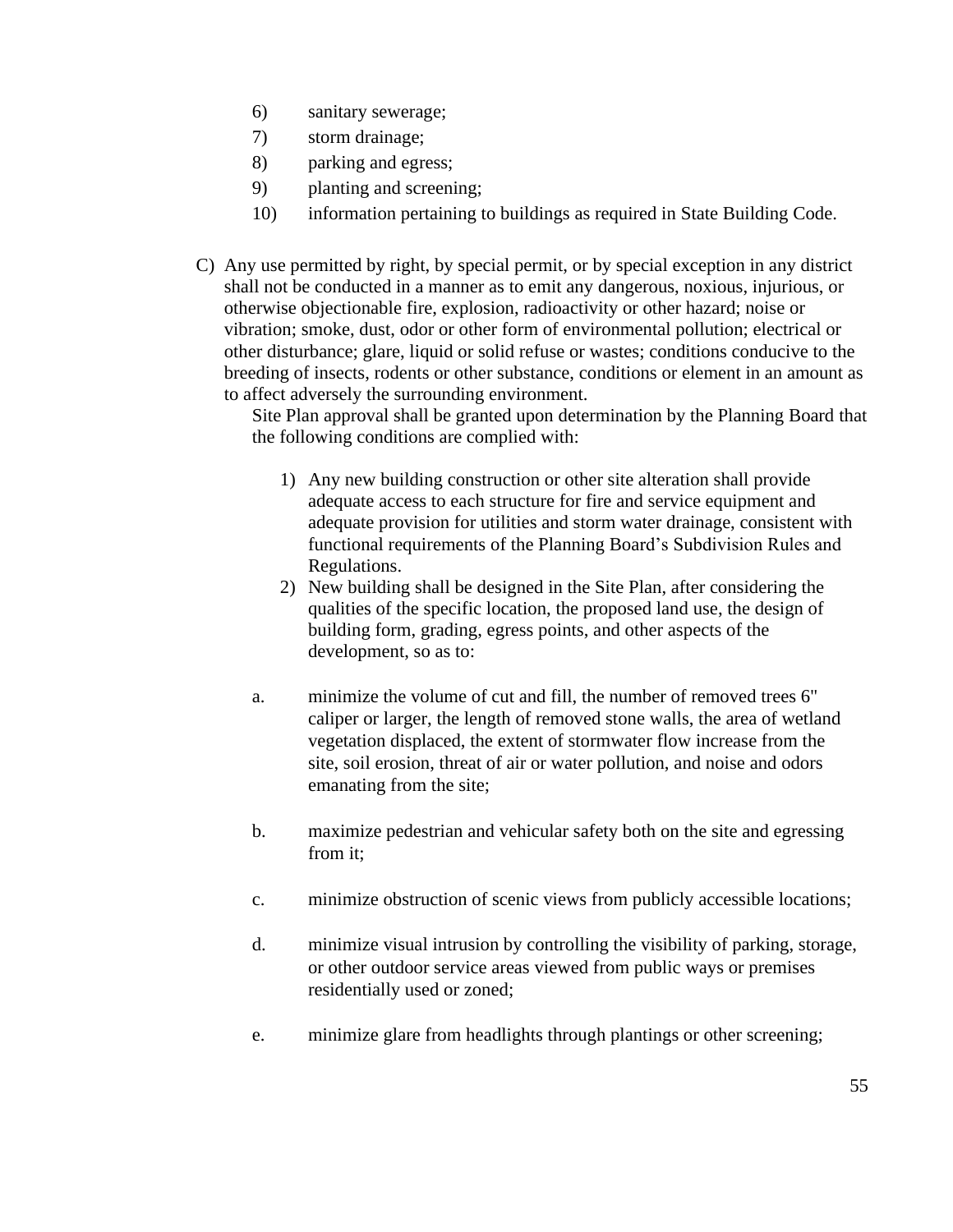- f. minimize lighting intrusion through use of such devices as cut-off luminares confining direct rays to the site, with fixture mounting not higher than 15 feet;
- g. The site will function harmoniously in relation to other structures and open spaces to the natural landscape, existing buildings and other community assets in the area as it relates to landscaping, drainage, sight lines, building orientation, massing, egress and setbacks as viewed from public ways.
- h. The requested use will not overload, and will mitigate adverse impacts on the Town's resources, including the effect on the Town's water supply and distribution system, sanitary and storm sewage collection and treatment systems, fire protection, streets and schools. The construction materials and methods for water lines, sanitary sewers, storm sewers, fire protection, sidewalks, private roads, and other infrastructure shall be those set forth in the Bernardston Subdivision Regulations (even for projects that are not part of a subdivision) unless the Planning Board finds that a different standard is more appropriate.
- 3) Solar. For new buildings and additions, the applicant must show that the building is designed to accommodate solar power installation. This is met by showing that the roof design can support solar panels and that roof orientation, conduit and electrical service will be incorporated so that installation can easily be added either at the time of construction or at any point thereafter. Alternatively, the applicant may show the site is designed to accommodate solar with conduit to be located to accommodate a ground mount system. The Planning Board may waive this requirement for green roofs or if the applicant provides information to show that either buildingmounted or ground mounted systems are impracticable due to site constraints/orientation.
- D) The Planning Board may adopt and from time to time amend reasonable regulations for administration of these site plan guidelines.

# 4.5. Major Residential Development.

A) Applicability. Major Residential Development, that is, the creation of more than four lots (whether a subdivision or not), or construction of more than four dwelling units within a two-year period from or on a property or set of contiguous properties in common ownership as of May 26, 1987, is allowed only on Special Permit, as indicated in Section 2.2 C), the Use Regulation Schedule. Such Special Permits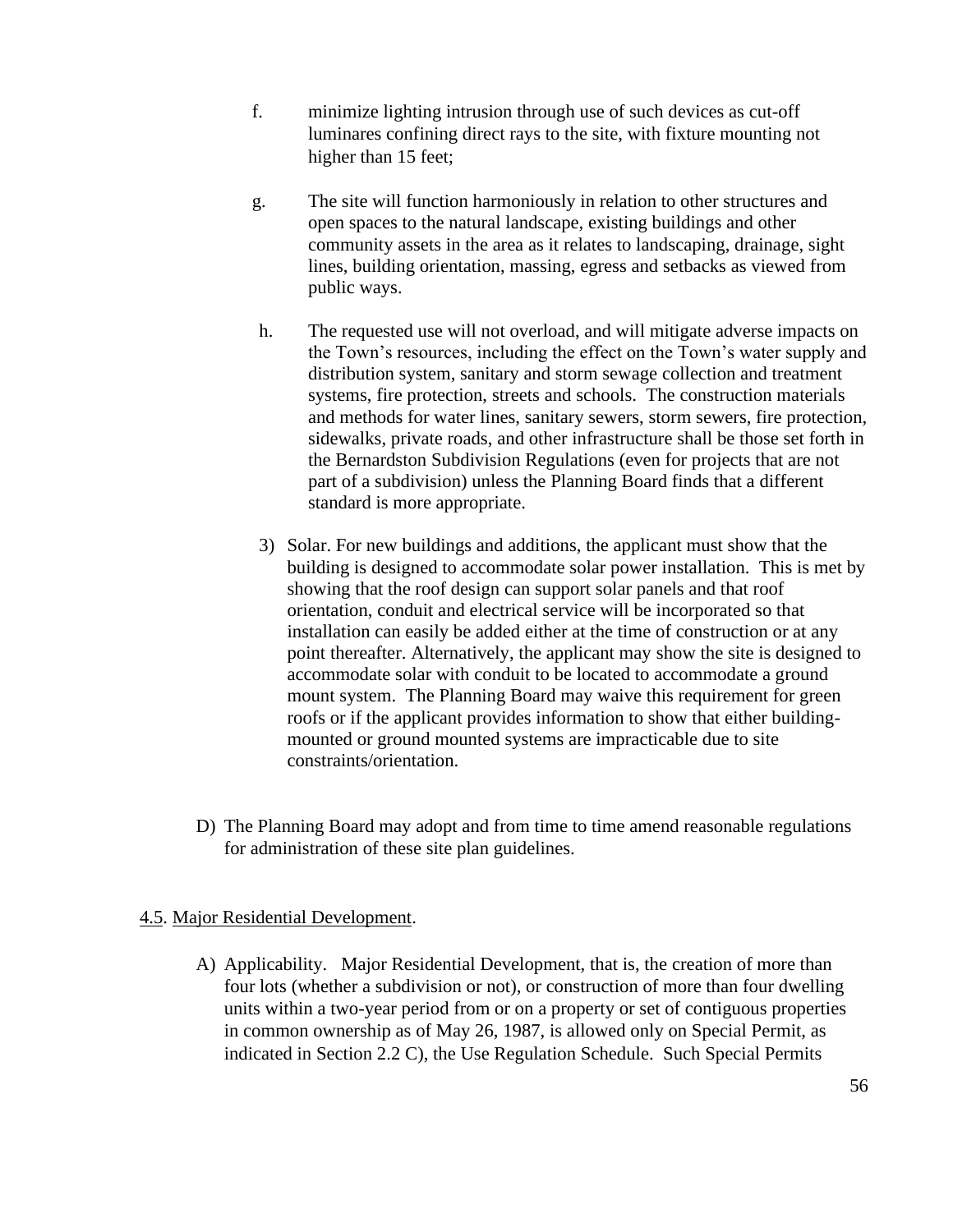shall be acted upon in accordance with the following. In addition, small developments may, at the owner's option, be considered as if a Major Residential Development, and employ the following provisions.

- B) Procedures. Applicants for Major Residential Development shall file with the Planning Board four copies of the following:
	- 1) A Development Plan conforming to the requirements for a preliminary subdivision plan under the Subdivision Regulations of the Planning Board. Such plan shall also indicate proposed topography, and, unless the development is to be sewered, the results of deep soil test pits and percolation tests at the rate of one per every three acres, but in no case fewer than two per Major Residential Development.
	- 2) An Environmental Analysis, if required by the Subdivision Regulations.
	- 3) Any additional information required by the Planning Board to make the determinations and assessments cited in Sections 4530 and 4540, below.
- C) Flexible Development. The Planning Board may authorize Flexible Development within a Major Residential Development, subject to the following requirements, subject to the conditions set forth below:
	- 1) Any lots having reduced area or frontage shall not have frontage on a street other than a street created by a subdivision involved.
	- 2) Each lot shall contain not less than one-quarter that required in the district in which the lot is located, and have frontage of not less than 50 feet.
	- 3) Any proposed open land, unless conveyed to the Town or its Conservation Commission, shall be covered by a recorded restriction enforceable by the Town, providing that such land shall be kept in an open state, or that it shall be preserved for exclusively agricultural purposes. Any such land proposed as open land shall be served by suitable public access for purposes of recreational use, forest management, or agricultural cultivation.
	- D) Number of Dwelling Units.

1) The Basic Maximum number of dwelling units allowed shall be equal to the number of lots which could reasonably be expected to be developed upon that parcel under a conventional plan in full conformance with all zoning, subdivision, health, and other applicable regulations.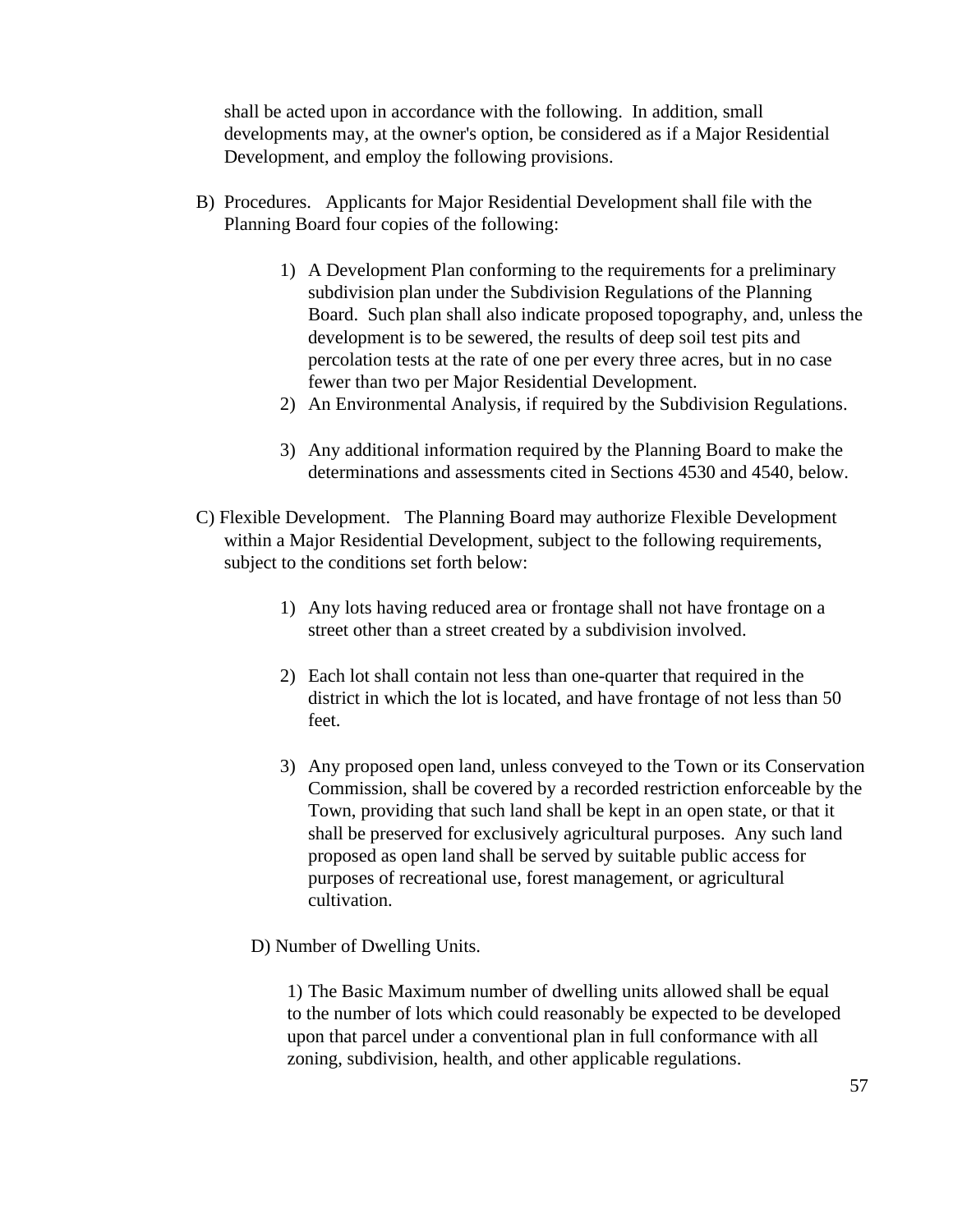2) The Planning Board may approve a Major Residential Development containing more than the Basic Maximum number of dwelling units, upon the Board's determination that the proposed development is in conformance with the required Site Plan Review, and upon the condition that any increase over the Basic Maximum number of dwelling units allowed shall be limited by the following:

(a) One additional dwelling unit or lot may be added for each dwelling unit assured for at least 20 years through covenant, repurchase agreement, or other means to be sold or leased on terms affordable to households or individuals with incomes not exceeding those defined as "Moderate Income" by the Massachusetts Executive Office of Communities and Development.

(b) One additional dwelling unit or lot may be added for each dwelling unit that could have otherwise been developed, in full conformance with all zoning, subdivision, health, and other applicable regulations, on that portion of the parcel, or other land, to be restricted under a Conservation Restriction, or Agricultural Preservation Restriction, or deeded to the Town, provided that such land must be:

- (i) Land abutting and within 200 feet of a street, other than a street created by the subdivision, or
- (ii) Land determined by the Planning Board, after consultation with the Conservation Commission, to be non-wetlands, as defined by M.G.L.A. ch. 131, and not flood prone land, as defined in Section 3.5 herein, and served by suitable access as defined in Section 4.5 C) 3).
- (iii) The total number of additional units to be constructed, or additional lots, under section 4.5 D) 1) and 2), above, shall not exceed 30% of the Basic Maximum number of dwelling units or lots.
- (iv) No bonus development units shall be allowed in a Water Resource Protection District.
- E) Multifamily Development. Multifamily dwellings may be allowed in a Major Residential Development, subject to the following: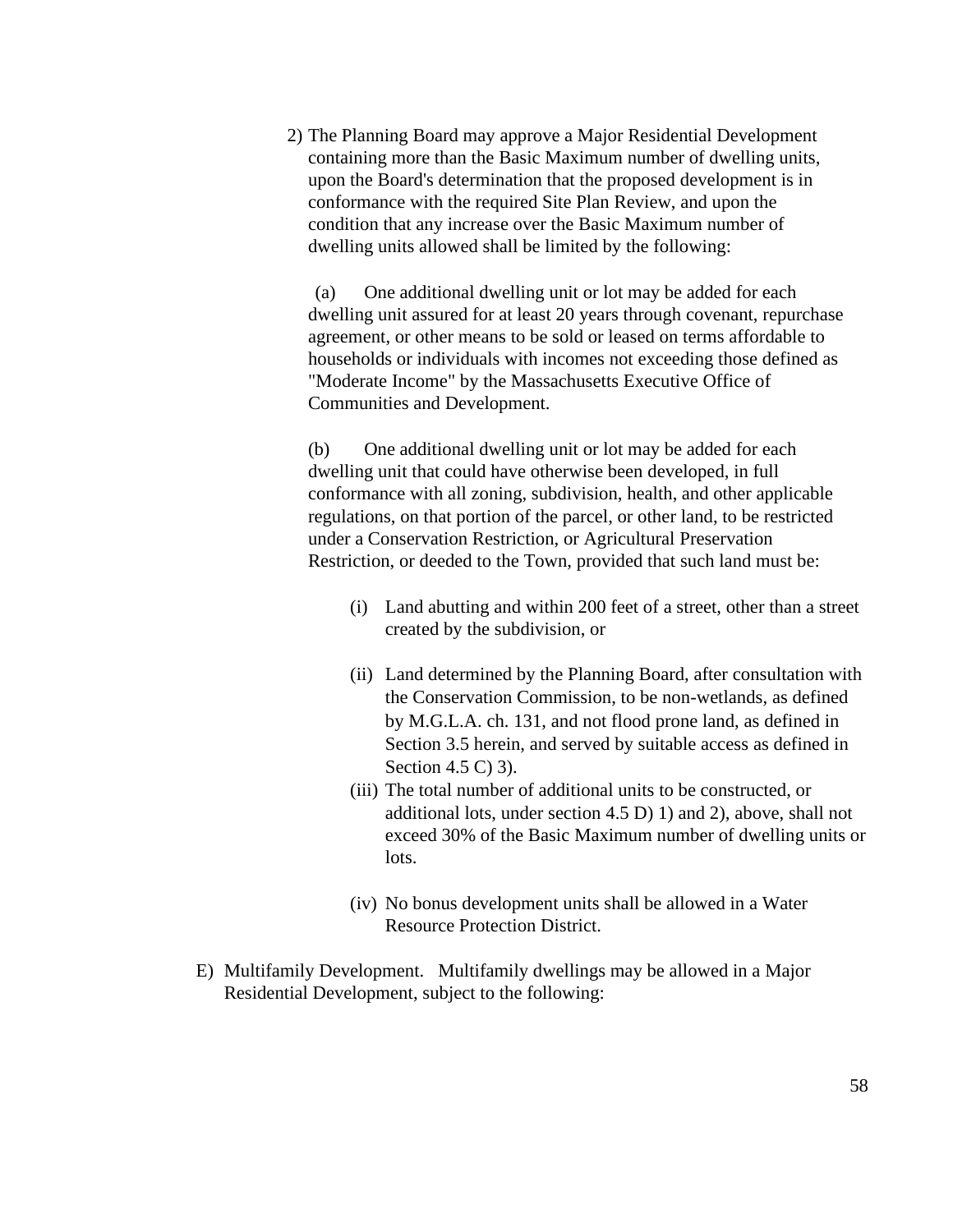- 1) Departure from the visual scale of single-family development shall be minimized through including not more than 4 dwelling units in a single structure.
- 2) On-site sewage disposal systems for multifamily dwellings shall not be allowed at locations classified as having severe limitations for on-site sewage disposal by the United States Department of Agriculture, Soil Conservation Service, survey for the area.
- 3) The Site Plan for multifamily dwellings shall be so designed that access via minor streets, otherwise servicing single-family homes, is minimized.
- 4) More than one dwelling may be placed on a lot, but no principal structures shall be closer to each other than the height of the taller structure. Each dwelling must be provided with access, drainage, and utilities functionally equivalent to that provided under the Planning Board's Subdivision Rules and Regulations.
- 5) Parking areas shall not be located within a required front yard or within ten feet of a lot line. Parking areas shall be screened from public ways by building location, grading, fencing, or plantings. No individual parking area shall contain more than 10 spaces.
- 6) No building shall be floodlit. Drives and parking areas shall be illuminated only by shielded lights not higher than 15 feet.
- F) Decision. The Planning Board shall approve, approve with conditions, or deny an application for a Major Residential Development that is governed, in any manner, by the provisions of:

Section 4.5 C in its entirety, or Section 4.5 C) 2), or Section 4.5 E) in its entirety

in accordance with Section 5.3 of the Zoning By-Law (governing special permits). Any Major Residential Development proposal governed, in any manner, by the above specified provisions, shall not be approved unless it is in conformance with at least one objective of this By-Law; conservation of open space, preservation of agricultural land, preservation of rural character, the promotion of affordable housing, and development of residential units that maximize scenic and visual value in the town.

All other Major Residential Development applications shall be approved or approved with conditions after all requirements under the Board's subdivision regulations, health regulations, and other applicable requirements have been met.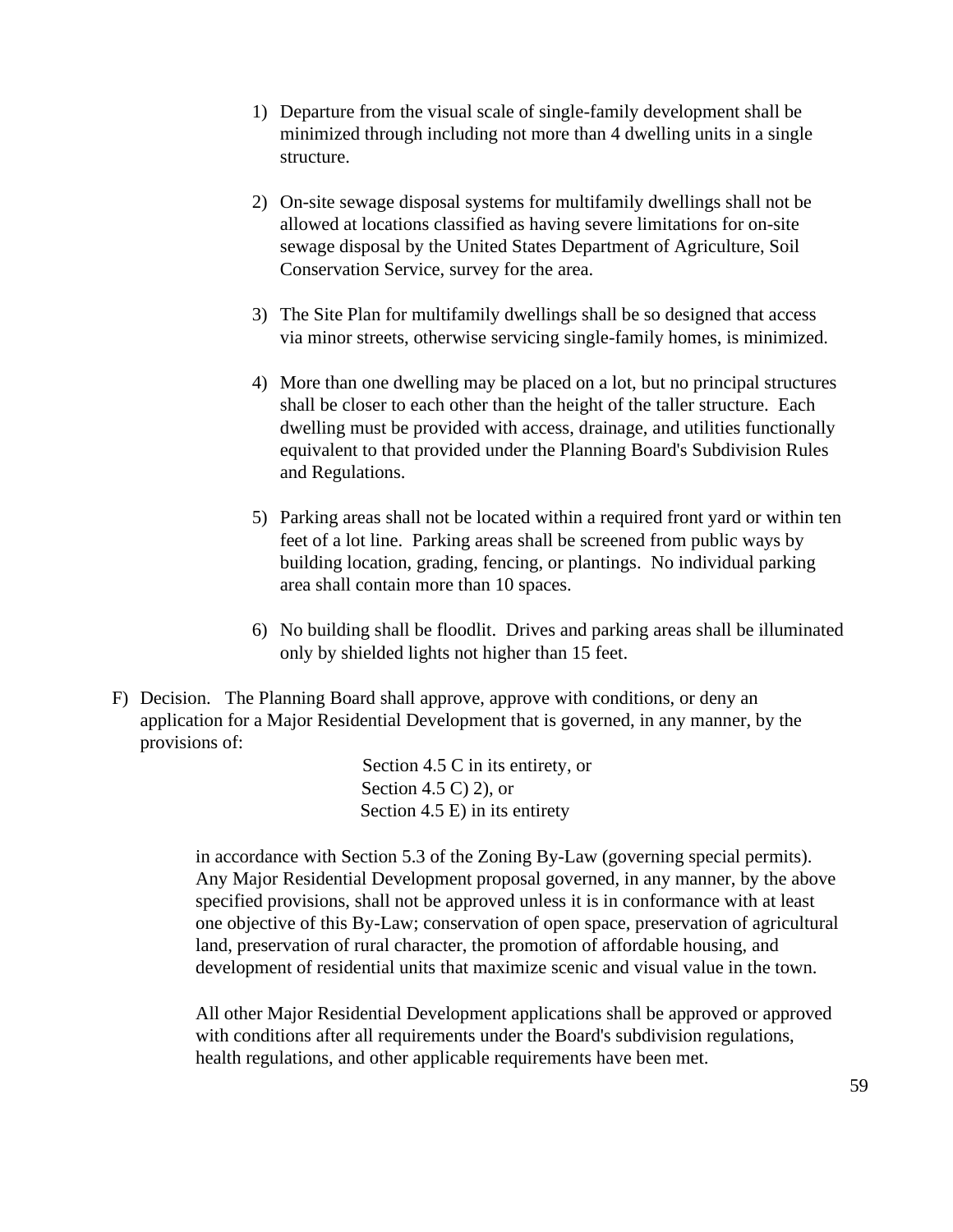# 4.6. Expedited Permitting Districts *(added April 20, 2010)*

- A) Purposes. The purposes of the Expedited Permitting Districts are:
- (1) To promote commercial and industrial development and redevelopment in Bernardston that is located in an appropriate location adjacent to existing highways and transportation infrastructure.
- (2) To ensure high quality site planning, architecture and landscape design that enhances the character of the development and provides safety, convenience and other amenities.
- (3) To generate positive tax revenue for the Town, and to benefit from the financial incentives provided by Commonwealth, while providing the opportunity for new business growth and additional local jobs.
- B) Definitions. As used in this Section, the following terms shall have the meanings set forth below:

APPLICANT – A landowner or other petitioner who files a plan for a Development Project subject to the provisions of this By-Law, Section 4.6.

APPROVING AUTHORITY – The Planning Board of the Town of Bernardston acting as the authority designated to review projects and issue approvals under this Section 4600.

DESIGN STANDARDS – To ensure that new development shall be of high quality, and shall be compatible with the character of building types, streetscapes, and other community features traditionally found in Bernardston, the Planning Board may adopt Design Standards provided separately.

DEVELOPMENT PROJECT or PROJECT – A commercial, industrial or mixed use development undertaken pursuant to Section 4600. A Development Project shall be identified as such on the Plan which is submitted to the Planning Board for Plan Review in accordance with this Section 4600 and Section 4400 Site Plan Review.

ENCLOSED FLOOR AREA – The sum of the gross areas of all floors of a building, measured from the exterior faces of the exterior walls or from the centerline of walls separating two buildings.

EXPEDITED PERMITTING DISTRICT (EPD) – The zoning district created to meet the requirements of Mass. Gen. Law Ch. 43D, in accordance with the procedures for zoning adoption and amendment as set forth in Mass. Gen. Law Ch. 40A.

MIXED-USE DEVELOPMENT PROJECT – A Development Project containing industrial uses and/or one or more Non-Residential Uses.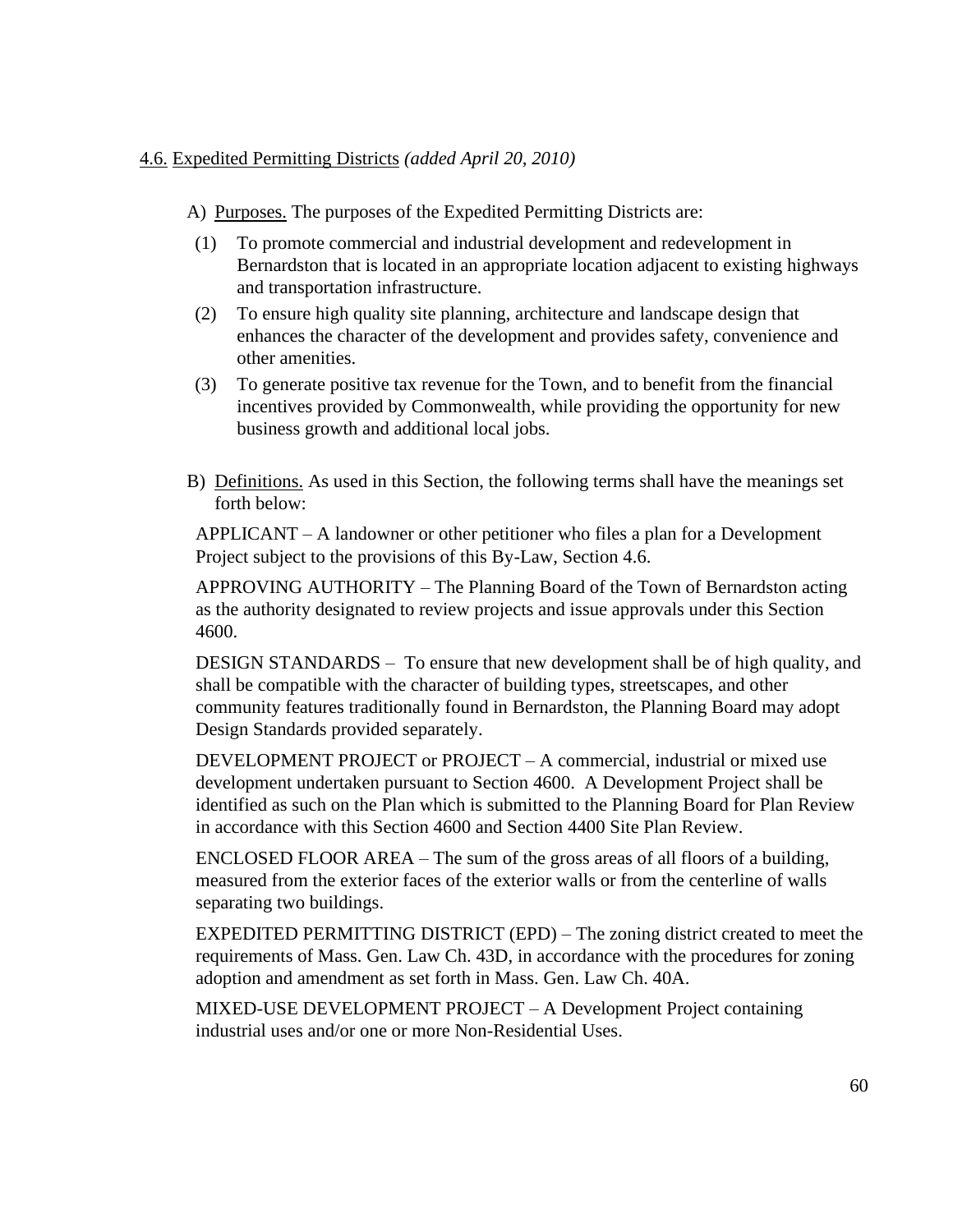NON-RESIDENTIAL USE – Office, Retail, Restaurant, Service or Institutional Use, Renewable Energy manufacturing or research and development, or some combination of the same.

OFFICE – A place for the regular performance of business transactions and services, generally intended for administrative, professional and clerical activities, including a medical or dental office or health clinic.

PLAN – A plan depicting a proposed Development Project for all or a portion of the Expedited Permitting District and which is submitted to the Planning Board for its review and approval in accordance with the provisions of Expedited Permitting District and with the other provisions of the Zoning By-law.

PLAN APPROVAL – The Planning Board's authorization for a proposed Development Project based on a finding of compliance with this Article and other applicable sections of these Zoning By-laws.

PLAN REVIEW – The review procedure established by this Article and administered by the Planning Board.

PLANNING BOARD REGULATIONS – The administrative rules and regulations adopted by the Planning Board.

RESTAURANT – Any business establishment principally engaged in serving food, drink, or refreshments, whether prepared on or off the premises provided, however, that drive through windows are not allowed.

RETAIL USE – Business establishments selling goods and/or services, generally for personal, business or household consumption. A reasonable amount of storage consistent with Massachusetts Building Codes of said goods shall also be assumed to be an incidental part of Retail Use.

USE, ACCESSORY – A use subordinate to the Principal Use on the same lot or in the same structure and serving a purpose customarily incidental to the Principal Use, and which does not, in effect, constitute conversion of the Principal Use of the lot, site or structure to a use not otherwise permitted in the Priority Development District.

USE, PRINCIPAL – The main or primary purpose for which a structure, building, or lot is designed, arranged, licensed, or intended, or for which it may be used, occupied, or maintained under this Section 4.6.

USE, SECONDARY – A use located on the same lot as a Principal Use but which is of equal or lesser scale, impact, and visibility than the Principal Use. A Secondary Use is not an Accessory Use, as it is largely independent from the Principal Use.

## C) Scope and Authority.

The Expedited Permitting District is established pursuant to the authority of Mass. Gen. Laws. Ch. 43D and applicable regulations and is shown on the Official Zoning Map of the Town of Bernardston, as amended. The Applicant shall apply for Plan Approval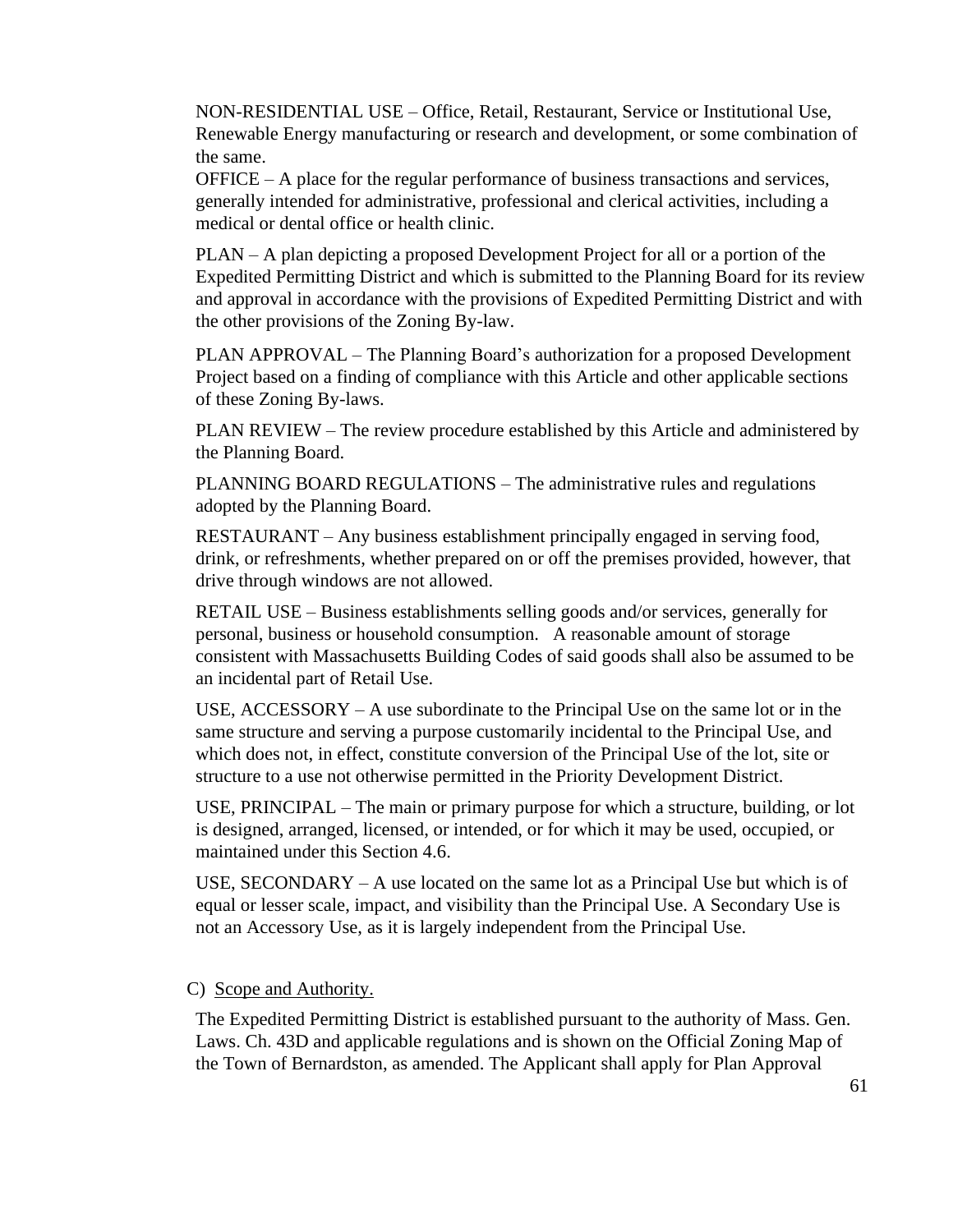pursuant to the zoning controls set forth in this article and comply with all applicable zoning controls set forth in the Zoning By-laws of the Town of Bernardston. Development Projects proceeding under this Article shall be governed by the provisions of this Article and shall meet the time requirements of the M.G.L. Chapter 43D.

- D) Establishment and Delineation of the EPD. The boundaries are delineated as the "Expedited Permitting Districts" on the Official Zoning Map of the Town of Bernardston on file in the office of the Town Clerk, said map is hereby made a part of the Zoning Bylaw.
- E) Allowed and Prohibited Uses. The uses which are allowed By-Right or by Special Permit, or that are Prohibited are shown in Section 2.2, Use Regulations.

## F) Dimensional and Other Requirements.

Applications for Plan Approval shall be governed by the provisions of Section 2.3 for the Expedited Permitting District, adopted pursuant to this Bylaw.

Parking shall be designed and constructed in accordance with these Zoning By-law and shall comply with all applicable disability access requirements including but not limited to the Americans with Disabilities Act (ADA) and 521 CMR.

## G) Plan Approval Procedures.

The Planning Board shall adopt and file with the Town Clerk and Administrative Assistant an application package and instructions with the requirements and contents for Plan Review. Plan approval procedures shall be as described below.

# 1) Pre-Application Procedure

Prior to the submittal of a Plan for Plan Approval, a "Concept Plan" may be submitted to help guide the development of the definitive submission for project build out. Such Concept Plan shall reflect the following:

- (a) Overall building envelope areas
- (b) Open space and natural resource areas
- (c) General site improvements, groupings of buildings and proposed land uses
- (d) Anticipated parking spaces and locations
- (e) Site vehicular access

The Concept Plan is intended to be used as a tool for both the applicant and the Planning Board to ensure that the proposed Project design will be consistent with the Design Standards, provided separately as part of the application package, and other requirements of the EPD.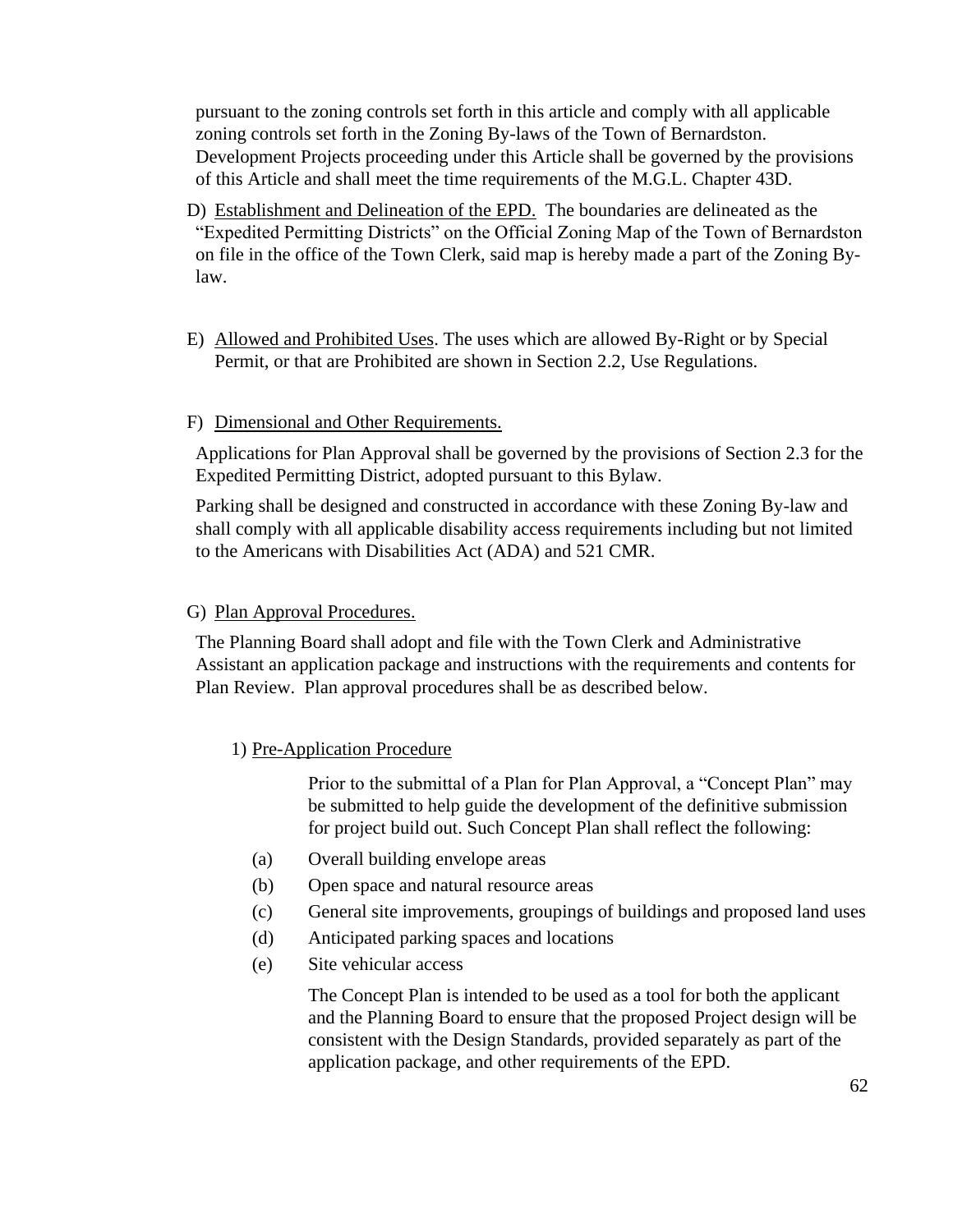#### H) Application Procedures

All Projects are subject to Plan Approval and Site Plan Review in accordance with Section 4.4.

### (1) Submittal

An application for Plan Approval in accordance with this section and any other requirements of the Zoning By-law shall be submitted to the Planning Board on the forms provided by the Planning Board, along with the application fees set forth in the administrative regulations. The application shall be accompanied by such plans and other documents as required by the Planning Board as well as any materials required to verify compliance with any of the above provisions of this Section 4.6 and other relevant sections of the Zoning Bylaws. All plans shall be prepared by registered architects, registered landscape architects, or professional engineers.

- (a) An application for Plan Approval shall be filed by the Applicant with the Town Clerk. In addition, a copy of the application, including the date of filing certified by the Town Clerk, as well as the required number of copies of the application, shall be filed forthwith by the Applicant with the Planning Board and Administrative Assistant. Application submissions must include an original and eight (8) hard copies as well as an electronic copy in PDF or CAD format. Said filing shall include any required forms provided by the Planning Board. The Planning Board will review application and within 20 business days of receipt will notify Applicant whether application is complete or whether additional information is needed (see M.G.L. 43D Section 5). If incomplete, Planning Board shall send a written notice by certified mail to the applicant identifying any deficiencies in the application necessary to complete it.
- (b) The Applicant shall be required to pay for reasonable consulting fees to provide peer review of the application consistent with M.G.L Ch. 44 Section 53G. Such fees shall be held by the Town of Bernardston in a separate account and shall be used only for expenses associated with the use of outside consultants employed by the Planning Board in reviewing the Plan application. Any surplus funds remaining after the completion of such review, including any unused interest accrued, shall be returned to the Applicant forthwith.

### (2) Circulation to Other Boards

Upon receipt of the application, the Town Clerk shall immediately provide a copy of the application materials to all municipal Boards, Departments,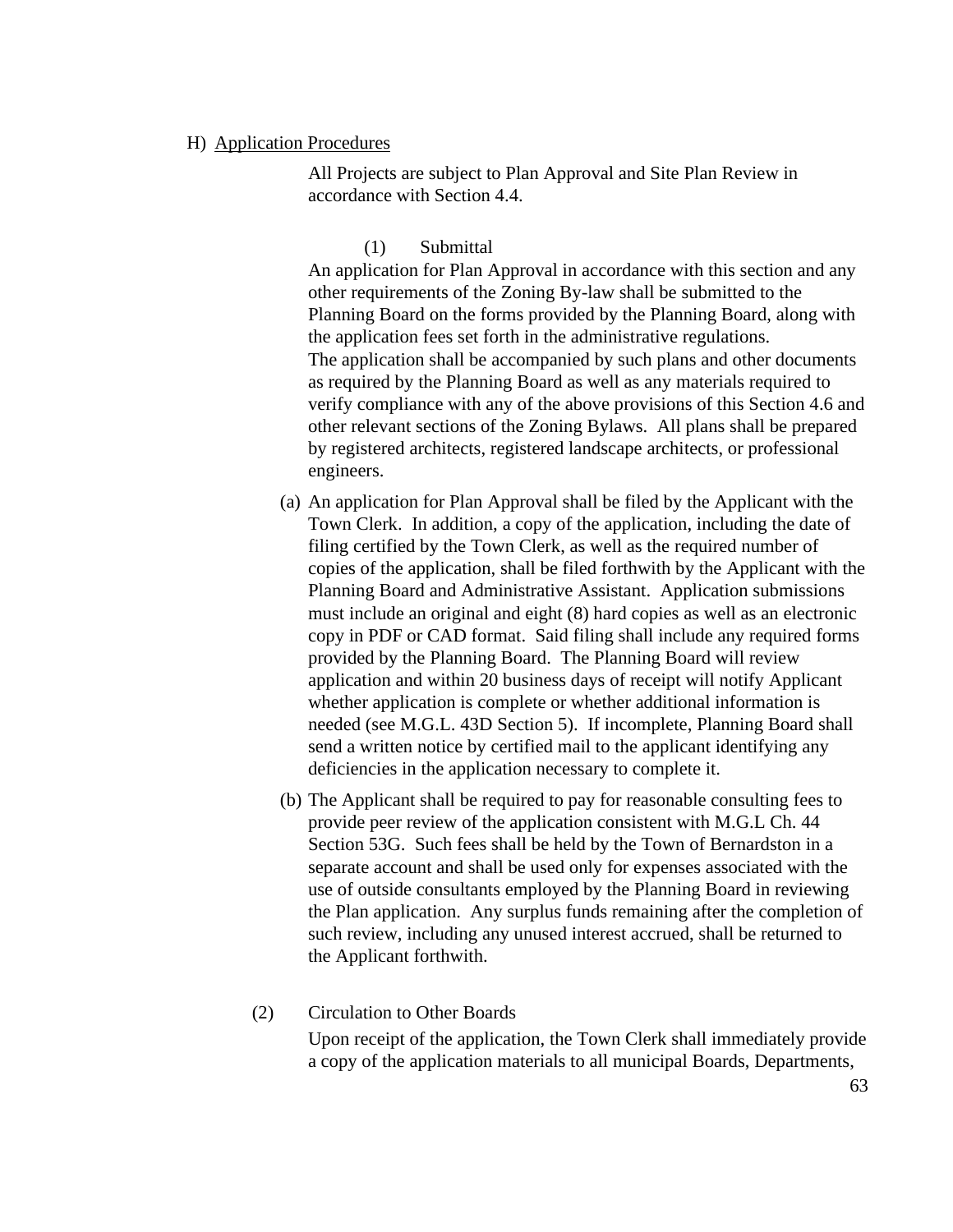Commissions, and officials. These boards shall provide written notice to the Planning Board and Administrative Assistant within 15 business days of receipt whether or not they deem the application complete (see Application Form). These entities shall also provide any written comments on the application to the Planning Board and Administrative Assistant within 60 days of receipt of the completed plan and application.

(3) Public Hearing

The Planning Board shall hold a public hearing and review all applications according to the procedure specified in Mass. Gen. Laws Ch. 40A § 11.

# (4) Criteria for Plan Approval

The Planning Board may approve the Site Plan for the Development Project upon the following findings:

- (a) The Applicant has submitted the required fees and information as set forth in applicable Regulations; and
- (b) The proposed Development Project as described in the application meets all of the requirements and standards set forth in this article, Section 4.4 Site Plan Review, Section 5.3 Special Permits if required, and any applicable Design Standards, or a waiver has been granted therefrom; and
- (c) Any adverse potential impacts of the Project on nearby properties have been adequately mitigated.
- (5) Criteria for Plan Denial

A Plan Approval application may be disapproved where the Planning Board finds that:

- (a) The applicant has not submitted the required fees and information as set forth in the regulations or has not paid all reasonable consulting fees; or
- (b) The project as described in the application does not meet all the requirements and standards set forth in this Section, Section 4.4, Section 5.3 if applicable, or the Planning Board Regulations, or that a required waiver therefrom has not been granted; or
- (c) It is not possible to adequately mitigate significant project impacts on nearby properties by means of suitable conditions.
- (6) Time Limit

The decision of the Planning Board shall be made by written notice filed with the Town Clerk within 180 days of the Planning Board's notice to the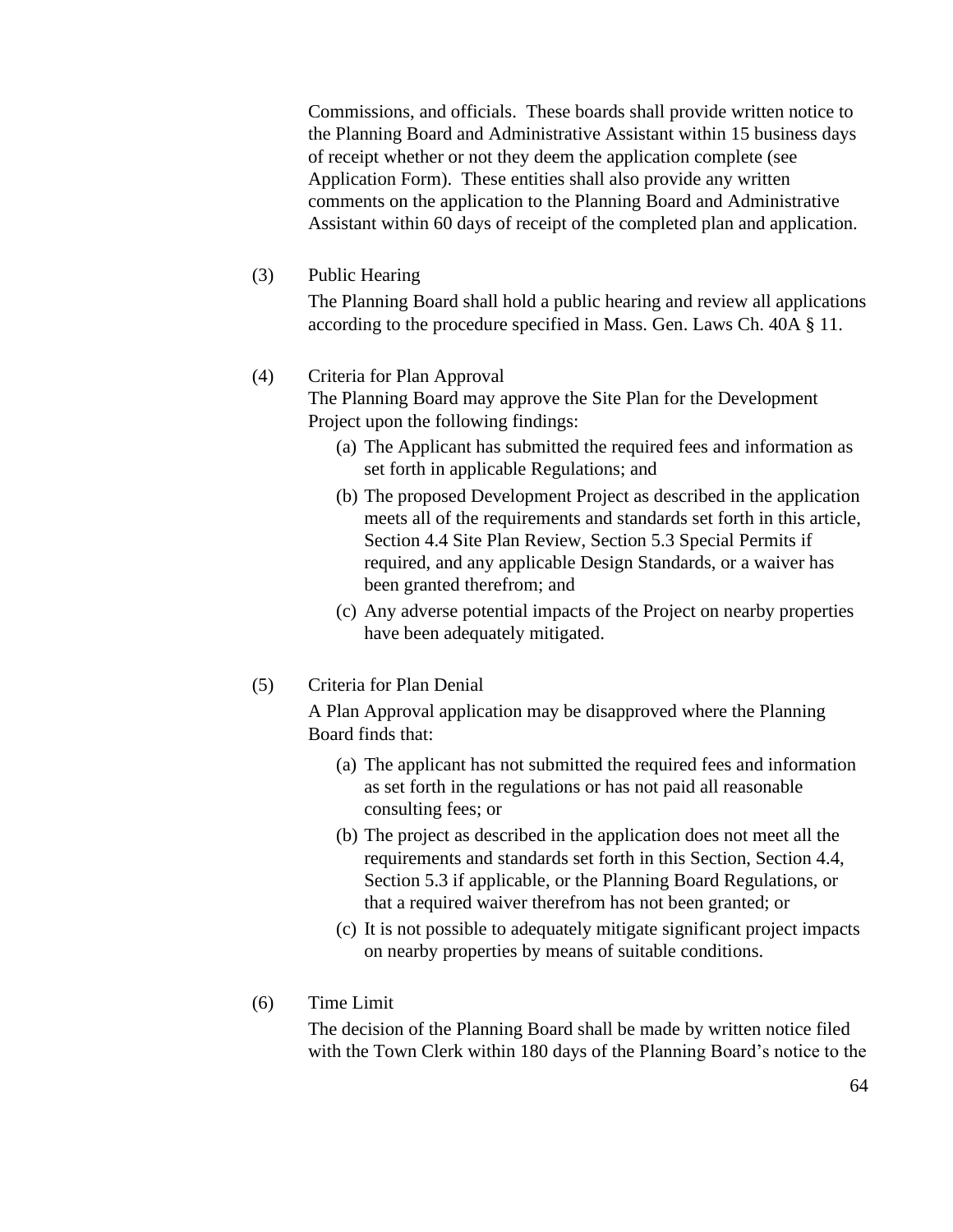Applicant that the application is complete. This time may be extended by mutual agreement between the Planning Board and the Applicant by written agreement filed with the Town Clerk. Failure of the Planning Board to take action within said 180 days or the extended time shall be deemed constructive approval of the Plan for the project. The Town Clerk shall provide a copy of the decision to the Applicant.

## I) Waivers.

Upon request of the Applicant, the Planning Board may waive dimensional and other requirements, including design standards, with conditions, in the interests of design flexibility and overall project quality, and upon a finding of consistency of such variation with the overall purpose and objectives of the EPD, or if it finds that such waiver will allow the project to achieve the density, mix of uses and/or physical character allowed under this Section 4.6. The Planning Board may not grant waivers for use (i.e. no use variances).

# 1) Plan Changes After Approval by Planning Board

# a) Minor Plan Changes

After Site Plan Approval, an Applicant may apply to make minor changes in a Development Project involving minor utility or building orientation adjustments, or minor adjustments to parking or other site details that do not affect the overall buildout or building envelope of the site, or provision of open space. Such minor changes must be submitted to the Planning Board on redlined prints of the approved plan, reflecting the proposed change, and on application forms provided by the Planning Board. The Planning Board may authorize such changes at any regularly scheduled meeting, without the need to hold a public hearing. The Planning Board shall set forth any decision to approve or deny such minor change by motion and written decision, and provide a copy to the Applicant for filing with the Town Clerk.

## b) Major Plan Changes

Those changes deemed by the Planning Board to constitute a major change in a Development Project because of the nature of the change in relation to the prior approved plan, or because such change cannot be appropriately characterized as a minor change as described above, shall be processed by the Planning Board as a new application for Plan Approval pursuant to this Section 4.6.

## J) Decisions.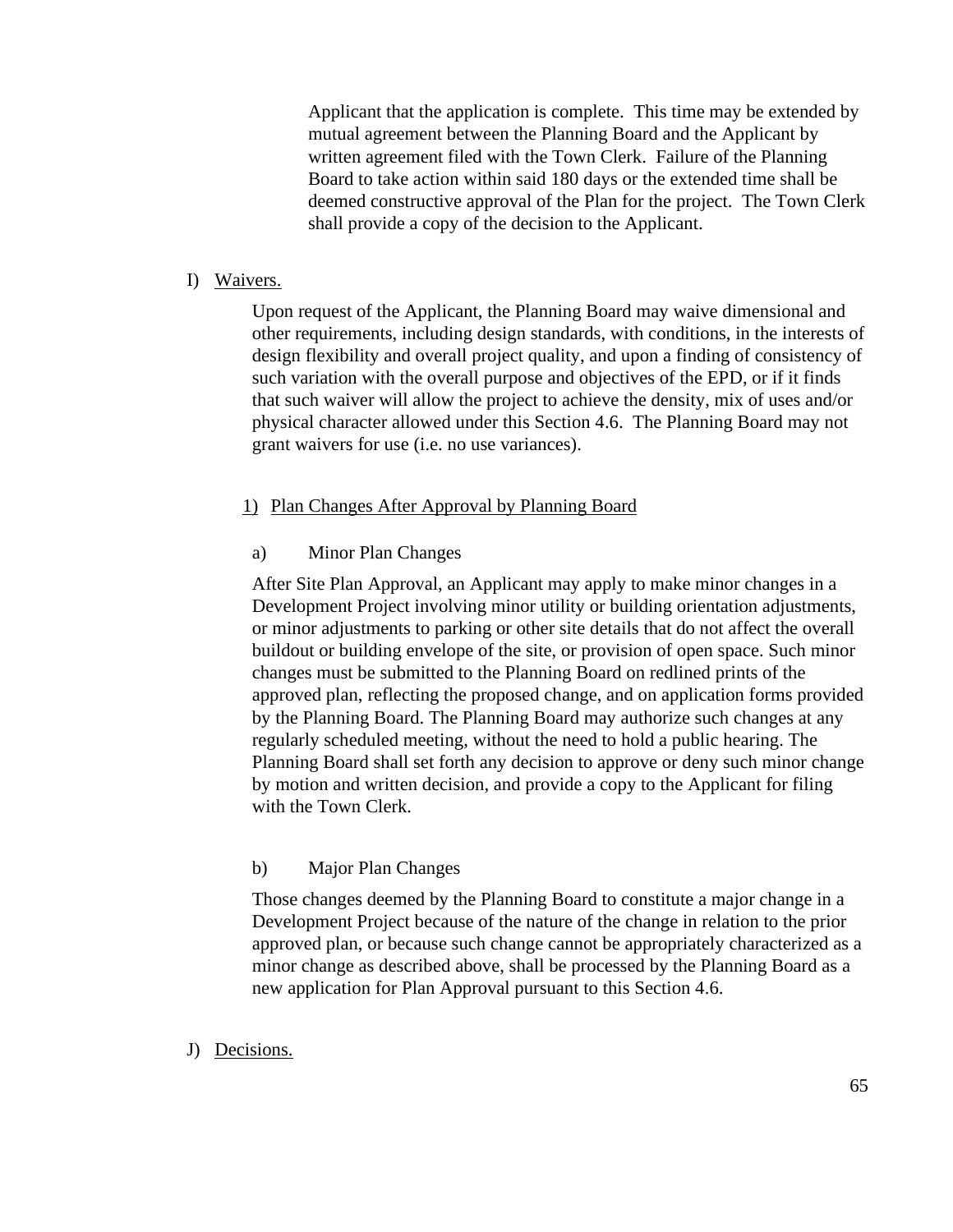The Planning Board shall issue to the applicant a copy of its decision containing the name and address of the owner, identifying the land affected and the plans that were the subject of the decision and certifying that a copy of the decision has been filed with the Town Clerk. If 20 days have elapsed after the decision has been filed with the Town Clerk without an appeal having been filed, or if such appeal having been filed is dismissed or denied, the Town Clerk shall so certify on a copy of the decision. A copy of said decision shall be recorded with the Franklin County Registry of Deeds.

A Plan Approval shall remain valid and run with the land indefinitely, provided that construction has commenced within two years after the decision is issued, which time shall be extended by the time required to adjudicate an appeal and which time shall be extended if the project proponent is actively pursuing other required permits or there is other good cause for failure to commence. The Planning Board may require the posting of a performance bond to secure and/or screen a Development Project site in the event that demolition is undertaken but subsequent work lapses, for any reason within or outside the applicant's control, for a period longer than one year.

## K) Severability.

If any provision of this Section is found to be invalid by a court of competent jurisdiction, the remainder of this Section shall not be affected but remain in full force. The invalidity of any provision of this Section 4600 shall not affect the validity of the remainder of the Town's Zoning By-Law.

## 4.7. Performance Standards for Manufacturing or Research & Development for Renewable Energy or Alternative Energy Facilities *(added April 20, 2010)*

Manufacturing, processing, assembly, or fabrication which may be allowed by right according to Section 2.2 must meet all of the Performance Standards of this Section 4.7. In order for the Building Inspector to make this determination in consultation with the Planning Board, the following information is required.

### A) Review and Submission Procedures

### 1. Plan Filing Requirements

The following plans and items shall be submitted to the Building Inspector with an application form and three (3) copies of the drawings. Plans shall be prepared by a registered architect, registered landscape architect or professional engineer licensed in Massachusetts. The Planning Board may waive one or more of the requirements for Plan Filing under Section 4.7 C).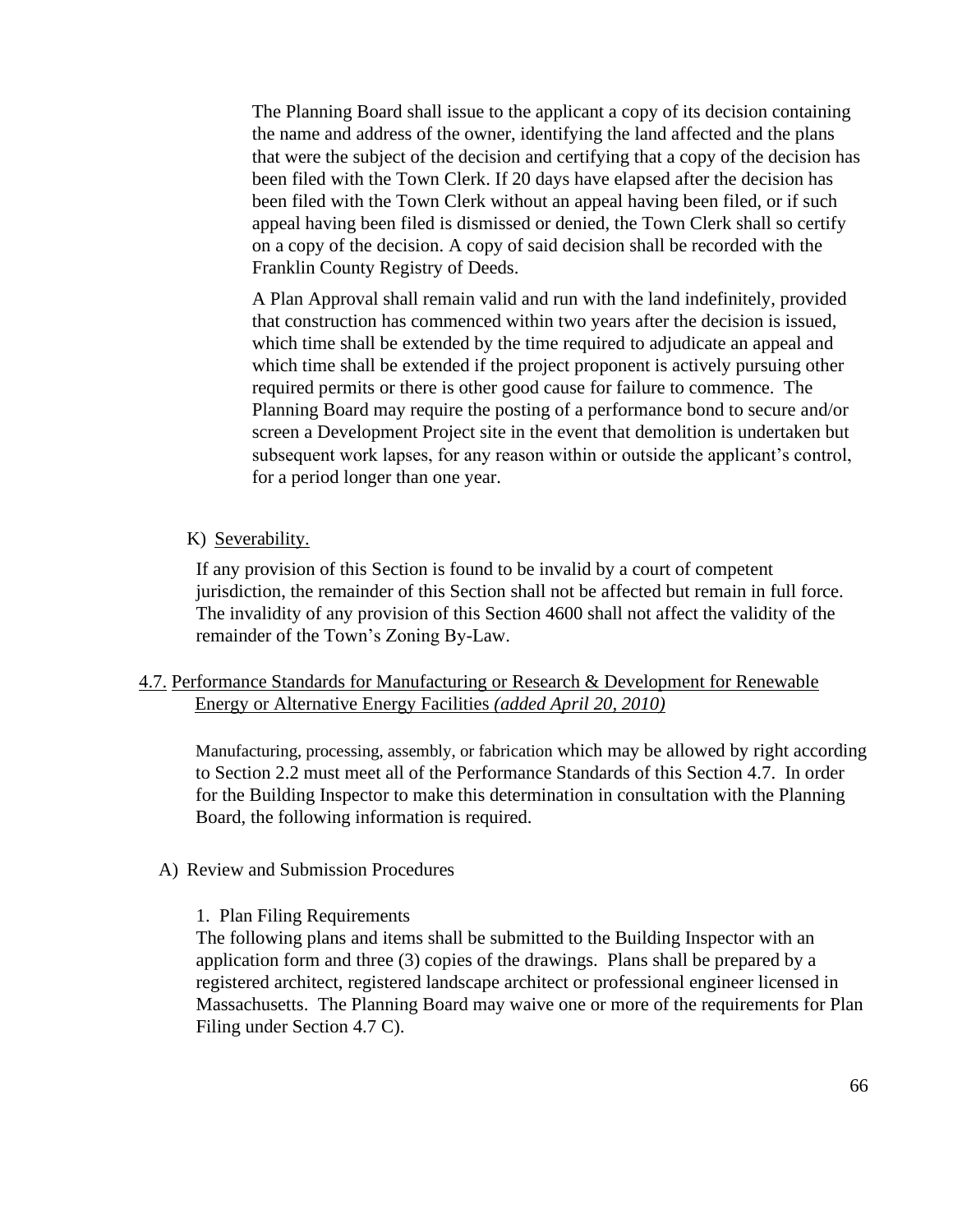a.) A locus map at a scale of 1"=1,000' inset within the plans noted below to identify the location of the proposed development.

b.) A plan view at a scale not to exceed  $1" = 100'$  showing location and dimensions of all existing and proposed buildings, parking areas and access roads on the site subject to this application. Clearly show the relationship between proposed and existing structures and adjacent lots within a radius of five hundred (500) feet.

c.) A plan view at a scale not to exceed  $1 = 40$ ' showing the location and dimensions of all existing and proposed buildings, access points, parking areas, bicycle racks, roads, sidewalks, open spaces and utilities, including underground utility lines, water, sewer, electric power, telephone, gas, outdoor illumination and cable television.

d.) A narrative identifying the type of business proposed, the hours of operation, and information on the types and quantities of hazardous materials which shall be used or stored on site in excess of household quantities.

e.) A letter from a Professional Engineer certifying that sufficient wastewater treatment capacity exists to accommodate the new use utilizing a septic system or sewer if available.

f.) A letter from the Superintendent of Bernardston Water Supply District certifying that there is sufficient water supply to accommodate the new use if public water is needed.

g.) Provision of traffic generation figures and an explanation of how they were calculated.

h.) Provision of noise levels expected to be generated and an explanation of how they were calculated.

i.) A narrative report that demonstrates that the project meets each performance standard.

### B) Performance Standards

- 1. Daily traffic generation shall not exceed the greater of:
- a) an average of 150 new passenger vehicle trips per weekday as estimated using the number of employees expected or the average weekday trip rate for the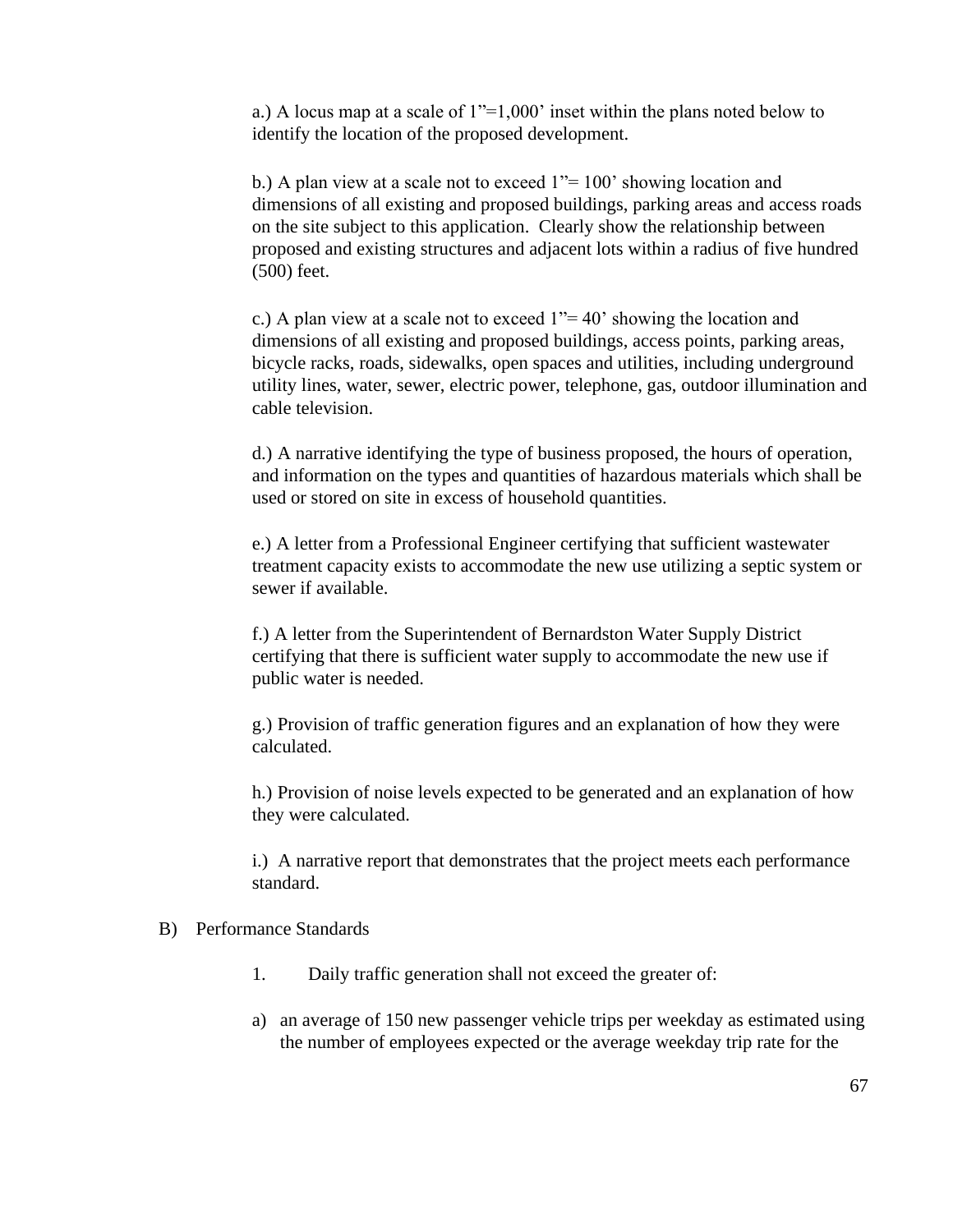proposed use, whichever is greater, from the Institute for Transportation Engineers Trip Generation Manual and an average of 16 truck trips per day (Note: do not include UPS or FedEx vehicles in truck trip amount) or

b) five percent (5%) of the existing daily traffic volumes based on actual traffic counts on the road where vehicles enter and exit the site and no more than 16 truck trips per day (Note: do not include UPS or FedEx vehicles in truck trip amount)

and provided that the forecasted Level of Service (LOS) at all intersections serving the proposed use and the road segment(s) providing access remain at a LOS C or better.

2. Sound or noise levels may not exceed 50 dBA, at the boundary of the property between 6 p.m. and 6 a.m.

3. Sound or noise levels may not exceed 65 dBA, at the boundary of the property between 6 a.m. and 6 p.m.

4. Vibration or flashing at night that is perceptible without instruments may not occur beyond the parcel boundaries of the originating premises, except for warning devices or construction work.

5. Odors should be minimized using latest technologies and should not emanate beyond the parcel boundaries.

6. The hours of operation must be no earlier than 6 a.m. and no later than 9 p.m.

7. There is adequate wastewater treatment capacity and adequate water supply to accommodate the new or expanded use.

8. No increase in stormwater runoff to neighboring properties or roads.

9. Curb cuts are minimized to prevent traffic congestion.

10. On site parking and loading areas sufficient to accommodate employees and truck deliveries must be provided.

11. Adequate screening of parking and storage areas from abutting residential parcels and roadways shall be provided. A minimum five (5) foot wide buffer area shall provide adequate screening of the parking area from abutting residential uses. Such buffer area shall be planted with a combination of evergreen and deciduous shrubs that are at least five (5) feet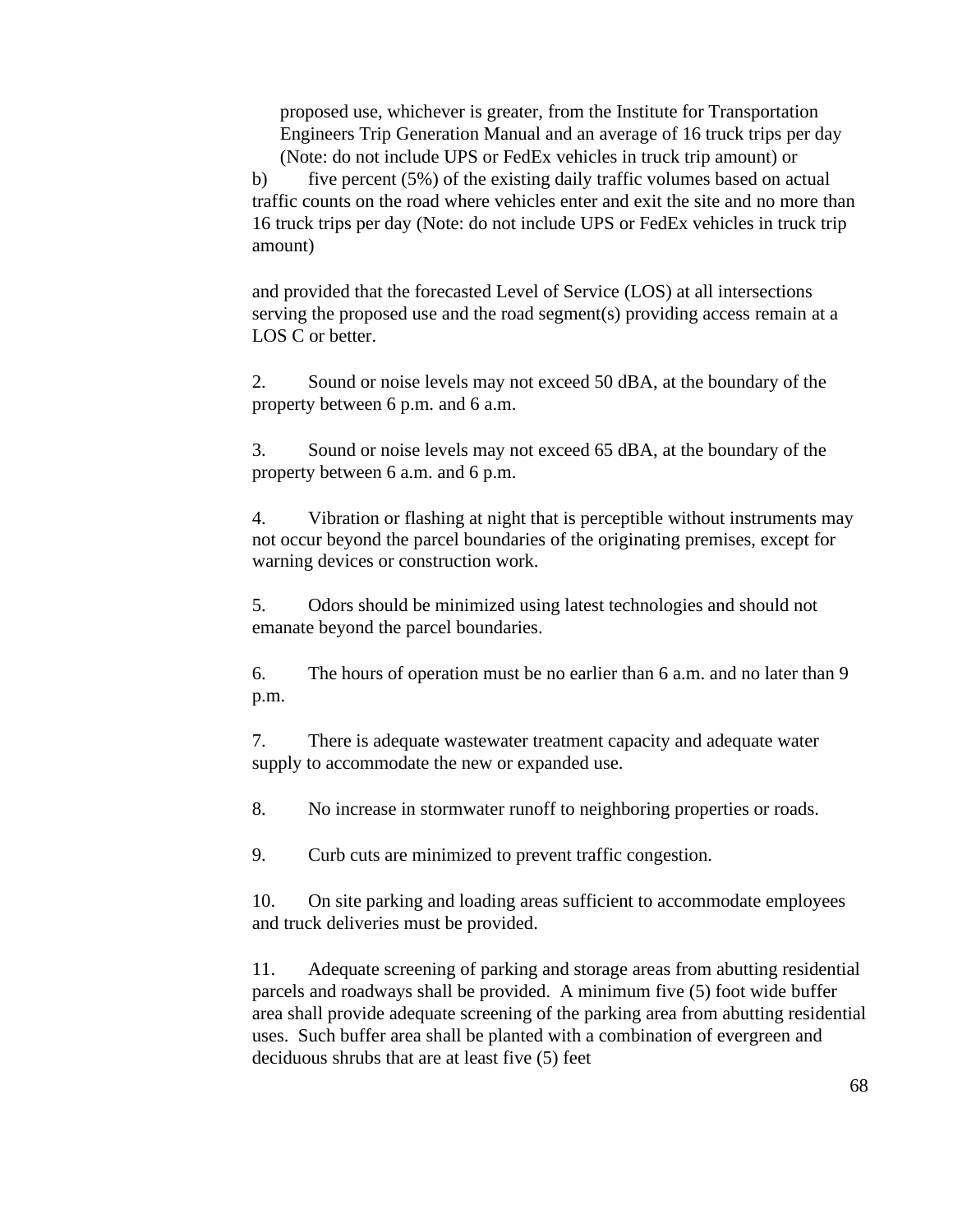in height. Solid wood fencing may also be used which may reduce the buffer area required.

12. Adequate provision for trash disposal and screening of refuse areas containing dumpsters or other containers shall be provided from abutting parcels and roadways. Solid wood fencing should be used unless an alternative acceptable to the Planning Board is approved.

13. Lighting shall be pedestrian in scale with fixtures not exceeding fifteen (15) feet in height and cut-off fixtures that direct light downward should be used.

14. Lighting shall not produce direct illumination or glare beyond the property boundaries.

15. Stormwater Management and erosion and sedimentation control shall be consistent with the DEP's Stormwater Regulations, as may be amended.

16. Hazardous materials stored or generated on site shall not exceed the amount for a Small Quantity Generator of Hazardous Waste as defined by the DEP pursuant to MassDEP regulations 310 CMR 30.000 and shall meet all requirements of the DEP including storage of hazardous materials in a building on an impervious surface that is not adjacent to any floor drains or which can discharge to the outdoor environment.

C) Provision for Waivers

The Planning Board may waive one or more of the requirements for Plan Filing under Section 4.7 A) if the simplicity or scale of the project warrants such action. Request for waivers may be submitted at the time of the application or prior to the application by scheduling a meeting with the Planning Board. The applicant must provide sufficient information about the project to allow the Planning Board to make that determination.

# D) Enforcement

In addition to requiring ongoing compliance, the Building Inspector may ensure compliance with these performance standards at the application stage by requiring evidence of probable compliance, whether by example of similar facilities or by engineering analysis, verified by technical peer review as may be required by the Building Inspector or the Planning Board.

## 4.8. Planned Unit Development *(added October 13, 2010)*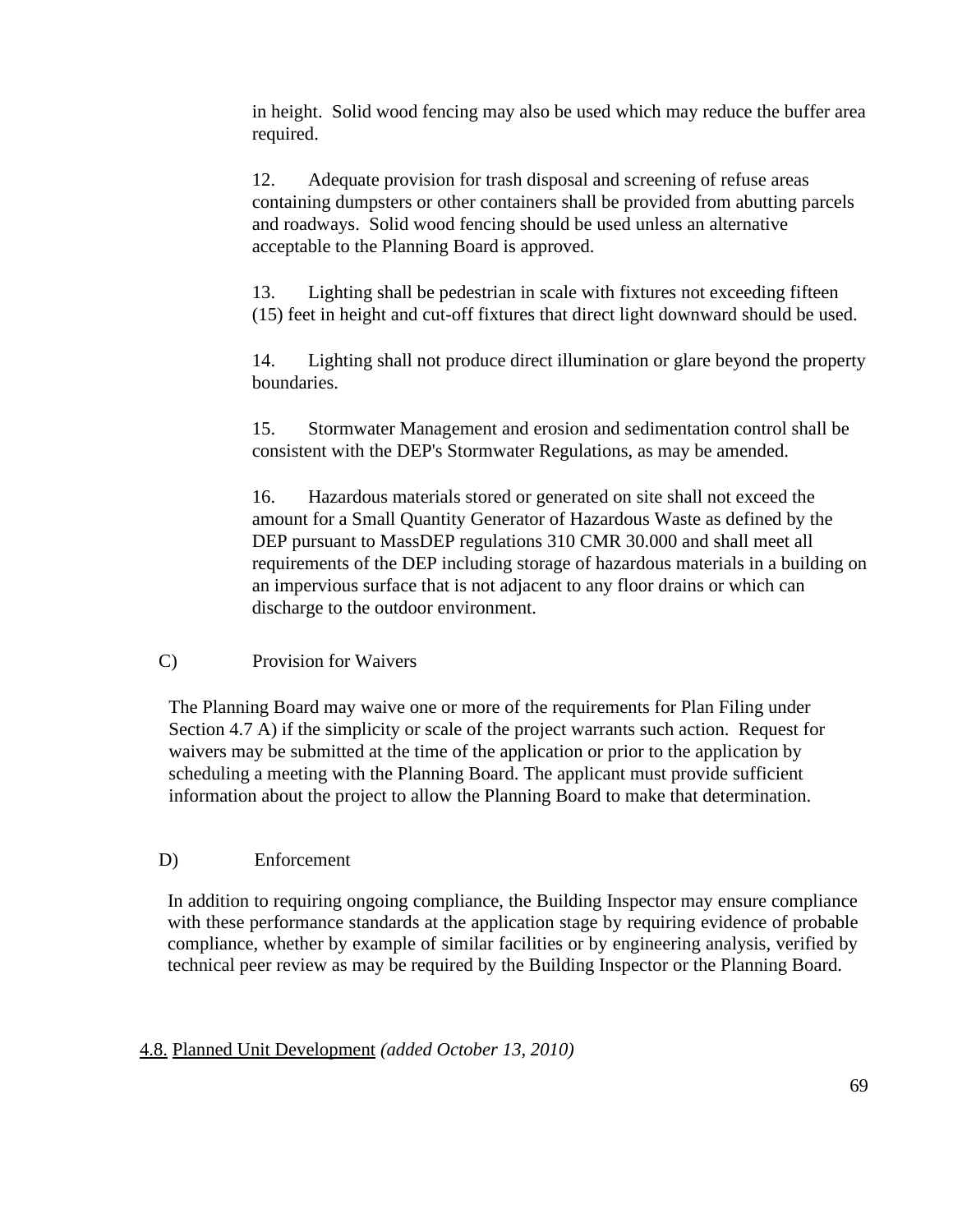- A) Purpose. The Planned Unit Development bylaw is designed to allow for unified developments in designated areas of Town. Through a comprehensive site plan a unified development containing a mixture of land uses and buildings is developed as a single entity. It is the intent of this provision to ensure sound planning and zoning practices while allowing certain desirable departures from the strict provisions of specific zone classifications.
- 1. Encourage flexibility in the design of development through a carefully controlled review process of particular plans within a particular zoning district.
- 2. Promote the use of multiple-story buildings and campus-like clustering of buildings to maximize the amount of available open space.
- 3. Encourage a less sprawling form of development which makes more efficient use of land, requires shorter networks of streets and utilities and which fosters more economical development and less consumption of developable land.
- 4. Provide an efficient procedure which will ensure appropriate high-quality design and site planning.
- 5. Promote high quality coordinated building and site design which buffers adjacent residential uses and protects both scenic and natural features.
- B) Definition. Planned Unit Development (PUD) A development of land as a single entity under the direction of a comprehensive site plan, in which a mixture of land uses, a variety of building types and designs, and open space are provided for in a coherent manner.
- C) Location. Planned Unit Developments may be located in the Expedited Permitting Districts (EPD), Business (B) or Industrial (I) Districts.
- D) Dimensional Requirements. To be eligible for a planned unit development, the parcel must have at least 400 feet of frontage and have a minimum lot area of 80,000 square feet. There are no specific setback requirements, except a Perimeter Setback of 25 feet is required from the exterior property line.
- E) Procedural Requirements. All Planned Unit Developments require Site Plan Review (see Section 4.4). The Planning Board shall be the Site Plan Approval Authority for all Planned Unit Developments. In addition to the Site Plan Submittal Requirements in Section 4.4, site plans shall include: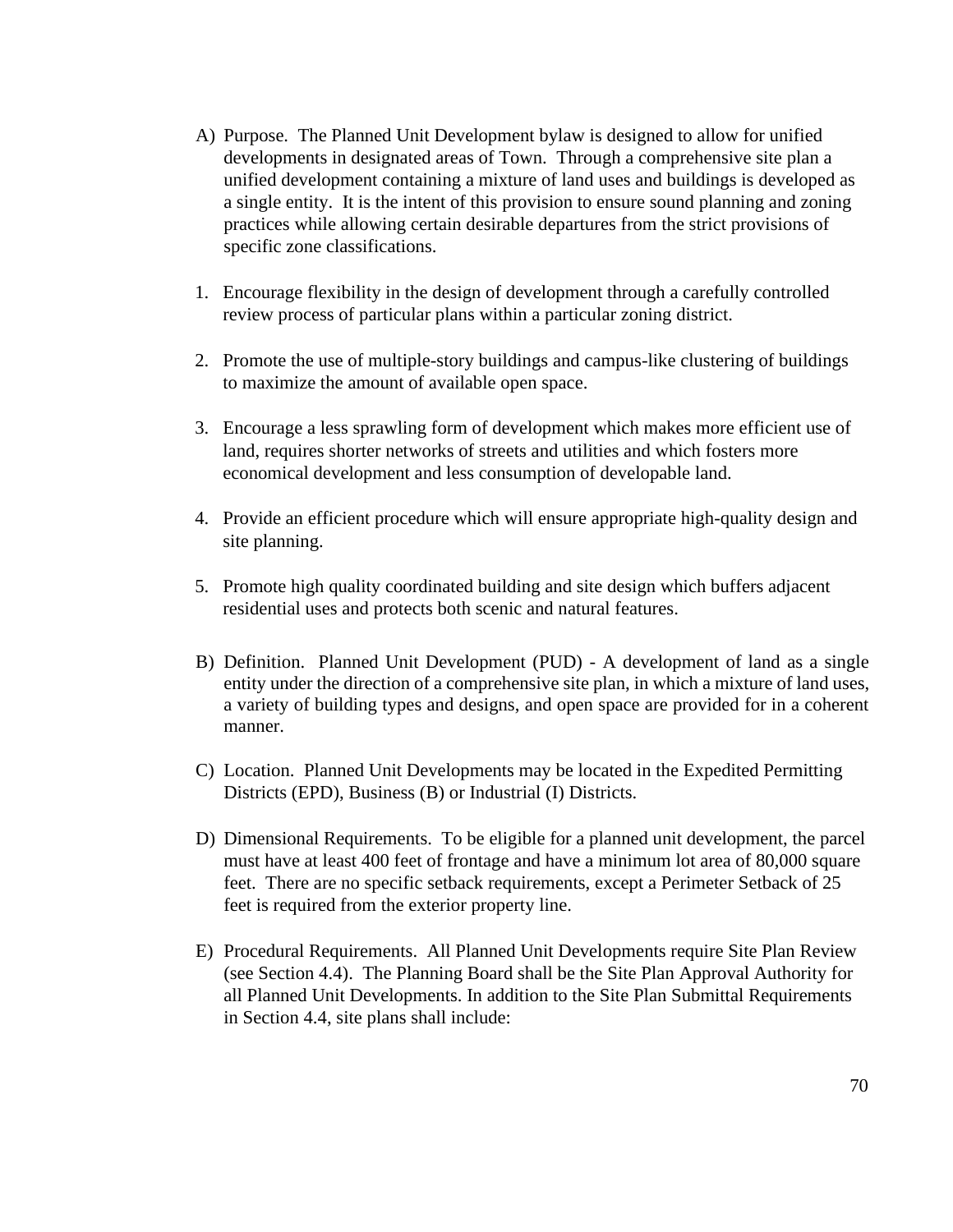- 1. Color renderings of facade elevations of all sides of all proposed new construction and renovations including proposed mature landscaping.
- 2. Color photographs showing the proposed building site and adjacent properties.
- 3. Drawings/cut sheets of all proposed lighting, signs, and pedestrian amenities as they are to be located on the property.
- 4. A landscaping plan that includes all existing and proposed vegetation with elevation views and a description of all plantings (include common names), size (upon planting and upon maturity), spacing, and numbers of plants.
- 5. Description of how the project will impact traffic conditions on streets and intersections likely to be affected by the project including the level of service, traffic flow, turning movements, sight distances, traffic controls, pedestrian movement and public transportation. Provide information on the average daily and peak hour traffic projections and directional distribution of site-generated traffic.
- F) Use Regulations.
- 1. Planned Unit Developments in the Expedited Permitting Districts shall be a combination of non-residential uses allowed as of right or by special permit.
- 2. Uses in a planned unit development shall comply with all other applicable sections of this Bylaw in addition to the required provisions of this section.
- 3. More than one principal building and use is permitted on a lot.
- 4. A building height of 35 feet is permitted. Accessory structures may be higher if approved by the Planning Board up to 48 feet.
- 5. One or more separate but contiguous parcels may be assembled to create a planned unit development. Proposed planned unit developments may include pre-existing uses and buildings provided they are integrated into the development plan. Planned unit developments may consist of land in more than single ownership and may be subdivided into separate lots provided all current and future owners and lots are bound by restrictive covenant(s) to the planned development permit approvals and to maintain the project as a single planned unit development. Subdivision of lots within a planned unit development after final approval of the site plan shall be considered an amendment to the Site Plan approved and will require approval by the Planning Board.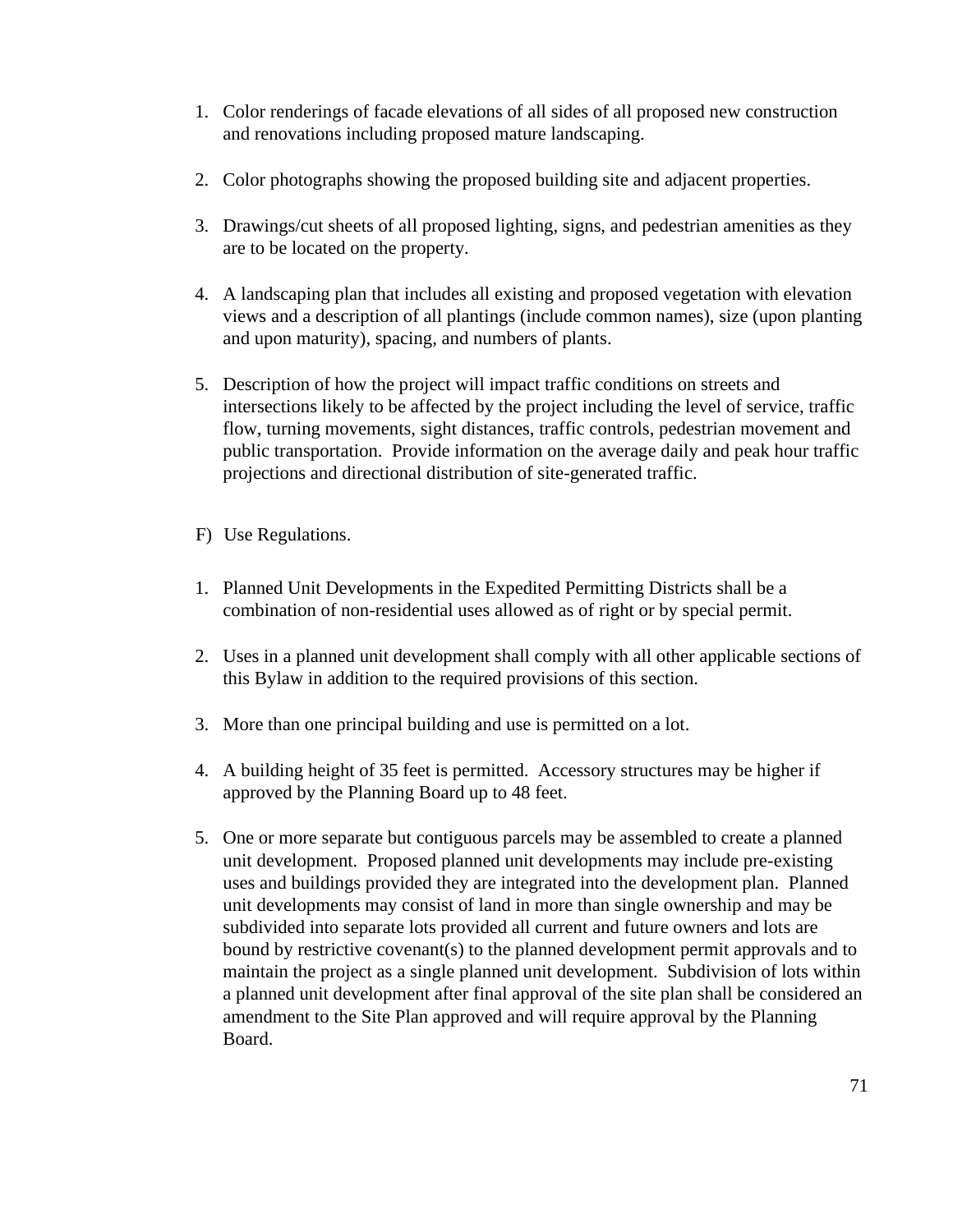- G) Access Requirements.
- 1. Entrances to planned unit developments shall be limited to one access point onto a public way. The Planning Board may grant additional access points to improve traffic circulation if deemed necessary.
- 2. Common driveways and parallel service drives are encouraged in the planned unit development to consolidate driveway openings to a few widely spaced locations.
- H) Utilities.
- 1. Planned unit developments shall be connected to the public water and sewer systems, if available, in accordance with the standards and specifications of the Town.
- 2. All utility lines shall be placed underground where physically feasible.
- I) Design Requirements.
- 1. Developments shall have an integrated design with respect to building placement, proportion, color, rooflines, and other architectural details.
- 2. Developments should incorporate human scale features such as landscaping, pedestrian plazas and other public spaces, first floor windows, pedestrian level lighting, benches, awnings and architectural details.
- 3. New buildings shall relate harmoniously to existing buildings on the site and to the surrounding neighborhood.
- 4. Boxy buildings should be softened with architectural details and landscaping. Pitched roof lines are encouraged.
- 5. Long unbroken facades must be avoided. The use of facade offsets, recesses, angular forms, and landscaping rather than ornamentation is encouraged to break up the mass of large or continuous walls.
- 6. The use of exterior building materials such as masonry, stone, wood, and brick is preferred.
- 7. Facade details and building elements shall be proportionate to the scale of the building.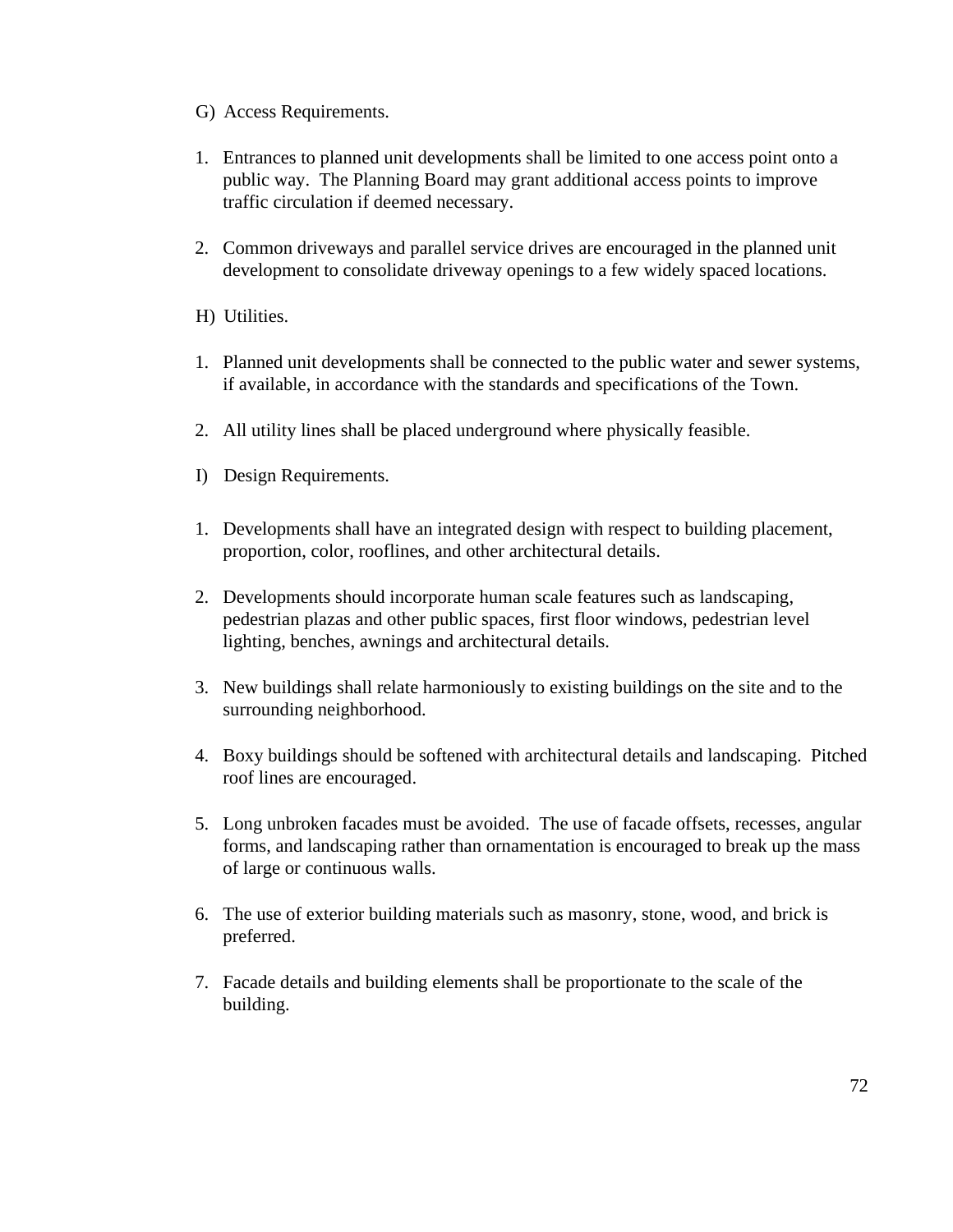- 8. The building's main entrance shall be clearly defined with architectural details such as raised parapets, peaked roofs, arches, canopies, and overhangs.
- 9. Rear or side facades visible from other uses, parking areas, or streets must be of finished quality and should be landscaped.
- 10. Parking areas shall be located to the side or rear of buildings to the maximum extent feasible. Large expanses of parking should be broken up with internal landscaping and dedicated pedestrian walkways. The Planning Board may waive any of the requirements of Section 3.1, Parking and Loading Requirements, to facilitate the flexible design of a PUD pursuant to this section.
- 11. All mechanical equipment including, but not limited to, dish antennae, outdoor storage, transformers, HVAC units, and waste disposal areas shall be screened from public view.
- 12. Lighting fixtures should complement the architectural design of the planned unit development and should utilize full cut-off downlighting.
- 13. The placement of wall signs on individual buildings should complement the architectural design of the planned unit development. Wall signs in multi-tenanted buildings must be placed within the same sign band.
- J) Phasing Requirements. All applications for planned unit developments shall include sufficient information to evaluate total build-out of the site. The Planning Board may permit a phased schedule in accordance with an approved master site plan.
- 1. The initial construction phase shall provide sufficient on-site and off-site improvements to adequately serve the constructed portion independent of future phases, encourage completion of the build-out design, and minimize disruptions during future construction phases. Improvements shall include but are not limited to driveways, parking, wastewater treatment, water, stormwater systems, lighting, and landscaping. The Planning Board may permit phased construction of improvements if deemed appropriate.
- 2. The applicant shall provide the Town with a performance guarantee to cover the costs of construction of the on-site and off-site improvements, subject to approval from the Planning Board, in the form of a performance bond or cash escrow.
- 3. Any changes in use or amendments to subsequent development phases shall require approval by the Planning Board. Modifications or extensions to an approved phasing timetable shall not be considered substantive amendments.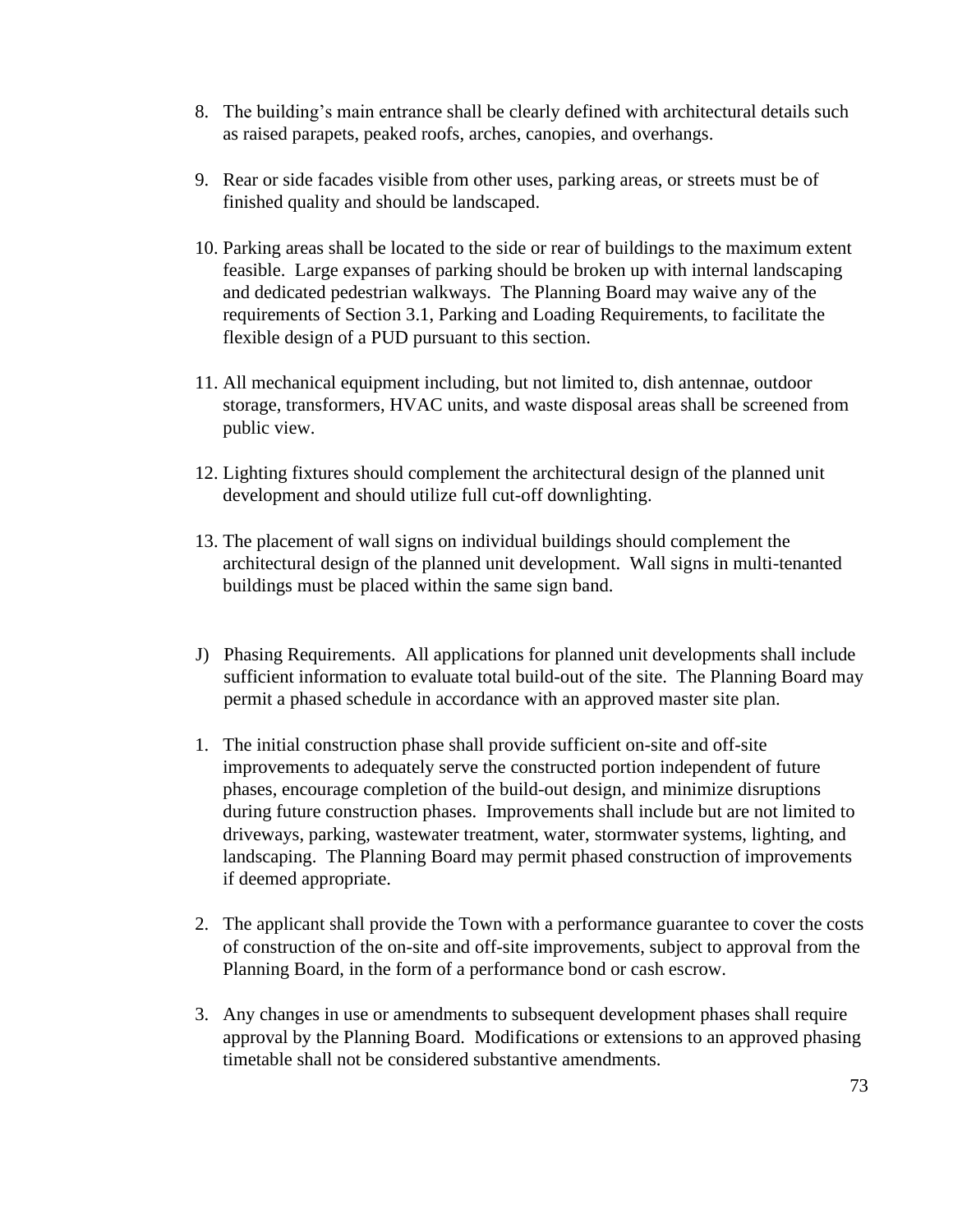K) Provision for Waivers.

The Planning Board may waive one or more of the requirements under Section 4.8 I). Design Requirements if the design of the development will still meet the purpose and intent of the Planned Unit Development bylaw. Request for waivers should be submitted at the time of the application or prior to the application by scheduling a meeting with the Planning Board. The applicant must provide sufficient information about the project to allow the Planning Board to make a determination.

4.9. Temporary Moratorium on Medical Marijuana Treatment Centers/Registered Marijuana Dispensaries *(added September 23, 2013, removed September 30, 2014)*

4.9 Temporary Moratorium on Recreational Marijuana Establishments (added October 25, 2017, removed December 31, 2018)

# ARTICLE V. ADMINISTRATION.

- 5.1. Administration. *(Amended May 21, 2014)*
	- A) Permits. This By-Law shall be administered by the Building Inspector. Buildings, structures or signs may not be erected, substantially altered, moved, or changed in use and land may not be substantially altered or changed in principal use without certification by the Building Inspector that such action is in compliance with then-applicable zoning, and that all necessary permits have been received under federal, state, or local law. Issuance of a Building Permit or Certificate of Use and Occupancy, where required under the Commonwealth's State Building Code, may serve as such certification.
	- B) Enforcement. The Building Inspector shall institute and take any and all such action as may be necessary to enforce full compliance with any and all of the provisions of this By-Law and of permits and variances issued thereunder, including notification of non-compliance and request for legal action through the Selectmen to Town Counsel.
	- C) Penalties. The penalty for violation of any provision of this By-Law, of any of the conditions under which a permit is issued, or of any decision rendered by the Board of Appeals shall be One Hundred dollars (\$100.00) for each offense. Each day that each violation continues shall constitute a separate offense.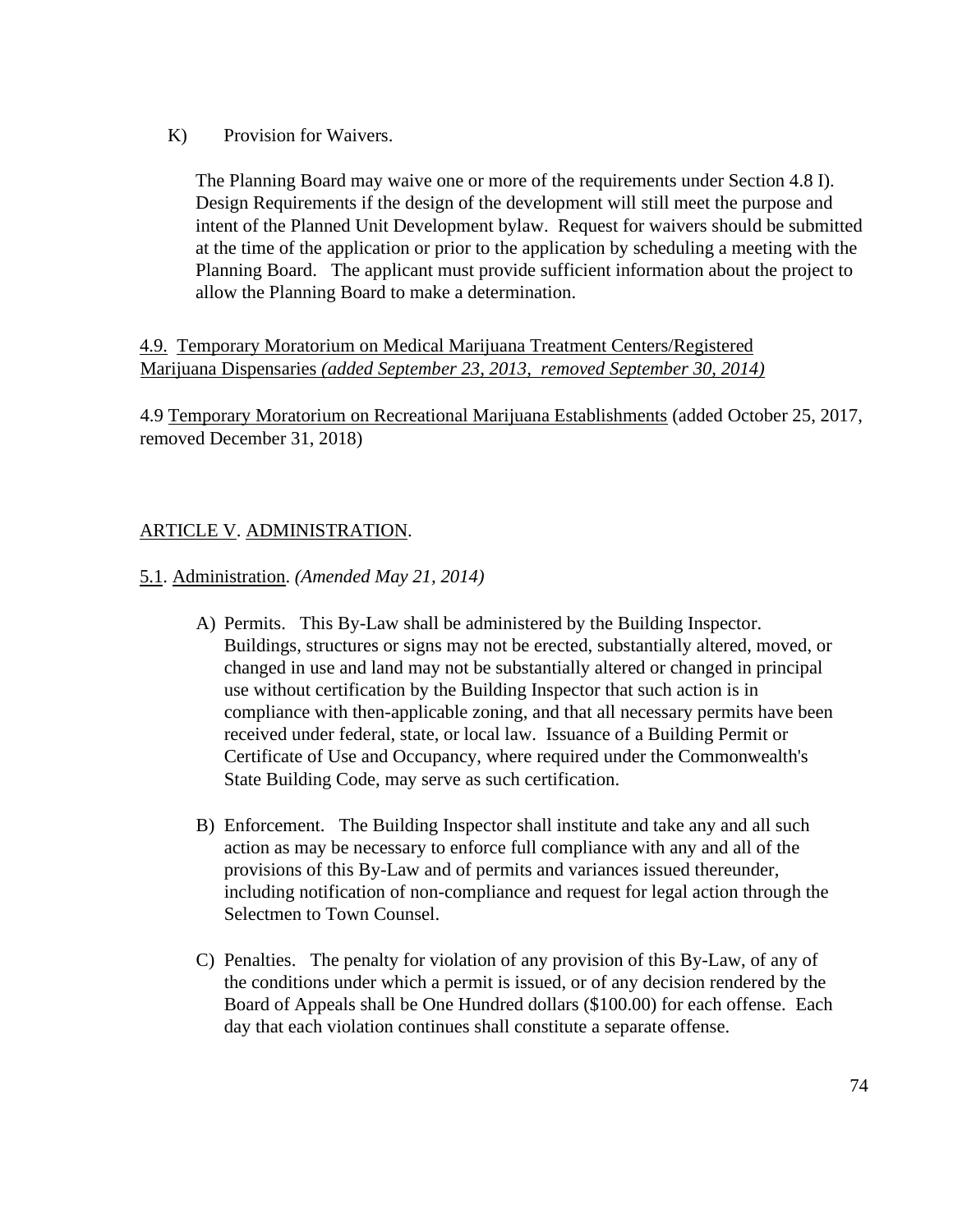#### 5.2. Board of Appeals.

- A) Establishment. There is hereby established a Board of Appeals which shall consist of five members and three associate members, who shall be appointed and act in all matters under this By-Law in the manner prescribed in M.G.L.A. ch. 40A.
- B) Powers. The Board of Appeals shall have and exercise all the powers granted to it by Chapter 40A, 40B, and 41 of the General Laws and by this By-Law. The Board's powers are as follows:
	- 1) To hear and decide applications for Special Permits upon which the Board is empowered to act in this By-Law, in accordance with the provisions of Section 5.3.
	- 2) To hear and decide appeals or petitions for variances from the terms of this By-Law, including variances with respect to particular land or structures. Such variance shall be granted, pursuant to M.G.L.A. c.40A, s.10, as may be amended, only in cases where the Board of Appeals finds all of the following:
		- a. A literal enforcement of the provisions of this By-Law would involve a substantial hardship, financial or otherwise, to the petitioner or applicant.
		- b. The hardship is owing to circumstances relating to the soil conditions, shape, or topography of such land or structures, and especially affecting such land or structures but not affecting generally the zoning district in which it is located.
		- c. Desirable relief may be granted without either:
			- i substantial detriment to the public good; or
			- ii nullifying or substantially derogating from the intent or purpose of this By-Law.
		- d. The Zoning Board of Appeals shall not grant variances for uses.
	- 3) To Hear and Decide Other Appeals. Other appeals will also be heard and decided by the Board of Appeals when taken by:
		- a. any person aggrieved by reason of his inability to obtain a permit or enforcement action from any administrative officer under the provision of M.G.L.A. ch. 40A; or by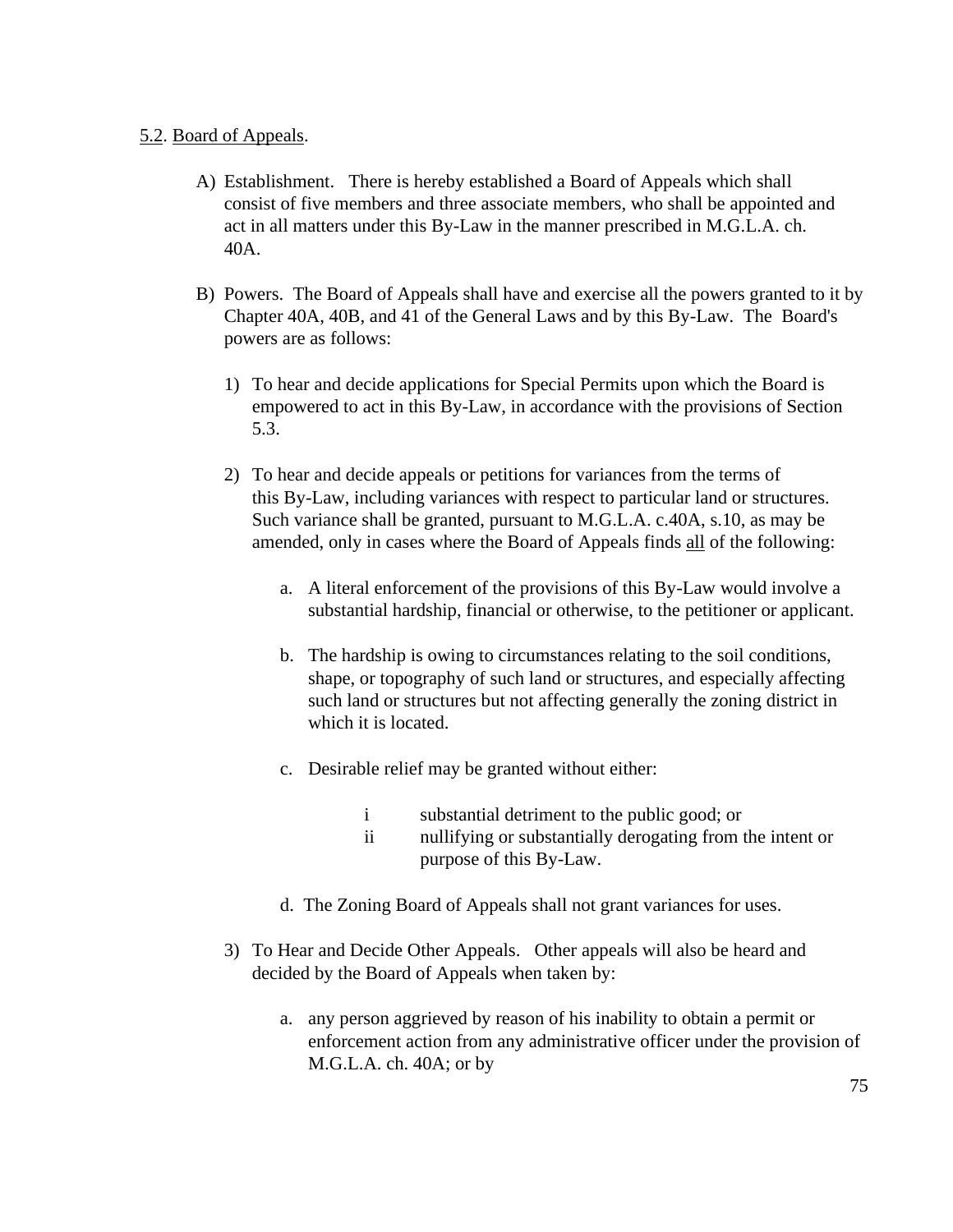b. the Franklin County Planning Board; or by

c. any person including any officer or Board of the Town of Bernardston, or of any abutting town, if aggrieved by any order or decision of the Building Inspector or other administrative official, in violation of any provision of M.G.L.A. ch. 40A, or this By-Law.

- 4) To Issue Comprehensive Permits. Comprehensive Permits for construction may be issued by the Board of Appeals for construction of low or moderate income housing by a public agency or limited dividend or non-profit corporation, upon the Board's determination that such construction would be consistent with local needs, whether or not consistent with local zoning, building, health, or subdivision requirements, as authorized under M.G.L.A. ch. 40B.
- 5) To Issue Withheld Building Permits. Building Permits withheld by the Building Inspector acting under M.G.L.A. ch. 41, s. 81Y, as a means of enforcing the subdivision control law, may be issued by the Board of Appeals where the Board finds practical difficulty or unnecessary hardship, and if the circumstances of the case do not require that the building be related to a way shown on the subdivision plan in question.
- 6) To hear and decide appeals, should the Selectmen appoint the Board of Appeals as such an authority, as provided under Section 126 of the Mass. State Building Code.
- C) Public Hearings. The Board of Appeals shall hold public hearings in accordance with the provisions of the General Laws, with regard to all appeals and petitions brought before it.

## 5.3. Special Permits.

- A) Special Permit Granting Authority. Unless specifically designated otherwise, the Board of Appeals shall act as the Special Permit Granting Authority.
- B) Public Hearings. Special Permits shall only be issued following public hearings held within sixty-five (65) days after filing an application with the Special Permit Granting Authority, a copy of which shall forthwith be given to the Town Clerk by the applicant.
- C) Criteria. Special Permits shall be granted by the Special Permit Granting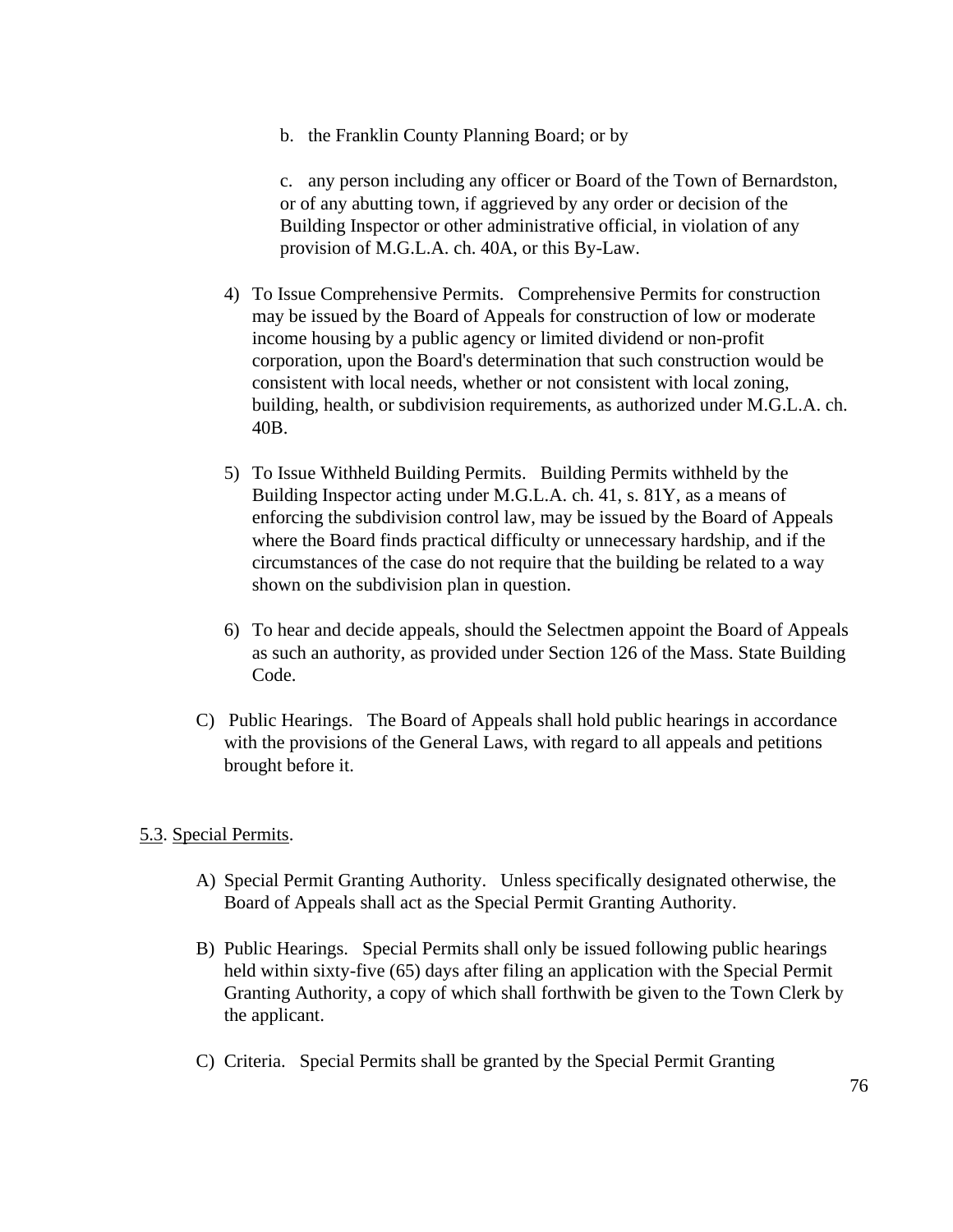Authority, unless otherwise specified herein, only upon its written determination that the proposed use will not have adverse effects on either the town or the neighborhood, in view of the particular characteristics of the site, and of the proposal in relation to that site. The determination shall include consideration of each of the following:

- 1) Social, economic, or community needs which are served by the proposal;
- 2) Traffic flow and safety;
- 3) Adequacy of utilities and other public services;
- 4) Neighborhood character and social structure;
- 5) Impacts on the natural environment;
- 6) Potential fiscal impact.
- D) Conditions. Special Permits may be granted with such reasonable conditions, safeguards, or limitations on time or use as the Special Permit Granting Authority may deem necessary to serve the purposes of this By-Law.
- E) Expiration. Special Permits shall lapse 36 months following Special Permit approval (plus such time required to pursue or await the determination of an appeal referred to in M.G.L.A. ch. 40A, s. 17, from the grant thereof) if a substantial use thereof or construction has not begun, except for good cause.
- F) Expedited Permitting District. Special Permit decisions for applications in the Expedited Permitting Districts must be made within 180 days of the Planning Board's notice to the Applicant that the application is complete. This time may be extended by mutual agreement between the Planning Board and the Applicant by written agreement filed with the Town Clerk. Failure of the Planning Board to take action within said 180 days or the extended time shall be deemed constructive approval of the Plan for the project. The Town Clerk shall provide a copy of the decision to the Applicant.
- G) Upon written request by the applicant, the Special Permit Granting Authority may waive or reduce any requirement of this Section by the same majority vote required for the permit itself upon written findings included in the permit of: 1) special circumstances of the site, its surroundings, or the proposal that negate the need for imposition of the requirement; or 2) the objectives of this Section may be met in an alternative manner; and 3) that such a waiver or reduction will not derogate from the public purposes and intent of this zoning bylaw. In the case of a special permit, such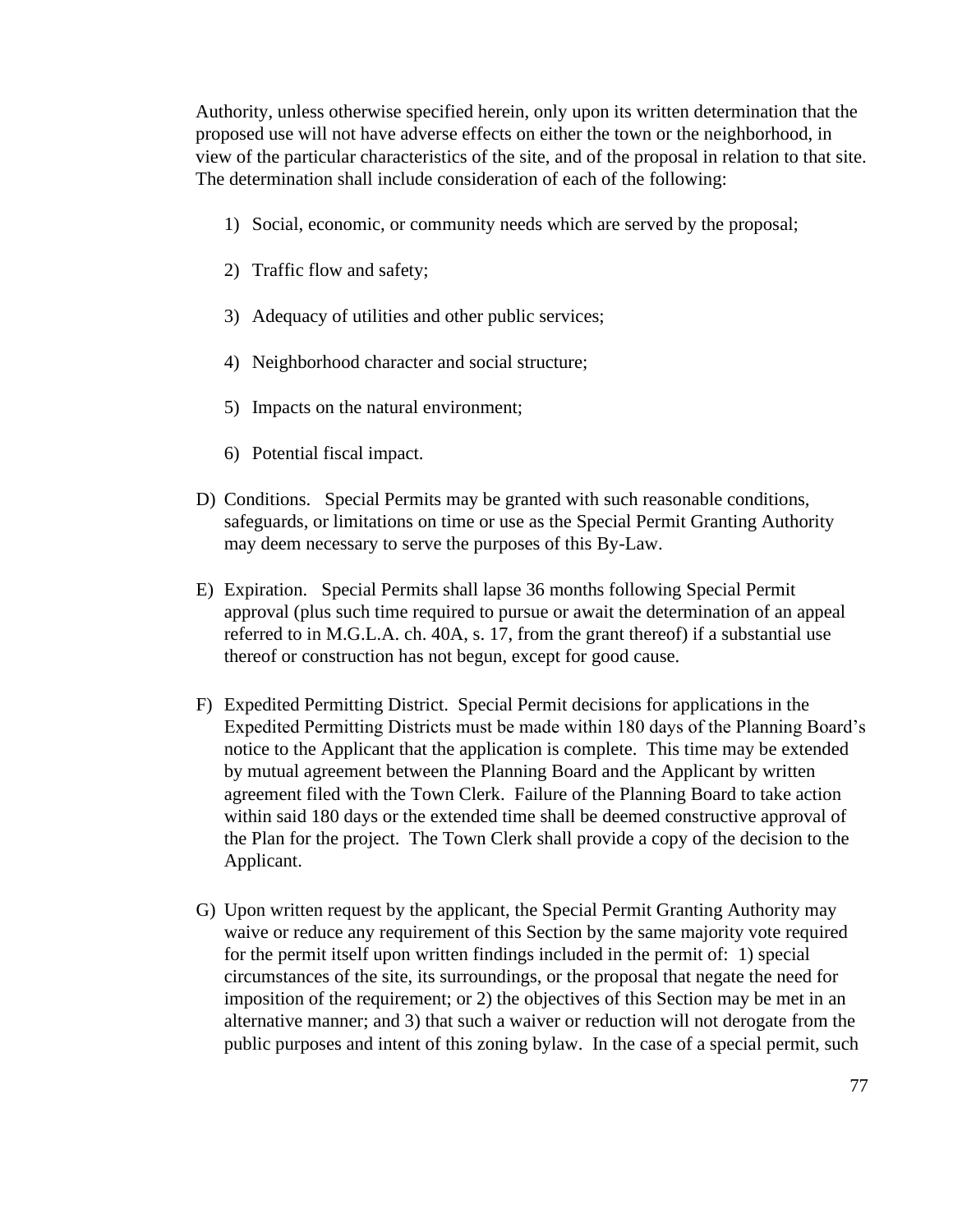requests must be made by the applicant no later than the close of the public hearing. An affirmative or negative vote under this paragraph shall not be construed as an approval or disapproval of the permit sought.

H) Amendments. This By-Law may from time to time be changed by amendment, addition, or repeal by the Town Meeting in the manner provided in M.G.L.A. ch. 40A, s. 5, and any amendments thereto.

# 5.5. Applicability.

- A) Other Laws. Where the application of this By-Law imposes greater restrictions that those imposed by any other regulations, permits, restrictions, easements, covenants, or agreements, the provisions of this By-Law shall control.
- B) Conformance. Conformance or operations under a Building or Special Permit shall conform to any subsequent amendment of this By-Law unless the use or construction is commenced within a period of six months after the issuance of the permit, and in cases involving construction, unless such construction is continued through to completion as continuously and expeditiously as is reasonable.
- 5.6. Separability. The invalidity of any section or provision of this By-Law shall not invalidate any other section or provision herein.

## ARTICLE VI. DEFINITIONS. *(Amended October 25, 2017)*

In this By-Law, the following terms shall have the following meaning, unless other meaning is required by the context or is specifically prescribed.

Accessory Building or Use shall mean a building not attached to any principal building, or a use customarily incidental to and located on the same lot with the principal building or use.

Bed & Breakfast shall mean an additional use to an owner-occupied dwelling unit consisting of overnight lodging with breakfast. No meals other than breakfast shall be served

Boarding House shall mean any dwelling in which more than two persons not members of the family are residing on the premises, who are housed or lodged for hire, with or without meals. A rooming house or a furnished rooming house shall be deemed a boarding house.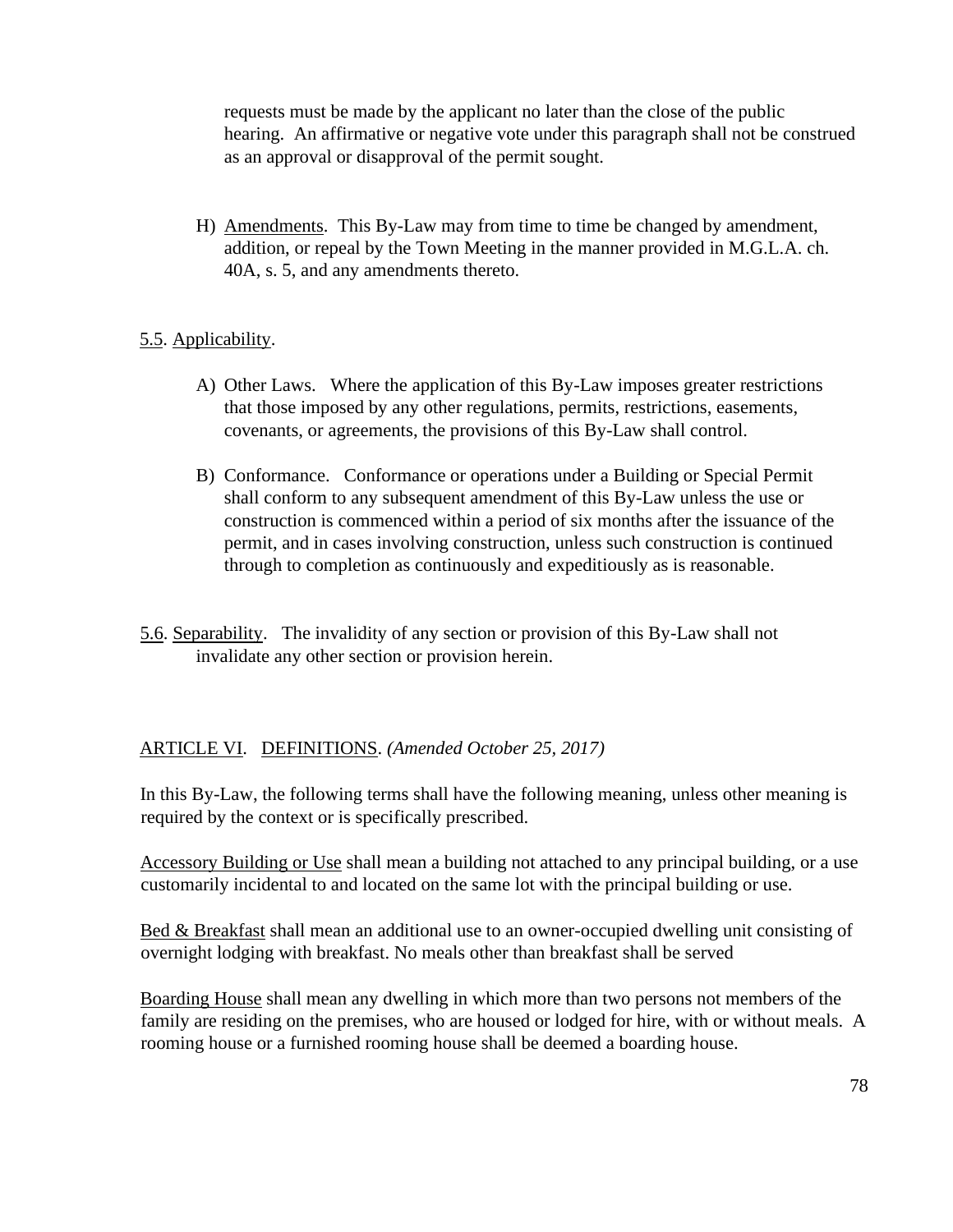Building Height shall mean the vertical distance from the mean finish grade of the ground adjoining the building to the highest point of the roof or parapet for flat or shed roofs, to the deck line for mansard roofs, and to the mean height between eaves and ridge for gable, hip, and gambrel roofs. Not included are spires, cupolas, TV antennae, or other parts of structures which do not enclose potentially habitable floor space.

Building, principal shall mean the building in which is conducted the principal use of the lot on which the structure is located.

Campground shall mean premises used for travel trailers, campers, tenting, or for any temporary overnight facilities of any kind where a fee is charged.

Consultant Fee Bylaw – expenses for advertising, notices, inspections and professional review will be borne by the applicant.

Dwelling shall mean a building or part of a building used exclusively as the living quarters for one or more groups of associated persons, sharing common kitchen facilities (sink, range, and refrigerator).

Dwelling, Single-family shall mean a dwelling other than a mobile home, singly and apart from any other building, used exclusively for residential purposes for one family or group of associated persons, sharing a common kitchen area.

Dwelling, Multi-family shall mean a dwelling containing three or four families or groups of associated persons, each using a separate, not common, kitchen area.

Hotel or Motel shall mean a building or group of buildings providing accommodations on a transient basis for compensation, not meeting the definition of "Non-family Accommodations". Accommodations having individual kitchen facilities (sink, range, and refrigerator) shall be considered dwelling units.

Inn: a non-owner occupied structure used of designed for overnight lodging for transient guests, and may also provide meals to the lodgers. The structure may not possess more than 8 rooms for transient guests. Accommodations having individual kitchens (sink, range and refrigerator) shall be considered dwelling units. Structures with more than eight rooms shall be considered a "Hotel or Motel."

Kennel shall mean one pack or collection of dogs on a single premises, whether maintained for breeding, boarding, sale, training, hunting, or other purposes, and including any shop where dogs are on sale, and also including every pack or collection of more than three (3) dogs, three months old or older, owned by a person on a single premises regardless of the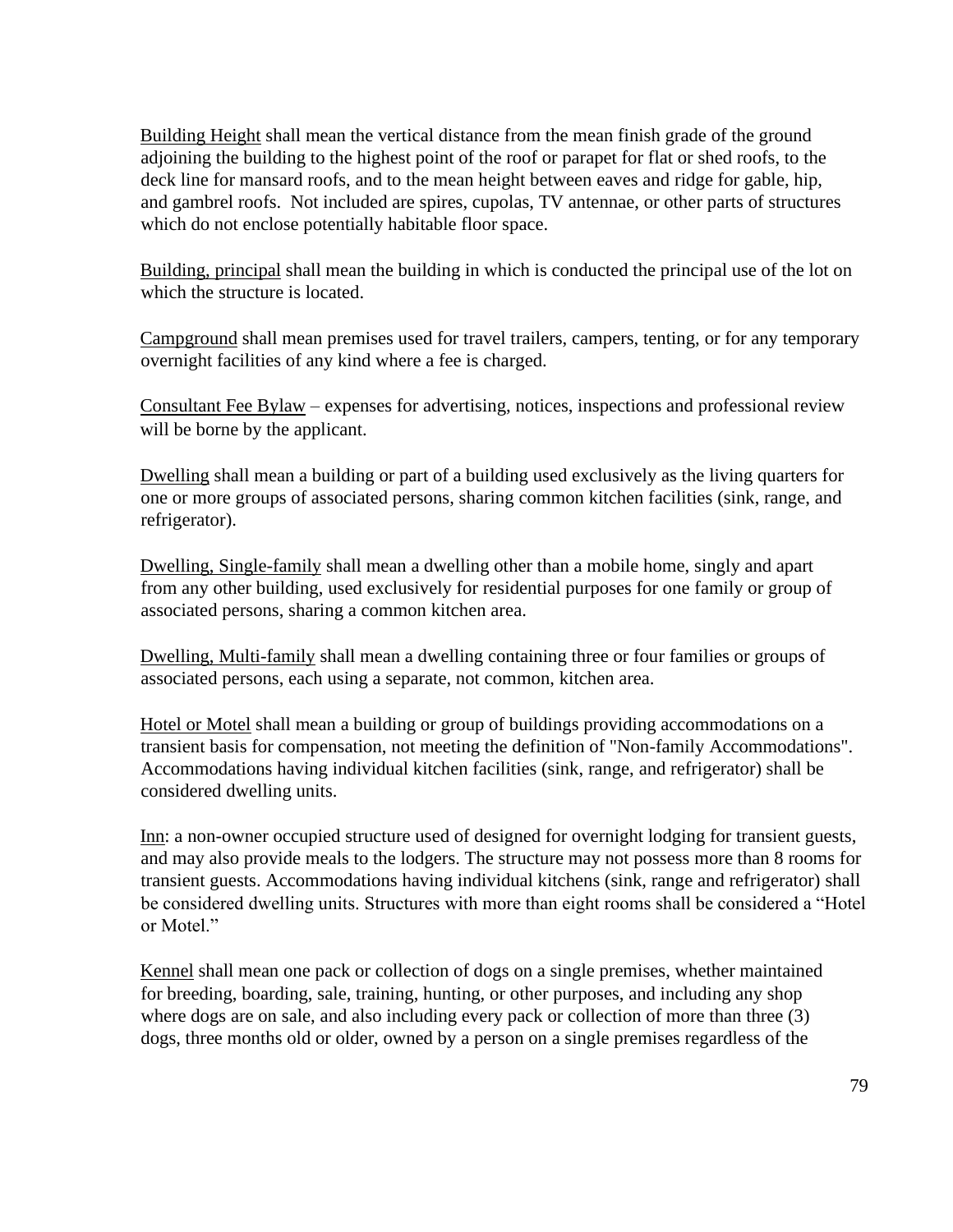purposes for which they are maintained or kept. No kennel shall be kept or maintained less than fifty (50) feet from any property line where residences are directly adjacent.

 $Kiosk - a small$ , free-standing or attached building or structure, by whatever name, providing fully automated walk-up and/or drive through retail service. Services include, but are not limited to the following: banking, movie rental, retail sales.

Lot Area shall mean the horizontal area of the lot exclusive of any area in a street or recorded way open to public use. At least 90% of the lot area required for zoning compliance shall be land other than that under water nine (9) months or more in a normal year, and other than any marsh, swamp, or flat bordering on any inland waters.

Lot Frontage shall mean the boundary of a lot coinciding with a street line if there are both rights of access and potential vehicular access across that boundary to a potential building site, and the street has been determined by the Planning Board to provide adequate access to the premises under the provisions of the Subdivision Control Act and the Bernardston Subdivision Rules and Regulations. Lot frontage shall be measured continuously along one street line between side lot lines, or, in the case of corner lots, between one side lot line and the midpoint of the corner radius.

Marijuana Delivery-Only Retailer An entity that is authorized to deliver directly to Consumers, Registered Qualifying Patients or Caregivers from a licensed Marijuana Retailer and does not provide a retail location accessible to the public.

Marijuana Cultivator An entity licensed by the Cannabis Control Commission to cultivate, process and package marijuana, and to transfer marijuana to other Marijuana Establishments, but not to consumers. A Craft Marijuana Cooperative is a type of Marijuana Cultivator.

Marijuana Independent Testing Laboratory A laboratory that is licensed by the Cannabis Control Commission and is: (a) accredited to the International Organization for Standardization 17025 (ISO/IEC 17025: 2017) by a third-party accrediting body that is a signatory to the International Laboratory Accreditation Accrediting Cooperation mutual recognition arrangement or that is otherwise approved by the Commission; (b) independent financially from any Medical Marijuana Treatment Center (RMD), Marijuana Establishment or licensee for which it conducts a test; and (c) qualified to test cannabis or marijuana in compliance with 935 CMR 500.160 and M.G.L. c. 94C, § 34.

Marijuana Microbusiness A colocated Marijuana Establishment that can be either a Tier 1 Marijuana Cultivator or Product Manufacturer or both, in compliance with the operating procedures for each license from the Cannabis Control Commission. A Microbusiness that is a Marijuana Product Manufacturer may purchase no more than 2,000 pounds of marijuana per year from other Marijuana Establishments.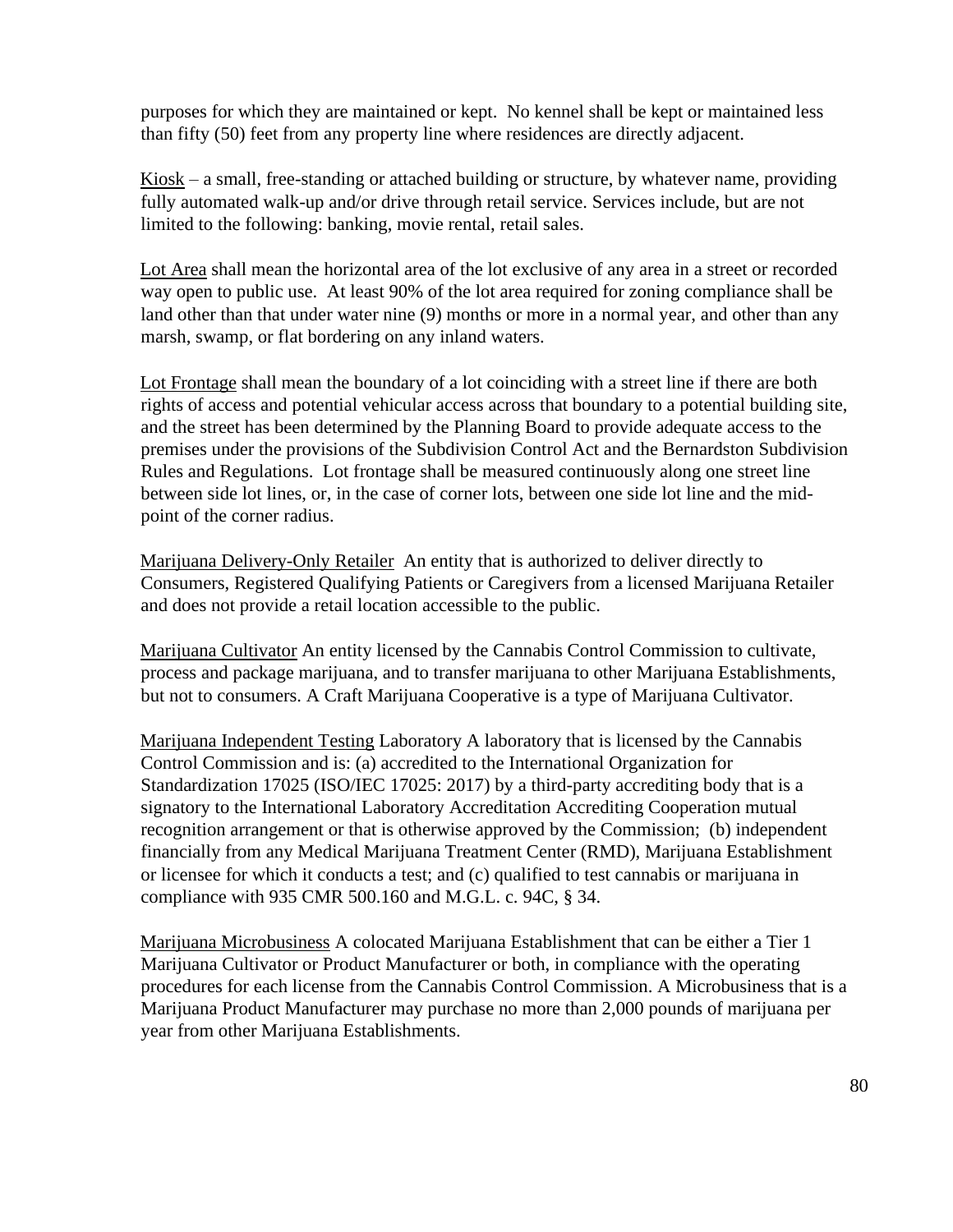Marijuana Product Manufacturer An entity licensed by the Cannabis Control Commission to obtain, manufacture, process and package cannabis or marijuana products and to transfer these products to other Marijuana Establishments, but not to consumers.

Marijuana Products Cannabis or marijuana and its products unless otherwise indicated. These include products that have been manufactured and contain marijuana or an extract from marijuana, including concentrated forms of marijuana and products composed of marijuana and other ingredients that are intended for use or consumption, including edible products, beverages, topical products, ointments, oils and tinctures.

Marijuana Research Facility An entity licensed to engage in research projects by the Cannabis Control Commission.

Marijuana Social Consumption Establishment (aka Marijuana Café) An entity licensed by the Cannabis Control Commission to purchase Marijuana or Marijuana Products from a cultivator, manufacturer or Microbusiness, sell Marijuana or Marijuana Products to Consumers at an approved premise, and allow Consumers to consume Marijuana or Marijuana Products at this premise.

Medical Marijuana Treatment Center (MMTC) an entity formerly registered under 935 CMR 501.100, also known as a Registered Marijuana Dispensary (RMD), that acquires, cultivates, possesses, processes (including development of related products such as edible Marijuana or Marijuana Products, Tinctures, aerosols, oils, or ointments), transports, sells, distributes, delivers, dispenses, or administers Marijuana, products containing Marijuana, related supplies, or educational materials to Registered Qualifying Patients or their Personal Caregivers for medical use. Unless otherwise specified, MMTC refers to the site(s) of dispensing, cultivation, and preparation of Marijuana for medical use.

Medical Marijuana Treatment Center means a not-for-profit entity registered under 105 CMR 725.100, known as a registered marijuana dispensary (RMD), that aquires, cultivates, posssess, processes (including development of related products such as edible MIPs, tinctures, aerosols, oils, or ointments), transfers, transports, sells, distributes, dispenses, or administers marijuana, products containing marijuana, related supplies, or educational materials to registered qualifying patients or their personal caregivers. Unless otherwise specified,, RMD refers to the site(s) of dispensing, cultivation, and preparation of marijuana.

Microbrew Pub A restaurant with a small brewery that produces limited amounts of specialty beer (15,000 barrels per year or less).

Mobile Home shall mean a moveable or portable dwelling unit on a chassis, designed for connection to utilities when in use, and designed without necessity of a permanent foundation for year-round living.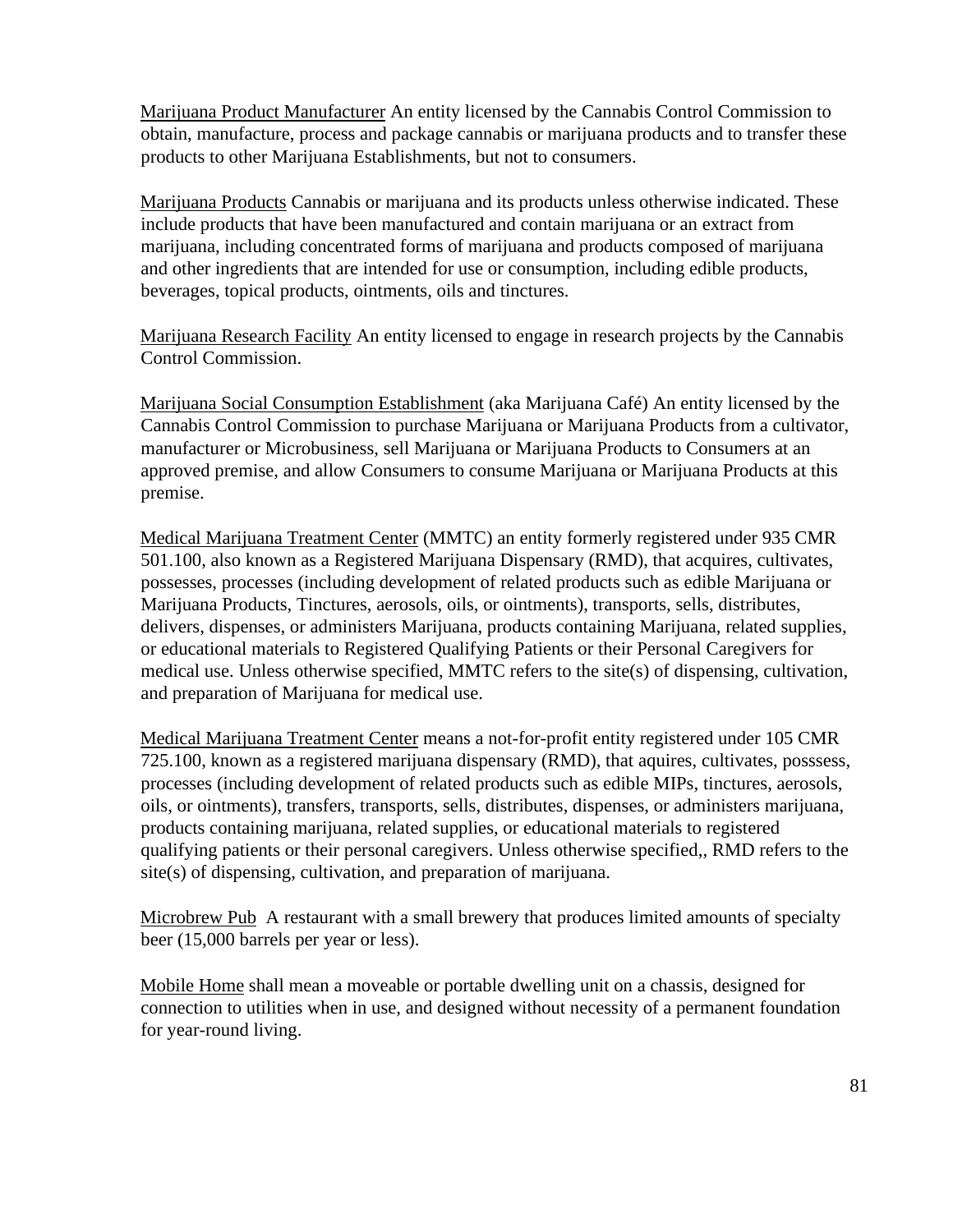Non-family Accommodations shall include boarding houses, bed and breakfast accommodations, lodging houses, guest houses, tourist homes, dormitories, or similar accommodations. Accommodations shall be considered hotels or motels if having a sign in excess of two square feet, or other departure from residential character; or having specified term of residence of less than one week, except where there is a resident managing family on the premises, and accommodations for less than ten non-residents. Accommodations having individual kitchen facilities (sink, range, and refrigerator) shall be considered dwelling units.

Recreational Marijuana Establishment shall mean a non-medical "marijuana cultivator, marijuana testing facility, marijuana product manufacturer, marijuana retailer or any other type of licensed marijuana-related business."

Restaurant shall mean a permanent structure at which the principal activity is the preparation and retail sale of food or beverage

Restaurant, drive-in or drive-through shall mean a restaurant where food or drinks are usually served to patrons while they are seated in vehicles

Sign shall mean any device displaying, or any display of, any letter, word, picture, symbol, or object designed to inform or attract the attention of persons not on the premises on which such device or display is located, including billboards and any other internally or decoratively illuminated building surface other than unobstructed window glass.

Sign Area shall mean the surface area within a single continuous perimeter enclosing all of the display area, but not including structural members not bearing advertising matter unless internally or decoratively lighted. One side only of flat, back to back signs shall be counted.

Street shall mean either (a) a public way or a way which the Town Clerk certifies is maintained and used as a public way, or (b) a way shown on a plan theretofore approved in accordance with the subdivision control law, or (c) a way in existence when the subdivision control law became effective in Bernardston, having in the opinion of the Planning Board sufficient width, suitable grades, and adequate construction in relation to the proposed use of land abutting thereon or served thereby, and for the installation of municipal services to serve such land and the buildings erected or to be erected thereon.

Structure shall mean anything constructed or erected, the use of which requires fixed location on the ground, including swimming pools having a capacity of 4,000 gallons or more, and mobile homes.

Telecommunication Facilities Towers, antennas and accessory structures, including personal wireless facilities, used in connection with the provision of cellular telephone service, personal communications services, paging services, radio and television broadcast services, and similar broadcast services. Telecommunications facilities do not include the following facilities which are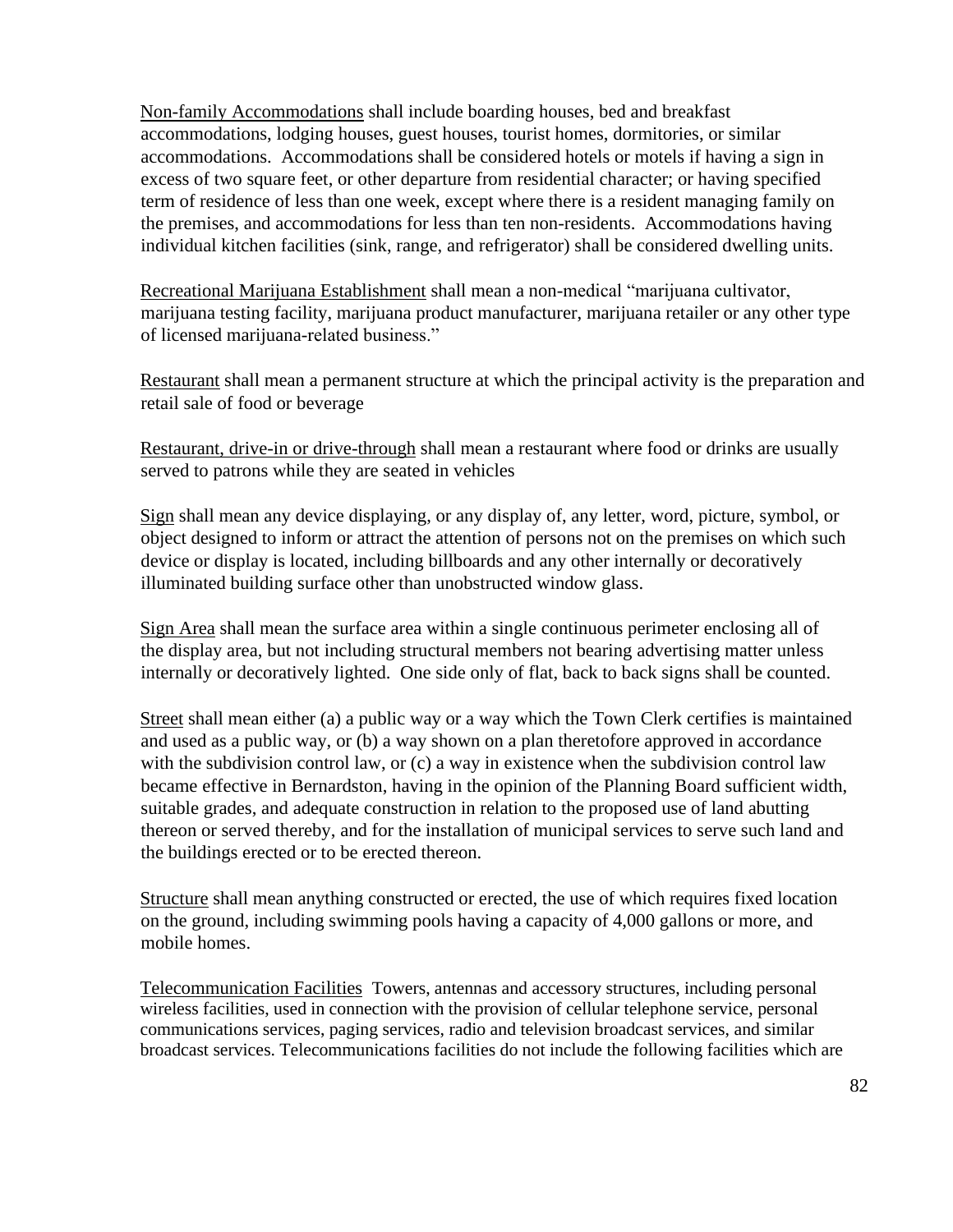accessory uses or structures: antenna used solely for residential household television and radio reception; satellite antenna which are not visible from a neighboring property or public way and satellite antenna measuring two meters or less in diameter; nor amateur radio facilities under 65 feet above ground actively used in accordance with the terms of any amateur radio service license issued by the Federal Communication Commission, provided that the tower is not used or licensed for any commercial use.

Telecommunication Towers Structures designed to support antennas, including freestanding towers, guyed towers, monopoles, towers on buildings, and similar structures.

Telecommunications Antenna A system of electrical conductors that transmit or receive radio frequency signals, but not including any support system designed to increase the height of the antenna above the tower or building. Such signals shall include but not be limited to radio, television, cellular, paging, personal communication services (PCS) and microwave communications.

Yard shall mean an open space, unoccupied and unobstructed by any structure (exceeding 75 sq.ft. floor area) except the following:

- a) fences, walls, poles, posts, paving, and other customary tarred accessories, ornaments, and furniture.
- b) in front yards only, eaves, steps, and non-covered porches.

#### Authority of Planning Board

The Bernardston Planning Board was created at annual town meeting, March 2, 1970 Section 81A under Chapter 41 of the General Laws of Massachusetts, as a Board to consist of not less than five, nor more than nine members. The term of at least one member will expire each year, and their successor shall be appointed for a term of five years each. The composition of the Board was amended on April 26, 2016, at annual town meeting to include one associate member.